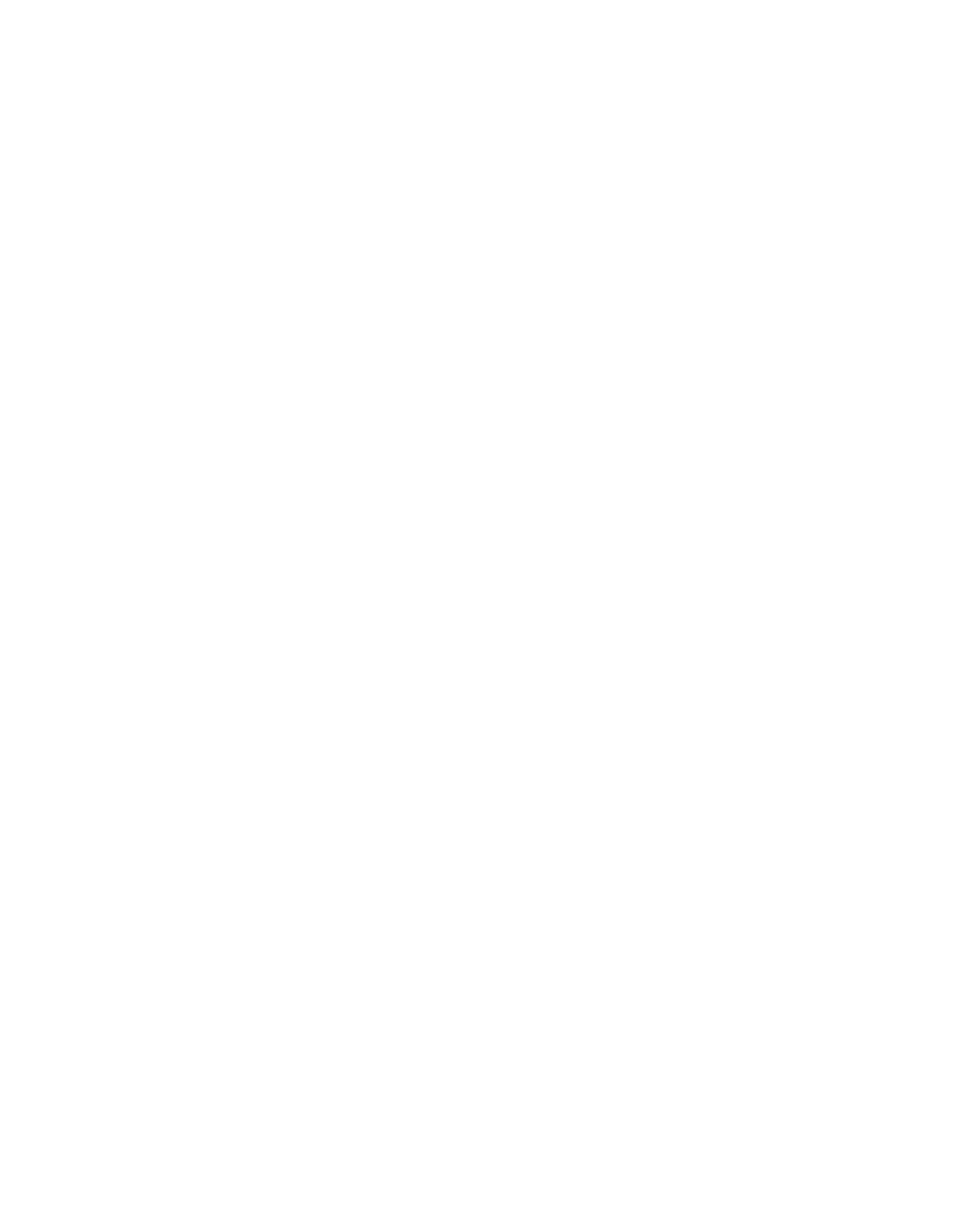# **TABLE OF CONTENTS JUNE 30, 2019**

| <b>FINANCIAL SECTION</b>                                                                |                |
|-----------------------------------------------------------------------------------------|----------------|
| <b>Independent Auditor's Report</b>                                                     | $\overline{2}$ |
| Management's Discussion and Analysis                                                    | 5              |
| <b>Basic Financial Statements</b>                                                       |                |
| Government-Wide Financial Statements                                                    |                |
| <b>Statement of Net Position</b>                                                        | 15             |
| <b>Statement of Activities</b>                                                          | 16             |
| <b>Fund Financial Statements</b>                                                        |                |
| Governmental Funds - Balance Sheet                                                      | 17             |
| Reconciliation of the Governmental Funds Balance Sheet to the Statement of Net Position | 18             |
| Governmental Funds - Statement of Revenues, Expenditures, and Changes in Fund Balances  | 20             |
| Reconciliation of the Governmental Funds Statement of Revenues, Expenditures, and       |                |
| Changes in Fund Balances to the Statement of Activities                                 | 21             |
| Fiduciary Funds - Statement of Net Position                                             | 23             |
| <b>Notes to Financial Statements</b>                                                    | 24             |
| <b>REQUIRED SUPPLEMENTARY INFORMATION</b>                                               |                |
| General Fund - Budgetary Comparison Schedule                                            | 66             |
| Schedule of Changes in the District's Total OPEB Liability and Related Ratios           | 67             |
| Schedule of the District's Proportionate Share of the Net Pension Liability             | 68             |
| <b>Schedule of District Contributions</b>                                               | 69             |
| Note to Required Supplementary Information                                              | 70             |
| <b>SUPPLEMENTARY INFORMATION</b>                                                        |                |
| Schedule of Expenditures of Federal Awards                                              | 73             |
| Local Education Agency Organization Structure                                           | 74             |
| Schedule of Average Daily Attendance                                                    | 75             |
| Schedule of Instructional Time                                                          | 76             |
| Reconciliation of Annual Financial and Budget Report with Audited Financial Statements  | 77             |
| Schedule of Financial Trends and Analysis                                               | 78             |
| Combining Statements - Non-Major Governmental Funds                                     |                |
| <b>Combining Balance Sheet</b>                                                          | 79             |
| Combining Statement of Revenues, Expenditures, and Changes in Fund Balances             | 80             |
| Note to Supplementary Information                                                       | 81             |
| <b>INDEPENDENT AUDITOR'S REPORTS</b>                                                    |                |
| Report on Internal Control Over Financial Reporting and on Compliance and Other Matters |                |
| Based on an Audit of Financial Statements Performed in Accordance with Government       |                |
| <b>Auditing Standards</b>                                                               | 84             |
| Report on Compliance for Each Major Program and Report on Internal Control Over         |                |
| Compliance Required by the Uniform Guidance                                             | 86             |
| <b>Report on State Compliance</b>                                                       | 91             |
| SCHEDULE OF FINDINGS AND QUESTIONED COSTS                                               |                |
| <b>Summary of Auditor's Results</b>                                                     | 92             |
| <b>Financial Statement Findings</b>                                                     | 93             |
| Federal Awards Findings and Questioned Costs                                            | 94             |
| <b>State Awards Findings and Questioned Costs</b>                                       | 95             |
| Summary Schedule of Prior Audit Findings                                                | 96             |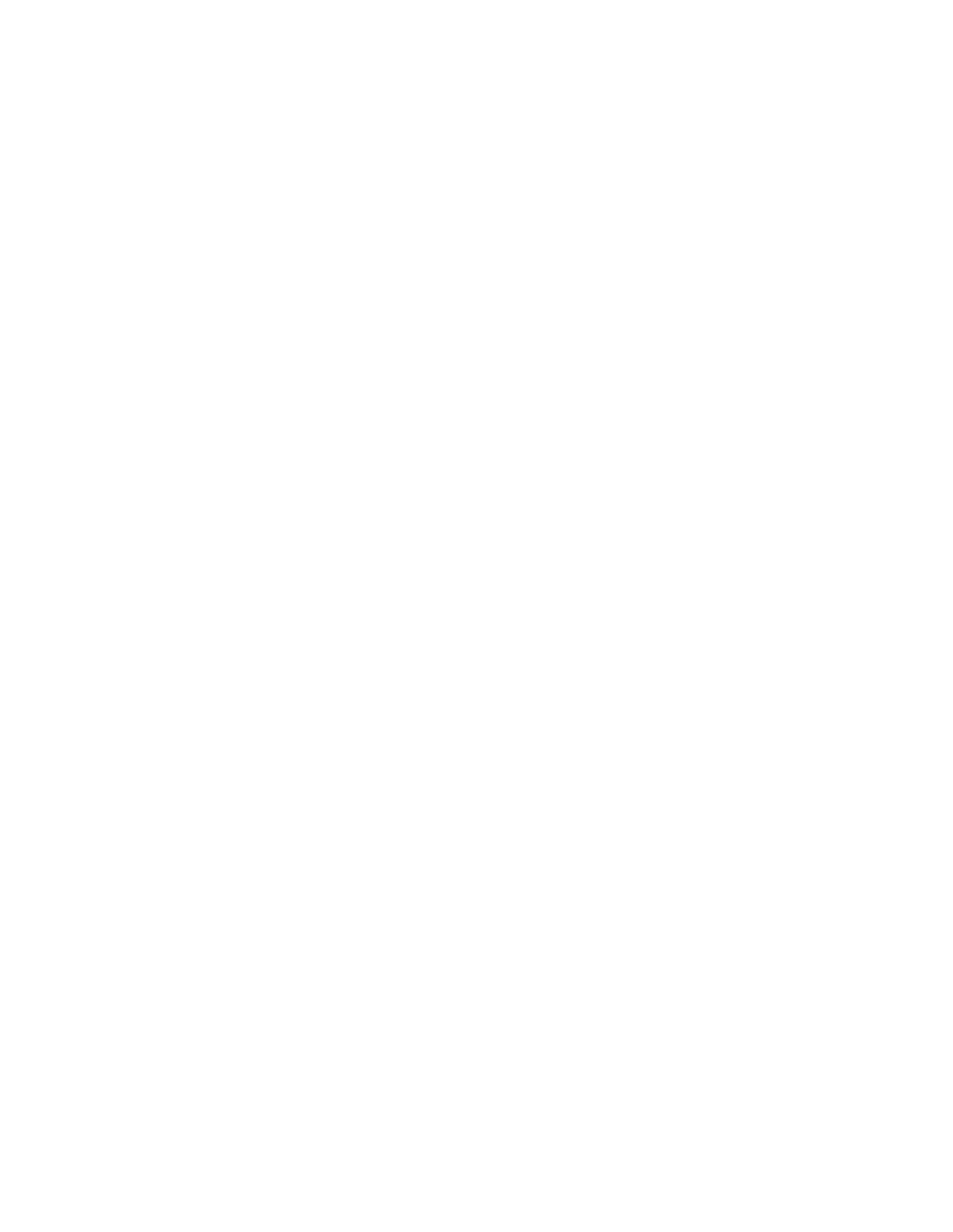#### *Opinions*

In our opinion, the financial statements referred to above present fairly, in all material respects, the respective financial position of the governmental activities, each major fund, and the aggregate remaining fund information of the Sulphur Springs Union School District, as of June 30, 2019, and the respective changes in financial position for the year then ended in accordance with accounting principles generally accepted in the United States of America.

#### *Other Matters*

#### *Required Supplementary Information*

Accounting principles generally accepted in the United States of America require that the management's discussion and analysis on pages [5](#page-6-0) through [14,](#page-15-0) budgetary comparison schedule on page [66,](#page-68-0) schedule of changes in the District's total OPEB liability and related ratios on page [67,](#page-69-0) schedule of the District's proportionate share of the net pension liability on page [68,](#page-70-0) and the schedule of District contributions on page [69,](#page-72-0) be presented to supplement the basic financial statements. Such information, although not a part of the basic financial statements, is required by the Governmental Accounting Standards Board, who considers it to be an essential part of financial reporting for placing the basic financial statements in an appropriate operational, economic, or historical context. We have applied certain limited procedures to the required supplementary information in accordance with auditing standards generally accepted in the United States of America, which consisted of inquiries of management about the methods of preparing the information and comparing the information for consistency with management's responses to our inquiries, the basic financial statements, and other knowledge we obtained during our audit of the basic financial statements. We do not express an opinion or provide any assurance on the information because the limited procedures do not provide us with sufficient evidence to express an opinion or provide any assurance.

#### *Other Information*

Our audit was conducted for the purpose of forming opinions on the financial statements that collectively comprise the Sulphur Springs Union School District's basic financial statements. The accompanying supplementary information such as the combining and individual non-major fund financial statements and Schedule of Expenditures of Federal Awards, as required by *Title 2 U.S. Code of Federal Regulations (CFR)* Part 200, *Uniform Administrative Requirements, Cost Principles, and Audit Requirements for Federal Awards (Uniform Guidance)* and the other supplementary information as listed in the table of contents are presented for purposes of additional analysis and are not a required part of the basic financial statements.

The accompanying supplementary information is the responsibility of management and was derived from and relates directly to the underlying accounting and other records used to prepare the basic financial statements. Such information has been subjected to the auditing procedures applied in the audit of the basic financial statements and certain additional procedures, including comparing and reconciling such information directly to the underlying accounting and other records used to prepare the basic financial statements or to the basic financial statements themselves, and other additional procedures in accordance with auditing standards generally accepted in the United States of America. In our opinion, the accompanying supplementary information is fairly stated, in all material respects, in relation to the basic financial statements as a whole.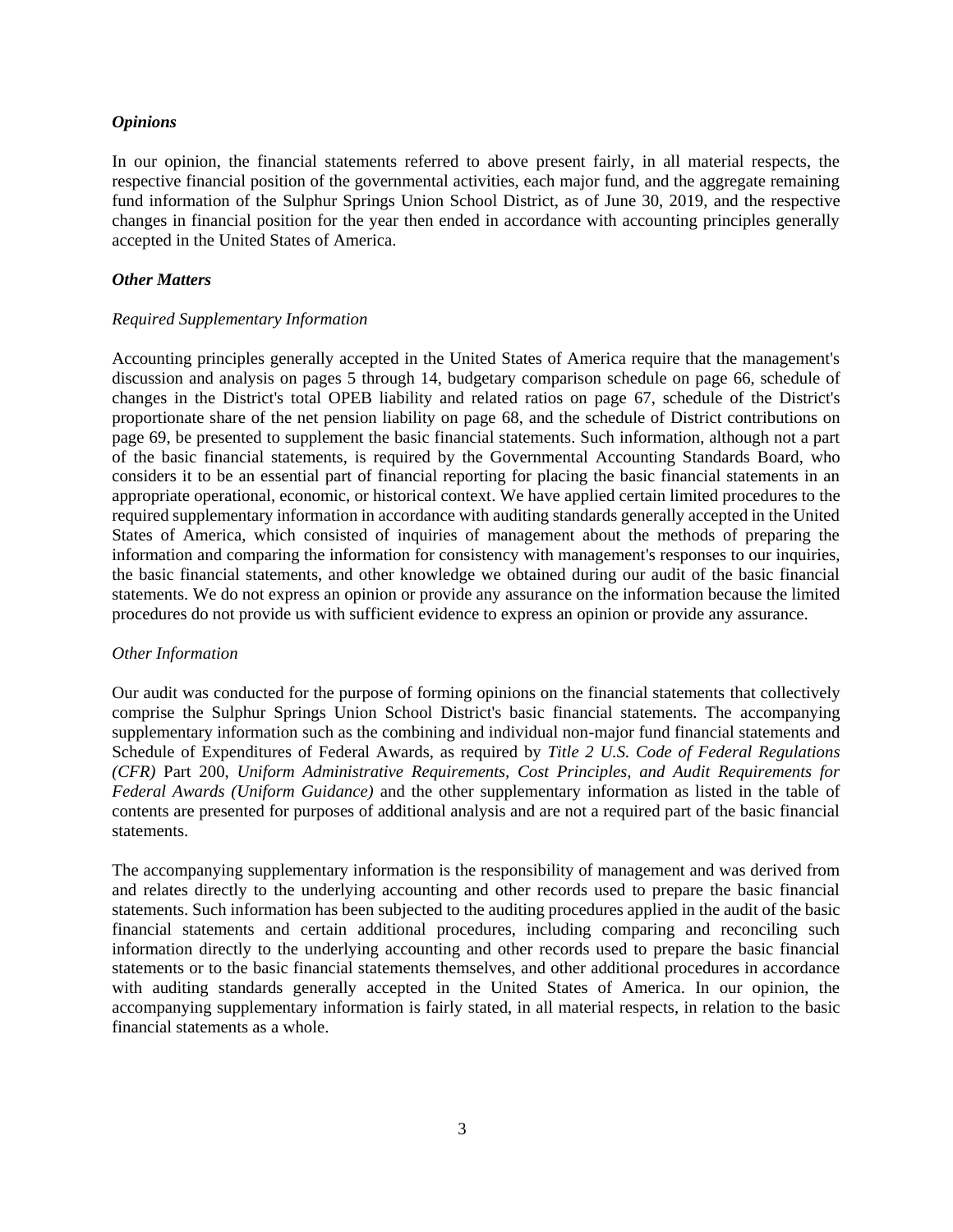#### **Other Reporting Required by** *Government Auditing Standards*

In accordance with *Government Auditing Standards*, we have also issued our report dated November 20, 2019, on our consideration of the Sulphur Springs Union School District's internal control over financial reporting and on our tests of its compliance with certain provisions of laws, regulations, contracts, and grant agreements and other matters. The purpose of that report is solely to describe the scope of our testing of internal control over financial reporting and compliance and the results of that testing, and not to provide an opinion on the effectiveness of Sulphur Springs Union School District's internal control over financial reporting or on compliance. That report is an integral part of an audit performed in accordance with *Government Auditing Standards* in considering Sulphur Springs Union School District's internal control over financial reporting and compliance.

Rancho Cucamonga, California November 20, 2019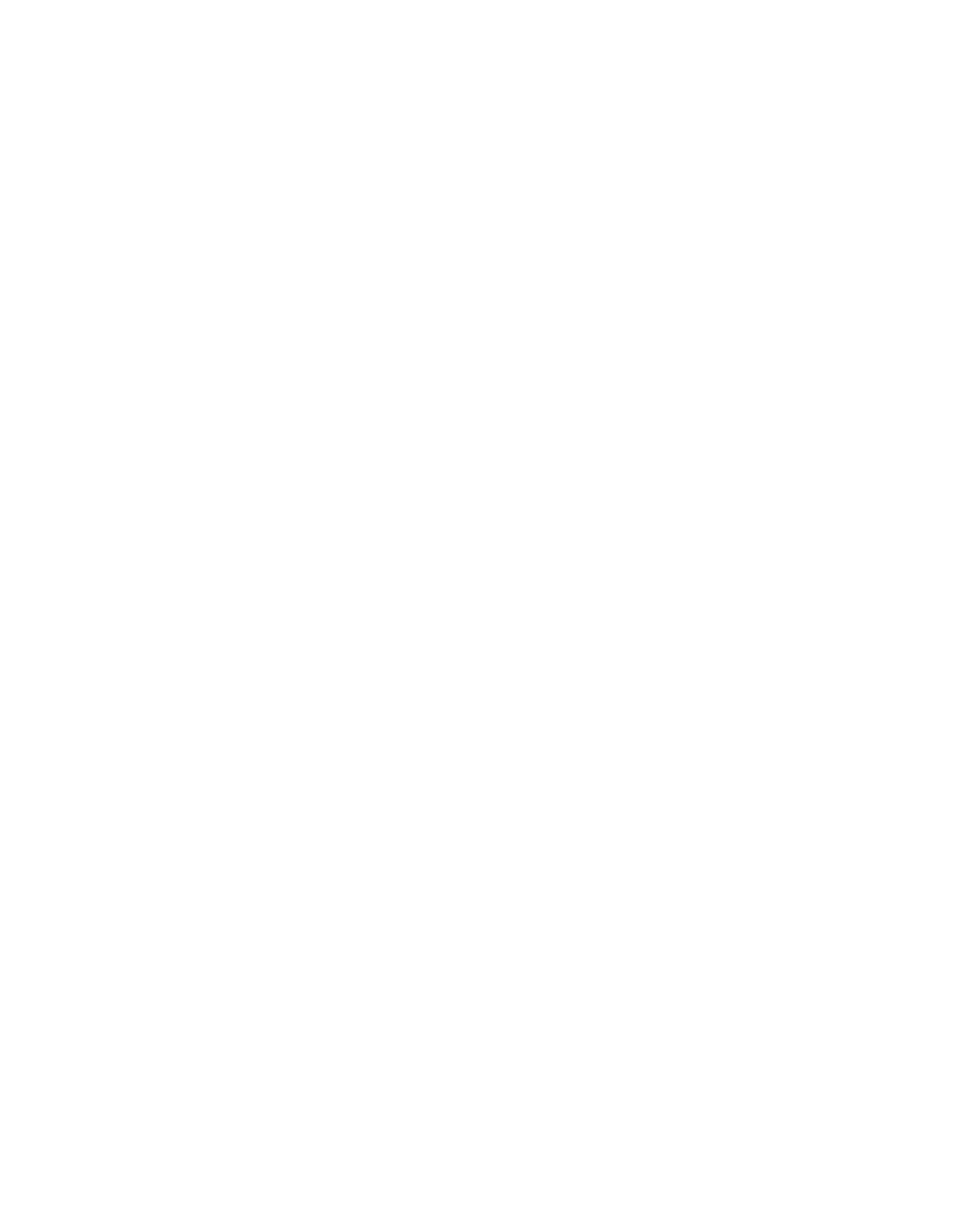# **MANAGEMENT'S DISCUSSION AND ANALYSIS JUNE 30, 2019**

### **INTRODUCTION**

Sulphur Springs Union School District serves approximately 5,335 students. Our nine elementary schools provide education for grades preschool through sixth. The dedicated staff of the Sulphur Springs Union School District supports learning that ensures all children an equal opportunity to achieve academic excellence through high quality, standards-based instruction in a safe, secure, and nurturing environment. Learning is supported through appropriate allocation and monitoring of fiscal resources to prepare students to work and function in a diverse, technologically dynamic world.

### **The Statement of Net Position and the Statement of Activities**

The *Statement of Net Position* and the *Statement of Activities* report information about the District as a whole and about its activities. These statements include all assets and liabilities of the District using the accrual basis of accounting*,* which is similar to the accounting used by most private-sector companies. All of the current year's revenues and expenses are taken into account regardless of when cash is received or paid.

These two statements report the District's net position and changes in them. Net position is the difference between assets and deferred outflows of resources, and liabilities and deferred inflows of resources, which is one way to measure the District's financial health, or financial position. Over time, increases or decreases in the District's net position will serve as a useful indicator of whether the financial position of the District is improving or deteriorating. Other factors to consider are changes in the District's property tax base and the condition of the District's facilities.

The relationship between revenues and expenses is the District's *operating results.* Since the governing board's responsibility is to provide services to our students and not to generate profit as commercial entities do, one must consider other factors when evaluating the overall health of the District. The quality of the education and the safety of our schools will be an important component in this evaluation.

In the *Statement of Net Position* and the *Statement of Activities*, we present the District activities as follows:

**Governmental Activities** - All of the District's services are reported in this category. This includes the education of transitional kindergarten through grade six students, the operation of child development activities, and the on-going effort to improve and maintain buildings and sites. Property taxes, user fees, interest income, Federal, State, and local grants, as well as proceeds from the general obligation bonds, finance these activities.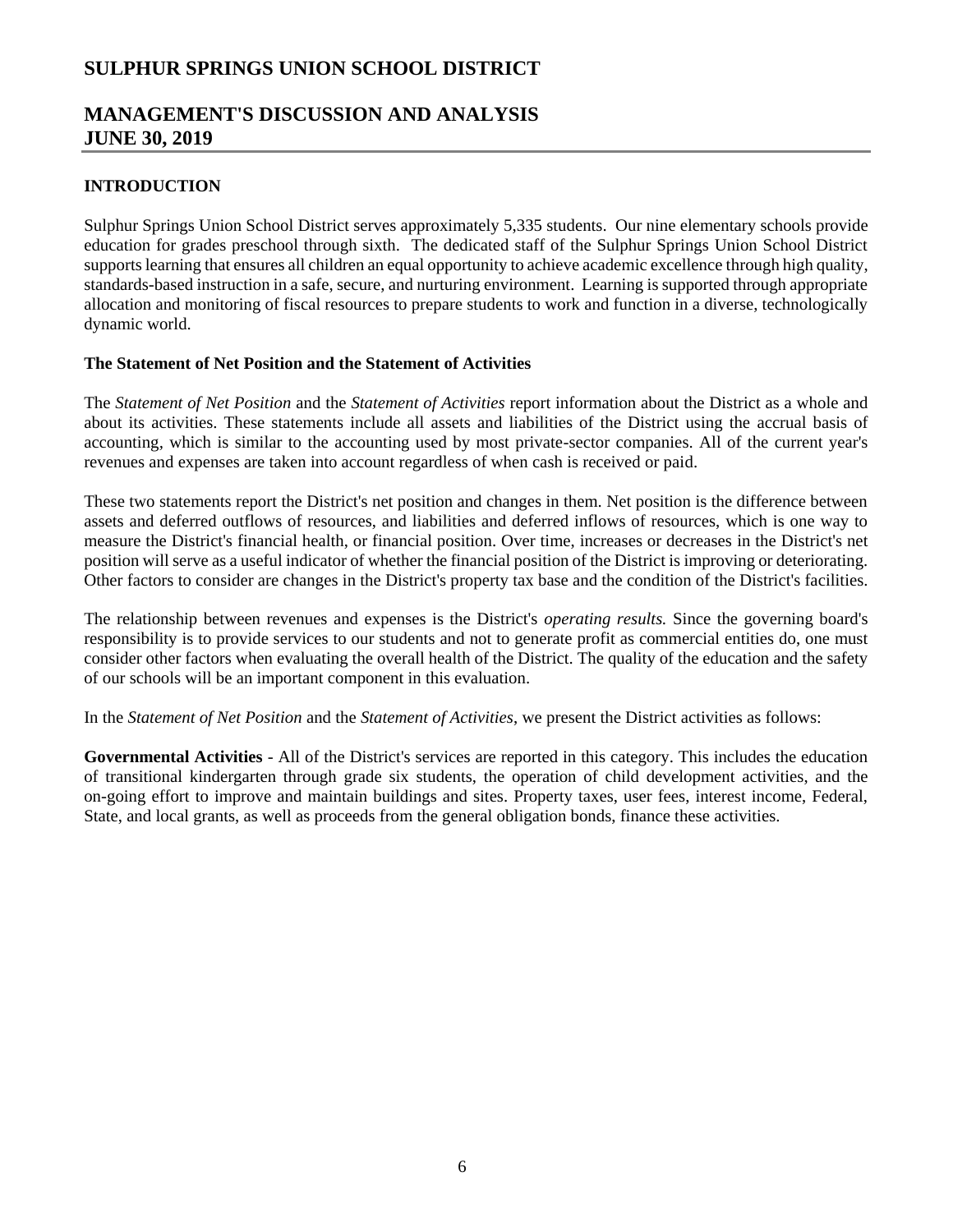## **MANAGEMENT'S DISCUSSION AND ANALYSIS JUNE 30, 2019**

### **REPORTING THE DISTRICT'S MOST SIGNIFICANT FUNDS**

#### **Fund Financial Statements**

The fund financial statements provide detailed information about the most significant funds - not the District as a whole. Some funds are required to be established by State law and by bond covenants. However, management establishes many other funds to help it control and manage money for particular purposes or to show that it is meeting legal responsibilities for using certain taxes, grants, and other money that it receives from the U.S. Department of Education.

**Governmental Funds -** Most of the District's basic services are reported in governmental funds, which focus on how money flows into and out of those funds and the balances left at year-end that are available for spending. These funds are reported using an accounting method called modified accrual accounting, which measures cash and all other financial assets that can readily be converted to cash. The governmental fund statements provide a detailed short-term view of the District's general government operations and the basic services it provides. Governmental fund information helps determine whether there are more or fewer financial resources that can be spent in the near future to finance the District's programs. The differences of results in the governmental fund financial statements to those in the government-wide financial statements are explained in a reconciliation following each governmental fund financial statement.

### **THE DISTRICT AS A TRUSTEE**

#### **Reporting the District's Fiduciary Responsibilities**

The District is the trustee, or *fiduciary,* for funds held on behalf of others, like our funds for special tax collections for the repayment of the CFDs. The District's fiduciary activities are reported in the *Statement of Fiduciary Net Position*. We exclude these activities from the District's other financial statements because the District cannot use these assets to finance its operations. The District is responsible for ensuring that the assets reported in these funds are used for their intended purposes.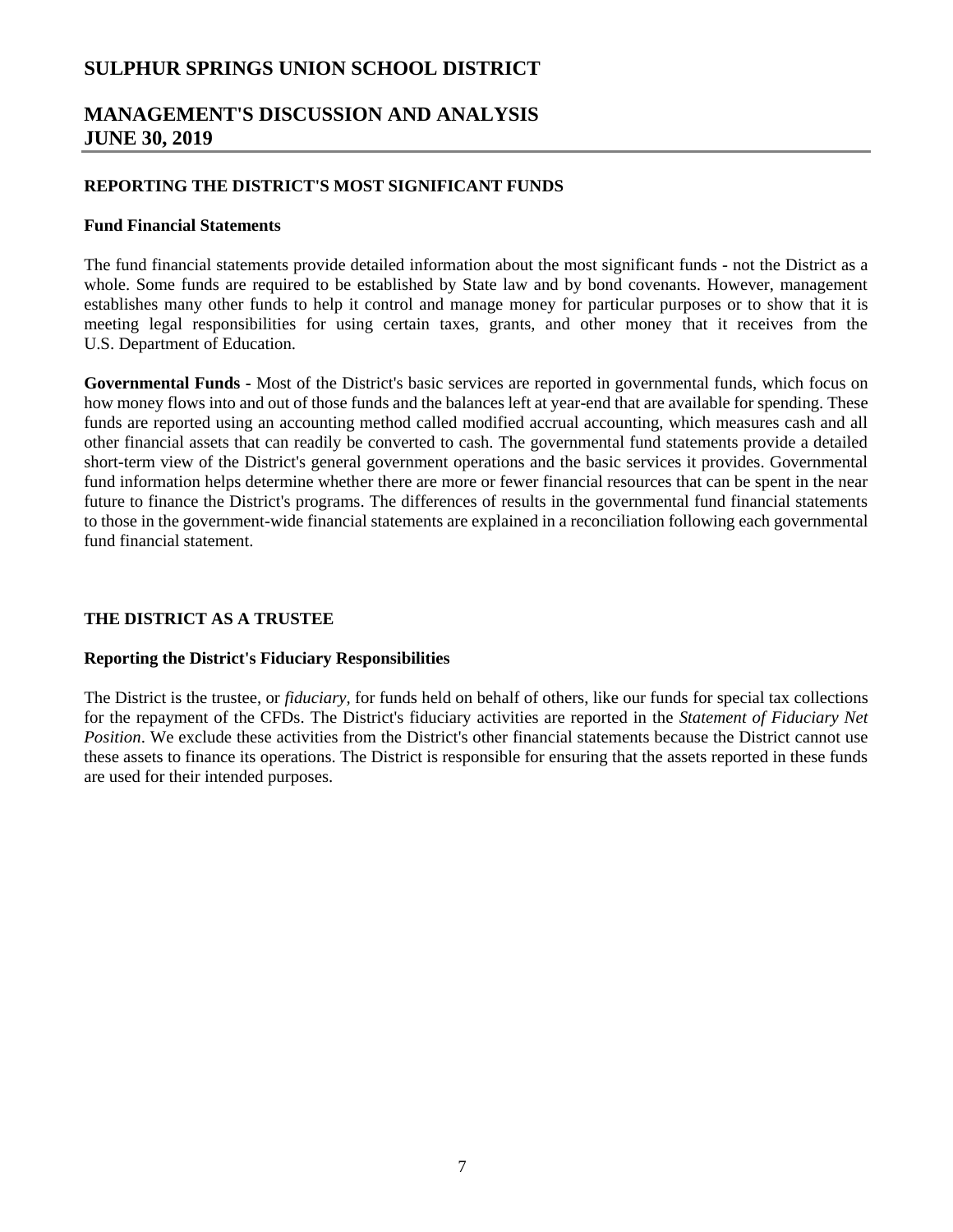## **MANAGEMENT'S DISCUSSION AND ANALYSIS JUNE 30, 2019**

### **THE DISTRICT AS A WHOLE**

#### **Net Position**

Net position represents the calculated fiscal position of the District as a residual from assets and deferred outflows of resources minus liabilities and deferred inflows of resources. This calculation includes actuarial estimates of future obligations including estimated pension and post-employment benefits. The District's net position (deficit) was \$(28,260,209) for the fiscal year ended June 30, 2019. Of this amount, \$(55,599,011) was unrestricted deficit. Restricted net position is reported separately to show legal constraints from debt covenants and enabling legislation that limit the governing board's ability to use those net positions for day-to-day operations.

Our analysis below, in summary form, focuses on the net position (Table 1) and change in net position (Table 2) of the District's governmental activities.

|                                       | <b>Governmental Activities</b>         |                |             |                |  |
|---------------------------------------|----------------------------------------|----------------|-------------|----------------|--|
|                                       | 2019                                   |                |             | 2018           |  |
| <b>Assets</b>                         |                                        |                |             |                |  |
| Current and other assets              | \$                                     | 31,472,890     | \$          | 28,470,452     |  |
| Capital assets                        |                                        | 87,498,959     |             | 86,745,874     |  |
| <b>Total Assets</b>                   |                                        | 118,971,849    |             | 115,216,326    |  |
| <b>Deferred Outflows of Resources</b> |                                        | 15,018,950     |             | 14,488,268     |  |
| <b>Liabilities</b>                    |                                        |                |             |                |  |
| Current liabilities                   |                                        | 5,006,917      |             | 3,101,881      |  |
| Long-term obligations                 |                                        | 97,281,922     |             | 96,803,228     |  |
| Aggregate net pension liability       |                                        | 52,478,420     |             | 50,223,237     |  |
| <b>Total Liabilities</b>              |                                        | 154,767,259    | 150,128,346 |                |  |
| <b>Deferred Inflows of Resources</b>  |                                        | 7,483,749      |             | 8,786,085      |  |
| <b>Net Position</b>                   |                                        |                |             |                |  |
| Net investment in capital assets      |                                        | 19,232,962     |             | 20,521,819     |  |
| Restricted                            |                                        | 8,105,840      |             | 5,455,535      |  |
| Unrestricted                          |                                        | (55, 599, 011) |             | (55, 187, 191) |  |
| <b>Total Net Position</b>             | (28, 260, 209)<br>\$<br>(29, 209, 837) |                |             |                |  |

**Table 1**

The \$(55,599,011) in unrestricted deficit net position of governmental activities represents the accumulated results of all past years' operations. Unrestricted net position – the part of net position that can be used to finance day-to-day operations without constraints established by debt covenants, enabling legislation, or other legal requirements – decreased by 0.75 percent (\$(55,599,011) compared to \$(55,187,191)).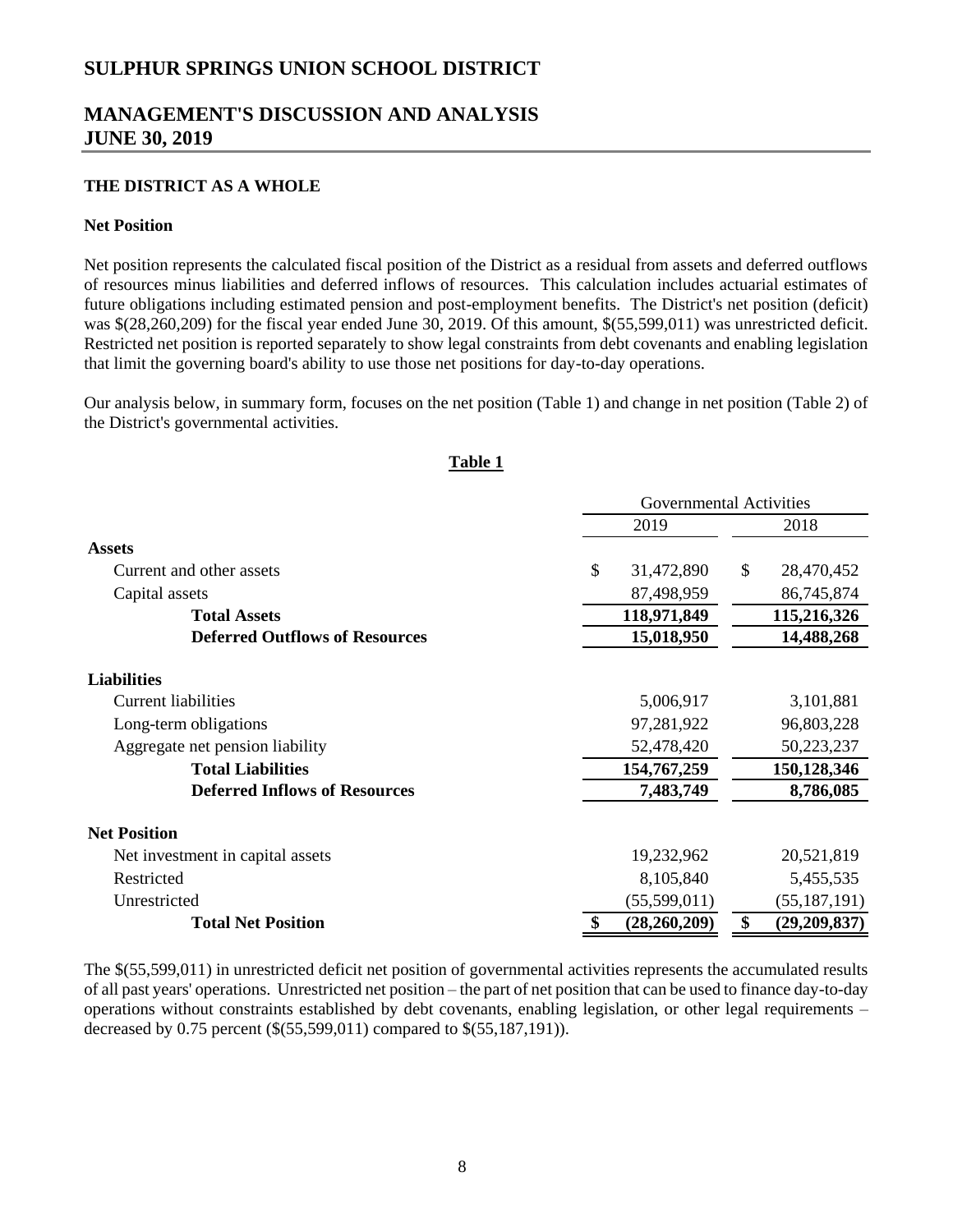# **MANAGEMENT'S DISCUSSION AND ANALYSIS JUNE 30, 2019**

### **Changes in Net Position**

The results of this year's operations for the District as a whole are reported in the *Statement of Activities* on page [16.](#page-17-0) Table 2 takes the information from the Statement and rearranges them slightly so you can see our total revenues for the year.

**Table 2**

|                                      | <b>Governmental Activities</b> |              |    |             |  |
|--------------------------------------|--------------------------------|--------------|----|-------------|--|
|                                      |                                | 2019         |    |             |  |
| <b>Revenues</b>                      |                                |              |    |             |  |
| Program revenues:                    |                                |              |    |             |  |
| Charges for services                 | \$                             | 5,030,382    | \$ | 3,248,035   |  |
| Operating grants and contributions   |                                | 9,746,165    |    | 9,291,689   |  |
| General revenues:                    |                                |              |    |             |  |
| Federal and State aid not restricted |                                | 35,009,258   |    | 32,836,979  |  |
| Property taxes                       |                                | 16,154,552   |    | 14,737,761  |  |
| Other general revenues               |                                | 4,661,984    |    | 2,726,312   |  |
| <b>Total Revenues</b>                |                                | 70,602,341   |    | 62,840,776  |  |
| <b>Expenses</b>                      |                                |              |    |             |  |
| Instruction-related                  |                                | 49, 421, 703 |    | 43,924,071  |  |
| Pupil services                       |                                | 4,866,989    |    | 4,282,624   |  |
| Administration                       |                                | 4,514,065    |    | 4,845,523   |  |
| Plant services                       |                                | 6,430,985    |    | 6,624,386   |  |
| Other                                |                                | 4,418,971    |    | 4,452,246   |  |
| <b>Total Expenses</b>                |                                | 69, 652, 713 |    | 64,128,850  |  |
| <b>Change in Net Position</b>        |                                | 949,628      |    | (1,288,074) |  |
|                                      |                                |              |    |             |  |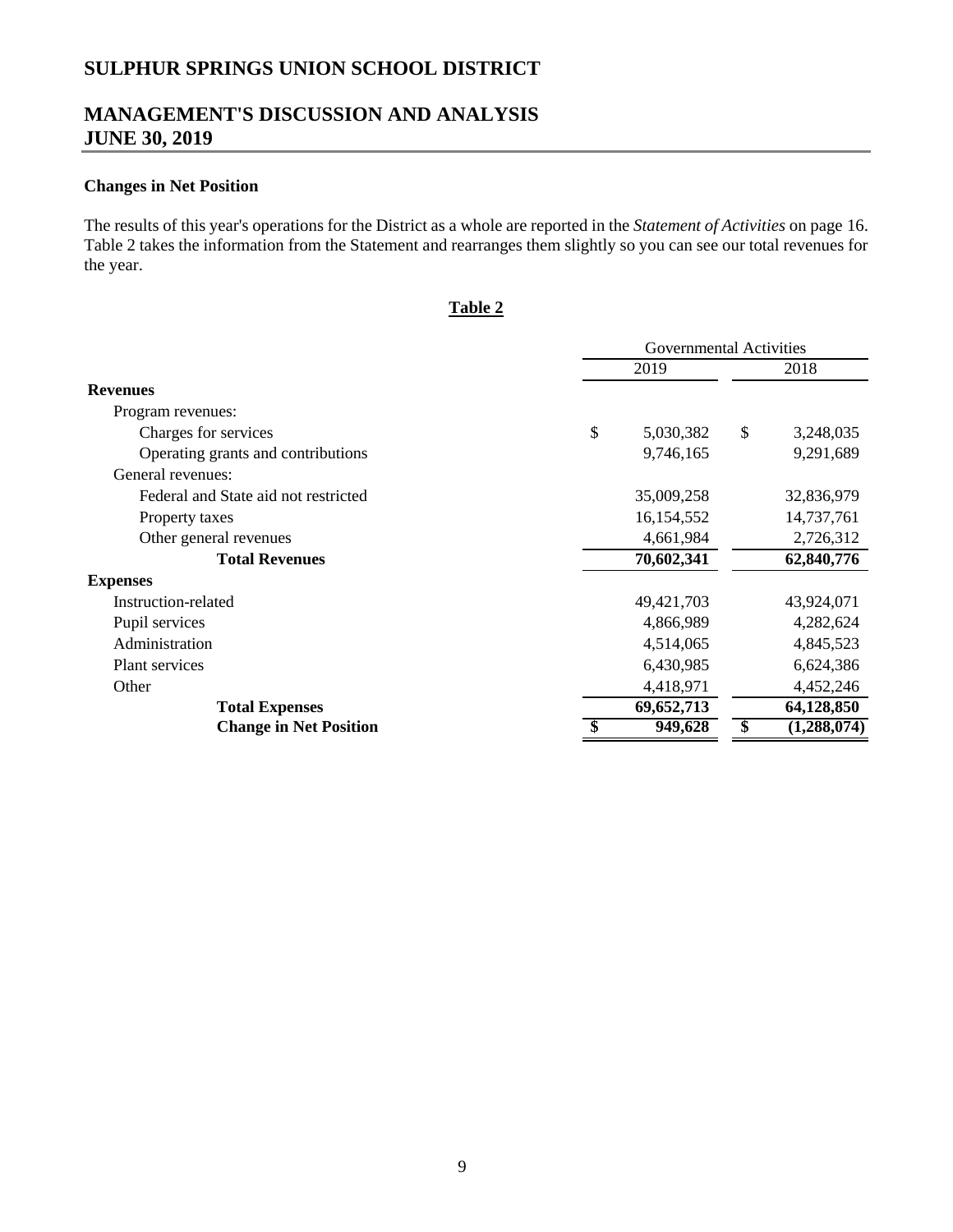## **MANAGEMENT'S DISCUSSION AND ANALYSIS JUNE 30, 2019**

#### **Governmental Activities**

As reported in the *Statement of Activities* on page [16,](#page-17-0) the cost of all of our governmental activities this year was \$69,652,713. However, the amount that our taxpayers ultimately financed for these activities through local taxes was only \$16,154,552, because the cost was paid by those who benefited from the programs, \$5,030,382, or by other governments and organizations who subsidized certain programs with grants and contributions, \$9,746,165. We paid for the remaining "public benefit" portion of our governmental activities with \$35,009,258, in Federal and State unrestricted funds, and with other revenues, like interest and general entitlements of \$4,661,984.

In Table 3, we have presented the cost and net cost of each of the District's largest functions: Instruction, pupil services, administration, plant services, and all other services. As discussed above, net cost shows the financial burden that was placed on the District's taxpayers by each of these functions. Providing this information allows our citizens to consider the cost of each function in comparison to the benefits they believe are provided by that function.

|                    | <b>Total Cost of Services</b> |    |            |   | Net Cost of Services |   |            |  |
|--------------------|-------------------------------|----|------------|---|----------------------|---|------------|--|
|                    | 2019                          |    | 2018       |   | 2019                 |   | 2018       |  |
| Instruction        | \$<br>49,421,703              | \$ | 43,924,071 | S | 36,942,796           | S | 34,043,291 |  |
| Pupil services     | 4,866,989                     |    | 4,282,624  |   | 3,814,600            |   | 3,284,302  |  |
| Administration     | 4,514,065                     |    | 4,845,523  |   | 3,741,140            |   | 4,529,399  |  |
| Plant services     | 6,430,985                     |    | 6,624,386  |   | 6,373,214            |   | 6,025,598  |  |
| All other services | 4,418,971                     |    | 4,452,246  |   | 4,004,416            |   | 3,706,536  |  |
| <b>Total</b>       | \$<br>69,652,713              |    | 64,128,850 |   | 54,876,166           |   | 51,589,126 |  |

### **Table 3**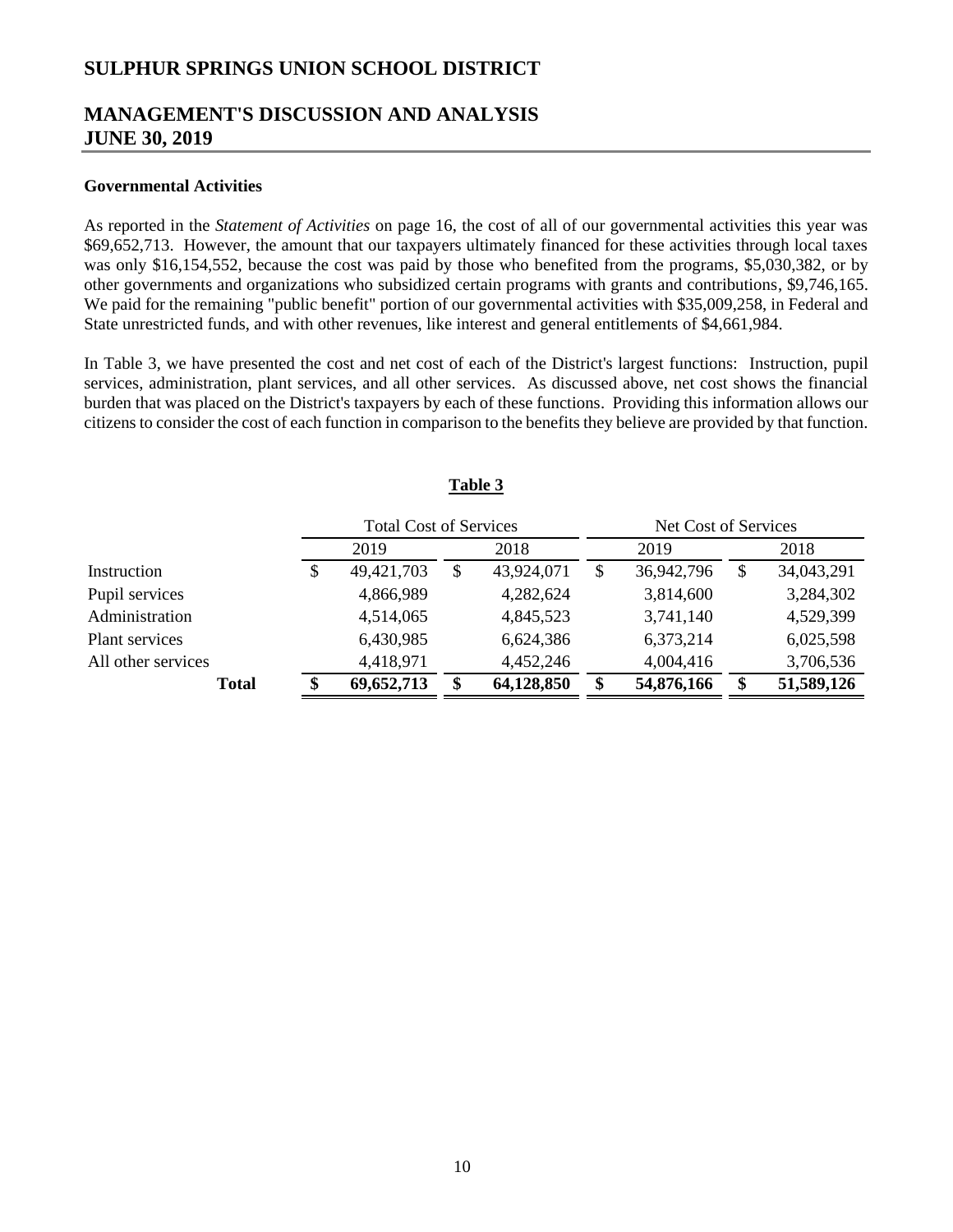## **MANAGEMENT'S DISCUSSION AND ANALYSIS JUNE 30, 2019**

### **THE DISTRICT'S FUNDS**

As the District completed this year, our governmental funds reported a combined fund balance of \$27,290,934, which is an increase of \$1,094,102, from last year (Table 4).

#### **Table 4**

|                                | <b>Balances and Activity</b> |              |    |                      |    |              |    |               |
|--------------------------------|------------------------------|--------------|----|----------------------|----|--------------|----|---------------|
|                                |                              | July 1, 2018 |    | Revenues             |    | Expenditures |    | June 30, 2019 |
| General Fund                   | S                            | 8,972,069    | \$ | 63,154,094           | \$ | 61,540,093   | \$ | 10,586,070    |
| <b>Building Fund</b>           |                              | 9,621,997    |    | 180,515              |    | 2,510,400    |    | 7,292,112     |
| <b>Capital Facilities Fund</b> | 3,151,594                    |              |    | 397,727<br>2,855,124 |    |              |    | 5,608,991     |
| Child Development Fund         |                              | 45,427       |    | 724,273              |    | 763,547      |    | 6,153         |
| Deferred Maintenance Fund      |                              | 203,608      |    | 1,846                |    | 127,400      |    | 78,054        |
| Capital Project Fund for       |                              |              |    |                      |    |              |    |               |
| <b>Blended Component Units</b> |                              | 1,300,763    |    | 18,900               |    | 94,242       |    | 1,225,421     |
| Bond Interest and              |                              |              |    |                      |    |              |    |               |
| <b>Redemption Fund</b>         |                              | 2,171,039    |    | 2,078,279            |    | 2,320,440    |    | 1,928,878     |
| <b>COP Debt Service Fund</b>   |                              | 730,335      |    | 1,484,295            |    | 1,649,375    |    | 565,255       |
| <b>Total</b>                   |                              | 26,196,832   | \$ | 70,497,326           | \$ | 69,403,224   |    | 27,290,934    |

Our General Fund is our principal operating fund. The ending fund balance in the General Fund was \$10.5 million. This increase is due to:

- 1. One-time revenue in the form of prior-year state and federal program reimbursements.
- 2. One-time revenue in the form of grants.
- 3. Cost of Living Adjustment (COLA) increase to the Local Control Funding Formula. The Local Control Funding Formula is fully funded.

The Deferred Maintenance fund reflects a decreased balance over prior year as the District painted a school site and there were no additional contributions made.

The Building Fund reflects a decreased balance due to the Pinetree Community School modernization project and pre-construction expenses for the new classroom buildings at Pinetree Community School, Sulphur Springs Community School and Mitchell Community School.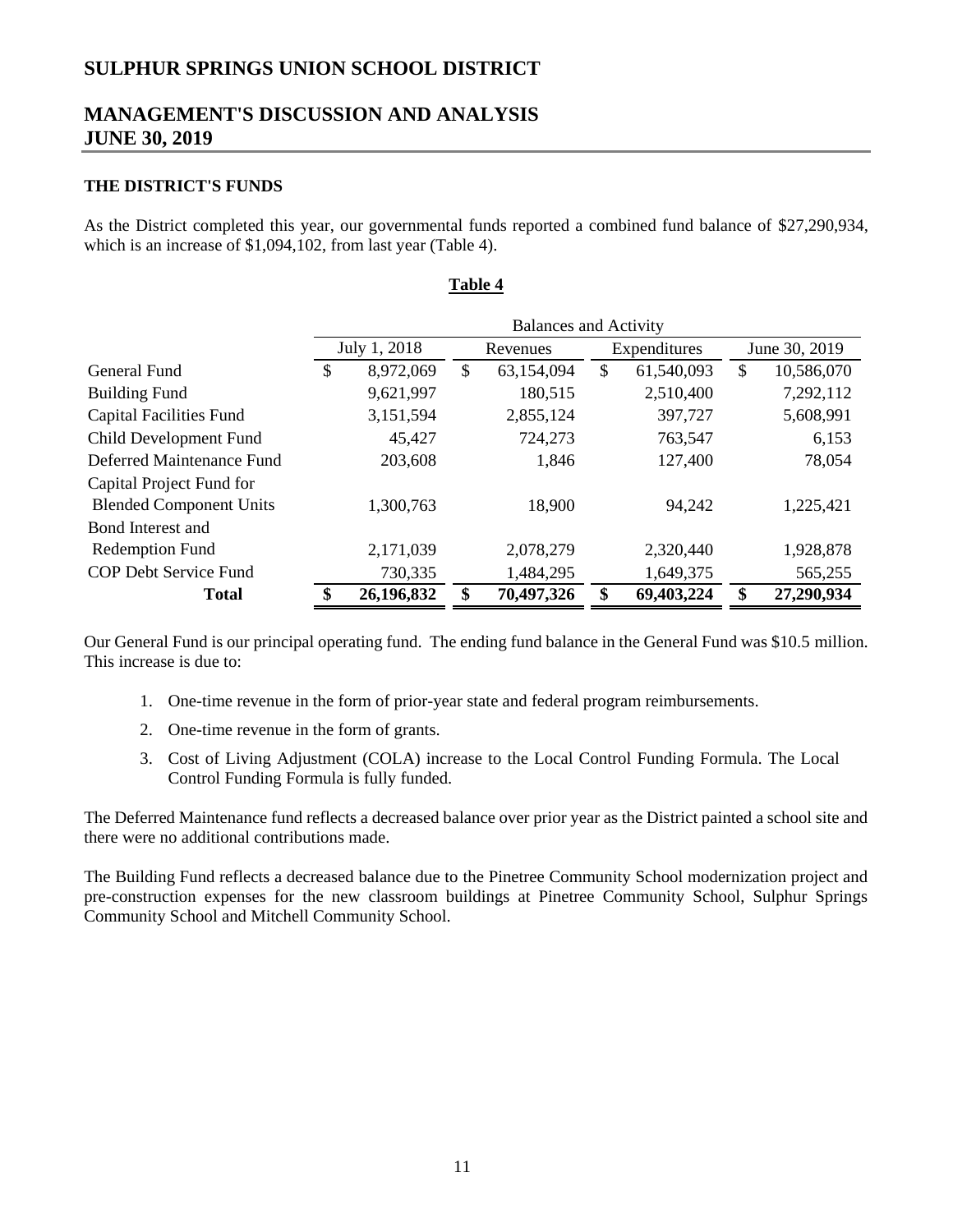## **MANAGEMENT'S DISCUSSION AND ANALYSIS JUNE 30, 2019**

### **General Fund Budgetary Highlights**

Over the course of the year, the District revises its budget as it attempts to deal with unexpected changes in revenues and expenditures. (A schedule showing the District's original and final budget amounts compared with amounts actually paid and received is provided in our annual report on page [66\)](#page-68-0).

- Revenue revisions made to the 2018-2019 Budget were due to increased prior-year reimbursements for state and federal programs such as One-time Revenue, Mandate Costs and Medi-Cal Administrative Activities.
- Revenues and expenditures increased in the District's federal restricted program to reflect the apportionment of revenue and disbursement of expenditures for the Student Support and Academic Enrichment Competitive Grant. This grant provides students at five underperforming schools access to well-rounded educational opportunities while also enhancing visual and performing arts education.

### **CAPITAL ASSET AND DEBT ADMINISTRATION**

#### **Capital Assets**

At June 30, 2019, the District had \$87,498,959, in a broad range of capital assets (net of depreciation), including land, buildings, furniture, and equipment. This amount represents a net increase (including additions, deductions, and depreciation) of \$753,085, or 0.9 percent, from last year (Table 5).

### **Table 5**

| 2018             |
|------------------|
| \$<br>11,972,356 |
| 155,817          |
| 267,279          |
| 74,041,673       |
| 308,749          |
| \$<br>86,745,874 |
|                  |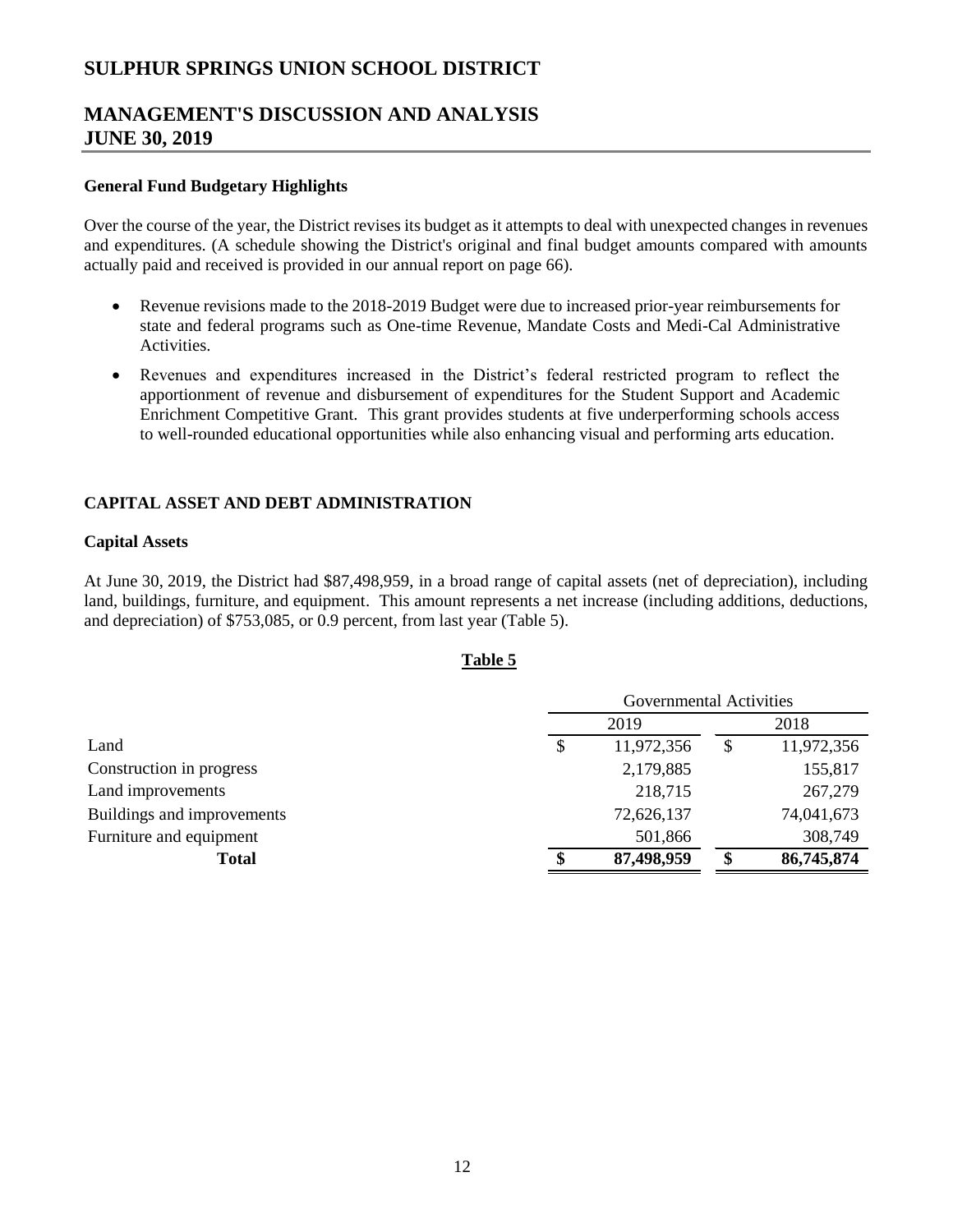## **MANAGEMENT'S DISCUSSION AND ANALYSIS JUNE 30, 2019**

### **Long-Term Obligations**

At the end of this year, the District had \$97,281,922, in long-term obligations versus \$96,803,228 last year, an increase of 0.5 percent. See Note 9 for more details on long-term obligations.

#### **Table 6**

|                                                    | Governmental Activities |            |    |            |  |  |
|----------------------------------------------------|-------------------------|------------|----|------------|--|--|
|                                                    |                         | 2019       |    | 2018       |  |  |
| General obligation bonds                           | \$                      | 48,589,448 | \$ | 48,781,029 |  |  |
| Premium on general obligation bonds                |                         | 3,188,321  |    | 3,325,919  |  |  |
| Discount on general obligation bonds               |                         | (143, 731) |    | (150, 167) |  |  |
| Certificates of participation                      |                         | 25,375,000 |    | 25,375,000 |  |  |
| Compensated absences                               |                         | 417,212    |    | 354,708    |  |  |
| Supplemental early retirement plans                |                         | 1,990,559  |    | 1,859,284  |  |  |
| Textbook purchase agreement                        |                         |            |    | 516,961    |  |  |
| Net other postemployment benefits (OPEB) liability |                         | 17,865,113 |    | 16,740,494 |  |  |
| <b>Total</b>                                       | 97,281,922              |            |    | 96,803,228 |  |  |

### **Net Pension Liability (NPL)**

At year-end, the District had a net pension liability of \$52,478,420, as compared to prior year's net pension liability of \$50,223,237, an increase of \$2,255,183.

### **ECONOMIC FACTORS AND NEXT YEAR'S BUDGETS AND RATES**

In considering the District Budget for the 2019-2020 year, the District Board and management used the following criteria and assumptions:

### **ADA Assumptions**

• Average Daily Attendance has reflected a decline each year over the past several fiscal years resulting from a decline in enrollment. The 2019-2020 funded ADA for the Local Control Funding Formula calculation is estimated at 5,113.24.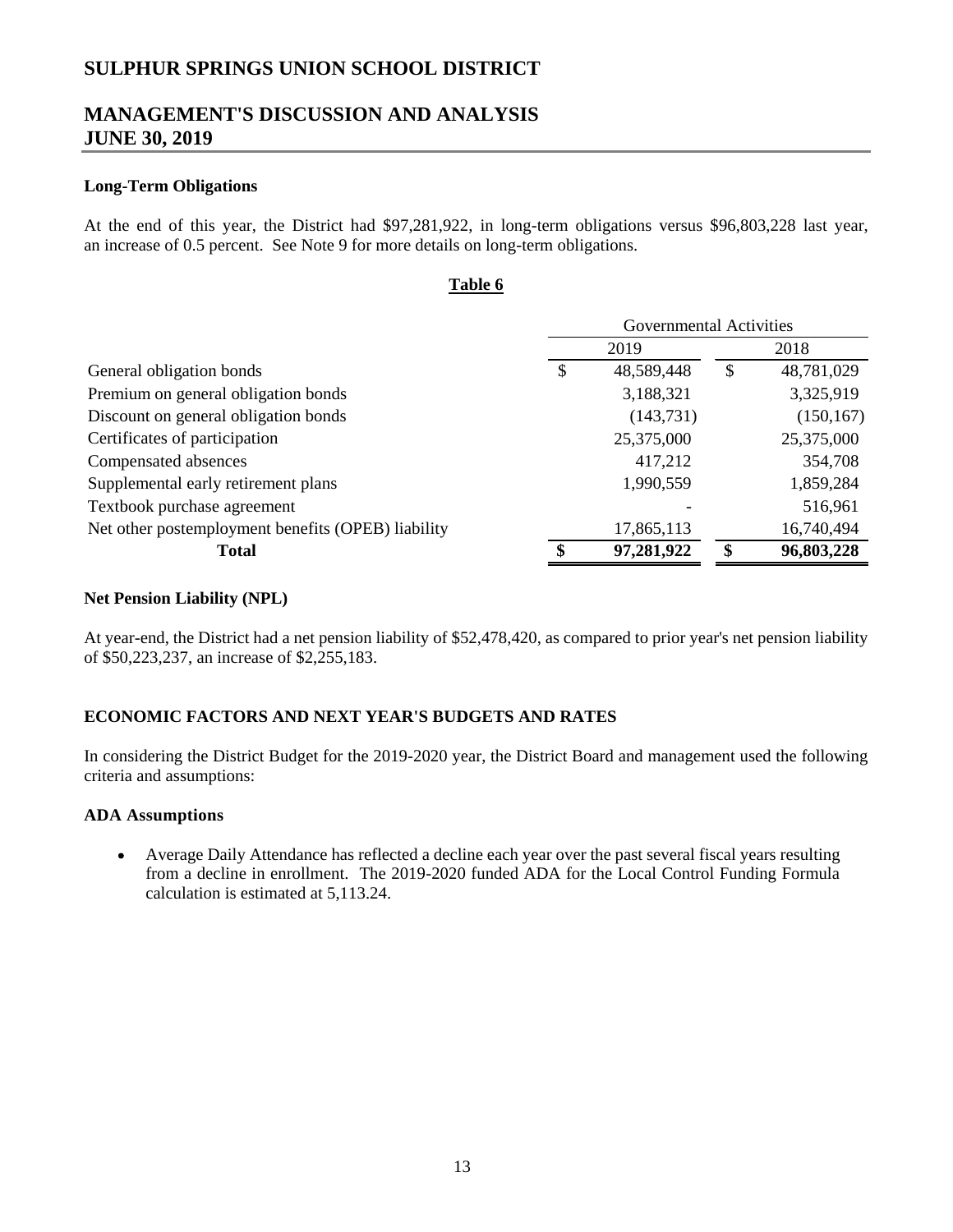## **MANAGEMENT'S DISCUSSION AND ANALYSIS JUNE 30, 2019**

### **Revenue Assumptions**

- Local Control Funding Formula (LCFF) calculations include: 3.26 percent Cost of Living Adjustment (COLA). The total LCFF budgeted revenue reflected in the Adopted Budget is \$47,599,600.
- Other State Revenues include:

Lottery, budgeted using the following per ADA factors:

- Unrestricted Lottery \$151 per ADA.
- Restricted Lottery \$53 per ADA.
- Mandated Cost Reimbursement Block Grant, budgeted at \$32.18 per student ADA for a total of \$163,214.
- Federal categorical revenues have been adopted at or below the 2018-2019 funding levels to allow for other program changes.

### **Expenditure Assumptions**

- For the Adopted Budget, step and column increases have been provided for all applicable contract positions, with no projected increase for salary and benefits.
- All Federal, State, and local categorical grant programs are budgeted with expenditures equaling revenues. Entitlement programs are budgeted for expenditures equaling the sum of current year revenues and restricted fund balances.

### **Fund Balance**

• Ending fund balance is projected to be \$8.7 million, which includes a Reserve for Economic Uncertainties of \$1.85 million based on the District's 2019-2020 Adopted Budget.

### **Multi-Year Projection**

• A positive ending fund balance is projected for the 2019-2020 and two subsequent fiscal years.

## **CONTACTING THE DISTRICT'S FINANCIAL MANAGEMENT**

<span id="page-15-0"></span>This financial report is designed to provide our citizens, taxpayers, students, investors and creditors with a general overview of the District's finances and to show the District's accountability for the money it receives. If you have questions about this report or need any additional financial information, contact Gretchen Bergstrom, Assistant Superintendent of Business Services, at Sulphur Springs Union School District, 27000 Weyerhaeuser Way, Canyon Country, California, 91351, or e-mail at gbergstrom@sssd.k12.ca.us.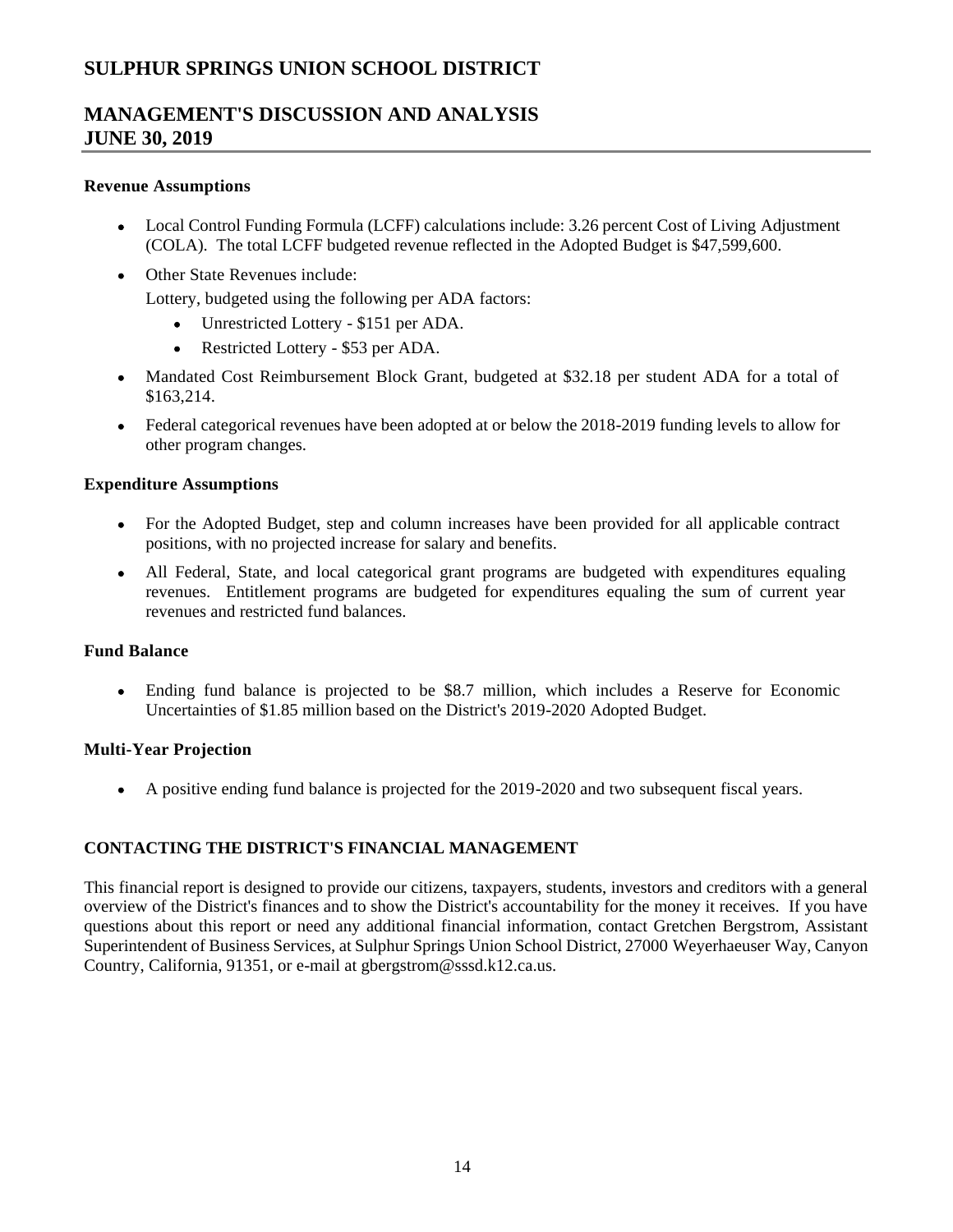# **STATEMENT OF NET POSITION JUNE 30, 2019**

<span id="page-16-0"></span>

|                                                                 | Governmental<br><b>Activities</b> |
|-----------------------------------------------------------------|-----------------------------------|
| <b>ASSETS</b>                                                   |                                   |
| Deposits and investments                                        | \$<br>27,711,738                  |
| Receivables                                                     | 3,696,323                         |
| Stores inventories                                              | 64,829                            |
| Capital assets                                                  |                                   |
| Land and construction in progress                               | 14,152,241                        |
| Other capital assets                                            | 113,028,923                       |
| Less: accumulated depreciation                                  | (39, 682, 205)                    |
| <b>Total Capital Assets</b>                                     | 87,498,959                        |
| <b>Total Assets</b>                                             | 118,971,849                       |
| DEFERRED OUTFLOWS OF RESOURCES                                  |                                   |
| Deferred outflows of resources related to net                   |                                   |
| other postemployment benefits (OPEB) liability                  | 567,850                           |
| Deferred outflows of resources related to pensions              | 14,451,100                        |
| <b>Total Deferred Outflows of Resources</b>                     | 15,018,950                        |
| <b>LIABILITIES</b>                                              |                                   |
| Accounts payable                                                | 3,700,766                         |
| Accrued interest payable                                        | 824,961                           |
| Unearned revenue                                                | 481,190                           |
| Long-term obligations:                                          |                                   |
| Current portion of long-term obligations other than pensions    | 733,918                           |
| Noncurrent portion of long-term obligations other than pensions | 96,548,004                        |
| <b>Total Long-Term Obligations</b>                              | 97,281,922                        |
| Aggregate net pension liability                                 | 52,478,420                        |
| <b>Total Liabilities</b>                                        | 154,767,259                       |
| DEFERRED INFLOWS OF RESOURCES                                   |                                   |
| Deferred inflows of resources related to pensions               | 7,483,749                         |
| <b>NET POSITION</b>                                             |                                   |
| Net investment in capital assets                                | 19,232,962                        |
| Restricted for:                                                 |                                   |
| Debt service                                                    | 1,669,172                         |
| Capital projects                                                | 5,608,991                         |
| <b>Educational</b> programs                                     | 824,431                           |
| Other activities                                                | 3,246                             |
| Unrestricted                                                    | (55,599,011)                      |
| <b>Total Net Position</b>                                       | $\$\,$<br>(28, 260, 209)          |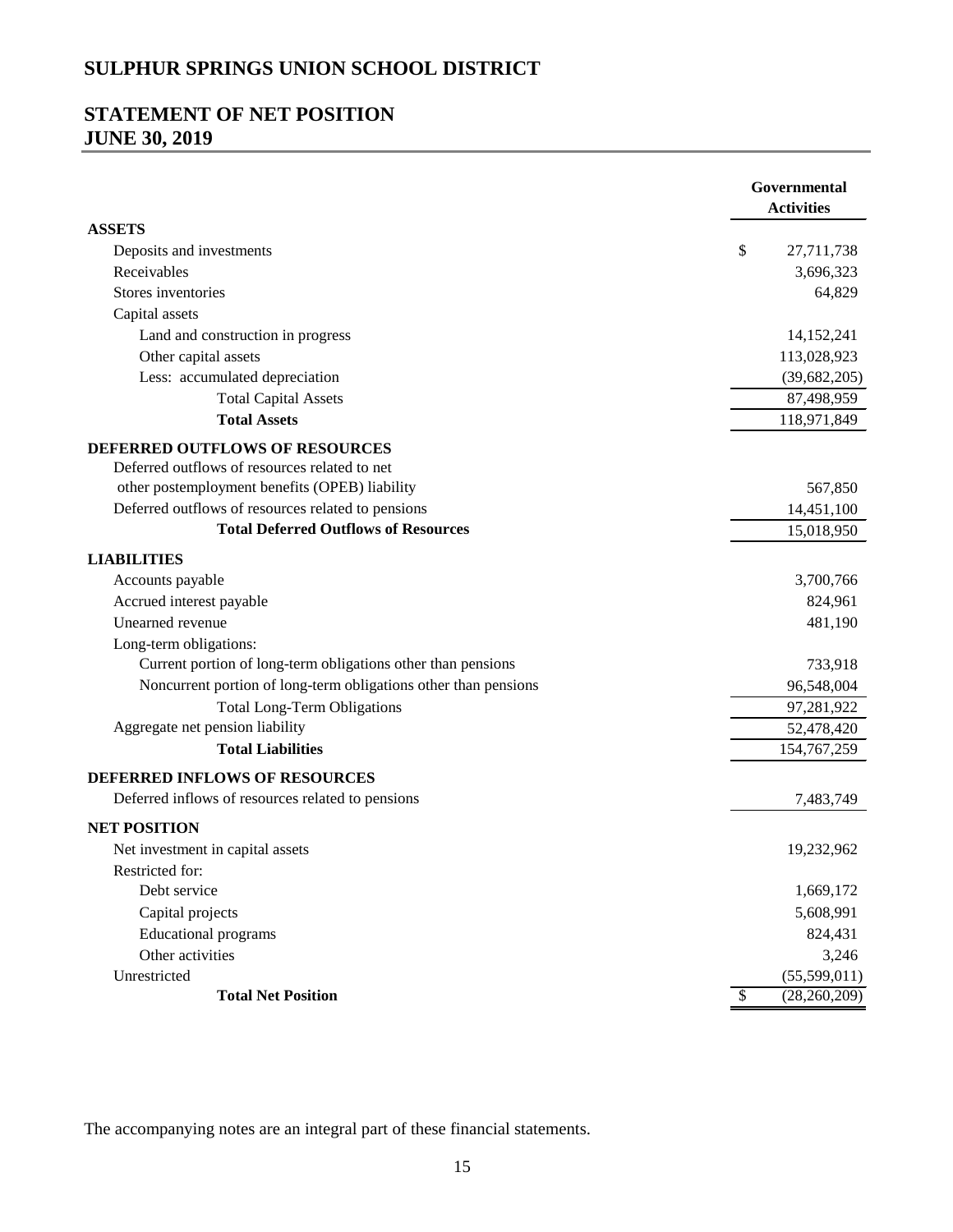# **STATEMENT OF ACTIVITIES FOR THE YEAR ENDED JUNE 30, 2019**

<span id="page-17-0"></span>

|                                                             |                                             | <b>Program Revenues</b>           |                   | Net (Expenses)<br><b>Revenues and</b><br><b>Changes</b> in<br><b>Net Position</b> |
|-------------------------------------------------------------|---------------------------------------------|-----------------------------------|-------------------|-----------------------------------------------------------------------------------|
|                                                             |                                             | <b>Charges</b> for                | Operating         |                                                                                   |
|                                                             |                                             | <b>Services and</b>               | <b>Grants</b> and | Governmental                                                                      |
| <b>Functions/Programs</b>                                   | <b>Expenses</b>                             | <b>Sales</b>                      | Contributions     | <b>Activities</b>                                                                 |
| <b>Governmental Activities:</b>                             |                                             |                                   |                   |                                                                                   |
| Instruction                                                 | \$<br>43,626,495                            | \$<br>3,817,128                   | \$<br>7,862,186   | \$<br>(31, 947, 181)                                                              |
| Instruction-related activities:                             |                                             |                                   |                   |                                                                                   |
| Supervision of instruction<br>Instructional library, media, | 1,513,486                                   | 67,401                            | 519,842           | (926, 243)                                                                        |
| and technology                                              | 644,730                                     |                                   |                   | (644, 730)                                                                        |
| School site administration                                  | 3,636,992                                   | 34,135                            | 178,215           | (3,424,642)                                                                       |
| Pupil services:                                             |                                             |                                   |                   |                                                                                   |
| Home-to-school transportation                               | 1,489,526                                   |                                   | 7,411             | (1,482,115)                                                                       |
| Food services                                               | 5,930                                       |                                   | 5,841             | (89)                                                                              |
| All other pupil services                                    | 3,371,533                                   | 478,667                           | 560,470           | (2, 332, 396)                                                                     |
| Administration:                                             |                                             |                                   |                   |                                                                                   |
| Data processing                                             | 741,286                                     |                                   |                   | (741, 286)                                                                        |
| All other administration                                    | 3,772,779                                   | 504,643                           | 268,282           | (2,999,854)                                                                       |
| Plant services                                              | 6,430,985                                   | 20,815                            | 36,956            | (6,373,214)                                                                       |
| Ancillary services                                          | 244,816                                     |                                   | 170,966           | (73, 850)                                                                         |
| Interest on long-term obligations                           | 3,644,282                                   |                                   |                   | (3,644,282)                                                                       |
| Other outgo                                                 | 529,873                                     | 107,593                           | 135,996           | (286, 284)                                                                        |
| <b>Total Governmental</b>                                   |                                             |                                   |                   |                                                                                   |
| <b>Activities</b>                                           | 69,652,713                                  | \$<br>5,030,382                   | \$<br>9,746,165   | (54,876,166)                                                                      |
|                                                             | General revenues and subventions:           |                                   |                   |                                                                                   |
|                                                             | Property taxes, levied for general purposes |                                   |                   | 14,097,754                                                                        |
|                                                             | Property taxes, levied for debt service     |                                   |                   | 2,039,939                                                                         |
|                                                             | Taxes levied for other specific purposes    |                                   |                   | 16,859                                                                            |
|                                                             | Federal and State aid not restricted to     |                                   |                   |                                                                                   |
|                                                             | specific purposes                           |                                   |                   | 35,009,258                                                                        |
|                                                             | Interest and investment earnings            |                                   |                   | 431,195                                                                           |
|                                                             | Miscellaneous                               |                                   |                   | 4,230,789                                                                         |
|                                                             |                                             | <b>Subtotal, General Revenues</b> |                   | 55,825,794                                                                        |
|                                                             | <b>Change in Net Position</b>               |                                   |                   | 949,628                                                                           |
|                                                             | Net Position - Beginning                    |                                   |                   | (29, 209, 837)                                                                    |
|                                                             | Net Position - Ending                       |                                   |                   | \$<br>(28, 260, 209)                                                              |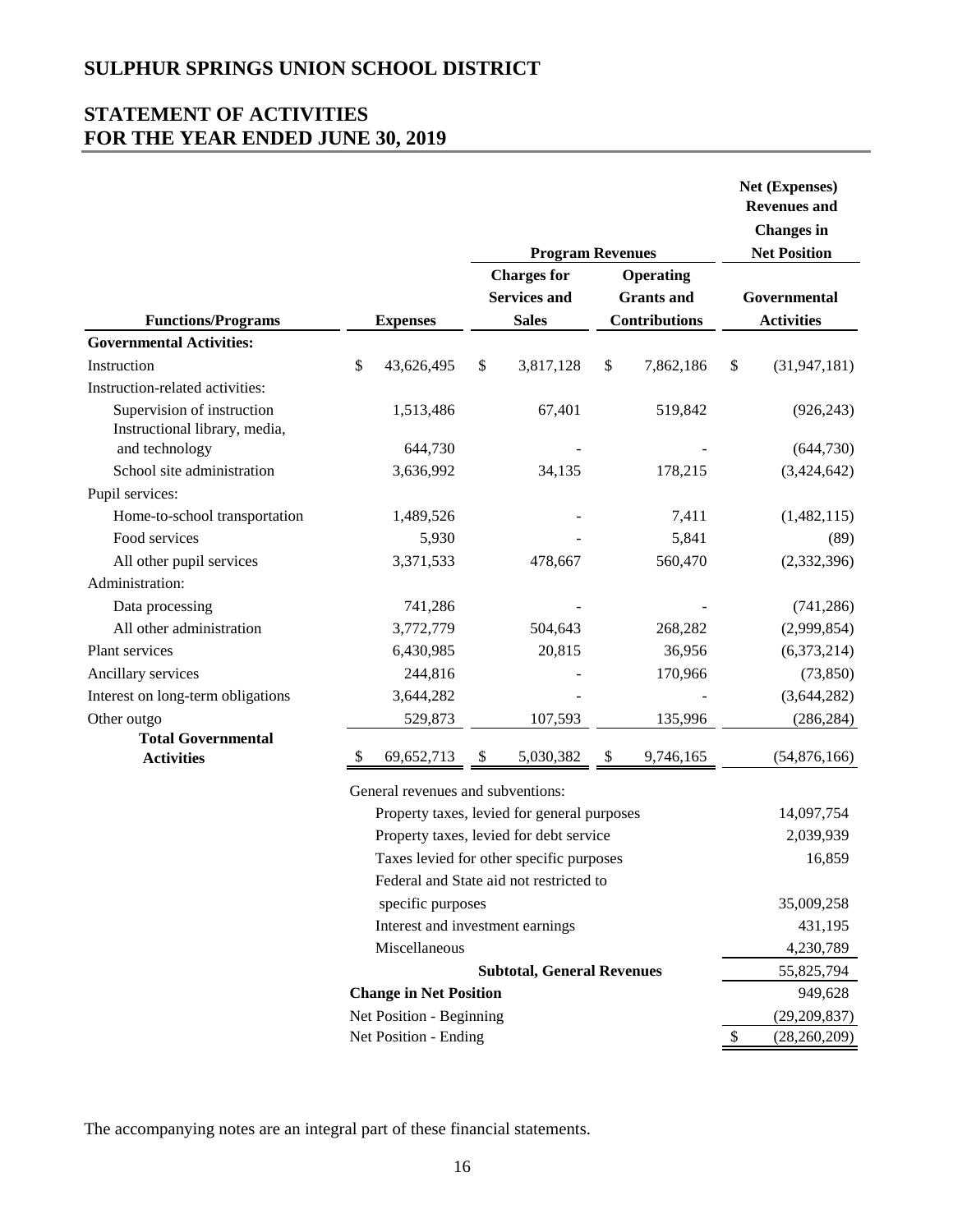# **GOVERNMENTAL FUNDS BALANCE SHEET JUNE 30, 2019**

<span id="page-18-0"></span>

|                                               | <b>General</b><br><b>Fund</b> | <b>Building</b><br><b>Fund</b> |           | Capital<br><b>Facilities</b><br><b>Fund</b> |           | Non-Major<br>Governmental<br><b>Funds</b> |           |     | <b>Total</b><br>Governmental<br><b>Funds</b> |
|-----------------------------------------------|-------------------------------|--------------------------------|-----------|---------------------------------------------|-----------|-------------------------------------------|-----------|-----|----------------------------------------------|
| <b>ASSETS</b>                                 |                               |                                |           |                                             |           |                                           |           |     |                                              |
| Deposits and investments                      | \$10,528,581                  | \$.                            | 8,016,626 | S.                                          | 5,582,882 | S.                                        | 3,583,649 | S.  | 27,711,738                                   |
| Receivables                                   | 3,334,339                     |                                | 45,774    |                                             | 34,185    |                                           | 282,025   |     | 3,696,323                                    |
| Stores inventories                            | 64,829                        |                                |           |                                             |           |                                           |           |     | 64,829                                       |
| <b>Total Assets</b>                           | \$13,927,749                  | \$                             | 8,062,400 | \$                                          | 5,617,067 | \$                                        | 3,865,674 | \$  | 31,472,890                                   |
| <b>LIABILITIES AND FUND BALANCES</b>          |                               |                                |           |                                             |           |                                           |           |     |                                              |
| <b>Liabilities:</b>                           |                               |                                |           |                                             |           |                                           |           |     |                                              |
| Accounts payable                              | \$<br>2,860,489               | \$                             | 770,288   | \$                                          | 8,076     | \$                                        | 61,913    | \$. | 3,700,766                                    |
| Unearned revenue                              | 481,190                       |                                |           |                                             |           |                                           |           |     | 481,190                                      |
| <b>Total Liabilities</b>                      | 3,341,679                     |                                | 770,288   |                                             | 8,076     |                                           | 61,913    |     | 4,181,956                                    |
| <b>Fund Balances:</b>                         |                               |                                |           |                                             |           |                                           |           |     |                                              |
| Nonspendable                                  | 69,879                        |                                |           |                                             |           |                                           |           |     | 69,879                                       |
| Restricted                                    | 824,431                       |                                | 7,292,112 |                                             | 5,608,991 |                                           | 3,722,800 |     | 17,448,334                                   |
| Committed                                     |                               |                                |           |                                             |           |                                           | 78,054    |     | 78,054                                       |
| Assigned                                      |                               |                                |           |                                             |           |                                           | 2,907     |     | 2,907                                        |
| Unassigned                                    | 9,691,760                     |                                |           |                                             |           |                                           |           |     | 9,691,760                                    |
| <b>Total Fund Balances</b>                    | 10,586,070                    |                                | 7,292,112 |                                             | 5,608,991 |                                           | 3,803,761 |     | 27,290,934                                   |
| <b>Total Liabilities</b><br>and Fund Balances | \$13,927,749                  |                                | 8,062,400 |                                             | 5,617,067 |                                           | 3,865,674 |     | \$ 31,472,890                                |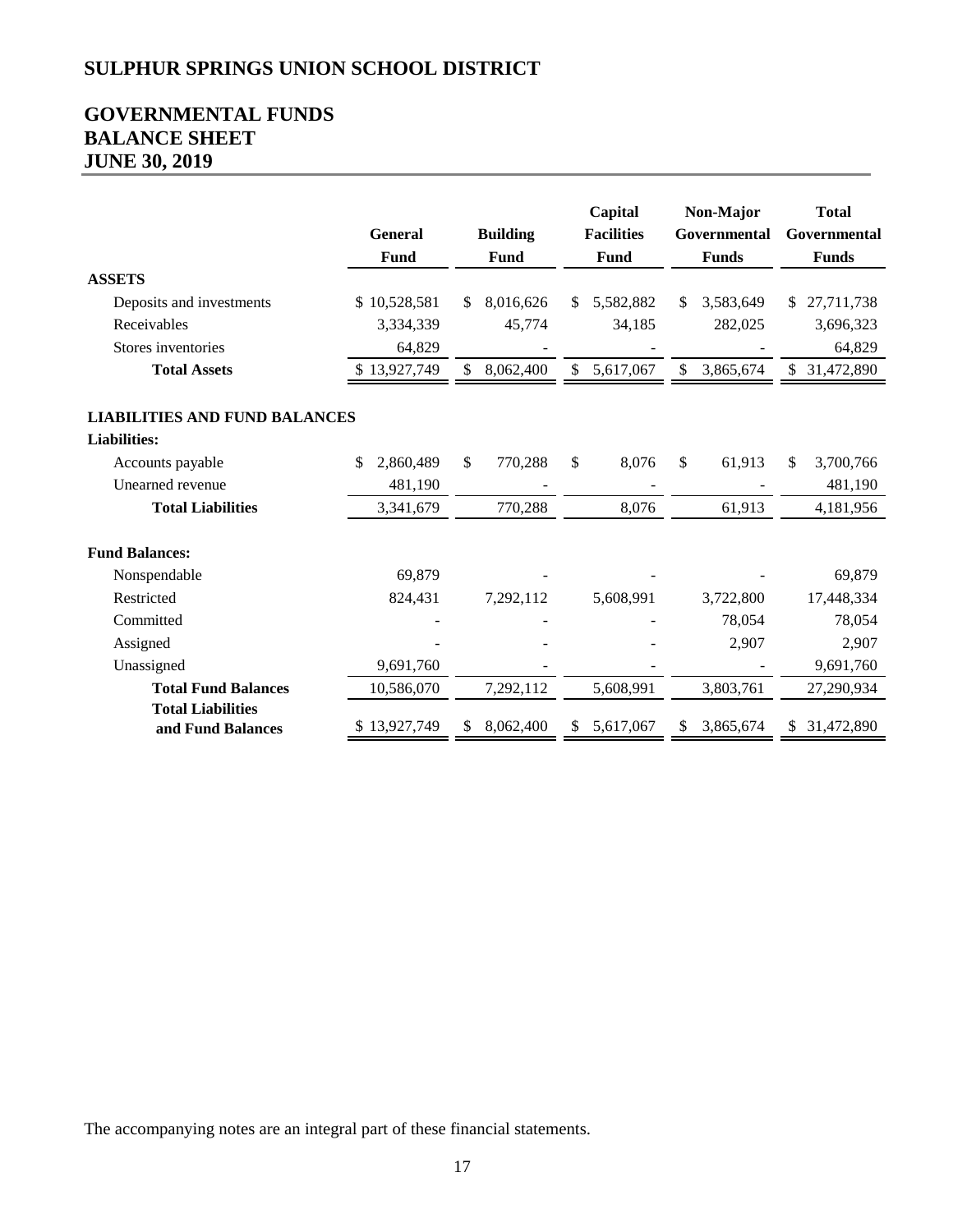# **RECONCILIATION OF THE GOVERNMENTAL FUNDS BALANCE SHEET TO THE STATEMENT OF NET POSITION JUNE 30, 2019**

<span id="page-19-0"></span>

| <b>Total Fund Balance - Governmental Funds</b>                                                                                                                                                                                                      |                                 | S | 27,290,934 |
|-----------------------------------------------------------------------------------------------------------------------------------------------------------------------------------------------------------------------------------------------------|---------------------------------|---|------------|
| <b>Amounts Reported for Governmental Activities in the</b><br><b>Statement of Net Position are Different Because:</b>                                                                                                                               |                                 |   |            |
| Capital assets used in governmental activities are not financial<br>resources and, therefore, are not reported as assets in<br>governmental funds.<br>The cost of capital assets is:<br>Accumulated depreciation is:                                | \$127,181,164<br>(39, 682, 205) |   |            |
| <b>Net Capital Assets</b>                                                                                                                                                                                                                           |                                 |   | 87,498,959 |
| In governmental funds, unmatured interest on long-term obligations<br>is recognized in the period when it is due. On the government-wide<br>financial statements, unmatured interest on long-term obligations is<br>recognized when it is incurred. |                                 |   | (824, 961) |
| Deferred outflows of resources related to pensions represent a<br>consumption of net position in a future period and are not reported<br>in the District's funds. Deferred outflows of resources related to<br>pensions at year end consist of:     |                                 |   |            |
| Pension contributions subsequent to measurement date                                                                                                                                                                                                | 5,127,528                       |   |            |
| Net change in proportionate share of net pension liabilty<br>Differences between projected and actual earnings on                                                                                                                                   | 817,467                         |   |            |
| pension plan investments                                                                                                                                                                                                                            | 103,246                         |   |            |
| Differences between expected and actual experience in                                                                                                                                                                                               |                                 |   |            |
| the measurement of the total pension liability                                                                                                                                                                                                      | 948,888                         |   |            |
| Changes of assumptions                                                                                                                                                                                                                              | 7,453,971                       |   |            |
| Total Deferred Outflows of Resources related to pensions                                                                                                                                                                                            |                                 |   | 14,451,100 |
| Deferred outflows of resources related to OPEB represent a                                                                                                                                                                                          |                                 |   |            |
| consumption of net position in a future period and is not reported in                                                                                                                                                                               |                                 |   |            |
| the District's funds. Deferred outflows of resources related to                                                                                                                                                                                     |                                 |   |            |
| OPEB at year-end consist of OPEB contributions subsequent to<br>measurement date.                                                                                                                                                                   |                                 |   | 567,850    |
|                                                                                                                                                                                                                                                     |                                 |   |            |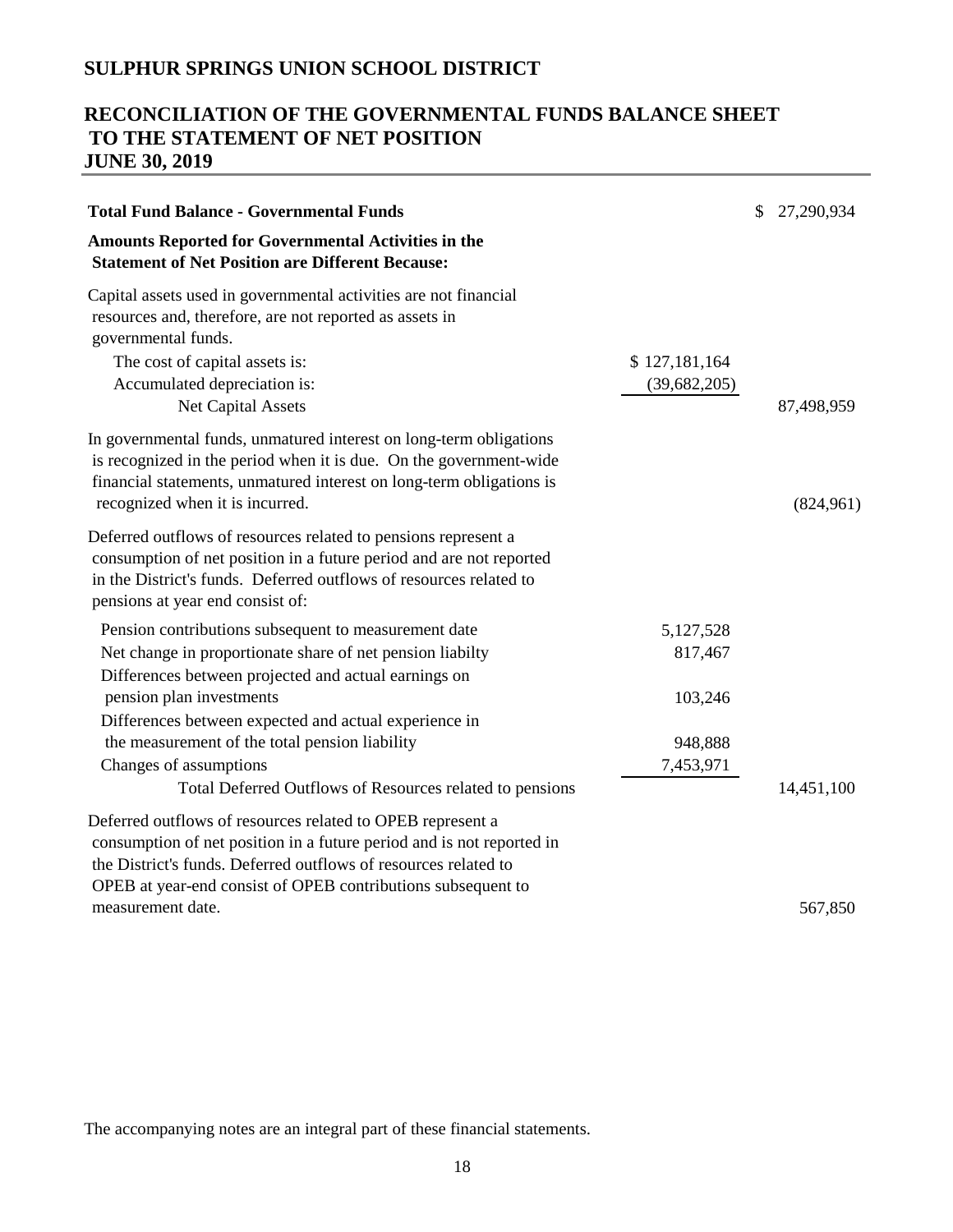# **RECONCILIATION OF THE GOVERNMENTAL FUNDS BALANCE SHEET TO THE STATEMENT OF NET POSITION, (Continued) JUNE 30, 2019**

| Deferred inflows of resources related to pensions represent an<br>acquisition of net position that applies to a future period and are not<br>reported in the District's funds. Deferred inflows of resources<br>related to pensions at year end consist of: |   |                |                |
|-------------------------------------------------------------------------------------------------------------------------------------------------------------------------------------------------------------------------------------------------------------|---|----------------|----------------|
| Net change in proportionate share of net pension liabilty                                                                                                                                                                                                   | S | (5,368,257)    |                |
| Differences between projected and actual earnings on pension<br>plan investments                                                                                                                                                                            |   | (1,536,054)    |                |
| Differences between expected and actual experience in the<br>measurement of the total pension liability                                                                                                                                                     |   | (579, 438)     | \$             |
| Total Deferred Inflows of Resources related to pensions                                                                                                                                                                                                     |   |                | (7,483,749)    |
| Net pension liability is not due and payable in the current period, and<br>is not reported as a liability in the funds.                                                                                                                                     |   |                | (52, 478, 420) |
| Long-term obligations, are not due and payable in the current period<br>and, therefore, are not reported as liabilities in the funds.                                                                                                                       |   |                |                |
| Long-term obligations at year-end consist of:                                                                                                                                                                                                               |   |                |                |
| General obligation bonds                                                                                                                                                                                                                                    |   | (48,363,940)   |                |
| Premium on general obligation bonds                                                                                                                                                                                                                         |   | (3,188,321)    |                |
| Discount on general obligation bonds                                                                                                                                                                                                                        |   | 143,731        |                |
| Certificates of participation                                                                                                                                                                                                                               |   | (25,375,000)   |                |
| Compensated absences                                                                                                                                                                                                                                        |   | (417,212)      |                |
| Supplemental early retirement plans                                                                                                                                                                                                                         |   | (1,990,559)    |                |
| Net other postemployment benefits (OPEB) liability                                                                                                                                                                                                          |   | (17, 865, 113) |                |
| In addition, the District has issued 'capital appreciation'                                                                                                                                                                                                 |   |                |                |
| general obligation bonds. The accretion of interest                                                                                                                                                                                                         |   |                |                |
| unmatured on the general obligation bonds to date is:                                                                                                                                                                                                       |   | (225,508)      |                |
| <b>Total Long-Term Obligations</b>                                                                                                                                                                                                                          |   |                | (97, 281, 922) |
| <b>Total Net Position - Governmental Activities</b>                                                                                                                                                                                                         |   |                | (28,260,209)   |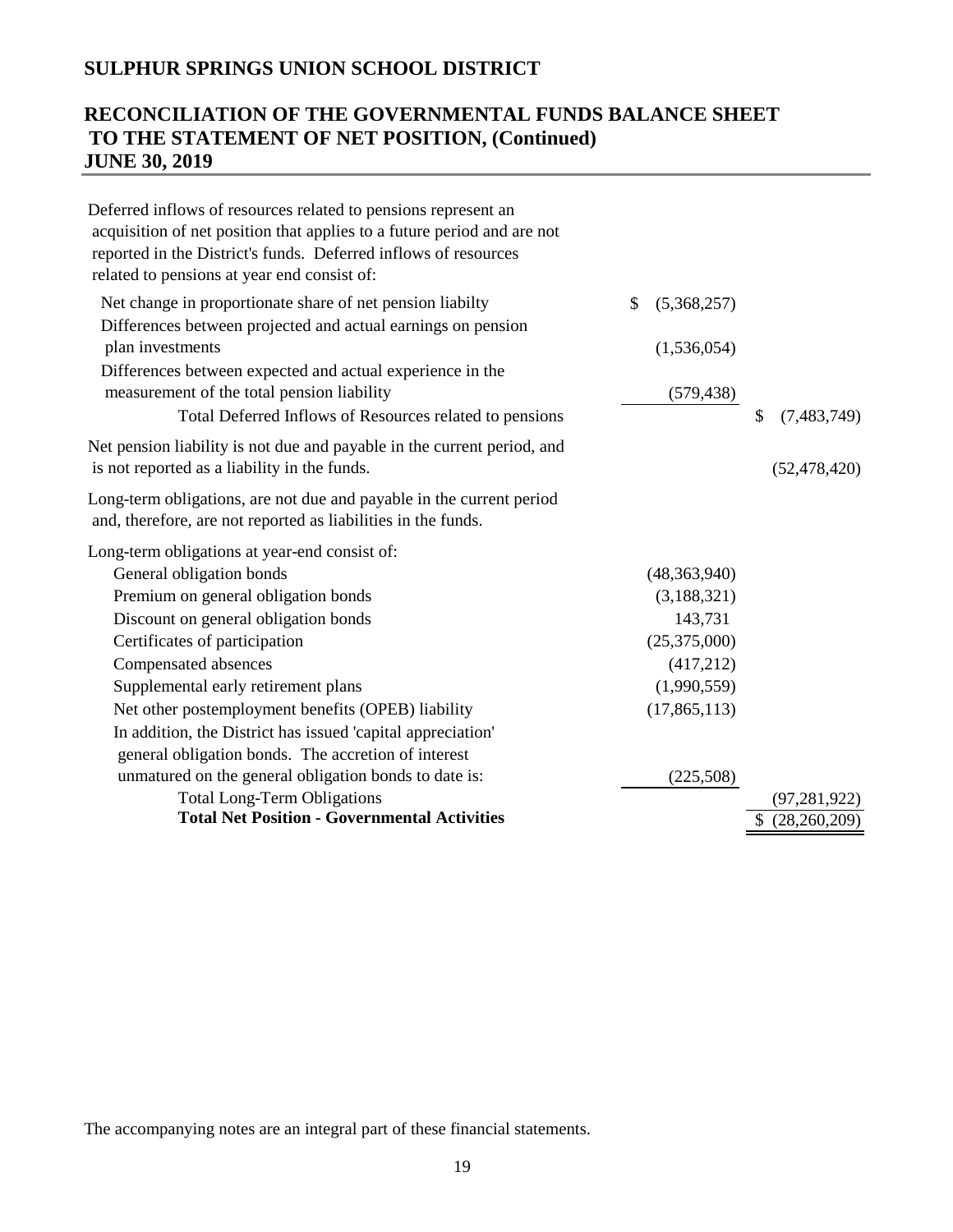# **GOVERNMENTAL FUNDS STATEMENT OF REVENUES, EXPENDITURES, AND CHANGES IN FUND BALANCES FOR THE YEAR ENDED JUNE 30, 2019**

<span id="page-21-0"></span>

|                                                          | <b>General</b>   | <b>Building</b> | Capital<br><b>Facilities</b> |
|----------------------------------------------------------|------------------|-----------------|------------------------------|
|                                                          | <b>Fund</b>      | <b>Fund</b>     | <b>Fund</b>                  |
| <b>REVENUES</b>                                          |                  |                 |                              |
| Local Control Funding Formula                            | \$<br>46,680,605 | \$              | \$                           |
| Federal sources                                          | 3,393,849        |                 |                              |
| Other State sources                                      | 6,861,423        |                 |                              |
| Other local sources                                      | 6,218,217        | 180,515         | 2,855,124                    |
| <b>Total Revenues</b>                                    | 63,154,094       | 180,515         | 2,855,124                    |
| <b>EXPENDITURES</b>                                      |                  |                 |                              |
| Current                                                  |                  |                 |                              |
| Instruction                                              | 39,930,257       |                 |                              |
| Instruction-related activities:                          |                  |                 |                              |
| Supervision of instruction                               | 1,402,471        |                 |                              |
| Instructional library, media, and technology             | 606,463          |                 |                              |
| School site administration                               | 3,252,795        |                 |                              |
| Pupil services:                                          |                  |                 |                              |
| Home-to-school transportation                            | 1,511,942        |                 |                              |
| Food services                                            |                  |                 |                              |
| All other pupil services                                 | 2,929,213        |                 |                              |
| Administration:                                          |                  |                 |                              |
| Data processing                                          | 775,898          |                 |                              |
| All other administration                                 | 3,389,819        |                 | 109,420                      |
| Plant services                                           | 5,965,153        | 138             |                              |
| Ancillary services                                       | 216,262          |                 |                              |
| Other outgo                                              | 529,873          |                 |                              |
| Facility acquisition and construction                    | 2,401            | 2,510,262       | 288,307                      |
| Debt service                                             |                  |                 |                              |
| Principal                                                | 516,961          |                 |                              |
| Interest and other                                       |                  |                 |                              |
| <b>Total Expenditures</b>                                | 61,029,508       | 2,510,400       | 397,727                      |
| <b>Excess (Deficiency) of Revenues Over Expenditures</b> | 2,124,586        | (2,329,885)     | 2,457,397                    |
| <b>Other Financing Sources (Uses)</b>                    |                  |                 |                              |
| Transfers in                                             |                  |                 |                              |
| Transfers out                                            | (510, 585)       |                 |                              |
| <b>Net Financing Sources (Uses)</b>                      | (510, 585)       |                 |                              |
| <b>NET CHANGE IN FUND BALANCES</b>                       | 1,614,001        | (2,329,885)     | 2,457,397                    |
| <b>Fund Balances - Beginning</b>                         | 8,972,069        | 9,621,997       | 3,151,594                    |
| <b>Fund Balances - Ending</b>                            | \$<br>10,586,070 | \$<br>7,292,112 | \$<br>5,608,991              |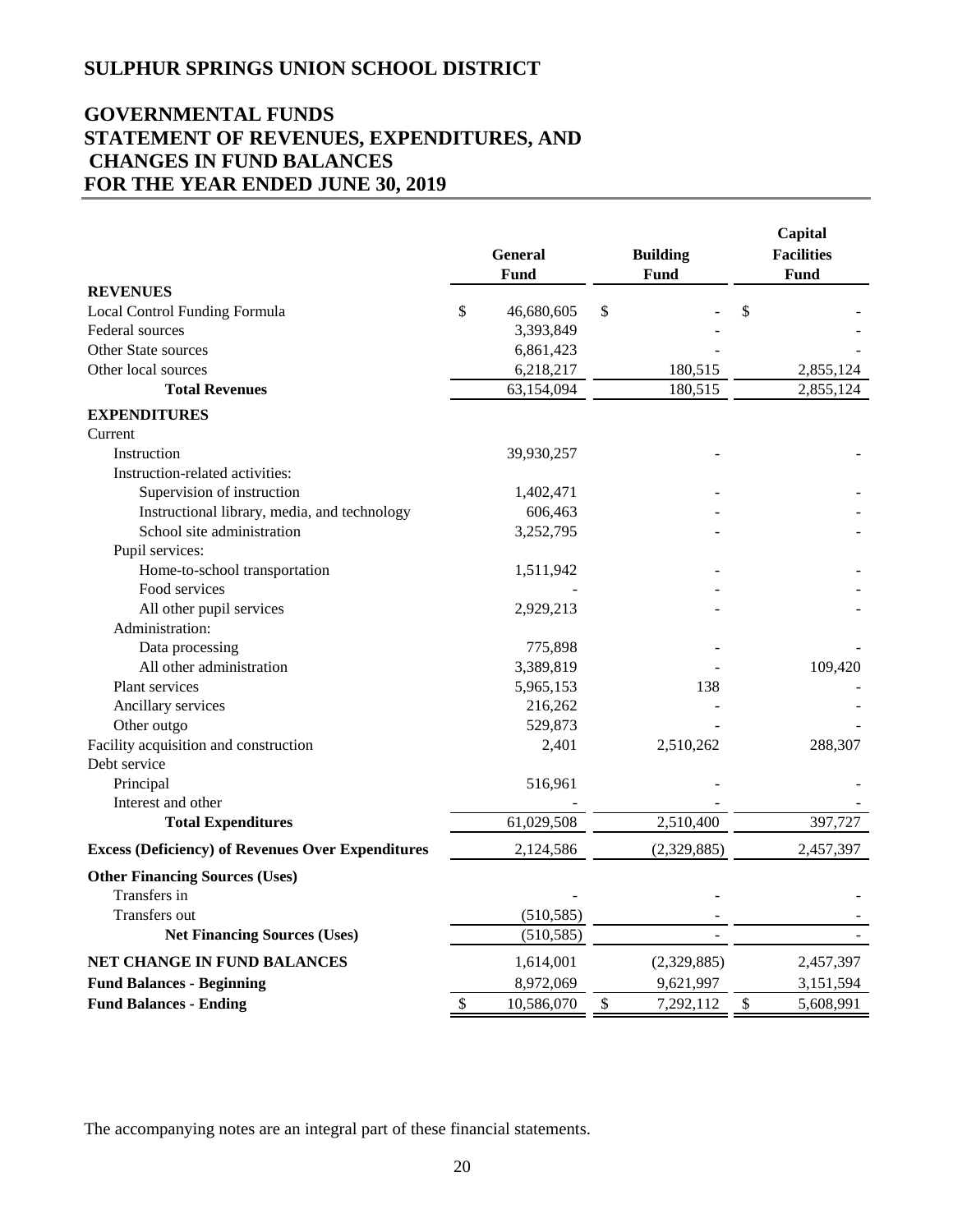| Non-Major<br>Governmental<br>Funds | <b>Total</b><br>Governmental<br><b>Funds</b> |  |  |
|------------------------------------|----------------------------------------------|--|--|
|                                    |                                              |  |  |
| \$                                 | \$<br>46,680,605                             |  |  |
|                                    | 3,393,849                                    |  |  |
| 710,149                            | 7,571,572                                    |  |  |
| 3,086,859                          | 12,340,715                                   |  |  |
| 3,797,008                          | 69,986,741                                   |  |  |
| 524,687                            | 40,454,944                                   |  |  |
|                                    |                                              |  |  |
|                                    | 1,402,471                                    |  |  |
|                                    | 606,463                                      |  |  |
| 125,640                            | 3,378,435                                    |  |  |
|                                    |                                              |  |  |
|                                    | 1,511,942                                    |  |  |
| 5,930                              | 5,930                                        |  |  |
|                                    | 2,929,213                                    |  |  |
|                                    |                                              |  |  |
|                                    | 775,898                                      |  |  |
| 30,082                             | 3,529,321                                    |  |  |
| 138,592                            | 6,103,883                                    |  |  |
|                                    | 216,262                                      |  |  |
|                                    | 529,873                                      |  |  |
| 159,748                            | 2,960,718                                    |  |  |
| 245,000                            | 761,961                                      |  |  |
| 3,725,325                          | 3,725,325                                    |  |  |
| 4,955,004                          | 68,892,639                                   |  |  |
| (1,157,996)                        | 1,094,102                                    |  |  |
|                                    |                                              |  |  |
| 510,585                            | 510,585                                      |  |  |
|                                    | (510, 585)                                   |  |  |
| 510,585                            |                                              |  |  |
| (647, 411)                         | 1,094,102                                    |  |  |
| 4,451,172                          | 26,196,832                                   |  |  |
| \$<br>3,803,761                    | \$<br>27,290,934                             |  |  |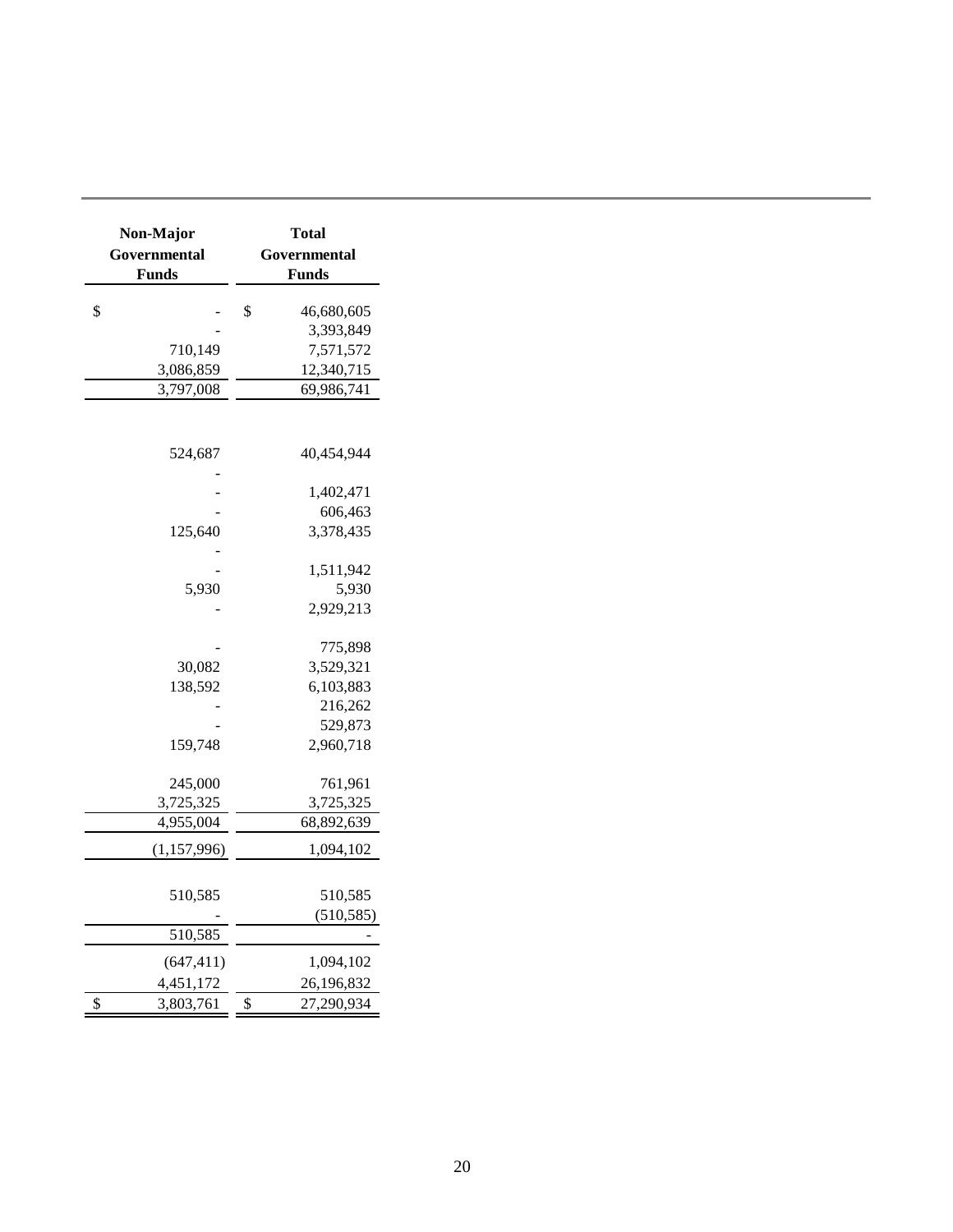# **RECONCILIATION OF THE GOVERNMENTAL FUNDS STATEMENT OF REVENUES, EXPENDITURES, AND CHANGES IN FUND BALANCES TO THE STATEMENT OF ACTIVITIES FOR THE YEAR ENDED JUNE 30, 2019**

<span id="page-23-0"></span>

| <b>Total Net Change in Fund Balances - Governmental Funds</b>                                                                                                                                                                                                                                                                                                                                                                                                                                                                                                                                                                      |                                | \$<br>1,094,102 |
|------------------------------------------------------------------------------------------------------------------------------------------------------------------------------------------------------------------------------------------------------------------------------------------------------------------------------------------------------------------------------------------------------------------------------------------------------------------------------------------------------------------------------------------------------------------------------------------------------------------------------------|--------------------------------|-----------------|
| Amounts Reported for Governmental Activities in the Statement of<br><b>Activities are Different Because:</b>                                                                                                                                                                                                                                                                                                                                                                                                                                                                                                                       |                                |                 |
| Capital outlays to purchase or build capital assets are reported in<br>governmental funds as expenditures; however, for governmental<br>activities, those costs are shown in the Statement of Net Position and<br>allocated over their estimated useful lives as annual depreciation<br>expenses in the Statement of Activities.<br>This is the amount by which capital outlays exceed depreciation in the                                                                                                                                                                                                                         |                                |                 |
| period:                                                                                                                                                                                                                                                                                                                                                                                                                                                                                                                                                                                                                            |                                |                 |
| Depreciation expense<br>Capital outlays                                                                                                                                                                                                                                                                                                                                                                                                                                                                                                                                                                                            | \$<br>(2,351,068)<br>3,104,153 |                 |
| Net expense adjustment                                                                                                                                                                                                                                                                                                                                                                                                                                                                                                                                                                                                             |                                | 753,085         |
| In the Statement of Activities, certain operating expenses, such as<br>compensated absences (vacations) and special termination benefits<br>(early retirement incentive), are measured by the amounts earned during<br>the year. In the governmental funds, however, expenditures or these<br>items are measured by the amount of financial resources used<br>(essentially, the amounts actually paid). This year, early retirement<br>incentives paid were \$36,000; the CalSTRS early retirement incentive<br>earned was more than amounts paid by \$167,275; and vacation earned<br>was more than the amounts used by \$62,504. |                                | (193,779)       |
| In the governmental funds, pension costs are based on employer<br>contributions made to pension plans during the year. However, in the<br>Statement of Activities, pension expense is the net effect of all changes<br>in the deferred outflows, deferred inflows and net pension liability during<br>the year.                                                                                                                                                                                                                                                                                                                    |                                | (990, 015)      |
| In the governmental funds, OPEB costs are based on employer<br>contributions made to OPEB plans during the year. However, in the<br>Statement of Activities, OPEB expense is the net effect of all changes in<br>the deferred outflows, deferred inflows and net OPEB liability during<br>the year.                                                                                                                                                                                                                                                                                                                                |                                | (556,769)       |
| Repayment of debt obligations is an expenditure in the governmental<br>funds, but reduces long-term obligations in the Statement of Net Position<br>and does not affect the Statement of Activities:                                                                                                                                                                                                                                                                                                                                                                                                                               |                                |                 |
| General obligation bonds                                                                                                                                                                                                                                                                                                                                                                                                                                                                                                                                                                                                           | 245,000                        |                 |
| Textbook purchase agreement                                                                                                                                                                                                                                                                                                                                                                                                                                                                                                                                                                                                        | 516,961                        |                 |
| Combined adjustment                                                                                                                                                                                                                                                                                                                                                                                                                                                                                                                                                                                                                |                                | 761,961         |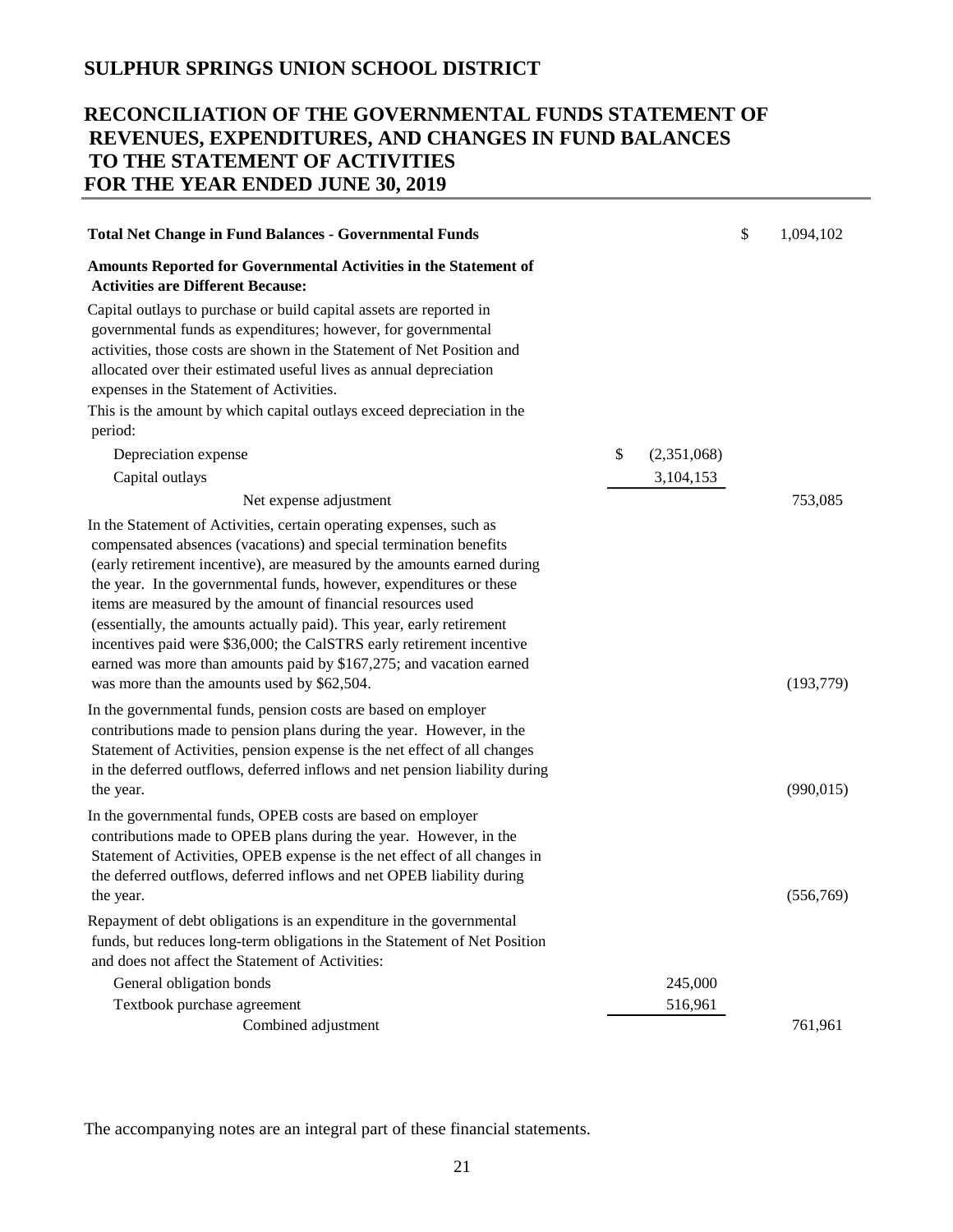# **RECONCILIATION OF THE GOVERNMENTAL FUNDS STATEMENT OF REVENUES, EXPENDITURES, AND CHANGES IN FUND BALANCES TO THE STATEMENT OF ACTIVITIES, (Continued) FOR THE YEAR ENDED JUNE 30, 2019**

| Under the modified basis of accounting used in the governmental funds,<br>expenditures are not recognized for transactions that are not normally<br>paid with expendable available financial resources. In the Statement of<br>Activities, however, which is presented on the accrual basis, expenses<br>and liabilities are reported regardless of when financial resources are<br>available. This adjustment combines the net changes of the following<br>balances:                                                                                                                                                                                                                      |               |               |
|--------------------------------------------------------------------------------------------------------------------------------------------------------------------------------------------------------------------------------------------------------------------------------------------------------------------------------------------------------------------------------------------------------------------------------------------------------------------------------------------------------------------------------------------------------------------------------------------------------------------------------------------------------------------------------------------|---------------|---------------|
| Amortization of debt premium                                                                                                                                                                                                                                                                                                                                                                                                                                                                                                                                                                                                                                                               | \$<br>137,598 |               |
| Amortization of debt discount                                                                                                                                                                                                                                                                                                                                                                                                                                                                                                                                                                                                                                                              | (6, 436)      |               |
| Combined adjustment                                                                                                                                                                                                                                                                                                                                                                                                                                                                                                                                                                                                                                                                        |               | \$<br>131,162 |
| Interest on long-term obligations in the Statement of Activities differs<br>from the amount reported in the governmental funds because interest is<br>recorded as an expenditure in the funds when it is due, and thus requires<br>the use of current financial resources. In the Statement of Activities,<br>however, interest expense is recognized as the interest accrues, regardless<br>of when it is due. The additional interest reported in the Statement of<br>Activities is the result of two factors. First, accrued interest on the<br>general obligation bonds decreased by \$3,300, and second, \$53,419<br>of accumulated interest was accreted on the District's "capital" |               |               |
| appreciation" general obligation bonds.                                                                                                                                                                                                                                                                                                                                                                                                                                                                                                                                                                                                                                                    |               | (50, 119)     |
| <b>Change in Net Position of Governmental Activities</b>                                                                                                                                                                                                                                                                                                                                                                                                                                                                                                                                                                                                                                   |               | 949,628       |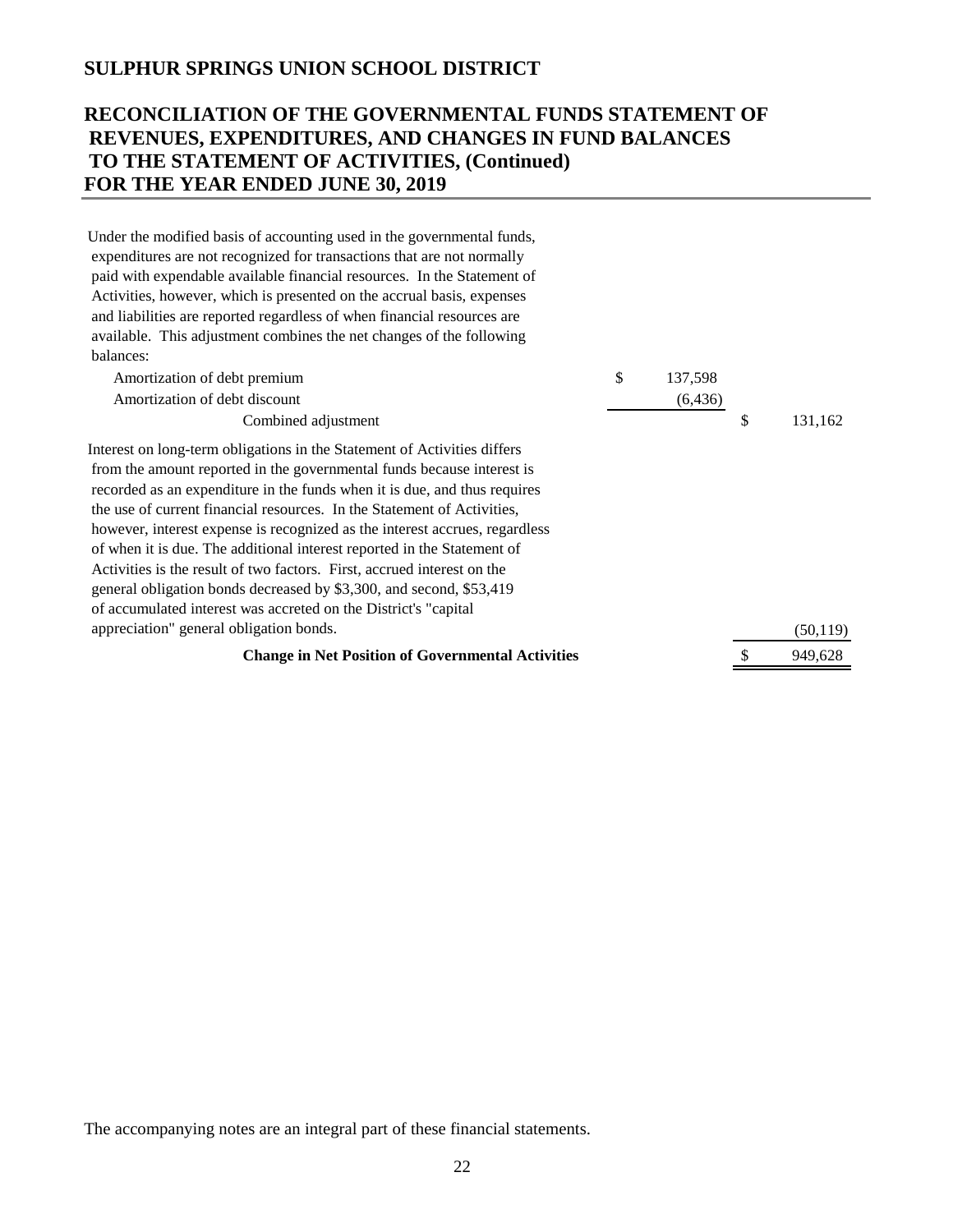# **FIDUCIARY FUNDS STATEMENT OF NET POSITION JUNE 30, 2019**

<span id="page-25-0"></span>

|                          | <b>Agency</b><br><b>Funds</b> |  |  |
|--------------------------|-------------------------------|--|--|
| <b>ASSETS</b>            |                               |  |  |
| Deposits and investments | \$<br>7,841,207               |  |  |
| Receivables              | 8,533                         |  |  |
| <b>Total Assets</b>      | 7,849,740                     |  |  |
| <b>LIABILITIES</b>       |                               |  |  |
| Accounts payable         | \$<br>230,639                 |  |  |
| Due to bondholders       | 7,419,755                     |  |  |
| Due to employees         | 199,346                       |  |  |
| <b>Total Liabilities</b> | 7,849,740                     |  |  |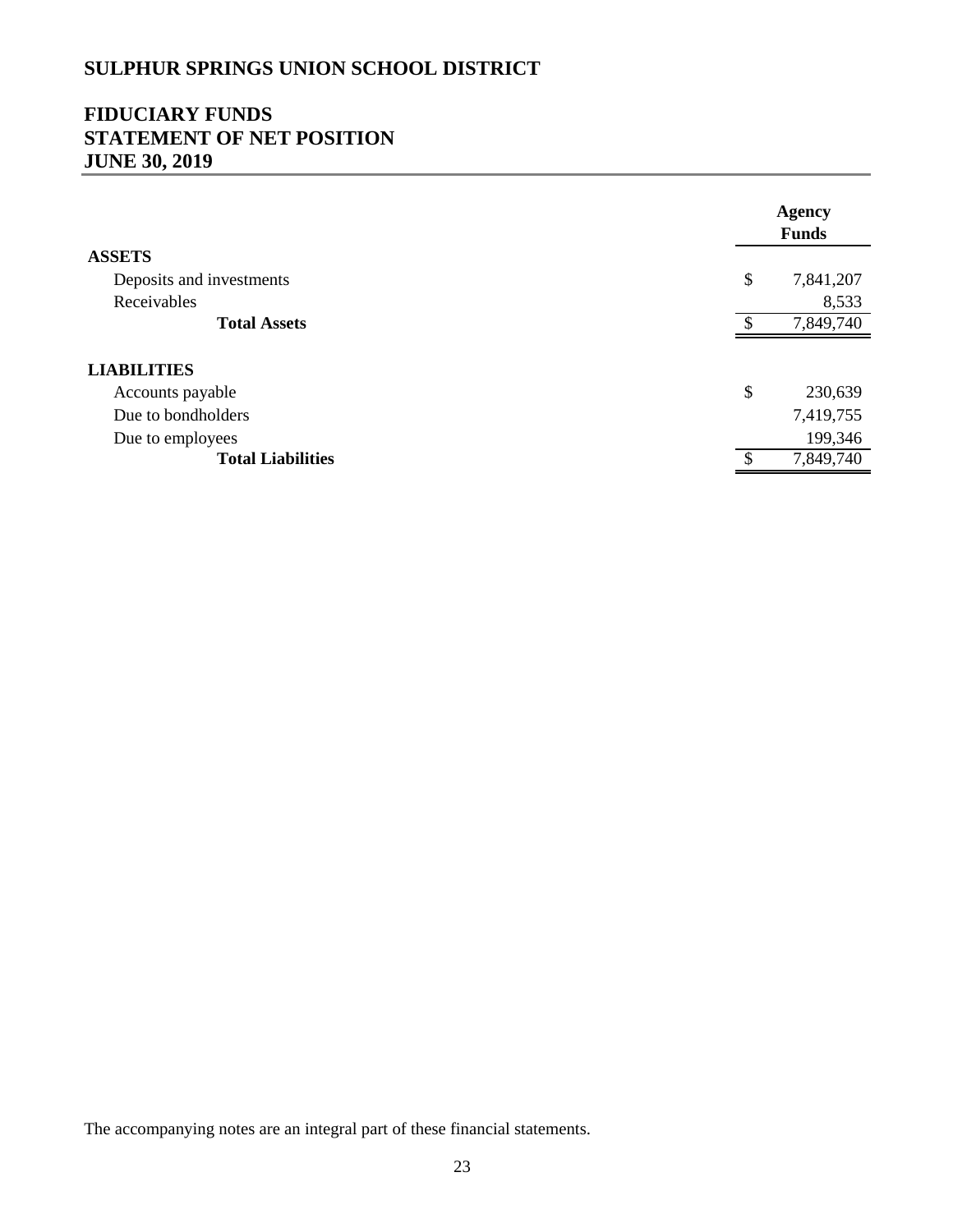## **NOTES TO FINANCIAL STATEMENTS JUNE 30, 2019**

### <span id="page-26-0"></span>**NOTE 1 - SUMMARY OF SIGNIFICANT ACCOUNTING POLICIES**

#### **Financial Reporting Entity**

The Sulphur Springs Union School District (the District) was established in 1872 under the laws of the State of California. The District operates under a locally elected five-member Board form of government and provides educational services to grades preschool to sixth as mandated by the State and/or Federal agencies. The District operates nine elementary schools.

A reporting entity is comprised of the primary government, component units, and other organizations that are included to ensure the financial statements are not misleading. The primary government of the District consists of all funds, departments, boards, and agencies that are not legally separate from the District. For Sulphur Springs Union School District, this includes general operations and capital outlay activities of the District.

### **Component Units**

Component units are legally separate organizations for which the District is financially accountable. Component units may also include organizations that are fiscally dependent on the District, in that the District approves their budget, the issuance of their debt or the levying of their taxes. In addition, component units are other legally separate organizations for which the District is not financially accountable but the nature and significance of the organization's relationship with the District is such that exclusion would cause the District's financial statements to be misleading or incomplete. For financial reporting purposes, the component units have a financial and operational relationship which meets the reporting entity definition criteria of the Governmental Accounting Standards Board (GASB) Statement No. 14, *The Financial Reporting Entity*, and thus are included in the financial statements of the District. The component units, although legally separate entities, are reported in the financial statements using the blended presentation method as if they were part of the District's operations because the governing board of the component units is essentially the same as the governing board of the District and because their purpose is to finance the construction of facilities to be used for the direct benefit of the District.

The Sulphur Springs Union School Community Facilities Districts 2002-1, 2006-1, and 2019-1 (the CFDs) and the Sulphur Springs Union School District Public Facilities Corporation (the Corporation) have financial and operational relationships with the Sulphur Springs Union School District which meet the reporting entity definition criteria of the GASB Statement No. 14, *The Financial Reporting Entity,* for inclusion of the CFDs and the Corporation as component units of the District. The financial statements present the CFDs' financial activity within the Capital Project Fund for Blended Component Units and the Agency Fund. Debt instruments issued by the CFDs do not represent liabilities of the District or components units and are not included in the government-wide financial statements. The Corporation's financial activity is presented in the financial statements as the COP Debt Service Fund. Certificates of participation issued by the Corporation are included as long-term liabilities in the government-wide financial statements.

#### **Basis of Presentation - Fund Accounting**

The accounting system is organized and operated on a fund basis. A fund is defined as a fiscal and accounting entity with a self-balancing set of accounts, which is segregated for the purpose of carrying on specific activities or attaining certain objectives in accordance with special regulations, restrictions, or limitations. The District's funds are grouped into two broad fund categories: governmental and fiduciary.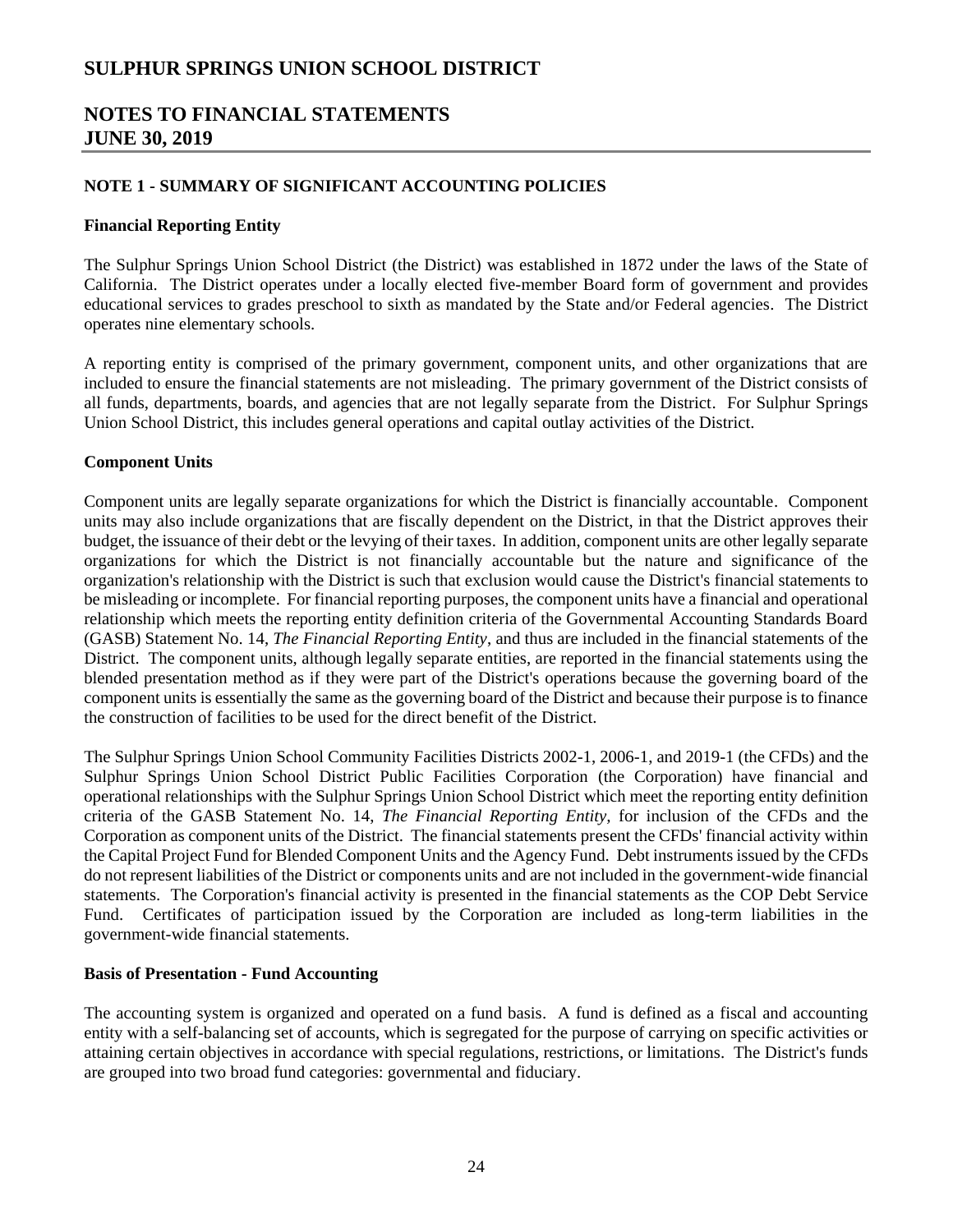## **NOTES TO FINANCIAL STATEMENTS JUNE 30, 2019**

**Governmental Funds** Governmental funds are those through which most governmental functions typically are financed. Governmental fund reporting focuses on the sources, uses, and balances of current financial resources. Expendable assets are assigned to the various governmental funds according to the purposes for which they may or must be used. Current liabilities are assigned to the fund from which they will be paid. The difference between governmental fund assets and liabilities is reported as fund balance. The following are the District's major and non-major governmental funds:

### **Major Governmental Funds**

**General Fund** The General Fund is the chief operating fund for all districts. It is used to account for the ordinary operations of the District. All transactions except those accounted for in another fund are accounted for in this fund.

**Building Fund** The Building Fund exists primarily to account separately for proceeds from the sale of bonds (*Education Code* Section 15146) and may not be used for any purposes other than those for which the bonds were issued.

**Capital Facilities Fund** The Capital Facilities Fund is used primarily to account separately for monies received from fees levied on developers or other agencies as a condition of approval (*Education Code* Sections 17620-17626 and *Government Code* Section 65995 et seq.). Expenditures are restricted to the purposes specified in *Government Code* Sections 65970-65981 or to the items specified in agreements with the developer (*Government Code*  Section 66006).

### **Non-Major Governmental Funds**

**Special Revenue Funds** The Special Revenue Funds are used to account for the proceeds from specific revenue sources (other than trusts, major capital projects, or debt service) that are restricted or committed to the financing of particular activities, that compose a substantial portion of the inflows of the fund, and that are reasonably expected to continue. Additional resources that are restricted, committed, or assigned to the purpose of the fund may also be reported in the fund.

**Child Development Fund** The Child Development Fund is used to account separately for federal, State, and local revenues to operate child development programs and is to be used only for expenditures for the operation of child development programs.

**Deferred Maintenance Fund** The Deferred Maintenance Fund is used to account separately for revenues that are restricted or committed for deferred maintenance purposes (*Education Code* Section 17582).

**Capital Projects Funds** The Capital Projects Funds are used to account for financial resources to be used for the acquisition or construction of major capital facilities and other capital assets (other than those financed by proprietary funds and trust funds).

**Capital Project Fund for Blended Component Units** The Capital Project Fund for Blended Component Units is used to account for capital projects financed by Mello-Roos Community Facilities Districts and similar entities that are considered blended component units of the District under generally accepted accounting principles (GAAP).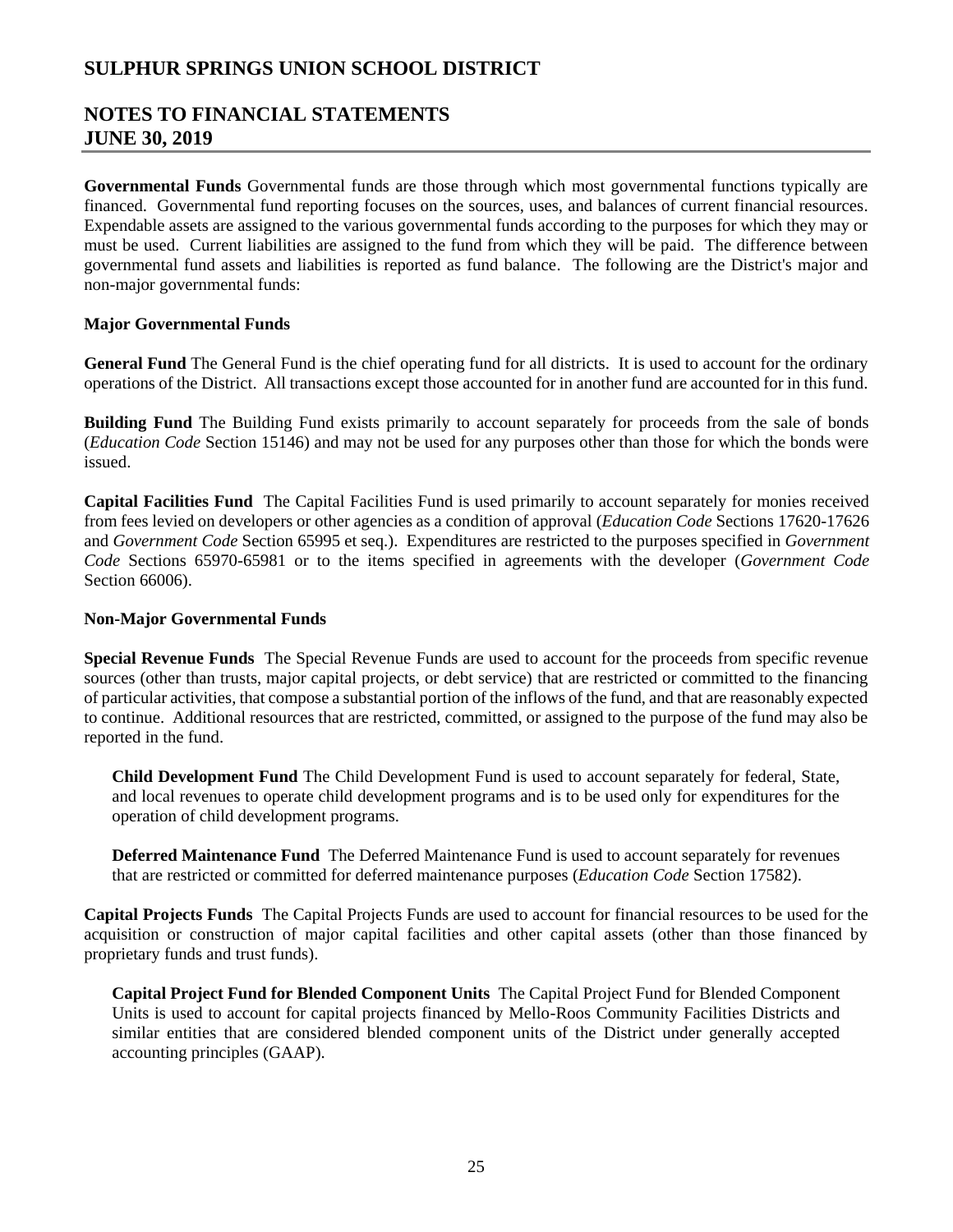# **NOTES TO FINANCIAL STATEMENTS JUNE 30, 2019**

**Debt Service Funds** The Debt Service Funds are used to account for the accumulation of resources for, and the payment of, principal and interest on general long-term obligations.

**Bond Interest and Redemption Fund** The Bond Interest and Redemption Fund is used for the repayment of bonds issued for a district (*Education Code* Sections 15125-15262).

**COP Debt Service Fund** The COP Debt Service Fund is used to account for the accumulation of resources for the repayment of certificates of deposit issued by the Sulphur Springs Union School District Public Facilities Corporation.

**Fiduciary Funds** Fiduciary funds are used to account for assets held in trustee or agent capacity for others that cannot be used to support the District's own programs. The fiduciary fund category is split into four classifications: pension trust funds, investment trust funds, private-purpose trust funds, and agency funds. The key distinction between trust and agency funds is that trust funds are subject to a trust agreement that affects the degree of management involvement and the length of time that the resources are held.

Trust funds are used to account for the assets held by the District under a trust agreement for individuals, private organizations, or other governments and are therefore, not available to support the District's own programs. The District has no trust funds. Agency funds are custodial in nature (assets equal liabilities) and do not involve measurement of results of operations. Such funds have no equity accounts since all assets are due to individuals or entities at some future time. The District's agency funds account for associated student body activities and funds held for the Community Facilities District 2002-1, Community Facilities District 2006-1, and Community Facilities District 2019-1 debt service.

## **Basis of Accounting - Measurement Focus**

**Government-Wide Financial Statements** The government-wide financial statements are prepared using the economic resources measurement focus and the accrual basis of accounting. This differs from the manner in which governmental fund financial statements are prepared.

The government-wide *Statement of Activities* presents a comparison between expenses, both direct and indirect, and program revenues for each governmental function, and excludes fiduciary activity. Direct expenses are those that are specifically associated with a service, program, or department and are therefore, clearly identifiable to a particular function. The District does not allocate indirect expenses to functions in the *Statement of Activities*, except for depreciation. Program revenues include charges paid by the recipients of the goods or services offered by the programs and grants and contributions that are restricted to meeting the operational or capital requirements of a particular program. Revenues that are not classified as program revenues are presented as general revenues. The comparison of program revenues and expenses identifies the extent to which each program is self-financing or draws from the general revenues of the District. Eliminations have been made to minimize the double counting of internal activities.

Net position should be reported as restricted when constraints placed on net asset use are either externally imposed by creditors (such as through debt covenants), grantors, contributors, or laws or regulations of other governments or imposed by law through constitutional provisions or enabling legislation. The net position restricted for other activities results from special revenue funds and the restrictions on their net asset use.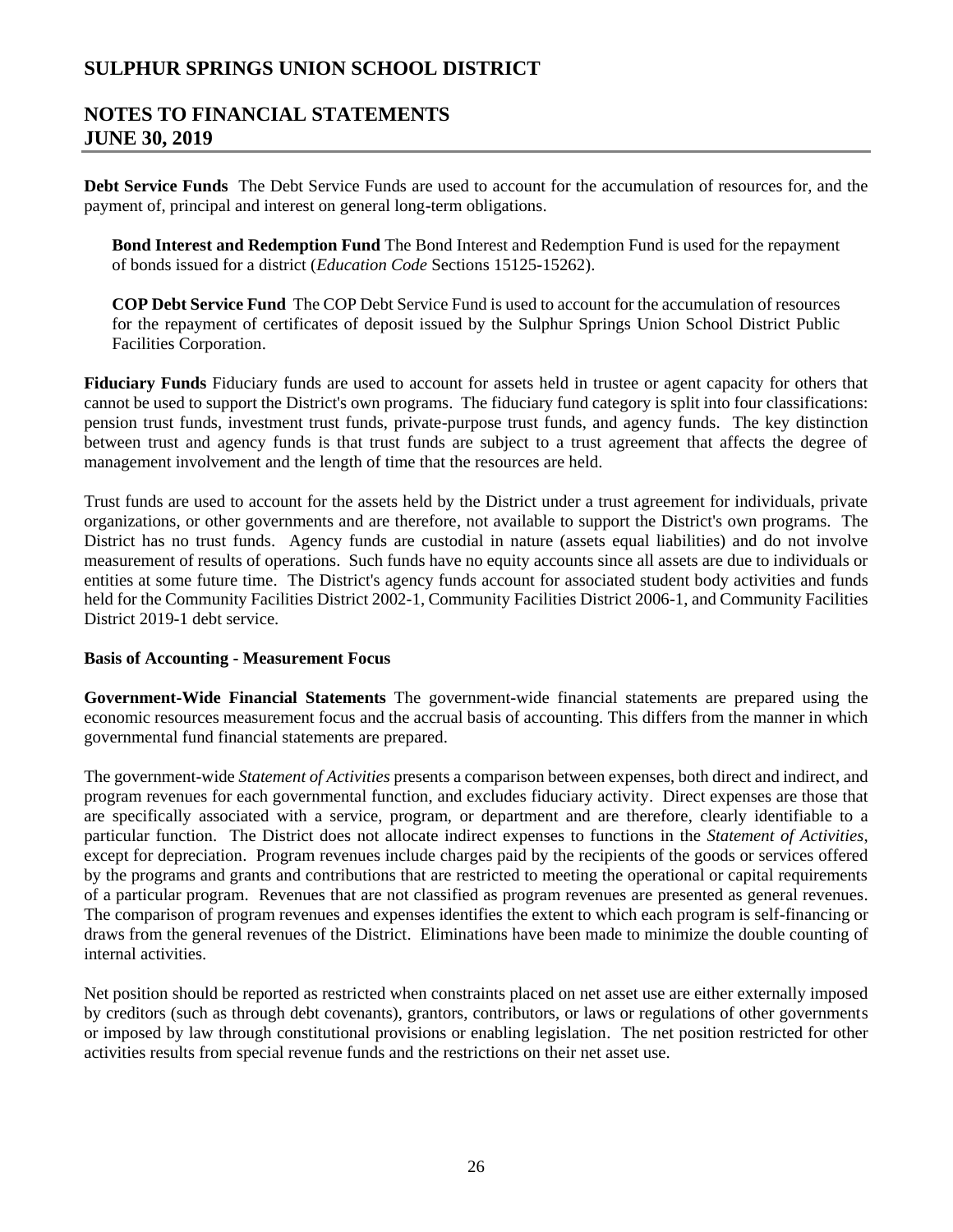## **NOTES TO FINANCIAL STATEMENTS JUNE 30, 2019**

**Fund Financial Statements** Fund financial statements report detailed information about the District. The focus of governmental fund financial statements is on major funds rather than reporting funds by type. Each major fund is presented in a separate column. Non-major governmental funds are aggregated and presented in a single column.

**Governmental Funds** All governmental funds are accounted for using the flow of current financial resources measurement focus and the modified accrual basis of accounting. With this measurement focus, only current assets and current liabilities generally are included on the balance sheet. The statement of revenues, expenditures, and changes in fund balance reports on the sources (revenues and other financing sources) and uses (expenditures and other financing uses) of current financial resources. This approach differs from the manner in which the governmental activities of the government-wide financial statements are prepared. Governmental fund financial statements, therefore, include reconciliations with brief explanations to better identify the relationship between the government-wide financial statements, prepared using the economic resources measurement focus and the accrual basis of accounting, and the governmental fund financial statements, prepared using the flow of current financial resources measurement focus and the modified accrual basis of accounting.

**Fiduciary Funds** Fiduciary funds are accounted for using the flow of economic resources measurement focus and the accrual basis of accounting. Fiduciary funds are excluded from the government-wide financial statements because they do not represent resources of the District.

**Revenues – Exchange and Non-Exchange Transactions** Revenue resulting from exchange transactions, in which each party gives and receives essentially equal value, is recorded on the accrual basis when the exchange takes place. On a modified accrual basis, revenue is recorded in the fiscal year in which the resources are measurable and become available. Available means that the resources will be collected within the current fiscal year or are expected to be collected soon enough thereafter, to be used to pay liabilities of the current fiscal year. Generally, available is defined as collectible within 90 days. However, to achieve comparability of reporting among California districts and so as not to distort normal revenue patterns, with specific respect to reimbursement grants and corrections to State-aid apportionments, the California Department of Education has defined available for districts as collectible within one year. The following revenue sources are considered to be both measurable and available at fiscal year-end: State apportionments, interest, certain grants, and other local sources.

Non-exchange transactions, in which the District receives value without directly giving equal value in return, include property taxes, certain grants, entitlements, and donations. Revenue from property taxes is recognized in the fiscal year in which the taxes are received. Revenue from certain grants, entitlements, and donations is recognized in the fiscal year in which all eligibility requirements have been satisfied. Eligibility requirements include time and purpose restrictions. On a modified accrual basis, revenue from non-exchange transactions must also be available before it can be recognized.

**Unearned Revenue** Unearned revenue arises when potential revenue does not meet both the "measurable" and "available" criteria for recognition in the current period or when resources are received by the District prior to the incurrence of qualifying expenditures. In subsequent periods, when both revenue recognition criteria are met, or when the District has a legal claim to the resources, the liability for unearned revenue is removed from the balance sheet and revenue is recognized.

Certain grants received before the eligibility requirements are met are recorded as unearned revenue. On the governmental fund financial statements, receivables that will not be collected within the available period are also recorded as unearned revenue.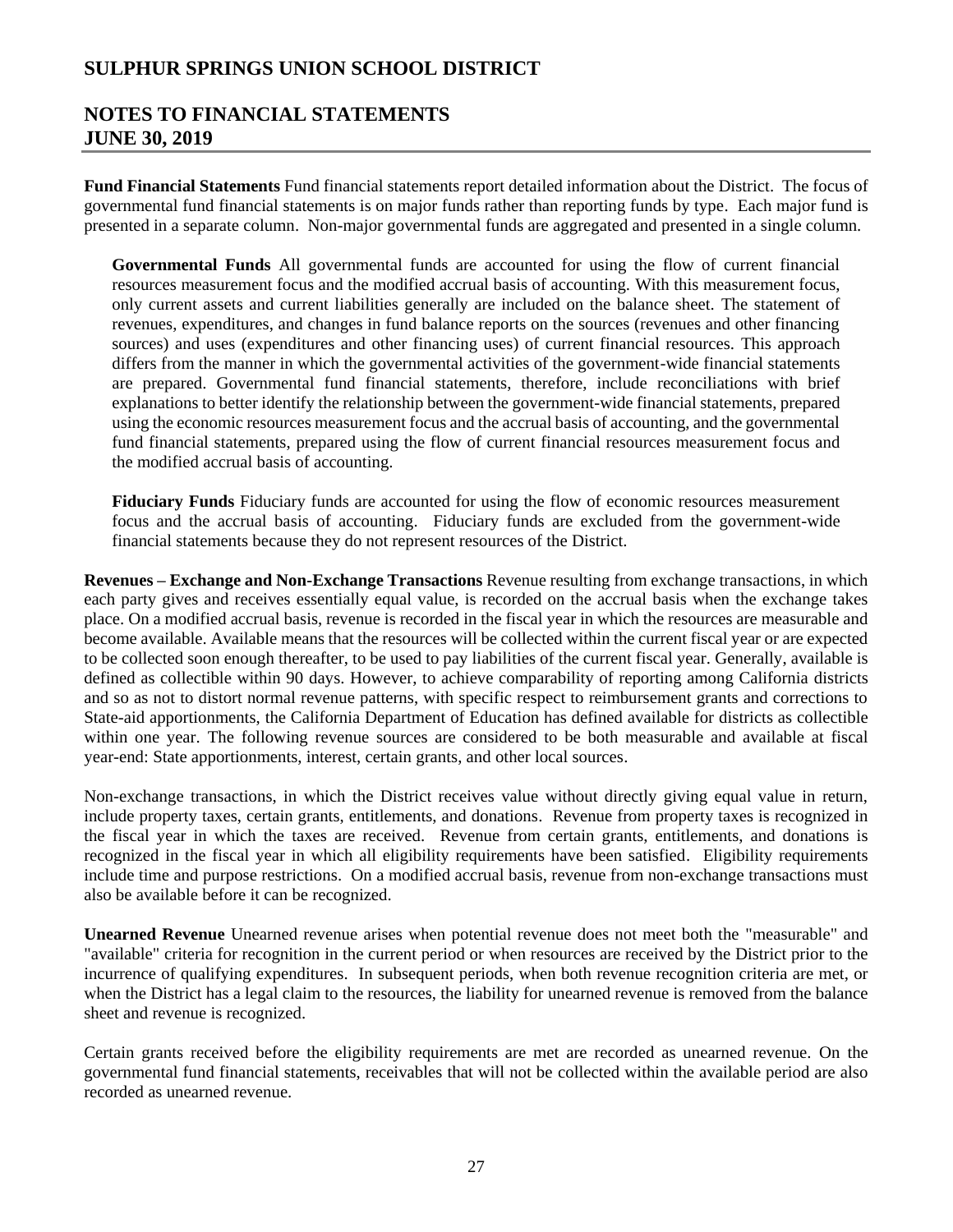## **NOTES TO FINANCIAL STATEMENTS JUNE 30, 2019**

**Expenses/Expenditures** On the accrual basis of accounting, expenses are recognized at the time they are incurred. The measurement focus of governmental fund accounting is on decreases in net financial resources (expenditures) rather than expenses. Expenditures are generally recognized in the accounting period in which the related fund liability is incurred, if measurable, and typically paid within 90 days. Principal and interest on long-term obligations, which has not matured, are recognized when paid in the governmental funds as expenditures. Allocations of costs, such as depreciation and amortization, are not recognized in the governmental funds but are recognized in the entity-wide statements.

### **Investments**

Investments held at June 30, 2019, with original maturities greater than one year are stated at fair value. Fair value is estimated based on quoted market prices at year-end. All investments not required to be reported at fair value are stated at cost or amortized cost. Fair values of investments in county and State investment pools are determined by the program sponsor.

### **Stores Inventories**

Inventories consist of expendable supplies held for consumption. Inventories are stated at cost, on the weighted average basis. The costs of inventory items are recorded as expenditures in the governmental funds when used.

### **Capital Assets and Depreciation**

The accounting and reporting treatment applied to the capital assets associated with a fund are determined by its measurement focus. Capital assets are long-lived assets of the District. The District maintains a capitalization threshold of \$5,000. The District does not possess any infrastructure. Improvements are capitalized; the costs of normal maintenance and repairs that do not add to the value of the asset or materially extend an asset's life are not capitalized, but are expensed as incurred.

When purchased, such assets are recorded as expenditures in the governmental funds and capitalized in the government-wide statement of net position. The valuation basis for capital assets is historical cost, or where historical cost is not available, estimated historical cost based on replacement cost. Donated capital assets are capitalized at estimated fair market value on the date donated.

Depreciation is computed using the straight-line method. Estimated useful lives of the various classes of depreciable capital assets are as follows: buildings, 25 to 50 years; improvements, ten to 20 years; equipment, five to ten years.

### **Interfund Balances**

On fund financial statements, receivables and payables resulting from short-term interfund loans are classified as "due from other funds/due to other funds." These amounts are eliminated in the governmental activities columns of the Statement of Net Position.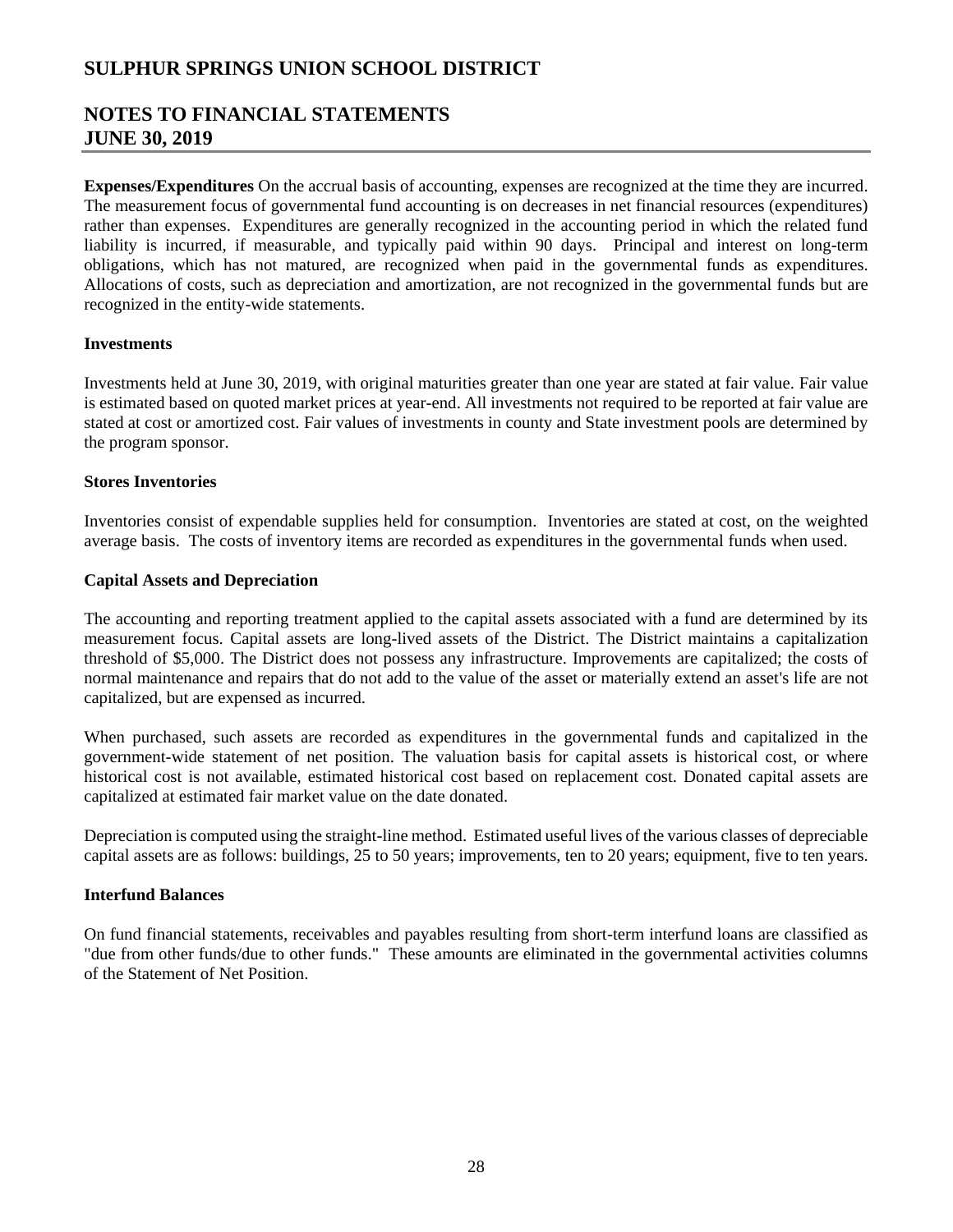## **NOTES TO FINANCIAL STATEMENTS JUNE 30, 2019**

### **Compensated Absences**

Compensated absences are accrued as a liability as the benefits are earned. The entire compensated absence liability is reported on the government-wide Statement of Net Position. For governmental funds, the current portion of unpaid compensated absences is recognized upon the occurrence of relevant events such as employee resignations and retirements that occur prior to year-end that have not yet been paid with expendable available financial resources. These amounts are reported in the fund from which the employees who have accumulated leave are paid.

Sick leave is accumulated without limit for each employee at the rate of one day for each month worked. Leave with pay is provided when employees are absent for health reasons; however, the employees do not gain a vested right to accumulated sick leave. Employees are never paid for any sick leave balance at termination of employment or any other time. Therefore, the value of accumulated sick leave is not recognized as a liability in the District's financial statements. However, credit for unused sick leave is applicable to all classified school members who retire after January 1, 1999. At retirement, each member will receive .004 year of service credit for each day of unused sick leave. Credit for unused sick leave is applicable to all certificated employees and is determined by dividing the number of unused sick days by the number of base service days required to complete the last school year, if employed full-time.

### **Accrued Liabilities and Long-Term Obligations**

All payables, accrued liabilities, and long-term obligations are reported in the government-wide financial statements. In general, governmental fund payables and accrued liabilities that, once incurred, are paid in a timely manner and in full from current financial resources are reported as obligations of the governmental funds.

However, claims and judgments, compensated absences, special termination benefits, and contractually required pension contributions that will be paid from governmental funds are reported as a liability in the governmental fund financial statements only to the extent that they are due for payment during the current year. Bonds, capital leases, and other long-term obligations are recognized as liabilities in the governmental fund financial statements when due.

### **Debt Issuance Costs, Premiums, and Discounts**

In the government-wide financial statements long-term obligations are reported as liabilities in the applicable governmental activities Statement of Net Position. Debt premiums and discounts, as well as issuance costs, related to prepaid insurance costs are amortized over the life of the bonds using the straight-line method.

In governmental fund financial statements, bond premiums and discounts, as well as debt issuance costs are recognized in the current period. The face amount of the debt is reported as other financing sources. Premiums received on debt issuance are also reported as other financing sources. Issuance costs, whether or not withheld from the actual debt proceeds, are reported as debt service expenditures.

### **Deferred Outflows/Inflows of Resources**

In addition to assets, the Statement of Net Position also reports deferred outflows of resources. This separate financial statement element represents a consumption of net position that applies to a future period and so will not be recognized as an expense or expenditure until then. The District reports deferred outflows of resources for pension related items and for OPEB related items.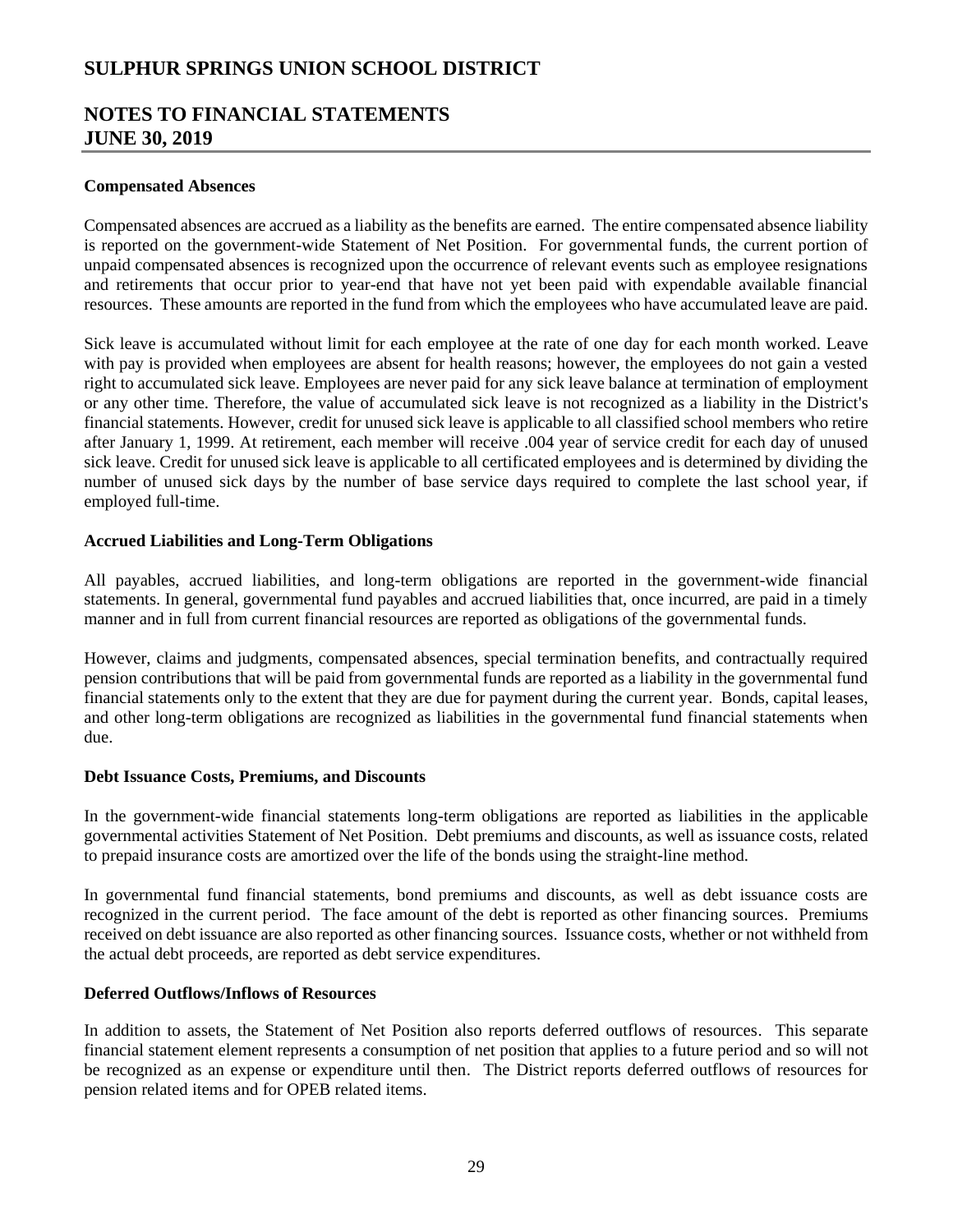## **NOTES TO FINANCIAL STATEMENTS JUNE 30, 2019**

In addition to liabilities, the Statement of Net Position reports a separate section for deferred inflows of resources. This separate financial statement element represents an acquisition of net position that applies to a future period and so will not be recognized as revenue until then. The District reports deferred inflows of resources for pension related items.

### **Pensions**

For purposes of measuring the net pension liability and deferred outflows/inflows of resources related to pensions, and pension expense, information about the fiduciary net position of the California State Teachers Retirement System (CalSTRS) and the California Public Employees' Retirement System (CalPERS) plan for schools (Plans) and additions to/deductions from the Plans' fiduciary net position have been determined on the same basis as they are reported by CalSTRS and CalPERS. For this purpose, benefit payments (including refunds of employee contributions) are recognized when due and payable in accordance with the benefit terms. Member contributions are recognized in the period in which they are earned. Investments are reported at fair value.

### **Postemployment Benefits Other Than Pensions (OPEB)**

For purposes of measuring the net OPEB liability, deferred outflows of resources and deferred inflows of resources related to OPEB, and OPEB expense, information about the fiduciary net position of the District Plan and additions to/deductions from the District Plan's fiduciary net position have been determined on the same basis as they are reported by the District Plan. For this purpose, the District Plan recognizes benefit payments when due and payable in accordance with the benefit terms. Investments are reported at fair value, except for money market investments and participating interest-earning investment contracts that have a maturity at the time of purchase of one year or less, which are reported at cost.

### **Fund Balances - Governmental Funds**

As of June 30, 2019, fund balances of the governmental funds are classified as follows:

**Nonspendable** - amounts that cannot be spent either because they are in nonspendable form or because they are legally or contractually required to be maintained intact.

**Restricted** - amounts that can be spent only for specific purposes because of constitutional provisions or enabling legislation or because of constraints that are externally imposed by creditors, grantors, contributors, or the laws or regulations of other governments.

**Committed** - amounts that can be used only for specific purposes determined by a formal action of the governing board. The governing board is the highest level of decision-making authority for the District. Commitments may be established, modified, or rescinded only through resolutions or other action as approved by the governing board.

**Assigned** - amounts that do not meet the criteria to be classified as restricted or committed but that are intended to be used for specific purposes. Under the District's adopted policy, only the governing board or chief business officer/assistant superintendent of business services may assign amounts for specific purposes.

**Unassigned** - all other spendable amounts.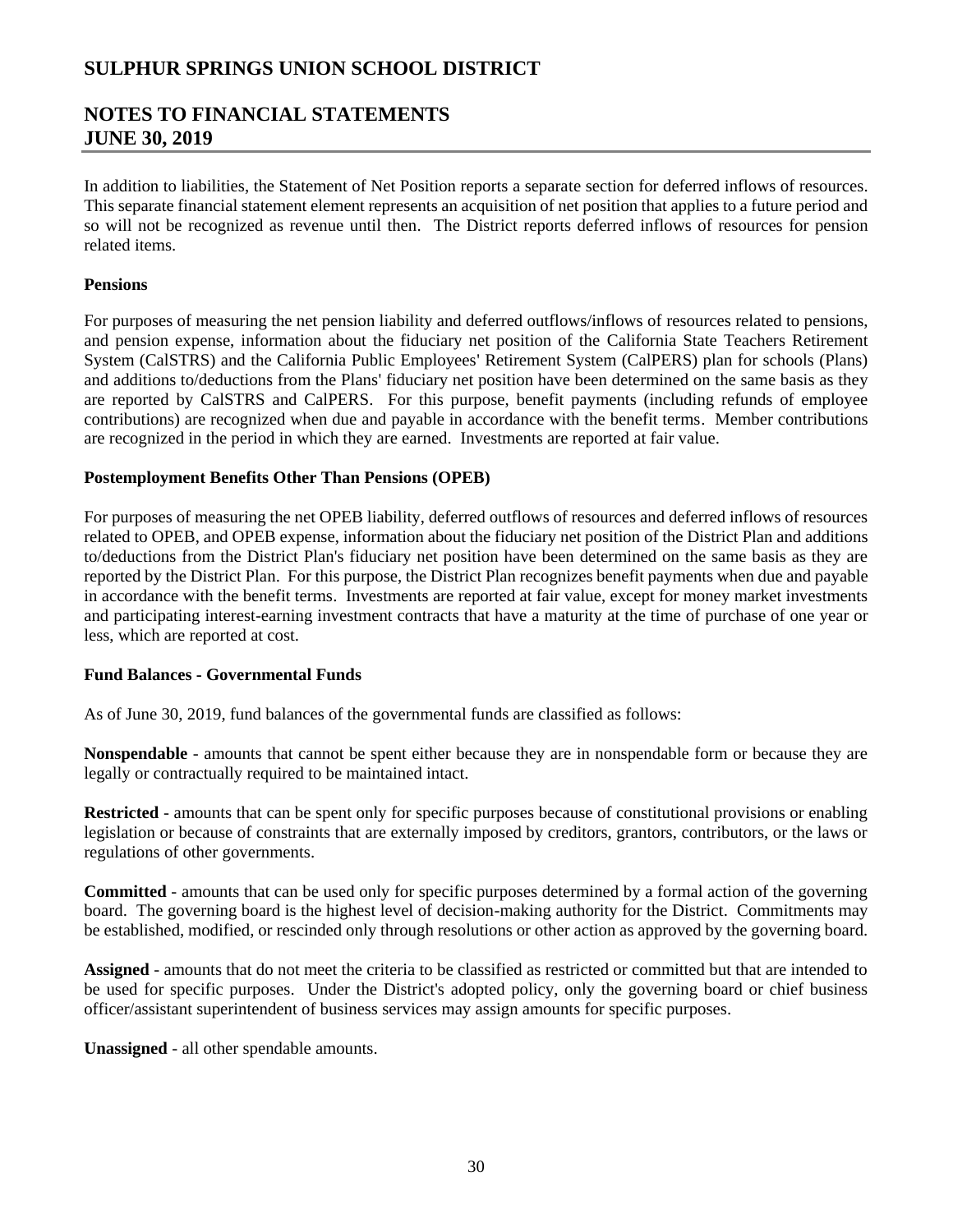## **NOTES TO FINANCIAL STATEMENTS JUNE 30, 2019**

### **Spending Order Policy**

When an expenditure is incurred for purposes for which both restricted and unrestricted fund balance is available, the District considers restricted funds to have been spent first. When an expenditure is incurred for which committed, assigned, or unassigned fund balances are available, the District considers amounts to have been spent first out of committed funds, then assigned funds, and finally unassigned funds, as needed, unless the governing board has provided otherwise in its commitment or assignment actions.

### **Minimum Fund Balance Policy**

The governing board adopted a minimum fund balance policy for the General Fund in order to protect the District against revenue shortfalls or unpredicted on-time expenditures. The policy requires a Reserve for Economic Uncertainties consisting of unassigned amounts equal to no less than three percent of General Fund expenditures and other financing uses.

### **Net Position**

Net position represents the difference between assets and liabilities. Net position net of investment in capital assets consists of capital assets, net of accumulated depreciation, reduced by the outstanding balances of any borrowings used for the acquisition, construction, or improvement of those assets. Net position is reported as restricted when there are limitations imposed on their use either through the enabling legislation adopted by the District or through external restrictions imposed by creditors, grantors, or laws or regulations of other governments. The District first applies restricted resources when an expense is incurred for purposes for which both restricted and unrestricted net position is available. The government-wide financial statements report \$8,105,840 of net position restricted by enabling legislation.

### **Interfund Activity**

Exchange transactions between funds are reported as revenues in the seller funds and as expenditures/expenses in the purchaser funds. Flows of cash or goods from one fund to another without a requirement for repayment are reported as interfund transfers. Interfund transfers are reported as other financing sources/uses in governmental funds. Repayments from funds responsible for particular expenditures/expenses to the funds that initially paid for them are not presented in the financial statements. Interfund transfers are eliminated in the governmental activities columns of the Statement of Activities.

#### **Estimates**

The preparation of the financial statements in conformity with accounting principles generally accepted in the United States of America requires management to make estimates and assumptions that affect the amounts reported in the financial statements and accompanying notes. Actual results may differ from those estimates.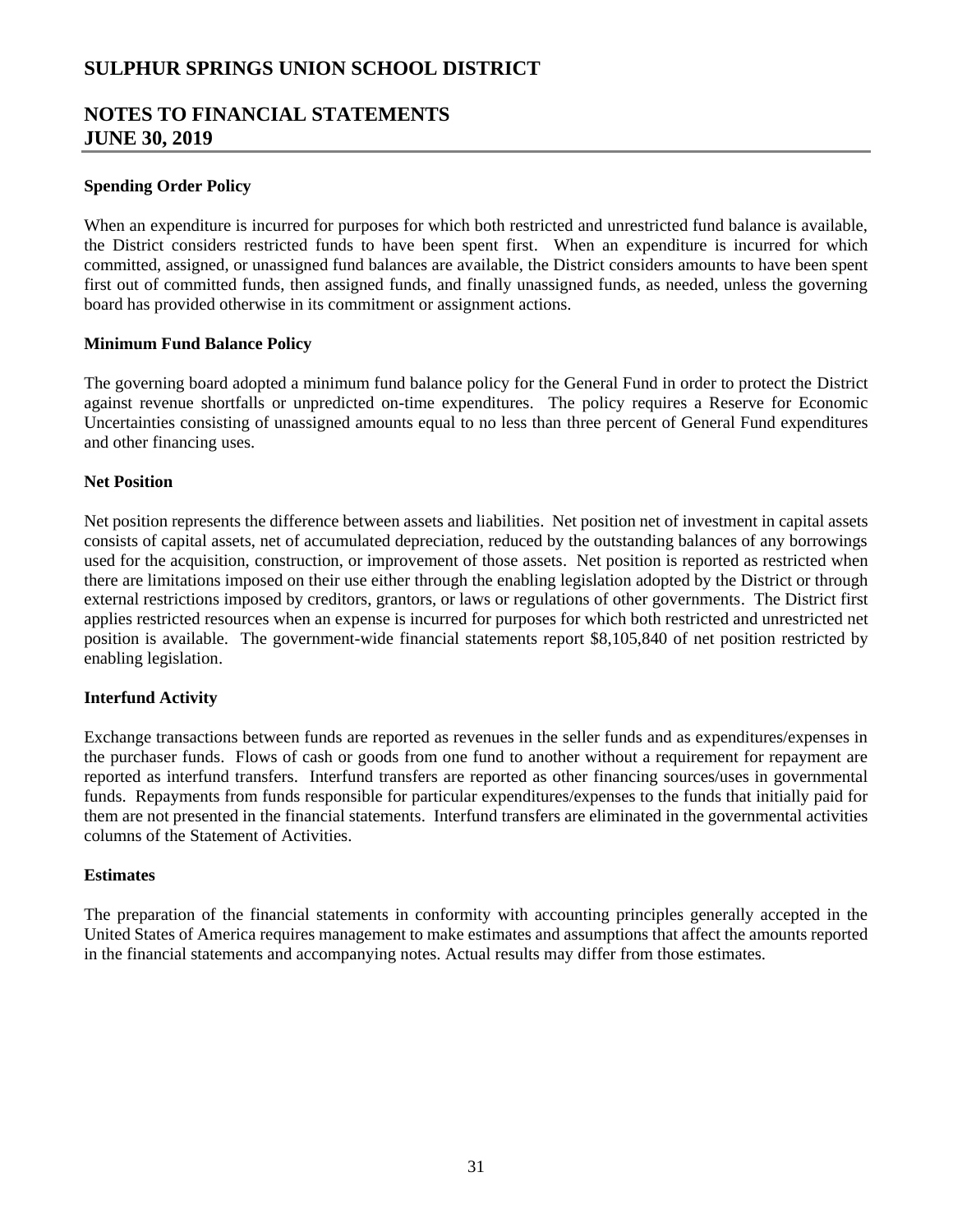## **NOTES TO FINANCIAL STATEMENTS JUNE 30, 2019**

### **Property Tax**

Secured property taxes attach as an enforceable lien on property as of January 1. Taxes are payable in two installments on November 1 and February 1 and become delinquent on December 10 and April 10, respectively. Unsecured property taxes are payable in one installment on or before August 31. The County of Los Angeles bills and collects the taxes on behalf of the District. Local property tax revenues are recorded when received.

### **Change in Accounting Principles**

In November 2016, the GASB issued Statement No. 83, *Certain Asset Retirement Obligations.* This Statement addresses accounting and financial reporting for certain asset retirement obligations (AROs). An ARO is a legally enforceable liability associated with the retirement of a tangible capital asset. A government that has legal obligations to perform future asset retirement activities related to its tangible capital assets should recognize a liability based on the guidance in this Statement.

This Statement establishes criteria for determining the timing and pattern of recognition of a liability and a corresponding deferred outflow of resources for AROs. This Statement requires that recognition occur when the liability is both incurred and reasonably estimable. The determination of when the liability is incurred should be based on the occurrence of external laws, regulations, contracts, or court judgments, together with the occurrence of an internal event that obligates a government to perform asset retirement activities. Laws and regulations may require governments to take specific actions to retire certain tangible capital assets at the end of the useful lives of those capital assets, such as decommissioning nuclear reactors and dismantling and removing sewage treatment plants. Other obligations to retire tangible capital assets may arise from contracts or court judgments. Internal obligating events include the occurrence of contamination, placing into operation a tangible capital asset that is required to be retired, abandoning a tangible capital asset before it is placed into operation, or acquiring a tangible capital asset that has an existing ARO.

The District has implemented the provisions of this Statement as of June 30, 2019.

In April 2018, the GASB issued Statement No. 88, *Certain Disclosures Related to Debt, including Direct Borrowings and Direct Placements*. The primary objective of this Statement is to improve the information that is disclosed in notes to government financial statements related to debt, including direct borrowings and direct placements. It also clarifies which liabilities governments should include when disclosing information related to debt.

This Statement defines debt for purposes of disclosure in notes to financial statements as a liability that arises from a contractual obligation to pay cash (or other assets that may be used in lieu of cash) in one or more payments to settle an amount that is fixed at the date the contractual obligation is established.

This Statement requires that additional essential information related to debt be disclosed in notes to financial statements, including unused lines of credit; assets pledged as collateral for the debt; and terms specified in debt agreements related to significant events of default with finance-related consequences, significant termination events with finance-related consequences, and significant subjective acceleration clauses.

For notes to financial statements related to debt, this Statement also requires that existing and additional information be provided for direct borrowings and direct placements of debt separately from other debt.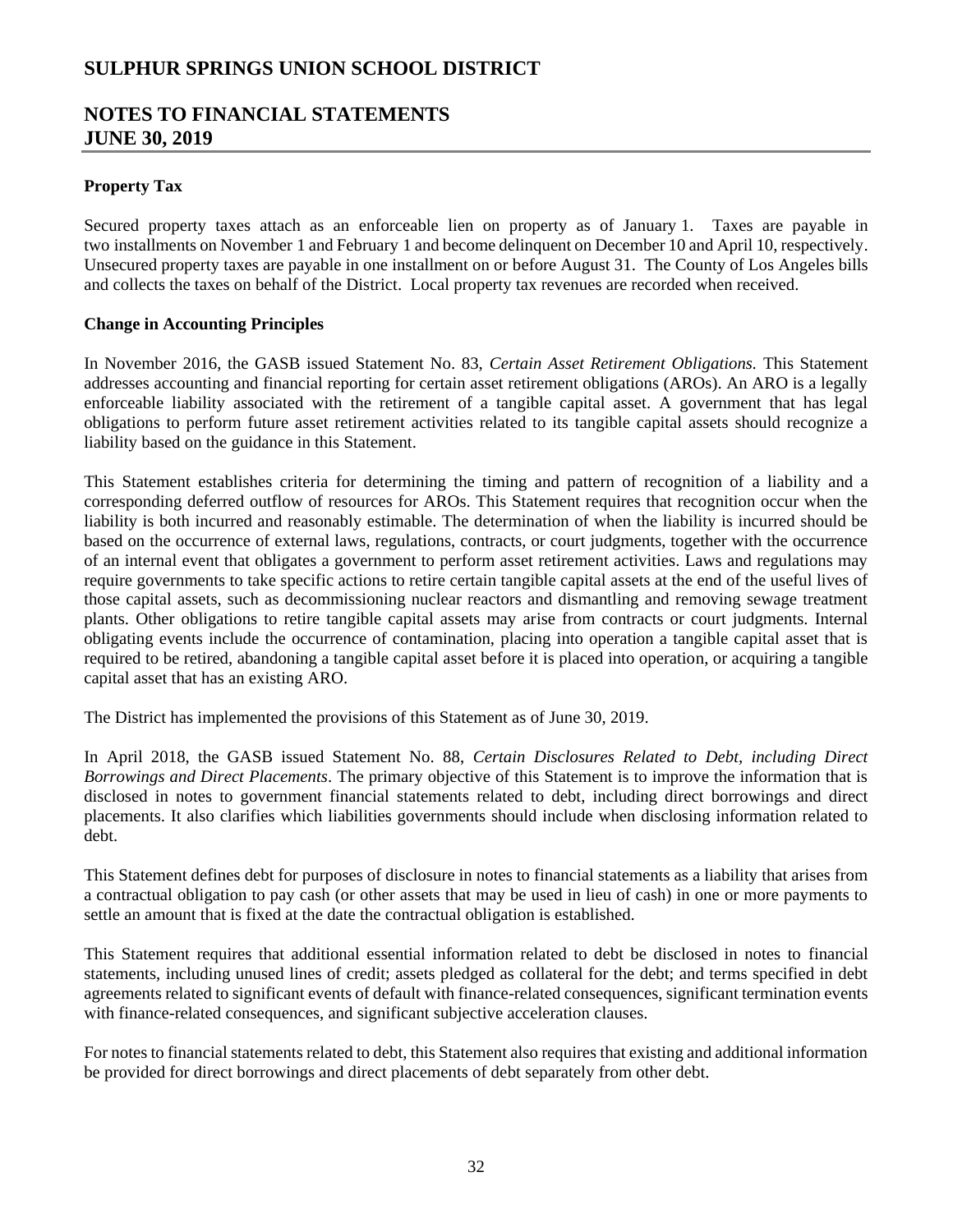## **NOTES TO FINANCIAL STATEMENTS JUNE 30, 2019**

The District has implemented the provisions of this Statement as of June 30, 2019.

### **New Accounting Pronouncements**

In January 2017, the GASB issued Statement No. 84, *Fiduciary Activities.* The objective of this Statement is to improve guidance regarding the identification of fiduciary activities for accounting and financial reporting purposes and how those activities should be reported.

This Statement establishes criteria for identifying fiduciary activities of all State and local governments. The focus of the criteria generally is on (1) whether a government is controlling the assets of the fiduciary activity and (2) the beneficiaries with whom a fiduciary relationship exists. Separate criteria are included to identify fiduciary component units and postemployment benefit arrangements that are fiduciary activities.

The requirements of this Statement are effective for the reporting periods beginning after December 15, 2018. Early implementation is encouraged.

In June 2017, the GASB issued Statement No. 87, *Leases.* The objective of this Statement is to better meet the information needs of financial statement users by improving accounting and financial reporting for leases by governments. This Statement increases the usefulness of governments' financial statements by requiring recognition of certain lease assets and liabilities for leases that previously were classified as operating leases and recognized as inflows of resources or outflows of resources based on the payment provisions of the contract. It establishes a single model for lease accounting based on the foundational principle that leases are financings of the right to use an underlying asset. Under this Statement, a lessee is required to recognize a lease liability and an intangible right-to-use lease asset, and a lessor is required to recognize a lease receivable and a deferred inflow of resources, thereby enhancing the relevance and consistency of information about governments' leasing activities.

The requirements of this Statement are effective for the reporting periods beginning after December 15, 2019. Early implementation is encouraged.

In June 2018, the GASB issued Statement No. 89, *Accounting for Interest Cost Incurred Before the End of a Construction Period*. The objectives of this Statement are (1) to enhance the relevance and comparability of information about capital assets and the cost of borrowing for a reporting period and (2) to simplify accounting for interest cost incurred before the end of a construction period.

This Statement establishes accounting requirements for interest cost incurred before the end of a construction period. Such interest cost includes all interest that previously was accounted for in accordance with the requirements of paragraphs 5–22 of Statement No. 62, *Codification of Accounting and Financial Reporting Guidance Contained in Pre-November 30, 1989 FASB and AICPA Pronouncements,* which are superseded by this Statement. This Statement requires that interest cost incurred before the end of a construction period be recognized as an expense in the period in which the cost is incurred for financial statements prepared using the economic resources measurement focus. As a result, interest cost incurred before the end of a construction period will not be included in the historical cost of a capital asset reported in a business-type activity or enterprise fund.

This Statement also reiterates that in financial statements prepared using the current financial resources measurement focus, interest cost incurred before the end of a construction period should be recognized as an expenditure on a basis consistent with governmental fund accounting principles.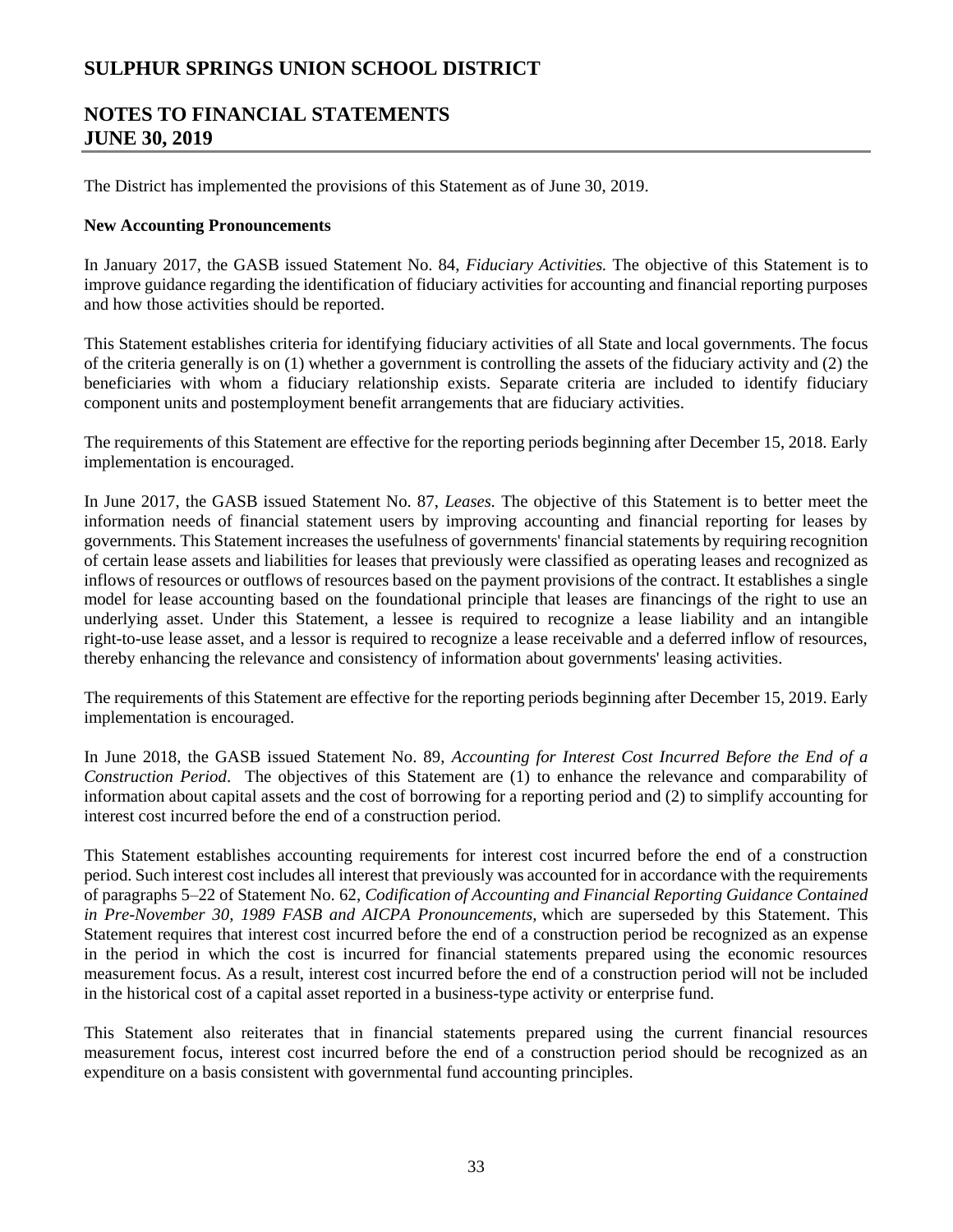# **NOTES TO FINANCIAL STATEMENTS JUNE 30, 2019**

The requirements of this Statement are effective for reporting periods beginning after December 15, 2019. Earlier application is encouraged. The requirements of this Statement should be applied prospectively.

In August 2018, the GASB issued Statement 90, *Majority Equity Interests – An Amendment of GASB Statements No. 14 and No. 60*. The primary objectives of this Statement are to improve the consistency and comparability of reporting a government's majority equity interest in a legally separate organization and to improve the relevance of financial statement information for certain component units. It defines a majority equity interest and specifies that a majority equity interest in a legally separate organization should be reported as an investment if a government's holding of the equity interest meets the definition of an investment. A majority equity interest that meets the definition of an investment should be measured using the equity method, unless it is held by a special-purpose government engaged only in fiduciary activities, a fiduciary fund, or an endowment (including permanent and term endowments) or permanent fund. Those governments and funds should measure the majority equity interest at fair value.

For all other holdings of a majority equity interest in a legally separate organization, a government should report the legally separate organization as a component unit, and the government or fund that holds the equity interest should report an asset related to the majority equity interest using the equity method. This Statement establishes that ownership of a majority equity interest in a legally separate organization results in the government being financially accountable for the legally separate organization and, therefore, the government should report that organization as a component unit.

This Statement also requires that a component unit in which a government has a 100 percent equity interest account for its assets, deferred outflows of resources, liabilities, and deferred inflows of resources at acquisition value at the date the government acquired a 100 percent equity interest in the component unit. Transactions presented in flows statements of the component unit in that circumstance should include only transactions that occurred subsequent to the acquisition.

The requirements of this Statement are effective for reporting periods beginning after December 15, 2018. Earlier application is encouraged. The requirements of this Statement should be applied prospectively.

In May 2019, the GASB issued Statement No. 91, *Conduit Debt Obligations*. The primary objectives of this Statement are to provide a single method of reporting conduit debt obligations by issuers and eliminate diversity in practice associated with (1) commitments extended by issuers, (2) arrangements associated with conduit debt obligations, and (3) related note disclosures. This Statement achieves those objectives by clarifying the existing definition of a conduit debt obligation; establishing that a conduit debt obligation is not a liability of the issuer; establishing standards for accounting and financial reporting of additional commitments and voluntary commitments extended by issuers and arrangements associated with conduit debt obligations; and improving required note disclosures.

A conduit debt obligation is defined as a debt instrument having all of the following characteristics:

- There are at least three parties involved: (1) an issuer, (2) a third-party obligor, and (3) a debt holder or a debt trustee.
- The issuer and the third-party obligor are not within the same financial reporting entity.
- The debt obligation is not a parity bond of the issuer, nor is it cross-collateralized with other debt of the issuer.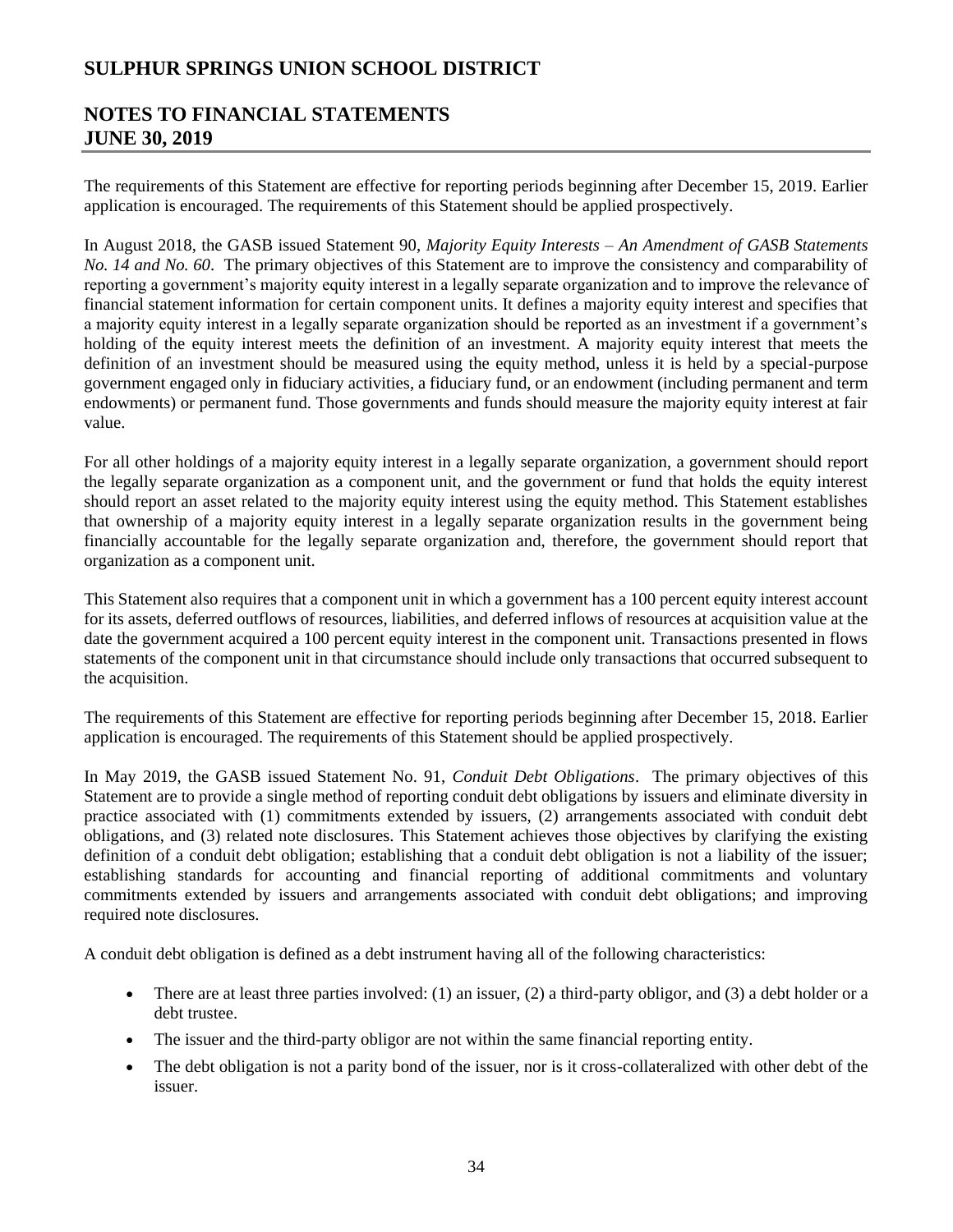## **NOTES TO FINANCIAL STATEMENTS JUNE 30, 2019**

- The third-party obligor or its agent, not the issuer, ultimately receives the proceeds from the debt issuance.
- The third-party obligor, not the issuer, is primarily obligated for the payment of all amounts associated with the debt obligation (debt service payments).

All conduit debt obligations involve the issuer making a limited commitment. Some issuers extend additional commitments or voluntary commitments to support debt service in the event the third party is, or will be, unable to do so.

An issuer should not recognize a conduit debt obligation as a liability. However, an issuer should recognize a liability associated with an additional commitment or a voluntary commitment to support debt service if certain recognition criteria are met. As long as a conduit debt obligation is outstanding, an issuer that has made an additional commitment should evaluate at least annually whether those criteria are met. An issuer that has made only a limited commitment should evaluate whether those criteria are met when an event occurs that causes the issuer to reevaluate its willingness or ability to support the obligor's debt service through a voluntary commitment.

This Statement also addresses arrangements—often characterized as leases—that are associated with conduit debt obligations. In those arrangements, capital assets are constructed or acquired with the proceeds of a conduit debt obligation and used by third-party obligors in the course of their activities. Payments from third-party obligors are intended to cover and coincide with debt service payments. During those arrangements, issuers retain the titles to the capital assets. Those titles may or may not pass to the obligors at the end of the arrangements.

Issuers should not report those arrangements as leases, nor should they recognize a liability for the related conduit debt obligations or a receivable for the payments related to those arrangements. In addition, the following provisions apply:

- If the title passes to the third-party obligor at the end of the arrangement, an issuer should not recognize a capital asset.
- If the title does not pass to the third-party obligor and the third party has exclusive use of the entire capital asset during the arrangement, the issuer should not recognize a capital asset until the arrangement ends.
- If the title does not pass to the third-party obligor and the third party has exclusive use of only portions of the capital asset during the arrangement, the issuer, at the inception of the arrangement, should recognize the entire capital asset and a deferred inflow of resources. The deferred inflow of resources should be reduced, and an inflow recognized, in a systematic and rational manner over the term of the arrangement.

This Statement requires issuers to disclose general information about their conduit debt obligations, organized by type of commitment, including the aggregate outstanding principal amount of the issuers' conduit debt obligations and a description of each type of commitment. Issuers that recognize liabilities related to supporting the debt service of conduit debt obligations also should disclose information about the amount recognized and how the liabilities changed during the reporting period.

The requirements of this Statement are effective for the reporting periods beginning after December 15, 2020. Early implementation is encouraged.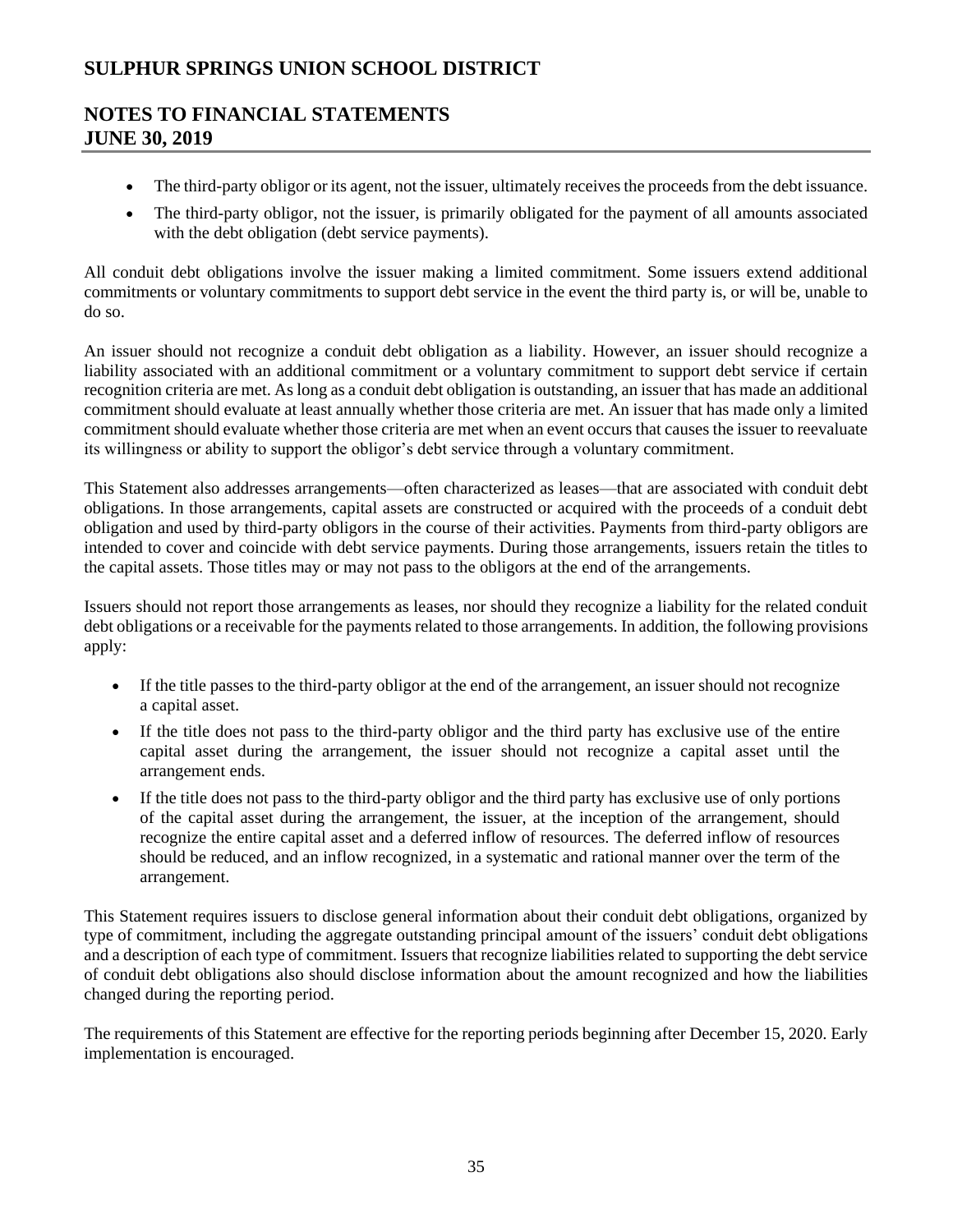# **NOTES TO FINANCIAL STATEMENTS JUNE 30, 2019**

## **NOTE 2 - DEPOSITS AND INVESTMENTS**

### **Summary of Deposits and Investments**

Deposits and investments as of June 30, 2019, are classified in the accompanying financial statements as follows:

| Governmental activities                                                 | \$<br>27,711,738 |
|-------------------------------------------------------------------------|------------------|
| Fiduciary funds                                                         | 7,841,207        |
| <b>Total Deposits and Investments</b>                                   | 35,552,945       |
| Deposits and investments as of June 30, 2019, consist of the following: |                  |
| Cash in revolving                                                       | \$<br>5,050      |
| Investments                                                             | 35,547,895       |
| <b>Total Deposits and Investments</b>                                   | 35,552,945       |

## **Policies and Practices**

The District is authorized under *California Government Code* to make direct investments in local agency bonds, notes, or warrants within the State; U.S. Treasury instruments; registered State warrants or treasury notes; securities of the U.S. Government, or its agencies; bankers acceptances; commercial paper; certificates of deposit placed with commercial banks and/or savings and loan companies; repurchase or reverse repurchase agreements; medium term corporate notes; shares of beneficial interest issued by diversified management companies, certificates of participation, obligations with first priority security; and collateralized mortgage obligations.

**Investment in County Treasury -** The District is considered to be an involuntary participant in an external investment pool as the District is required to deposit all receipts and collections of monies with their County Treasurer (*Education Code* Section 41001). The fair value of the District's investment in the pool is reported in the accounting financial statements at amounts based upon the District's pro-rata share of the fair value provided by the County Treasurer for the entire portfolio (in relation to the amortized cost of that portfolio). The balance available for withdrawal is based on the accounting records maintained by the County Treasurer, which is recorded on the amortized cost basis.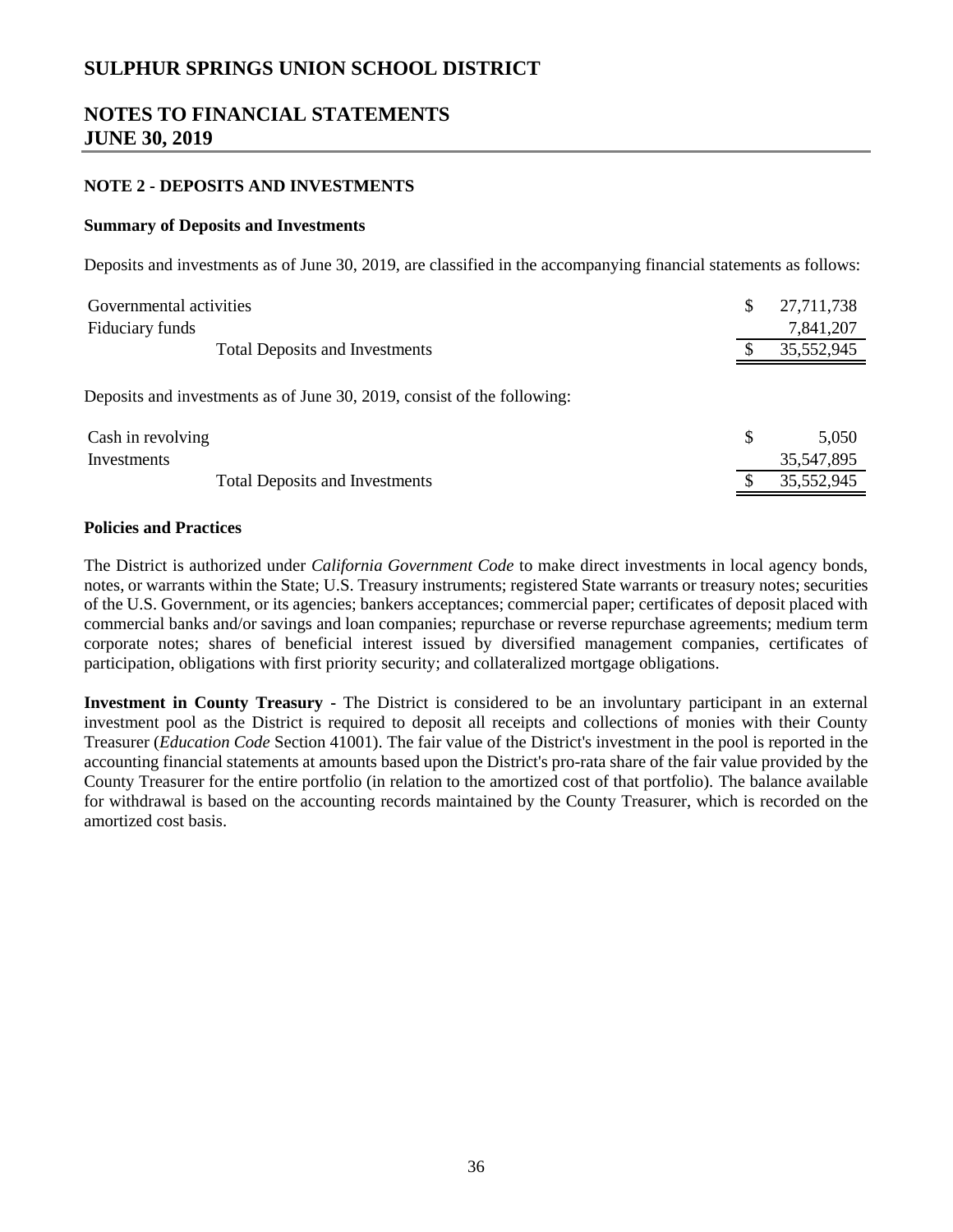# **NOTES TO FINANCIAL STATEMENTS JUNE 30, 2019**

### **General Authorizations**

Limitations as they relate to interest rate risk, credit risk, and concentration of credit risk are indicated in the schedules below:

|                                           | Maximum   | Maximum      | Maximum       |
|-------------------------------------------|-----------|--------------|---------------|
| Authorized                                | Remaining | Percentage   | Investment    |
| <b>Investment Type</b>                    | Maturity  | of Portfolio | in One Issuer |
| Local Agency Bonds, Notes, Warrants       | 5 years   | None         | None          |
| Registered State Bonds, Notes, Warrants   | 5 years   | None         | None          |
| U.S. Treasury Obligations                 | 5 years   | None         | None          |
| U.S. Agency Securities                    | 5 years   | None         | None          |
| <b>Banker's Acceptance</b>                | 180 days  | 40%          | 30%           |
| <b>Commercial Paper</b>                   | 270 days  | 25%          | 10%           |
| <b>Negotiable Certificates of Deposit</b> | 5 years   | 30%          | None          |
| Repurchase Agreements                     | 1 year    | None         | None          |
| <b>Reverse Repurchase Agreements</b>      | 92 days   | 20% of base  | None          |
| Medium-Term Corporate Notes               | 5 years   | 30%          | None          |
| <b>Mutual Funds</b>                       | N/A       | 20%          | 10%           |
| Money Market Mutual Funds                 | N/A       | 20%          | 10%           |
| Mortgage Pass-Through Securities          | 5 years   | 20%          | None          |
| <b>County Pooled Investment Funds</b>     | N/A       | None         | None          |
| Local Agency Investment Fund (LAIF)       | N/A       | None         | None          |
| Joint Powers Authority Pools              | N/A       | None         | None          |

### **Interest Rate Risk**

Interest rate risk is the risk that changes in market interest rates will adversely affect the fair value of an investment. Generally, the longer the maturity of an investment, the greater the sensitivity of its fair value to changes in market interest rates. The District does not have a formal investment policy that limits investment maturities as a means of managing its exposure to fair value losses arising from increasing interest rates. The District manages its exposure to interest rate risk by investing in the Los Angeles County Treasury Investment Pool and by purchasing a combination of shorter term and longer term investments and by timing cash flows from maturities so that a portion of the portfolio is maturing or coming close to maturity evenly over time as necessary to provide the cash flow and liquidity needed for operations.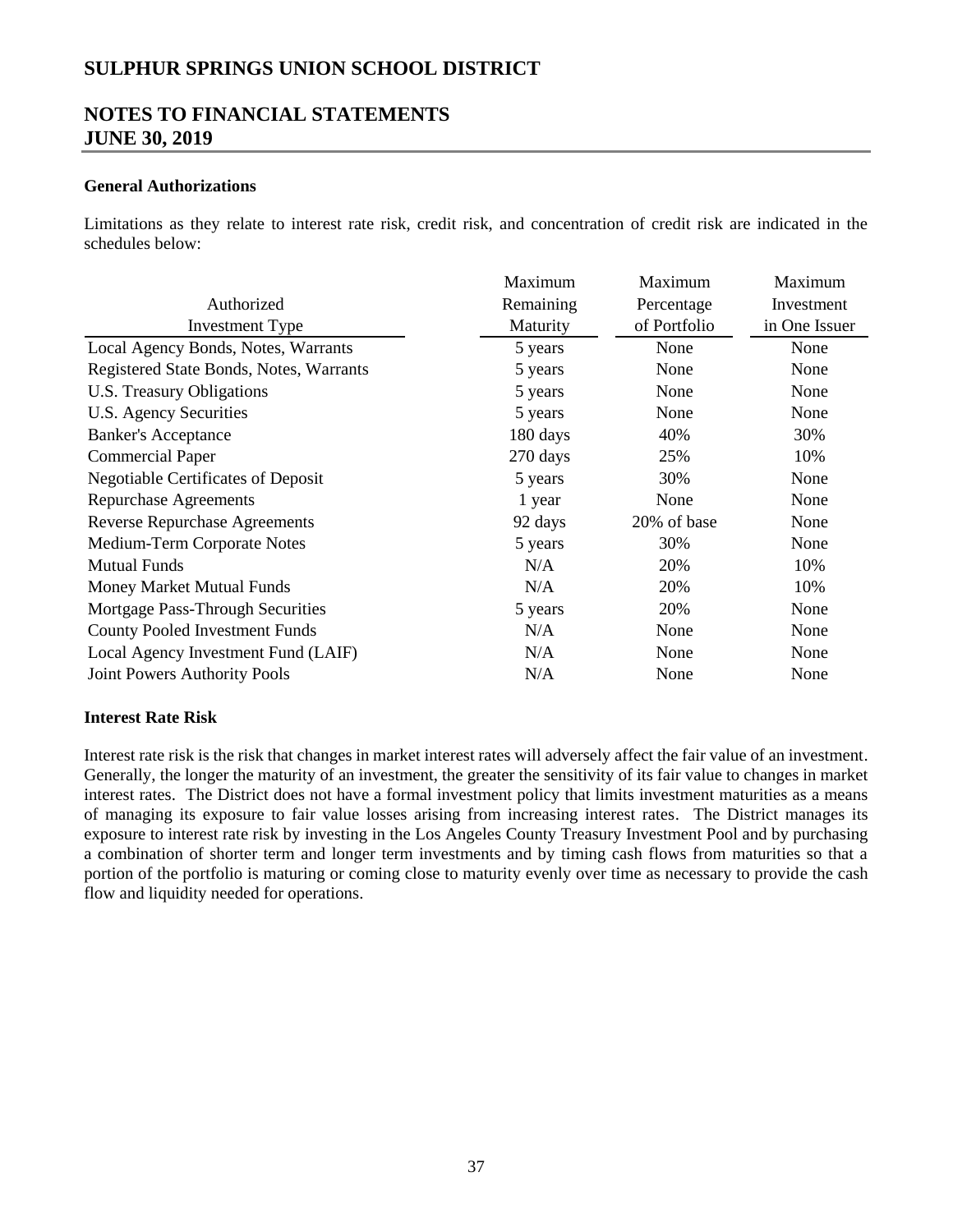## **NOTES TO FINANCIAL STATEMENTS JUNE 30, 2019**

## **Credit Risk**

Credit risk is the risk that an issuer of an investment will not fulfill its obligation to the holder of the investment. This is measured by the assignment of a rating by a nationally recognized statistical rating organization. The District's investment in the Los Angeles County Treasury Investment Pool and U.S. Bank Money Market Funds are not required to be rated. The First American Government Obligations are rated Aaa-mf by Moody's Investor Service.

|                                              | Reported   | Weighted Average |
|----------------------------------------------|------------|------------------|
| Investment Type                              | Amount     | Maturity in Days |
| Los Angeles County Treasury Investment Pool  | 27,327,783 | 547              |
| <b>First American Government Obligations</b> | 5,054,943  | 25               |
| U.S. Bank Money Market Fund                  | 3,165,169  | N/A              |
| Total                                        | 35,547,895 |                  |

### **Custodial Credit Risk - Deposits**

This is the risk that in the event of a bank failure, the District's deposits may not be returned to it. The District does not have a policy for custodial credit risk for deposits. However, the California Government Code requires that a financial institution secure deposits made by State or local governmental units by pledging securities in an undivided collateral pool held by a depository regulated under state law (unless so waived by the governmental unit). The market value of the pledged securities in the collateral pool must equal at least 110 percent of the total amount deposited by the public agency. California law also allows financial institutions to secure public deposits by pledging first trust deed mortgage notes having a value of 150 percent of the secured public deposits and letters of credit issued by the Federal Home Loan Bank of San Francisco having a value of 105 percent of the secured deposits. As of June 30, 2019, the District's bank balance of \$16,222, was not exposed to custodial credit risk because it was insured.

### **NOTE 3 - FAIR VALUE MEASUREMENTS**

The District categorizes the fair value measurements of its investments based on the hierarchy established by generally accepted accounting principles. The fair value hierarchy, which has three levels, is based on the valuation inputs used to measure an asset's fair value. The following provides a summary of the hierarchy used to measure fair value:

Level 1 - Quoted prices in active markets for identical assets that the District has the ability to access at the measurement date. Level 1 assets may include debt and equity securities that are traded in an active exchange market and that are highly liquid and are actively traded in over-the-counter markets.

Level 2 - Observable inputs other than Level 1 prices such as quoted prices for similar assets in active markets, quoted prices for identical or similar assets in markets that are not active, or other inputs that are observable, such as interest rates and curves observable at commonly quoted intervals, implied volatilities, and credit spreads. For financial reporting purposes, if an asset has a specified term, a Level 2 input is required to be observable for substantially the full term of the asset.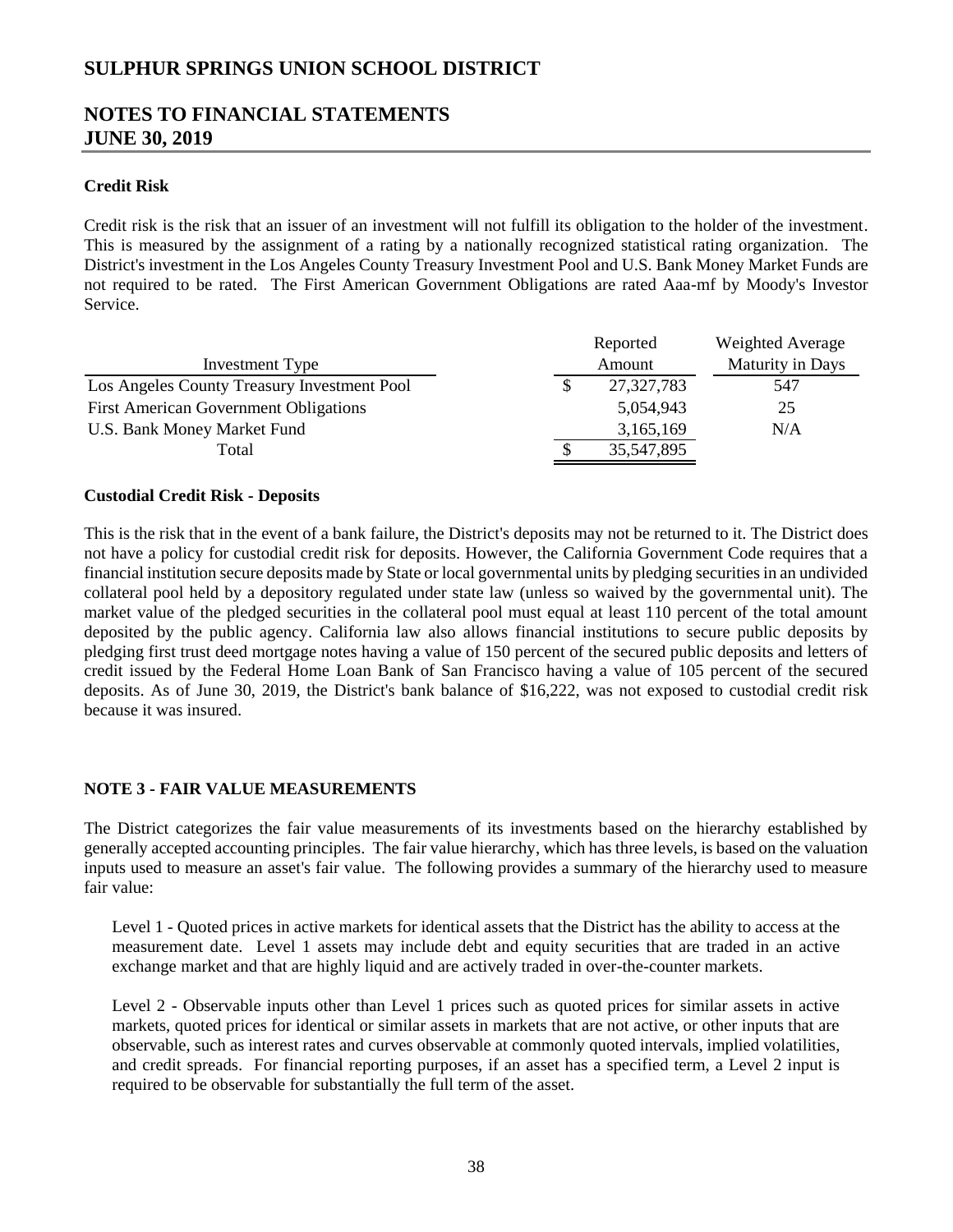# **NOTES TO FINANCIAL STATEMENTS JUNE 30, 2019**

Level 3 - Unobservable inputs should be developed using the best information available under the circumstances, which might include the District's own data. The District should adjust that data if reasonably available information indicates that other market participants would use different data or certain circumstances specific to the District are not available to other market participants.

Uncategorized - Investments in the Los Angeles County Treasury Investment Pool and U.S. Bank Money Market Fund are not measured using the input levels above because the District's transactions are based on a stable net asset value per share. All contributions and redemptions are transacted at \$1.00 net asset value per share.

The District's fair value measurements are as follows at June 30, 2019:

|                                  | Fair Value |                     |    |           |    |               |  |  |  |
|----------------------------------|------------|---------------------|----|-----------|----|---------------|--|--|--|
|                                  |            | <b>Measurements</b> |    |           |    |               |  |  |  |
|                                  |            |                     |    | Using     |    |               |  |  |  |
|                                  |            | Reported            |    | Level 2   |    |               |  |  |  |
| Investment Type                  | Amount     |                     |    | Inputs    |    | Uncategorized |  |  |  |
| Los Angeles County Treasury      |            |                     |    |           |    |               |  |  |  |
| <b>Investment Pool</b>           | \$         | 27,327,783          | \$ | -         | \$ | 27,327,783    |  |  |  |
| <b>First American Government</b> |            |                     |    |           |    |               |  |  |  |
| Obligations                      |            | 5,054,943           |    | 5,054,943 |    |               |  |  |  |
| U.S. Bank Money Market Fund      |            | 3,165,169           |    |           |    | 3,165,169     |  |  |  |
| Total                            |            | 35,547,895          |    | 5,054,943 | ۰D | 30,492,952    |  |  |  |

All assets have been valued using a market approach, with quoted market prices.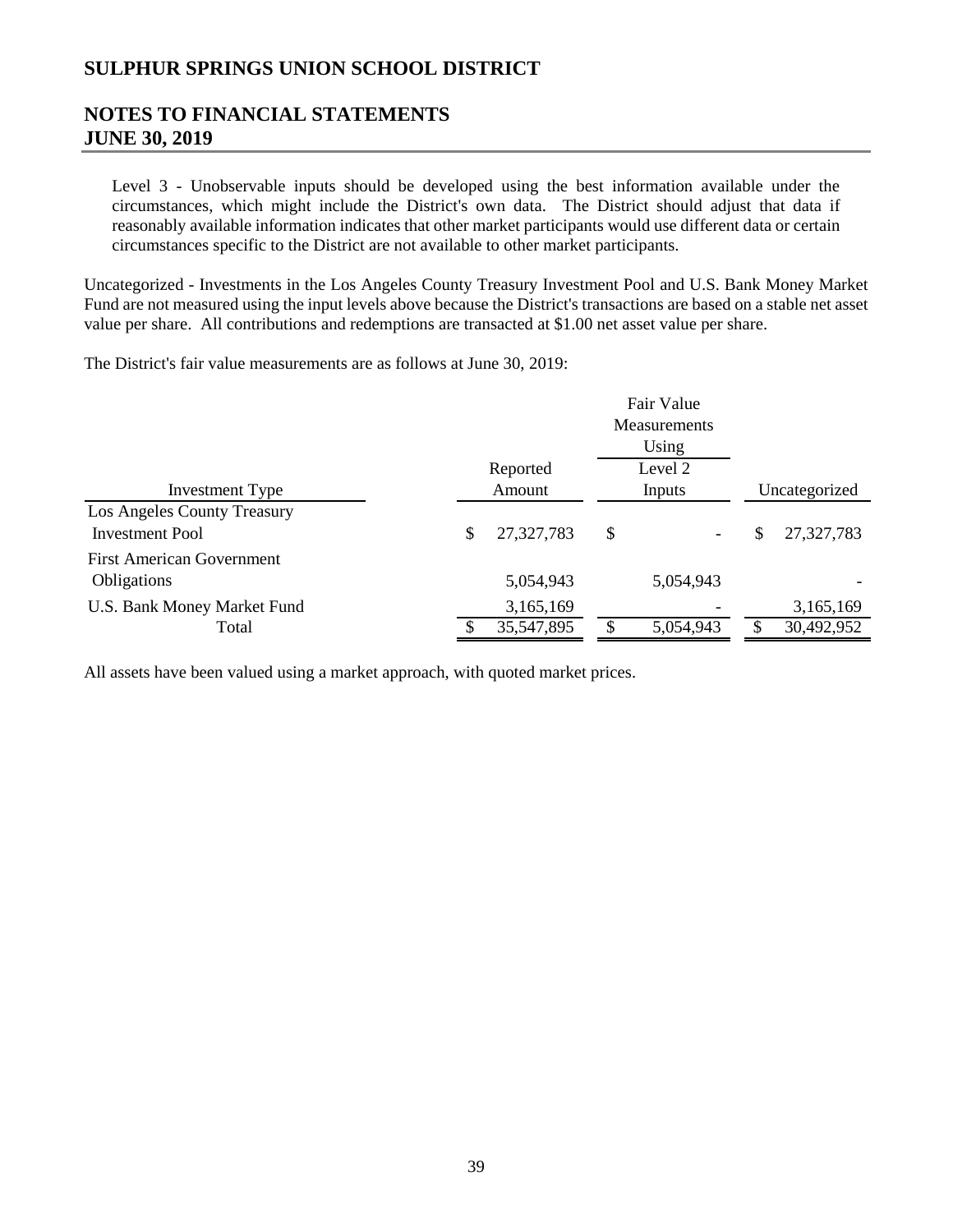# **NOTES TO FINANCIAL STATEMENTS JUNE 30, 2019**

### **NOTE 4 - RECEIVABLES**

Receivables at June 30, 2019, consisted of intergovernmental grants, entitlements, interest, and other local sources. All receivables are considered collectible in full.

|                            | General<br>Fund                     |           |    | <b>Building</b><br>Fund |                                     | Capital<br>Facilities<br>Fund | Non-Major<br>Governmental<br>Funds |         |  |
|----------------------------|-------------------------------------|-----------|----|-------------------------|-------------------------------------|-------------------------------|------------------------------------|---------|--|
| <b>Federal Government</b>  |                                     |           |    |                         |                                     |                               |                                    |         |  |
| Categorical aid            | \$                                  | 1,680,634 | \$ |                         | \$                                  |                               | \$                                 |         |  |
| <b>State Government</b>    |                                     |           |    |                         |                                     |                               |                                    |         |  |
| Categorical aid            |                                     | 1,235,672 |    |                         |                                     |                               |                                    | 46,040  |  |
| Lottery                    |                                     | 246,233   |    |                         |                                     |                               |                                    |         |  |
| <b>Local Government</b>    |                                     |           |    |                         |                                     |                               |                                    |         |  |
| Interest                   |                                     | 40,121    |    | 45,774                  |                                     | 30,770                        |                                    | 5,985   |  |
| <b>Other Local Sources</b> |                                     | 131,679   |    |                         |                                     | 3,415                         |                                    | 230,000 |  |
| Total                      | <sup>\$</sup>                       | 3,334,339 | \$ | 45,774                  | $\boldsymbol{\mathsf{S}}$<br>34,185 |                               | \$                                 | 282,025 |  |
|                            | Total<br>Governmental<br>Activities |           |    | Agency<br>Funds         |                                     |                               |                                    |         |  |
| <b>Federal Government</b>  |                                     |           |    |                         |                                     |                               |                                    |         |  |
| Categorical aid            | \$                                  | 1,680,634 | \$ |                         |                                     |                               |                                    |         |  |
| <b>State Government</b>    |                                     |           |    |                         |                                     |                               |                                    |         |  |
| Categorical aid            |                                     | 1,281,712 |    |                         |                                     |                               |                                    |         |  |
| Lottery                    |                                     | 246,233   |    |                         |                                     |                               |                                    |         |  |
| <b>Local Government</b>    |                                     |           |    |                         |                                     |                               |                                    |         |  |
| Interest                   |                                     | 122,650   |    | 8,533                   |                                     |                               |                                    |         |  |
| <b>Other Local Sources</b> |                                     | 365,094   |    |                         |                                     |                               |                                    |         |  |
| Total                      | \$                                  | 3,696,323 | \$ | 8,533                   |                                     |                               |                                    |         |  |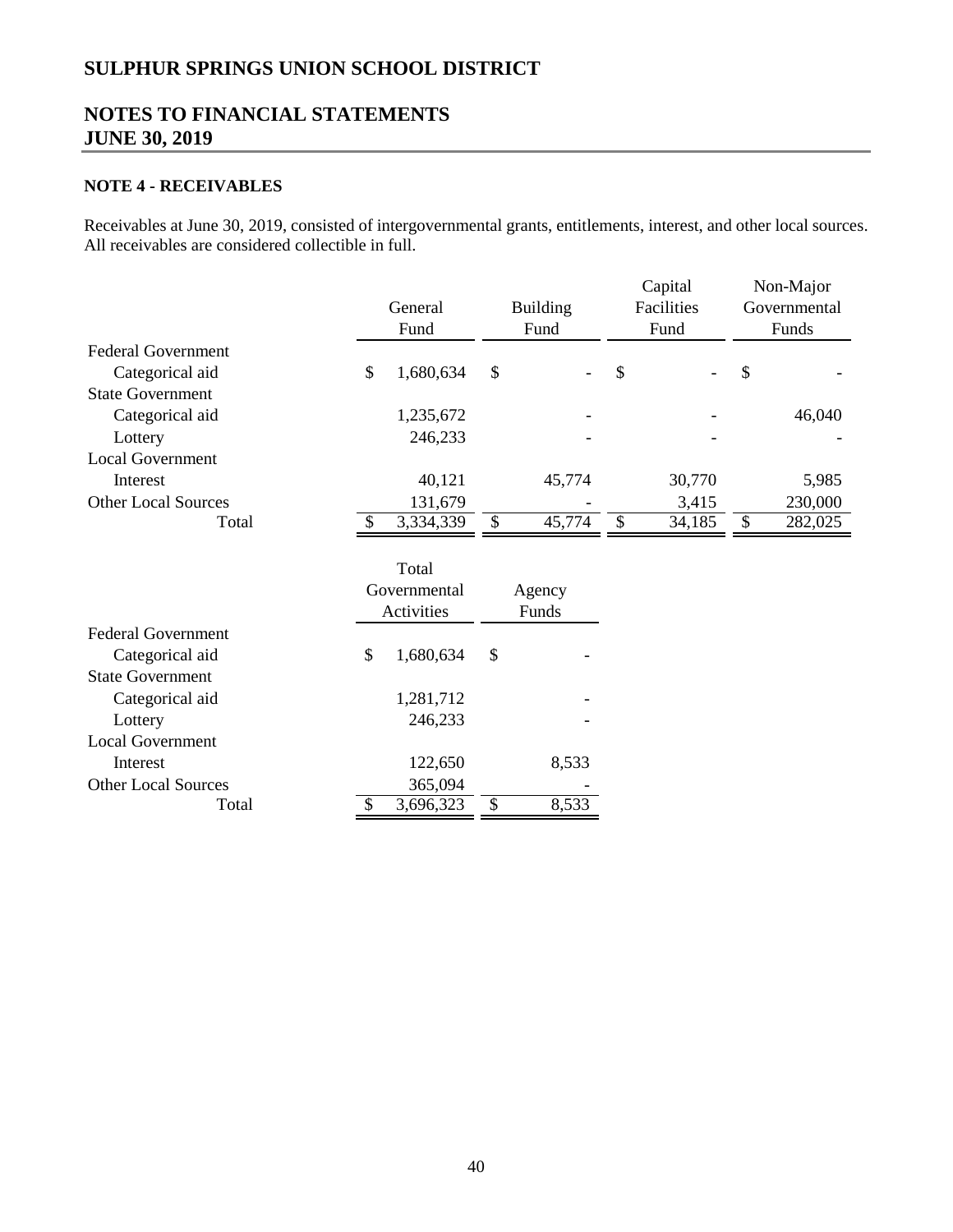# **NOTES TO FINANCIAL STATEMENTS JUNE 30, 2019**

## **NOTE 5 - CAPITAL ASSETS**

Capital asset activity for the fiscal year ended June 30, 2019, was as follows:

|                                       | <b>Balance</b>              |           |            | <b>Balance</b>    |
|---------------------------------------|-----------------------------|-----------|------------|-------------------|
|                                       | July 1, 2018                | Additions | Deductions | June 30, 2019     |
| <b>Governmental Activities</b>        |                             |           |            |                   |
| Capital Assets Not Being Depreciated: |                             |           |            |                   |
| Land                                  | 11,972,356<br>$\mathcal{S}$ | \$        | \$         | 11,972,356<br>\$. |
| <b>Construction in Progress</b>       | 155,817                     | 2,024,068 |            | 2,179,885         |
| <b>Total Capital Assets</b>           |                             |           |            |                   |
| Not Being Depreciated                 | 12,128,173                  | 2,024,068 |            | 14,152,241        |
| Capital Assets Being Depreciated:     |                             |           |            |                   |
| Land Improvements                     | 2,240,424                   |           |            | 2,240,424         |
| Buildings and Improvements            | 106,560,640                 | 817,342   |            | 107,377,982       |
| Furniture and Equipment               | 3,147,774                   | 262,743   |            | 3,410,517         |
| <b>Total Capital Assets Being</b>     |                             |           |            |                   |
| Depreciated                           | 111,948,838                 | 1,080,085 |            | 113,028,923       |
| <b>Total Capital Assets</b>           | 124,077,011                 | 3,104,153 |            | 127, 181, 164     |
| Less Accumulated Depreciation:        |                             |           |            |                   |
| <b>Land Improvements</b>              | 1,973,145                   | 48,564    |            | 2,021,709         |
| <b>Buildings and Improvements</b>     | 32,518,967                  | 2,232,878 |            | 34,751,845        |
| Furniture and Equipment               | 2,839,025                   | 69,626    |            | 2,908,651         |
| <b>Total Accumulated Depreciation</b> | 37, 331, 137                | 2,351,068 |            | 39,682,205        |
| <b>Governmental Activities</b>        |                             |           |            |                   |
| Capital Assets, Net                   | 86,745,874                  | 753,085   | \$         | 87,498,959        |

Depreciation expense was charged as a direct expense to governmental functions as follows:

| <b>Governmental Activities</b>                             |               |           |
|------------------------------------------------------------|---------------|-----------|
| Instruction                                                | <sup>\$</sup> | 1,716,279 |
| Instructional library, media, and technology               |               | 23,511    |
| All other pupil services                                   |               | 164,575   |
| Data processing                                            |               | 23,511    |
| All other administration                                   |               | 188,085   |
| Plant services                                             |               | 235,107   |
| <b>Total Depreciation Expenses Governmental Activities</b> |               | 2,351,068 |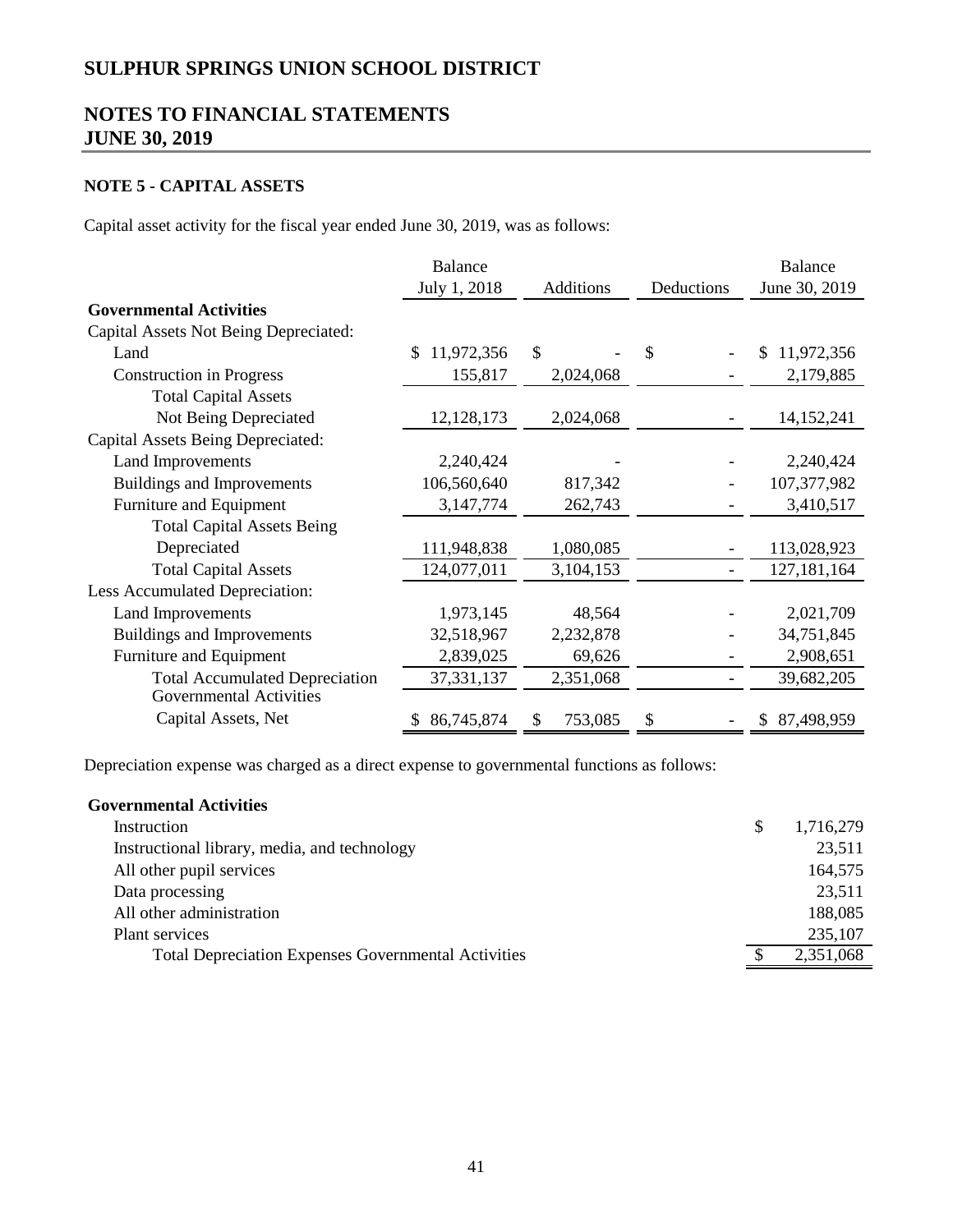# **NOTES TO FINANCIAL STATEMENTS JUNE 30, 2019**

## **NOTE 6 - INTERFUND TRANSACTIONS**

## **Operating Transfers**

Interfund transfers for the year ended June 30, 2019, consisted of the following:

| The General Fund transferred to the COP Debt Service Non-Major Governmental  |         |
|------------------------------------------------------------------------------|---------|
| Fund for future debt service payments.                                       | 500,000 |
| The General Fund transferred to the Child Development Non-Major Governmental |         |
| Fund for program contributions.                                              | 10,585  |
| Total                                                                        | 510,585 |

## **NOTE 7 - ACCOUNTS PAYABLE**

Accounts payable at June 30, 2019, consisted of the following:

|                           |    |                            |    |         |   | Capital    | Non-Major |              |    |           |               |         |  |
|---------------------------|----|----------------------------|----|---------|---|------------|-----------|--------------|----|-----------|---------------|---------|--|
|                           |    | <b>Building</b><br>General |    |         |   | Facilities |           | Governmental |    |           | Fiduciary     |         |  |
|                           |    | Fund                       |    | Fund    |   | Fund       |           | Funds        |    | Total     |               | Funds   |  |
| Salaries and benefits     | Jэ | 831,193                    | \$ | $\sim$  | S | $\sim$     | S         | 51,125       | \$ | 882.318   | <sup>\$</sup> |         |  |
| <b>LCFF</b> Apportionment |    | 579,080                    |    |         |   |            |           |              |    | 579,080   |               |         |  |
| <b>STRS</b> retirement    |    |                            |    |         |   |            |           |              |    |           |               |         |  |
| incentive                 |    | 375,813                    |    |         |   |            |           |              |    | 375,813   |               |         |  |
| Supplies                  |    | 147,900                    |    |         |   |            |           | 10,788       |    | 158,688   |               |         |  |
| <b>Services</b>           |    | 886,958                    |    | 24,068  |   | 2,437      |           |              |    | 913,463   |               |         |  |
| Construction              |    | 39,545                     |    | 746,220 |   | 5,639      |           |              |    | 791,404   |               |         |  |
| Total                     |    | 2,860,489                  |    | 770,288 |   | 8,076      |           | 61,913       |    | 3,700,766 |               | 230,639 |  |

## **NOTE 8 – UNEARNED REVENUE**

Unearned revenue at June 30, 2019, consisted of the following:

|                              | General |
|------------------------------|---------|
|                              | Fund    |
| Federal financial assistance | 481,190 |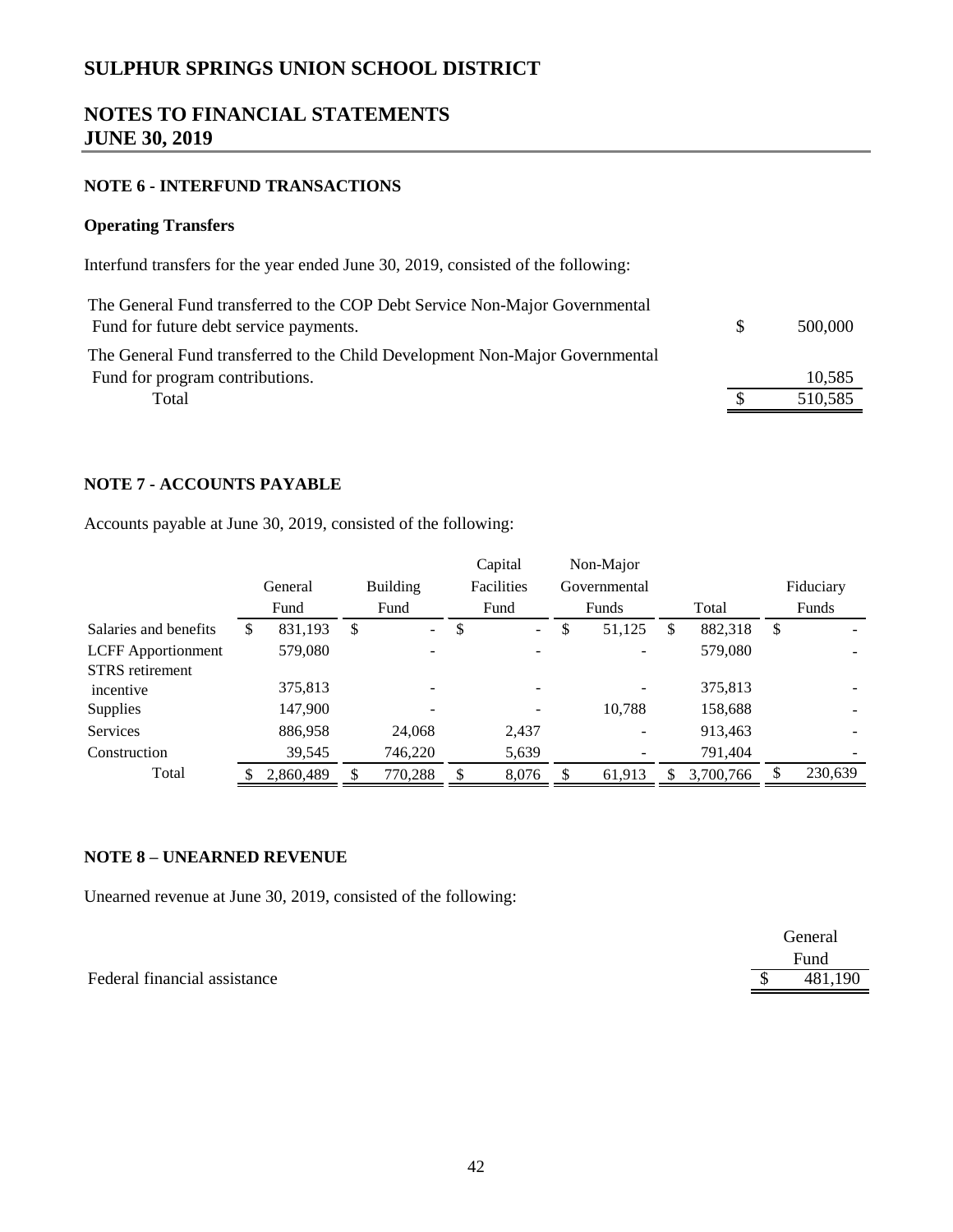# **NOTES TO FINANCIAL STATEMENTS JUNE 30, 2019**

### **NOTE 9 - LONG-TERM OBLIGATIONS**

#### **Summary**

The changes in the District's long-term obligations during the year consisted of the following:

|                               | Balance          |               |                  |    |            |     | <b>Balance</b> | Due in   |         |  |
|-------------------------------|------------------|---------------|------------------|----|------------|-----|----------------|----------|---------|--|
|                               | July 1, 2018     |               | <b>Additions</b> |    | Deductions |     | June 30, 2019  | One Year |         |  |
| General obligation bonds      | \$<br>48,781,029 | <sup>\$</sup> | 53,419           | \$ | 245,000    | \$. | 48,589,448     | S.       | 380,000 |  |
| Premium on bonds              | 3,325,919        |               |                  |    | 137,598    |     | 3,188,321      |          |         |  |
| Discount on bonds             | (150, 167)       |               |                  |    | (6, 436)   |     | (143, 731)     |          |         |  |
| Certificates of participation | 25,375,000       |               |                  |    |            |     | 25,375,000     |          |         |  |
| Compensated absences          | 354,708          |               | 62,504           |    |            |     | 417,212        |          |         |  |
| CalSTRS early retirement      |                  |               |                  |    |            |     |                |          |         |  |
| incentive                     | 1,823,284        |               | 486.496          |    | 319,221    |     | 1,990,559      |          | 353,918 |  |
| Textbook purchase agreement   | 516,961          |               |                  |    | 516,961    |     |                |          |         |  |
| Supplemental early retirement |                  |               |                  |    |            |     |                |          |         |  |
| plan (SERP)                   | 36,000           |               |                  |    | 36,000     |     |                |          |         |  |
| Net other postemployment      |                  |               |                  |    |            |     |                |          |         |  |
| benefits (OPEB) liability     | 16,740,494       |               | 1,124,619        |    |            |     | 17,865,113     |          |         |  |
| Total                         | 96,803,228       |               | 1,727,038        |    | 1,248,344  |     | 97,281,922     |          | 733,918 |  |

Payments on the General Obligation Bonds will be made by the Bond Interest and Redemption Fund with local revenues. Payments on the Certificates of Participation are made by the COP Debt Service Fund. The General Fund will make payments for the textbook purchase agreement. Compensated absences will be paid by the fund for which the employee worked. Net other postemployment benefits (OPEB) liability and early retirement incentives will be paid by the General Fund.

### **Bonded Debt**

The outstanding general obligation bonded debt is as follows:

|                      |          |          |               |             | <b>Bonds</b>    |                                |          |                          |   | <b>Bonds</b>  |
|----------------------|----------|----------|---------------|-------------|-----------------|--------------------------------|----------|--------------------------|---|---------------|
|                      | Issue    | Maturity | Interest      | Original    | Outstanding     |                                |          |                          |   | Outstanding   |
| Bond                 | Date     | Date     | Rate          | Issue       | July 1, 2018    | Issued                         | Accreted | Redeemed                 |   | June 30, 2019 |
| 2012 Series A        | 4/30/14  | 2038     | $4.0 - 8.0\%$ | \$2,498,086 | \$<br>2,656,029 | \$<br>$\overline{\phantom{a}}$ | 53,419   | \$<br>45,000             | S | 2,664,448     |
| 2012 Series<br>2015B | 10/14/15 | 2041     | 3.95-5.0%     | 10.740,000  | 10,740,000      | $\overline{\phantom{0}}$       |          | $\overline{\phantom{0}}$ |   | 10,740,000    |
| 2012 Series<br>2016C | 5/25/16  | 2049     | $3.0 - 4.0\%$ | 29,690,000  | 29,690,000      |                                | ۰        | 200,000                  |   | 29,490,000    |
| 2012 Series<br>2017D | 6/27/17  | 2046     | 3.125-5.25%   | 5,695,000   | 5,695,000       | $\overline{\phantom{a}}$       |          |                          |   | 5,695,000     |
|                      |          |          |               |             | 48,781,029      | \$<br>$\overline{\phantom{a}}$ | 53,419   | \$245,000                | S | 48,589,448    |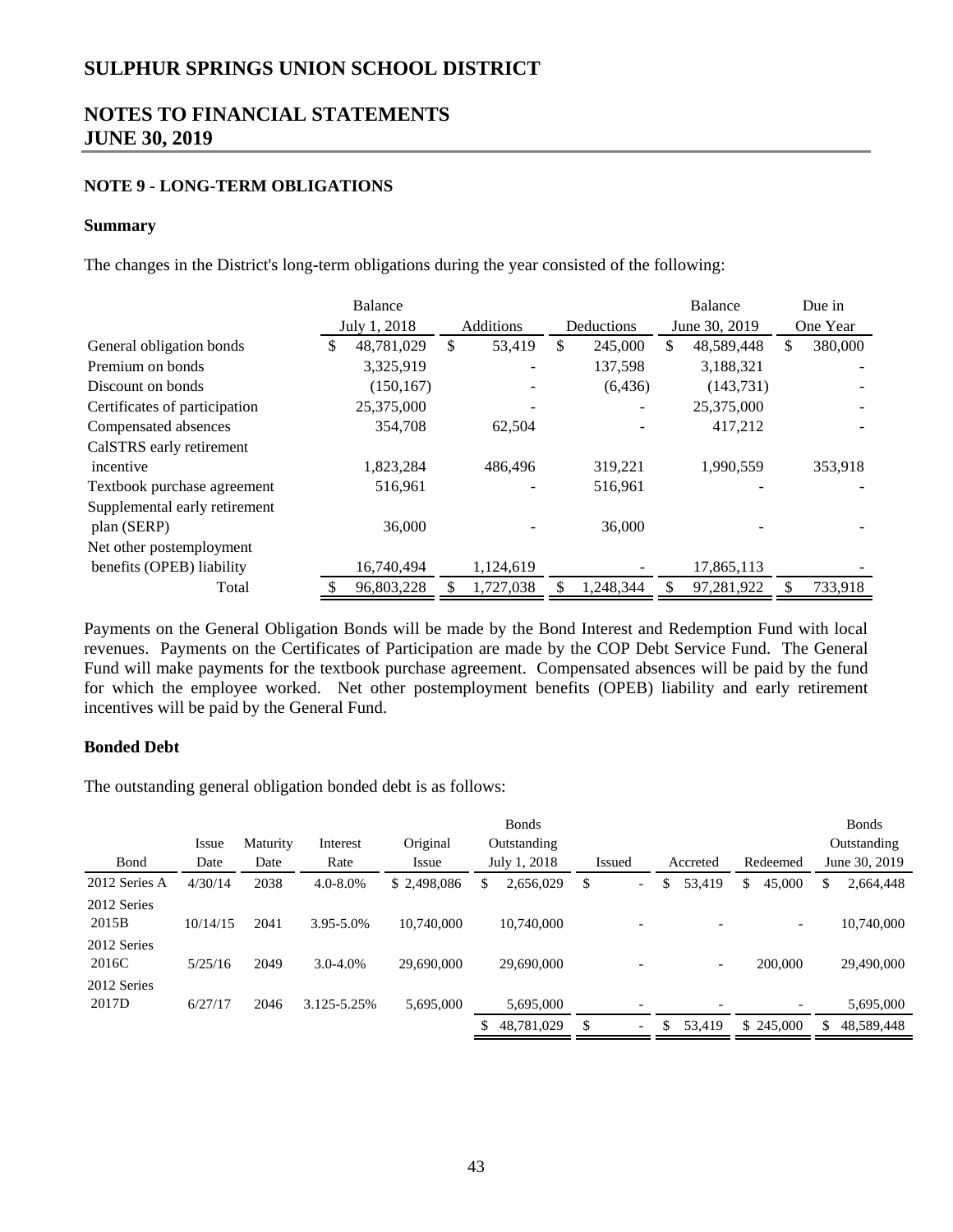## **NOTES TO FINANCIAL STATEMENTS JUNE 30, 2019**

## **2012 General Obligation Bond, Series A**

In April 2014, the District issued the \$2,498,086, Election of 2012, General Obligation Bonds, Series A. The 2012 Series A bonds were issued as both current interest bonds and capital appreciation bonds, with the value of the capital appreciation bonds accreting to \$1,240,000, and an aggregate principal debt service balance of \$3,205,000. The bonds were issued at an aggregate price of \$2,712,676, representing the principal amount of \$2,498,086, plus an original issue premium of \$349,070, and less costs of issuance of \$134,480. The bonds have a final maturity of September 1, 2038, with interest rate yields of 4.00 to 8.00 percent. Proceeds from the sale of the bonds were used to finance the acquisition, construction, modernization, and equipping of certain District schools, sites, and facilities and to pay the cost of issuing the bonds. At June 30, 2019, the principal balance outstanding of the Election of 2012 General Obligation Bonds, Series A, was \$2,664,448. Unamortized premium received on the issuance of bonds amounted to \$238,168.

### **2012 General Obligations Bond, Series 2015B**

In October 2015, the District issued the Taxable General Obligation Bonds, Election of 2012, Series 2015B. The Election of 2012, Series 2015B, bonds were issued as current interest bonds, with a principal debt service balance of \$10,740,000. The bonds were issued at an aggregate price of \$10,197,834, representing the principal amount of \$10,740,000, less an original issue discount of \$167,329, and costs of issuance of \$374,837. The bonds have a final maturity of September 1, 2041, with interest rate yields of 3.95 to 5.10 percent. Proceeds from the sale of the bonds were used to finance the acquisition, construction, modernization, and equipping of certain District schools, sites, and facilities and to pay the cost of issuing the bonds. At June 30, 2019, the principal balance outstanding of the Taxable General Obligation Bonds, Election of 2012, Series 2015B, was \$10,740,000. Unamortized discount on the issuance of bonds amounted to \$143,731.

### **2012 General Obligations Bond, Series 2016C**

In May 2016, the District issued the General Obligation Bonds, Election of 2012, Series 2016C. The Election of 2012, Series 2016C, bonds were issued as current interest bonds, with a principal debt service balance of \$29,690,000. The bonds were issued at an aggregate price of \$31,550,624, representing the principal amount of \$29,690,000, plus an original issue premium of \$2,399,669, and less costs of issuance of \$539,045. The bonds have a final maturity of September 1, 2049, with interest rate yields of 3.00 to 4.00 percent. Proceeds from the sale of the bonds were used to finance the acquisition, construction, modernization, and equipping of certain District schools, sites, and facilities and to pay the cost of issuing the bonds. At June 30, 2019, the principal balance outstanding of the Taxable General Obligation Bonds, Election of 2012, Series 2016C, was \$29,490,000. Unamortized premium received on the issuance of bonds amounted to \$2,167,443.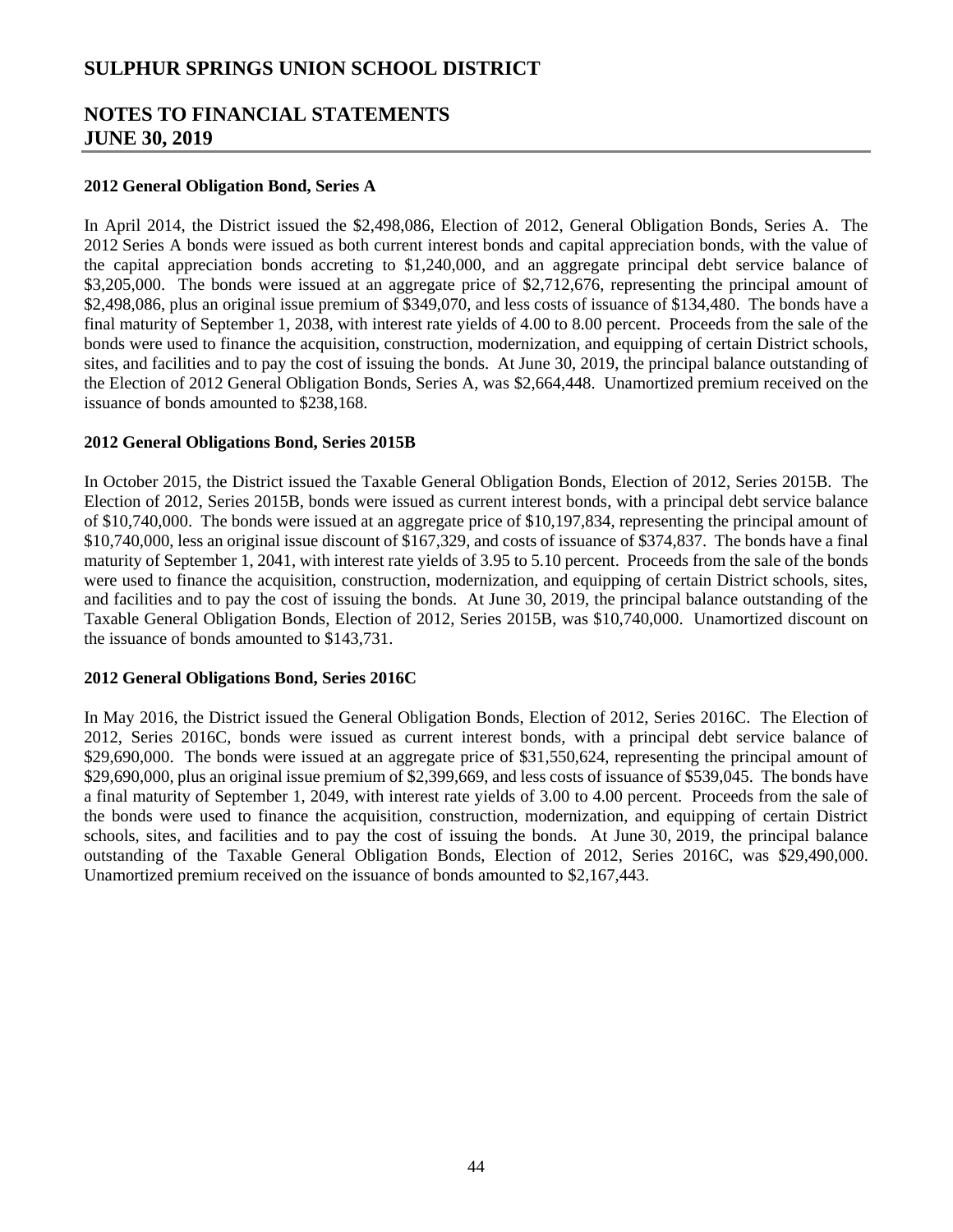## **NOTES TO FINANCIAL STATEMENTS JUNE 30, 2019**

### **2012 General Obligations Bond, Series 2017D**

In June 2017, the District issued the General Obligation Bonds, Election of 2012, Series 2017D. The Election of 2012, Series 2017D, bonds were issued as current interest bonds, with a principal debt service balance of \$5,695,000. The bonds were issued at an aggregate price of \$6,264,511, representing the principal amount of \$5,695,000, plus an original issue premium of \$840,689, and less costs of issuance of \$271,178. The bonds have a final maturity of September 1, 2046, with interest rate yields of 3.125 to 5.250 percent. Proceeds from the sale of the bonds were used to finance the acquisition, construction, modernization, and equipping of certain District schools, sites, and facilities and to pay the cost of issuing the bonds. At June 30, 2019, the principal balance outstanding of the Taxable General Obligation Bonds, Election of 2012, Series 2017D, was \$5,695,000. Unamortized premium received on the issuance of bonds amounted to \$782,710.

The Bonds mature through 2050 as follows:

| Year Ending, | <b>Including Accreted</b> | Accreted      | Current      |                 |
|--------------|---------------------------|---------------|--------------|-----------------|
| June 30,     | Interest To Date          | Interest      | Interest     | Total           |
| 2020         | \$<br>378,847             | \$<br>1,153   | \$2,067,490  | \$<br>2,447,490 |
| 2021         | 54,678                    | 5,322         | 2,062,441    | 2,122,441       |
| 2022         | 84,281                    | 10,719        | 2,061,750    | 2,156,750       |
| 2023         | 109,047                   | 15,953        | 2,060,071    | 2,185,071       |
| 2024         | 142,108                   | 22,892        | 2,057,306    | 2,222,306       |
| 2025-2029    | 1,244,937                 | 240,063       | 10,197,646   | 11,682,646      |
| 2030-2034    | 2,855,550                 | 164,450       | 9,835,658    | 12,855,658      |
| 2035-2039    | 6,855,000                 |               | 8,747,541    | 15,602,541      |
| 2040-2044    | 12,895,000                |               | 6,460,244    | 19,355,244      |
| 2045-2049    | 19,470,000                |               | 2,936,600    | 22,406,600      |
| 2050         | 4,500,000                 |               | 90,000       | 4,590,000       |
| Total        | 48,589,448                | \$<br>460,552 | \$48,576,747 | 97,626,747      |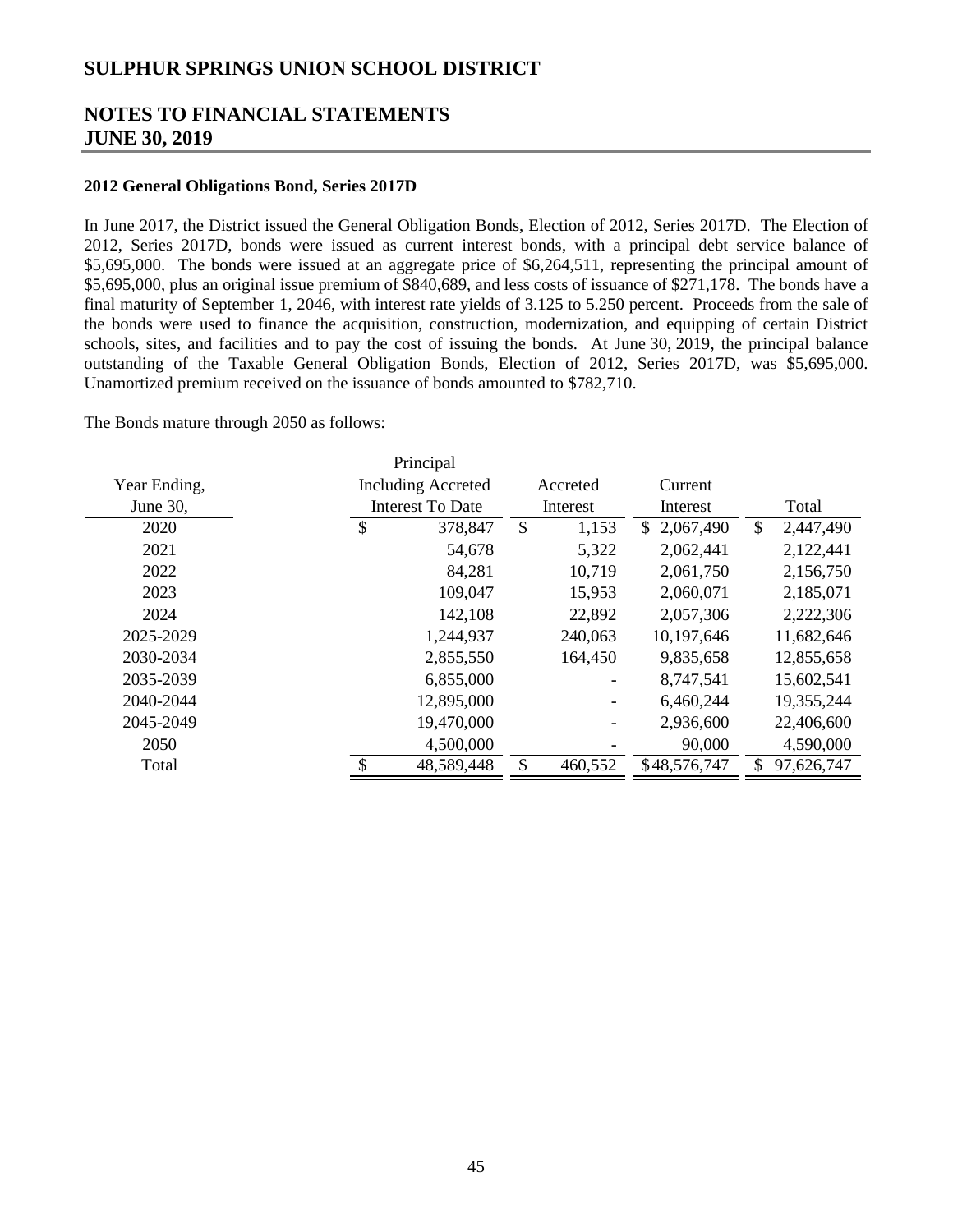## **NOTES TO FINANCIAL STATEMENTS JUNE 30, 2019**

### **Certificates of Participation**

In December 2010, the District issued 2010 Refunding Certificates of Participation in the amount of \$24,427,497 with interest rates ranging from 2.00 to 6.50 percent. The certificates were issued as both current interest and convertible capital appreciation certificates accreting to \$33,255,000. The proceeds were used to refund all of the 2008 Certificates of Participation and a portion of the 2006 Certificates of Participation. In November 2015, the 2010 Refunding Certificates of Participation had a partial defeasance. The certificates are due December 1, 2037. As of June 30, 2019, the principal balance outstanding was \$25,375,000.

The certificates mature through 2038 as follows:

| rear Ending |                                |                 |                 |  |
|-------------|--------------------------------|-----------------|-----------------|--|
| June $30$ , | Principal                      | Interest        |                 |  |
| 2020        | \$<br>$\overline{\phantom{a}}$ | 1,649,375<br>\$ | 1,649,375<br>\$ |  |
| 2021        |                                | 1,649,375       | 1,649,375       |  |
| 2022        |                                | 1,649,375       | 1,649,375       |  |
| 2023        |                                | 1,649,375       | 1,649,375       |  |
| 2024        |                                | 1,649,375       | 1,649,375       |  |
| 2025-2029   | 6,195,000                      | 7,374,413       | 13,569,413      |  |
| 2030-2034   | 9,310,000                      | 4,797,000       | 14,107,000      |  |
| 2035-2038   | 9,870,000                      | 1,333,475       | 11,203,475      |  |
| Total       | 25,375,000                     | 21,751,763      | 47,126,763      |  |

### **Compensated Absences**

 $Y = F$ 

Compensated absences (unpaid employee vacation) for the District at June 30, 2019, amounted to \$417,212.

### **CalSTRS Early Retirement Incentive**

The District has offered a CalSTRS early retirement incentive program. The payments are scheduled as follows:

| Year Ending |    | Total     |
|-------------|----|-----------|
| June 30,    |    | Payments  |
| 2020        | \$ | 353,918   |
| 2021        |    | 340,777   |
| 2022        |    | 330,782   |
| 2023        |    | 296,367   |
| 2024        |    | 253,549   |
| 2025        |    | 415,166   |
| Total       | -S | 1,990,559 |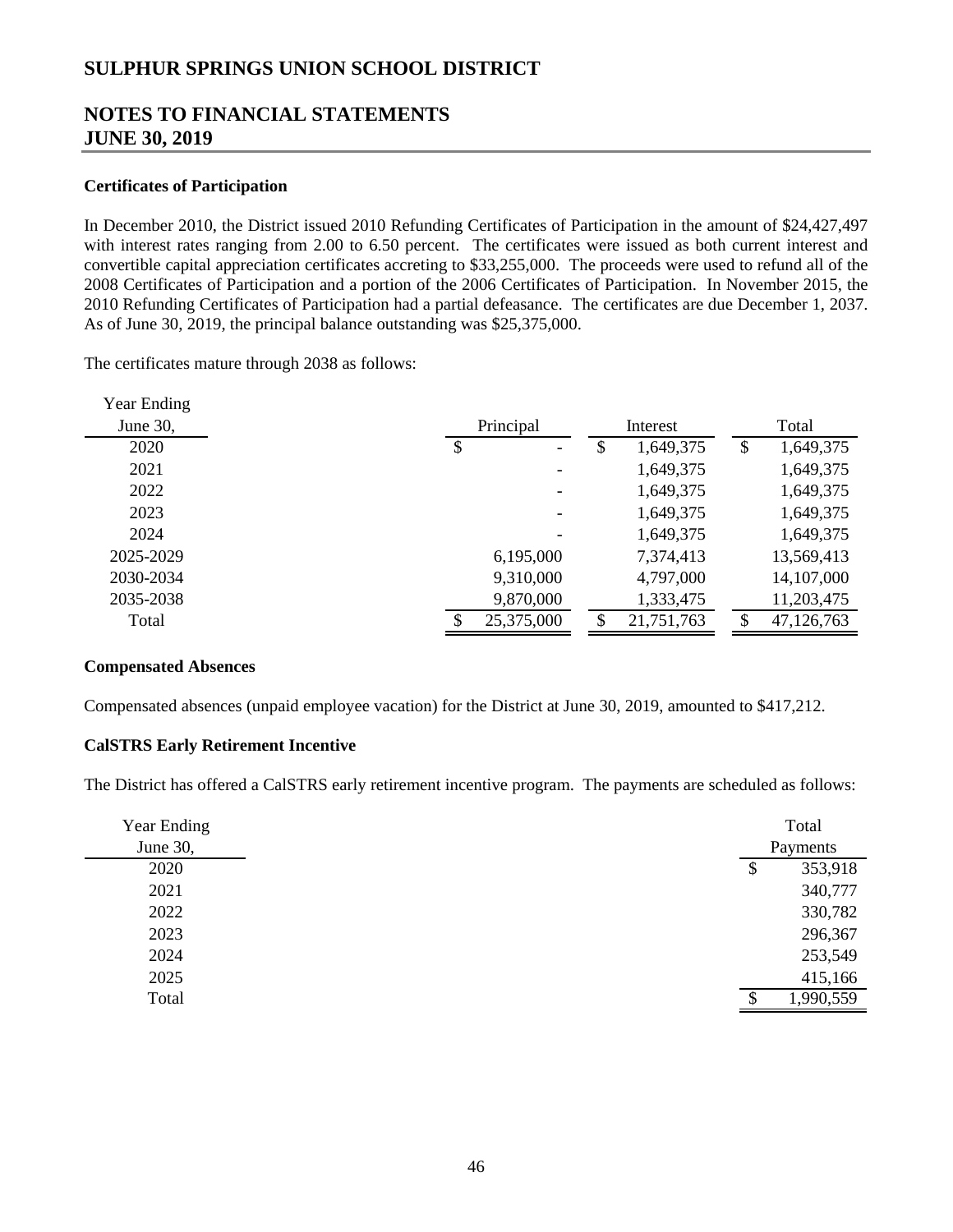## **NOTES TO FINANCIAL STATEMENTS JUNE 30, 2019**

### **Textbook Purchase Agreement**

The District has entered into a long-term purchase agreement for textbooks. As of June 30, 2019, the District had satisfied its obligation under the agreement.

### **Other Supplemental Early Retirement Plans (SERP)**

During 2015, the District offered a supplemental early retirement plan to the Superintendent whereby the District has purchased an annuity from Mutual of Omaha to supplement the retirement benefits entitled to through the California Public Employees' Retirement System. The annuity is to be paid over a five-year period. As of June 30, 2019, the District had satisfied its obligation under the agreement.

#### **Net Other Postemployment Benefit (OPEB) Liability**

For the fiscal year ended June 30, 2019, the District reported total OPEB liability, deferred outflows of resources, and OPEB expense for the District Plan:

|               |           |                   | Deferred        |   |         |
|---------------|-----------|-------------------|-----------------|---|---------|
|               |           | <b>Total OPEB</b> | <b>Outflows</b> |   | OPEB    |
| OPEB Plan     | Liability |                   | of Resources    |   | Expense |
| District Plan |           | 17,865,113        | 567,850         | ◡ | 556,769 |

The details of the plan are as follows:

### **District Plan**

#### **Plan Administration**

The District's governing board administers the Postemployment Benefits Plan (the Plan). The Plan is a single-employer defined benefit plan that is used to provide postemployment benefits other than pensions (OPEB) for eligible retirees and their spouses. No assets are accumulated in a trust that meets the criteria in paragraph 4 of GASB Statement No. 75.

#### *Plan Membership*

For the June 30, 2019 reporting period, the Plan membership consisted of the following:

| Inactive employees or beneficiaries currently receiving benefits payments |     |
|---------------------------------------------------------------------------|-----|
| Active employees                                                          | 406 |
|                                                                           | 449 |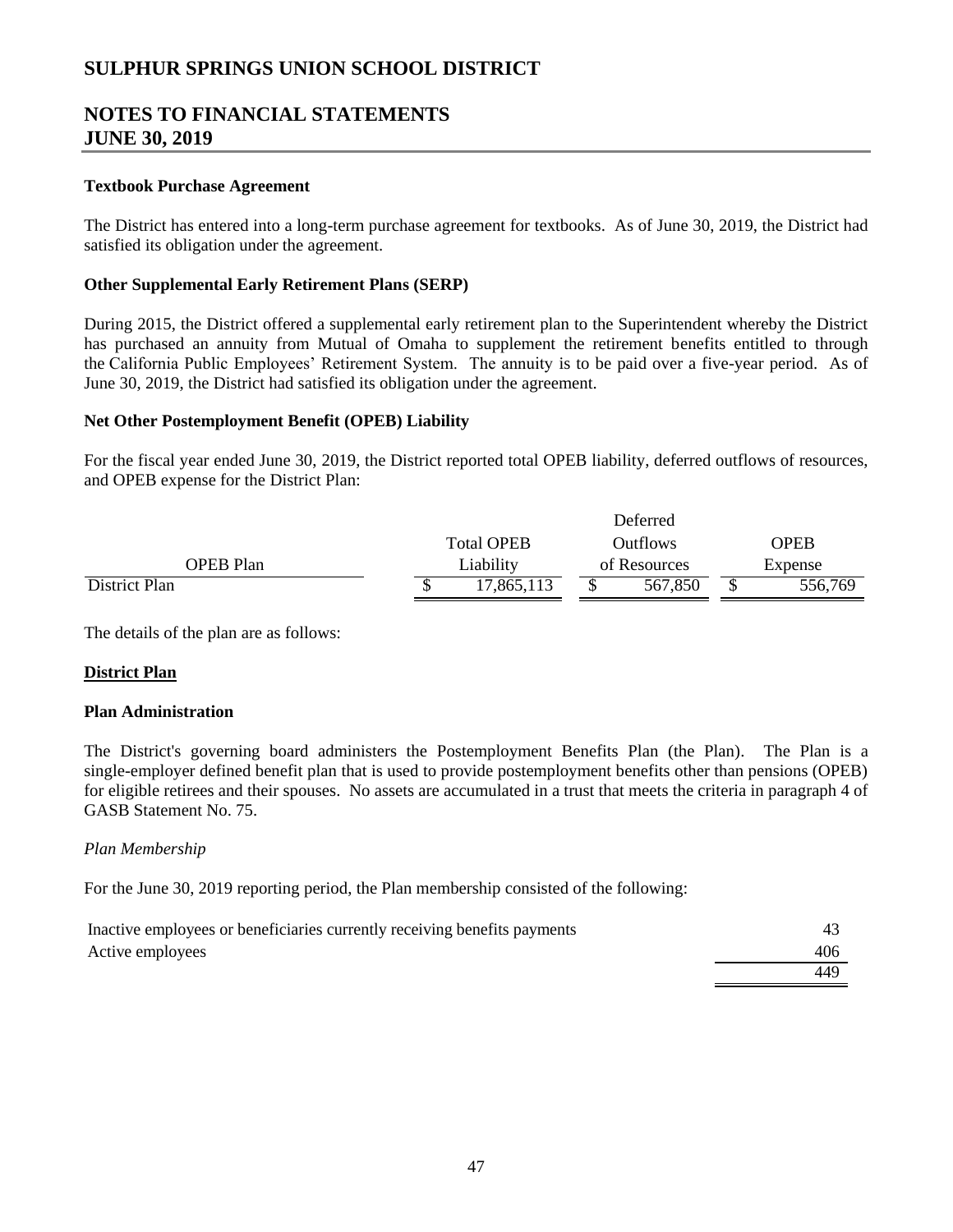## **NOTES TO FINANCIAL STATEMENTS JUNE 30, 2019**

## *Benefits Provided*

The Plan provides medical and dental insurance benefits to eligible retirees and their spouses. Benefits are provided through a third-party insurer, and the full cost of benefits is covered by the Plan. The District's governing board has the authority to establish and amend the benefit terms as contained within the negotiated labor agreements.

The benefit payment requirements of the Plan members and the District are established and may be amended by the District, the Sulphur Springs District Teachers Association (SSDTA), the local California Service Employees Association (CSEA), and unrepresented groups. The benefit payment is based on projected pay-as-you-go financing requirements as determined annually through the agreements with the District, SSDTA, CSEA, and the unrepresented groups. For fiscal year 2018-2019, the District paid \$852,758, in benefits.

### **Total OPEB Liability of the District**

The District's total OPEB liability of \$17,865,113, was measured as of June 30, 2019, and was determined by an actuarial valuation as of July 1, 2017.

#### *Actuarial Assumptions*

The total OPEB liability in the July 1, 2017, actuarial valuation was determined using the following assumptions, applied to all periods included in the measurement, unless otherwise specified:

| Inflation                   | 3.00 percent                               |
|-----------------------------|--------------------------------------------|
| Salary increases            | 3.00 percent, average, including inflation |
| Discount rate               | 3.13 percent                               |
| Healthcare cost trend rates | 5.00 percent for 2018 and beyond           |

The discount rate was based on the Municipal Bond 20-Year High Grade Rate Index.

Pre-retirement mortality rates were based on the RP - Employee Mortality Table for Males or Females, as appropriate, without projection. Post-retirement mortality rates were based on the RP - 2014 Health Annuitant Mortality Table for Males or Females, as appropriate, without projection. Mortality rates vary by age and sex. (Unisex mortality rates are not often used as individual OPEB benefits do not depend on the mortality table used.) If employees die prior to retirement, past contributions are available to fund benefits for employees who live to retirement. After retirement, death results in benefit termination or reduction. Although higher mortality rates reduce service costs, the mortality assumption is not likely to vary from employer to employer.

The actuarial assumptions used in the July 1, 2017, valuation was based on the results of an actual experience study for the period July 1, 2015 to June 30, 2017.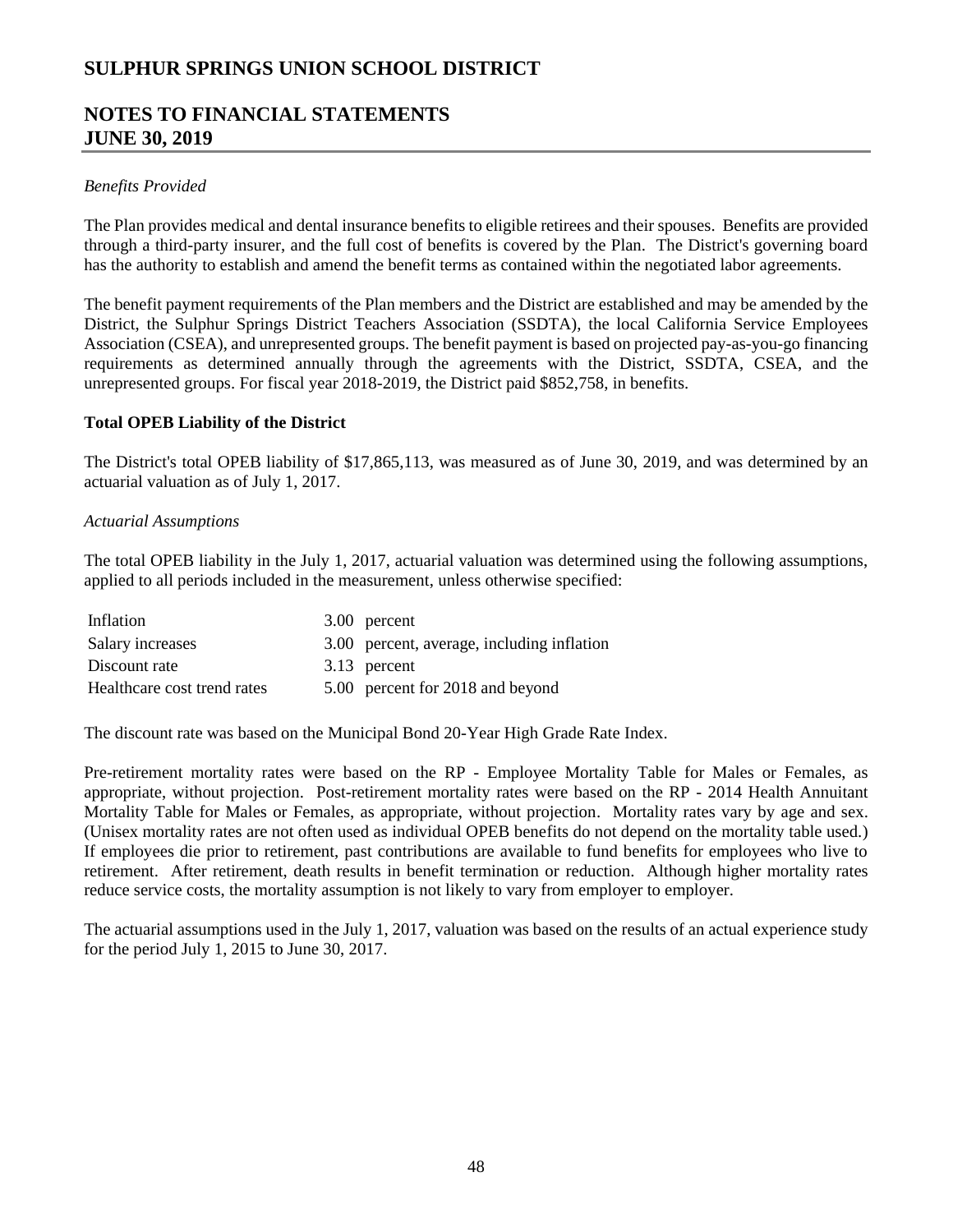# **NOTES TO FINANCIAL STATEMENTS JUNE 30, 2019**

### **Changes in the Total OPEB Liability**

|                                        |    | <b>Total OPEB</b> |
|----------------------------------------|----|-------------------|
|                                        |    | Liability         |
| Balance at June 30, 2018               | \$ | 16,740,494        |
| Service cost                           |    | 730,092           |
| Interest                               |    | 590,708           |
| Changes of assumptions or other inputs |    | 656,577           |
| Benefit payments                       |    | (852,758)         |
| Net change in total OPEB liability     |    | 1,124,619         |
| Balance at June 30, 2019               | -S | 17,865,113        |

Changes of assumptions reflect a change in the plan inflation rate from 3.62 percent to 3.00 percent, rate of salary increase changed from 4.00 percent to 3.00 percent, and the rate of investment return changed from 3.62 percent to 3.13 percent from 2018 to 2019.

### *Sensitivity of the Total OPEB Liability to Changes in the Discount Rate*

The following presents the total OPEB liability of the District, as well as what the District's total OPEB liability would be if it were calculated using a discount rate that is one percent lower or higher than the current discount rate:

|                                  | <b>Total OPEB</b> |
|----------------------------------|-------------------|
| Discount Rate                    | Liability         |
| 1% decrease (2.13%)              | 19.305.473        |
| Current discount rate $(3.13\%)$ | 17,865,113        |
| 1% increase (4.13%)              | 16,556,884        |

### *Sensitivity of the Total OPEB Liability to Changes in the Healthcare Cost Trend Rates*

The following presents the total OPEB liability of the District, as well as what the District's total OPEB liability would be if it were calculated using healthcare cost trend rates that are one percent lower or higher than the current healthcare costs trend rates:

|                                            | <b>Total OPEB</b> |
|--------------------------------------------|-------------------|
| <b>Healthcare Cost Trend Rates</b>         | Liability         |
| 1\% decrease (4.00\%)                      | 15.953.747        |
| Current healthcare cost trend rate (5.00%) | 17,865,113        |
| 1% increase $(6.00\%)$                     | 20,081,321        |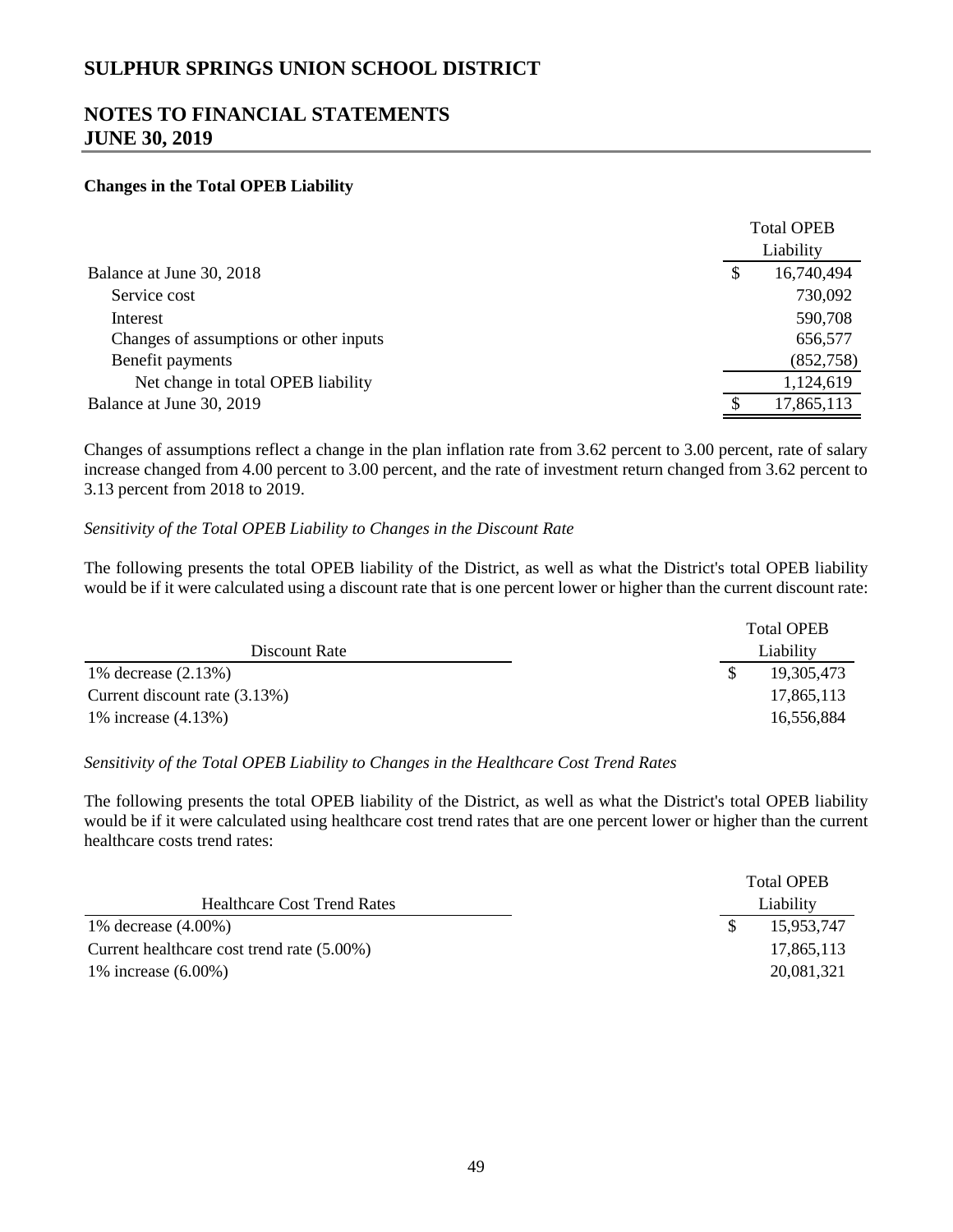## **NOTES TO FINANCIAL STATEMENTS JUNE 30, 2019**

### **OPEB Expense and Deferred Outflows of Resources related to OPEB**

For the year ended June 30, 2019, the District recognized OPEB expense of \$556,769. At June 30, 2019, The District reported deferred outflows of resources for changes of assumptions of \$567,850.

Amounts reported as deferred outflows of resources related to OPEB will be recognized in OPEB expense as follows:

|            | Deferred           |
|------------|--------------------|
| Year Ended | Outflows/(Inflows) |
| June 30,   | of Resources       |
| 2019       | 88,727<br>\$       |
| 2020       | 88,727             |
| 2021       | 88,727             |
| 2022       | 88,727             |
| 2022       | 88,727             |
| Thereafter | 124,215            |
|            | 567,850            |

### **NOTE 10 – COMMUNITY FACILITIES DISTRICT BONDS (NON-OBLIGATORY DEBT)**

These bonds are authorized to the Mello-Roos Community Facilities Act of 1982, as amended, and are payable from special taxes levied on property within the Community Facilities District according to a methodology approved by the voters within the Community Facilities District. Neither the faith and credit nor taxing power of the Sulphur Springs Union School District is pledged to the payment of the bonds. Reserves have been established from the bond proceeds to meet delinquencies should they occur. If delinquencies occur beyond the amounts held in those reserves, the Sulphur Springs Union School District has no duty to pay the delinquency out of any available funds of the District. The Sulphur Springs Union School District acts solely as an agent for those paying taxes levied and the bondholders. The Sulphur Springs Union School Community Facilities District 2002-1 Series 2012A, Series 2013A, and Series 2014A have remaining balances as of June 30, 2019, of \$24,455,000. The Sulphur Springs Union School District Community Facilities District 2006-1, Series 2018, has a remaining balance as of June 30, 2019 of \$19,300,000. The special assessment debt does not represent debt of the District and, as such, does not appear in the accompanying basic financial statements.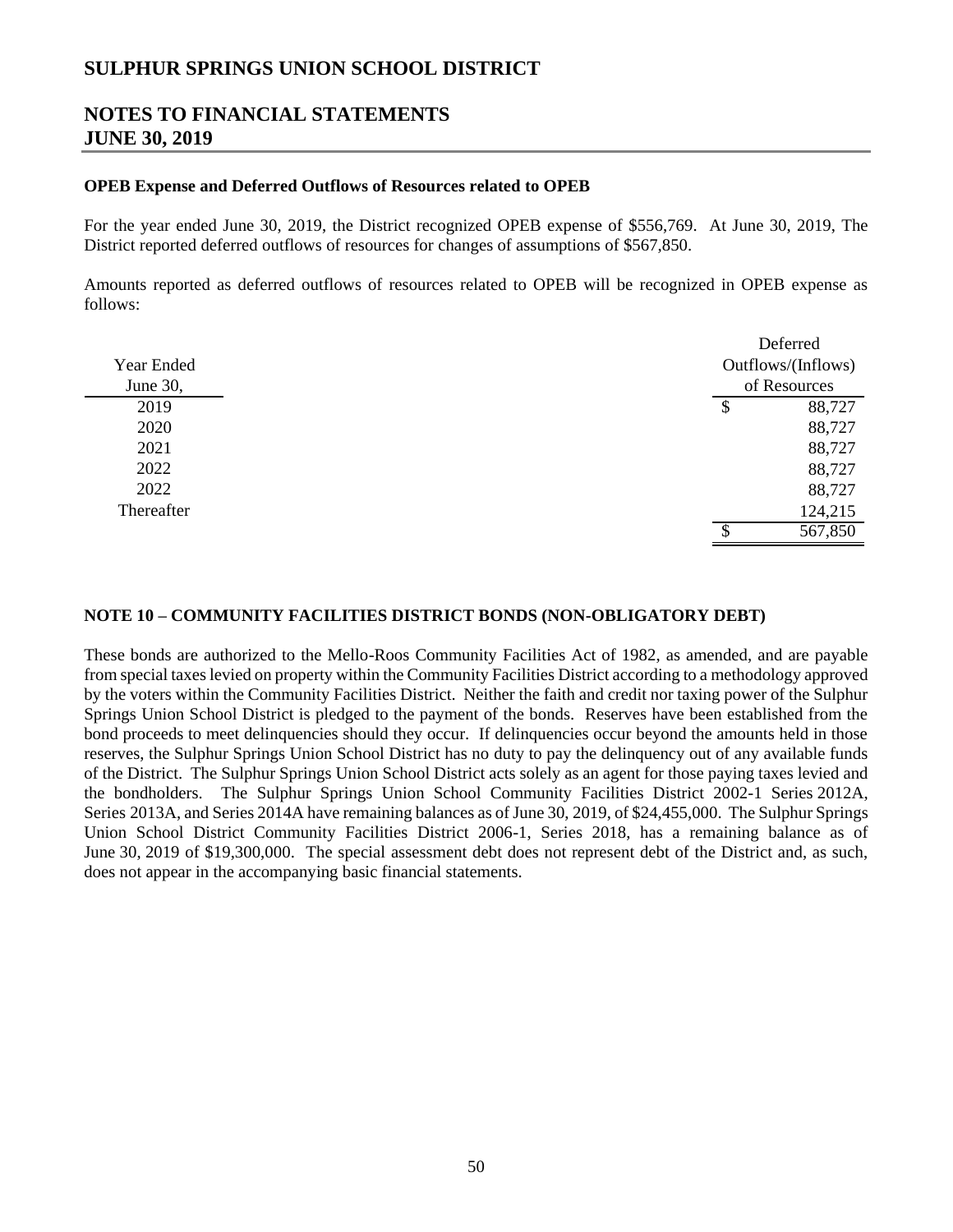# **NOTES TO FINANCIAL STATEMENTS JUNE 30, 2019**

## **NOTE 11 - FUND BALANCES**

Fund balances are composed of the following elements:

|                         |                  |                 | Capital         | Non-Major       | Total            |
|-------------------------|------------------|-----------------|-----------------|-----------------|------------------|
|                         | General          | <b>Building</b> | Facilities      | Governmental    | Governmental     |
|                         | Fund             | Fund            | Fund            | Funds           | Funds            |
| Nonspendable            |                  |                 |                 |                 |                  |
| Revolving cash          | \$<br>5,050      | \$              | \$              | \$              | \$<br>5,050      |
| Stores inventories      | 64,829           |                 |                 |                 | 64,829           |
| Total                   |                  |                 |                 |                 |                  |
| Nonspendable            | 69,879           |                 |                 |                 | 69,879           |
| Restricted              |                  |                 |                 |                 |                  |
| Legally restricted      | 824,431          |                 |                 | 3,246           | 827,677          |
| Capital projects        |                  | 7,292,112       | 5,608,991       | 1,225,421       | 14,126,524       |
| Debt services           |                  |                 |                 | 2,494,133       | 2,494,133        |
| <b>Total Restricted</b> | 824,431          | 7,292,112       | 5,608,991       | 3,722,800       | 17,448,334       |
| Committed               |                  |                 |                 |                 |                  |
| Deferred maintenance    |                  |                 |                 |                 |                  |
| program                 |                  |                 |                 | 78,054          | 78,054           |
| Assigned                |                  |                 |                 |                 |                  |
| Other                   |                  |                 |                 | 2,907           | 2,907            |
| Unassigned              |                  |                 |                 |                 |                  |
| Reserve for economic    |                  |                 |                 |                 |                  |
| uncertainties           | 1,786,097        |                 |                 |                 | 1,786,097        |
| Remaining unassigned    | 7,905,663        |                 |                 |                 | 7,905,663        |
| <b>Total Unassigned</b> | 9,691,760        |                 |                 |                 | 9,691,760        |
| Total                   | \$<br>10,586,070 | \$<br>7,292,112 | \$<br>5,608,991 | \$<br>3,803,761 | \$<br>27,290,934 |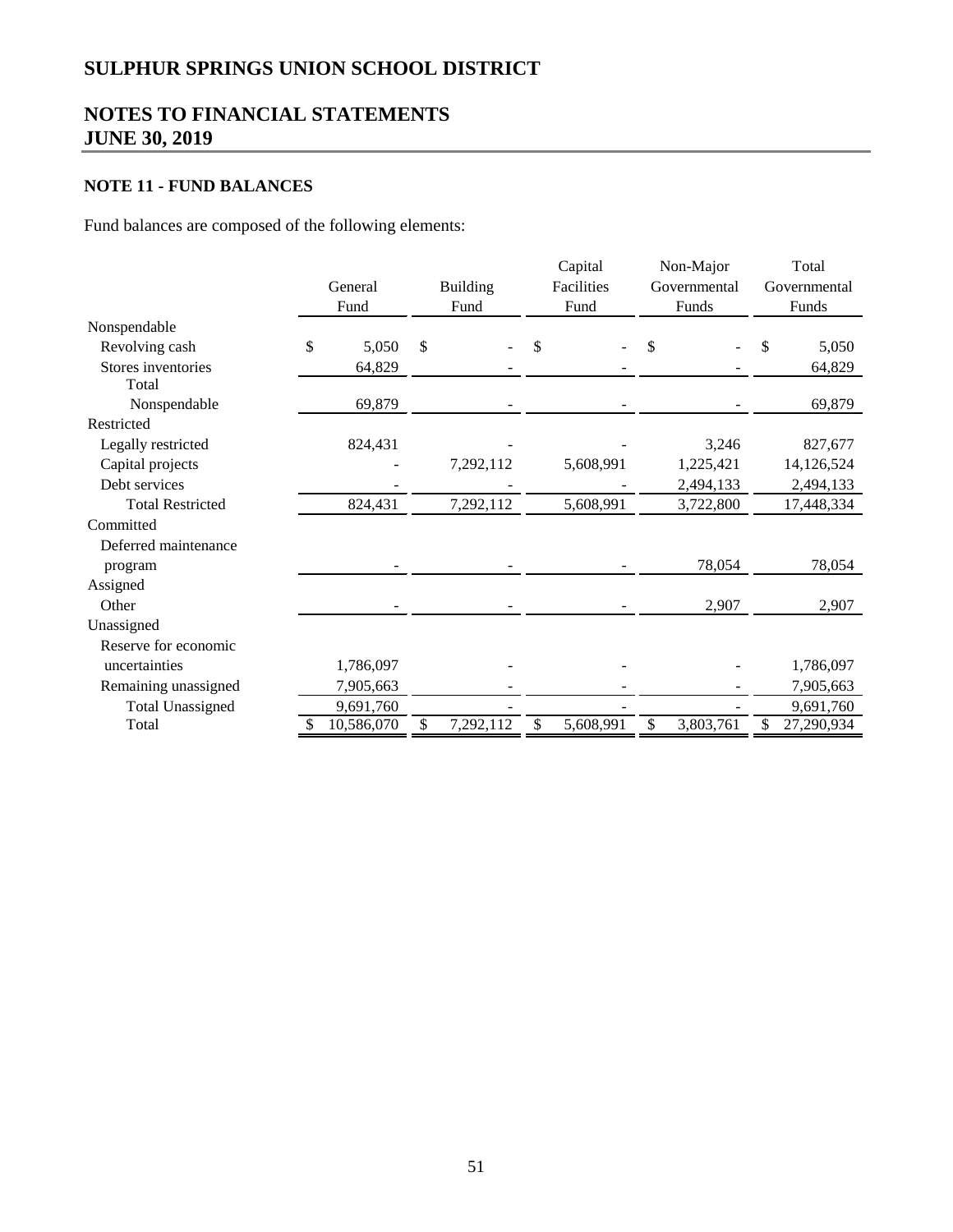## **NOTES TO FINANCIAL STATEMENTS JUNE 30, 2019**

### **NOTE 12 - RISK MANAGEMENT**

### **Property and Liability**

The District is exposed to various risks of loss related to torts; theft of, damage to, and destruction of assets; errors and omissions; injuries to employees and natural disasters. During fiscal year ending June 30, 2019, the District contracted with Self-Insurance Risk Management Authority (SIRMA) for property and liability insurance coverage. Settled claims have not exceeded this commercial coverage in any of the past three years. There has not been a significant reduction in coverage from the prior year.

### **Workers' Compensation**

For fiscal year 2019, the District participated in Protected Insurance Program for Schools (PIPS) joint powers authority for workers' compensation. The intent of PIPS is to achieve the benefit of a reduced premium for the District by virtue of its grouping and representation with other participants in PIPS. The workers' compensation experience of the participating districts is calculated as one experience and a common premium rate is applied to all districts in PIPS. Each participant pays its workers' compensation premium based on its individual rate.

### **Employee Medical Benefits**

The District has participates in the Self-Insured Schools of California (SISC) joint powers authority to provide employee health benefits.

### **NOTE 13 - EMPLOYEE RETIREMENT SYSTEMS**

Qualified employees are covered under multiple-employer defined benefit pension plans maintained by agencies of the State of California. Academic employees are members of the California State Teachers' Retirement System (CalSTRS) and classified employees are members of the California Public Employees' Retirement System (CalPERS).

For the fiscal year ended June 30, 2019, the District reported net pension liabilities, deferred outflows of resources, deferred inflows of resources, and pension expense for each of the above plans as follows:

|                |                   | Collective   |                   | Collective |                  |                 |              |                 |
|----------------|-------------------|--------------|-------------------|------------|------------------|-----------------|--------------|-----------------|
|                | Collective Net    |              | Deferred Outflows |            | Deferred Inflows | Collective      |              |                 |
| Pension Plan   | Pension Liability | of Resources |                   |            |                  |                 | of Resources | Pension Expense |
| <b>CalSTRS</b> | 39,890,964        | S            | 10,785,069        | S          | 6,973,746        | \$<br>3,423,859 |              |                 |
| <b>CalPERS</b> | 12,587,456        |              | 3,666,031         |            | 510,003          | 2,693,684       |              |                 |
| Total          | 52,478,420        | \$           | 14,451,100        |            | 7,483,749        | \$<br>6,117,543 |              |                 |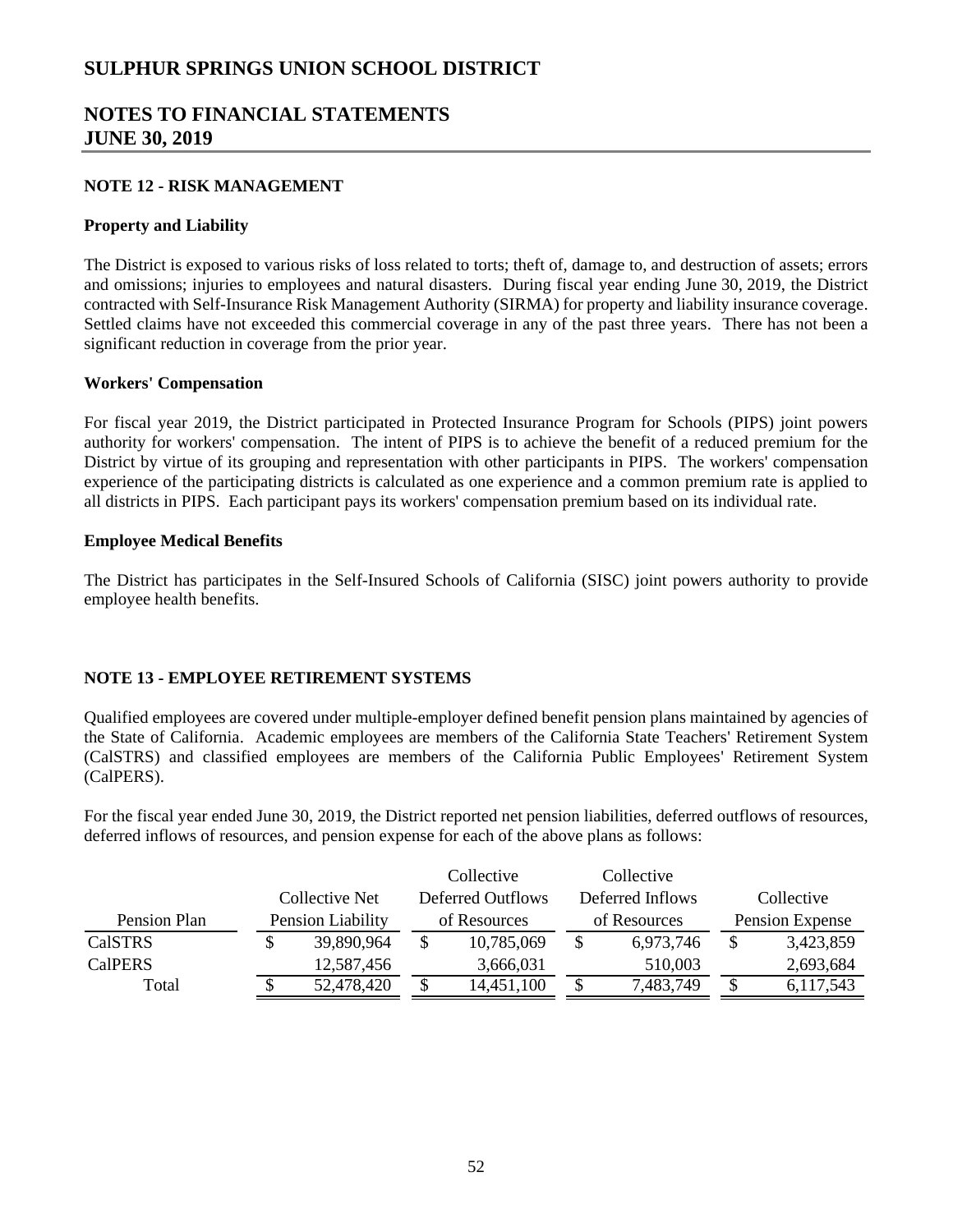## **NOTES TO FINANCIAL STATEMENTS JUNE 30, 2019**

The details of each plan are as follows:

### **California State Teachers' Retirement System (CalSTRS)**

### **Plan Description**

The District contributes to the State Teachers Retirement Plan (STRP) administered by the California State Teachers' Retirement System (CalSTRS). STRP is a cost-sharing multiple-employer public employee retirement system defined benefit pension plan. Benefit provisions are established by State statutes, as legislatively amended, within the State Teachers' Retirement Law.

A full description of the pension plan regarding benefit provisions, assumptions (for funding, but not accounting purposes), and membership information is listed in the June 30, 2017, annual actuarial valuation report, Defined Benefit Program Actuarial Valuation. This report and CalSTRS audited financial information are publicly available reports that can be found on the CalSTRS website under Publications at: [http://www.calstrs.com/member-publications.](http://www.calstrs.com/member-publications)

### **Benefits Provided**

The STRP provides retirement, disability and survivor benefits to beneficiaries. Benefits are based on members' final compensation, age, and years of service credit. Members hired on or before December 31, 2012, with five years of credited service are eligible for the normal retirement benefit at age 60. Members hired on or after January 1, 2013, with five years of credited service are eligible for the normal retirement benefit at age 62. The normal retirement benefit is equal to 2.0 percent of final compensation for each year of credited service.

The STRP is comprised of four programs: Defined Benefit Program, Defined Benefit Supplement Program, Cash Balance Benefit Program, and Replacement Benefits Program. The STRP holds assets for the exclusive purpose of providing benefits to members and beneficiaries of these programs. CalSTRS also uses plan assets to defray reasonable expenses of administering the STRP. Although CalSTRS is the administrator of the STRP, the state is the sponsor of the STRP and obligor of the trust. In addition, the state is both an employer and nonemployer contributing entity to the STRP.

The District contributes exclusively to the STRP Defined Benefit Program; thus, disclosures are not included for the other plans.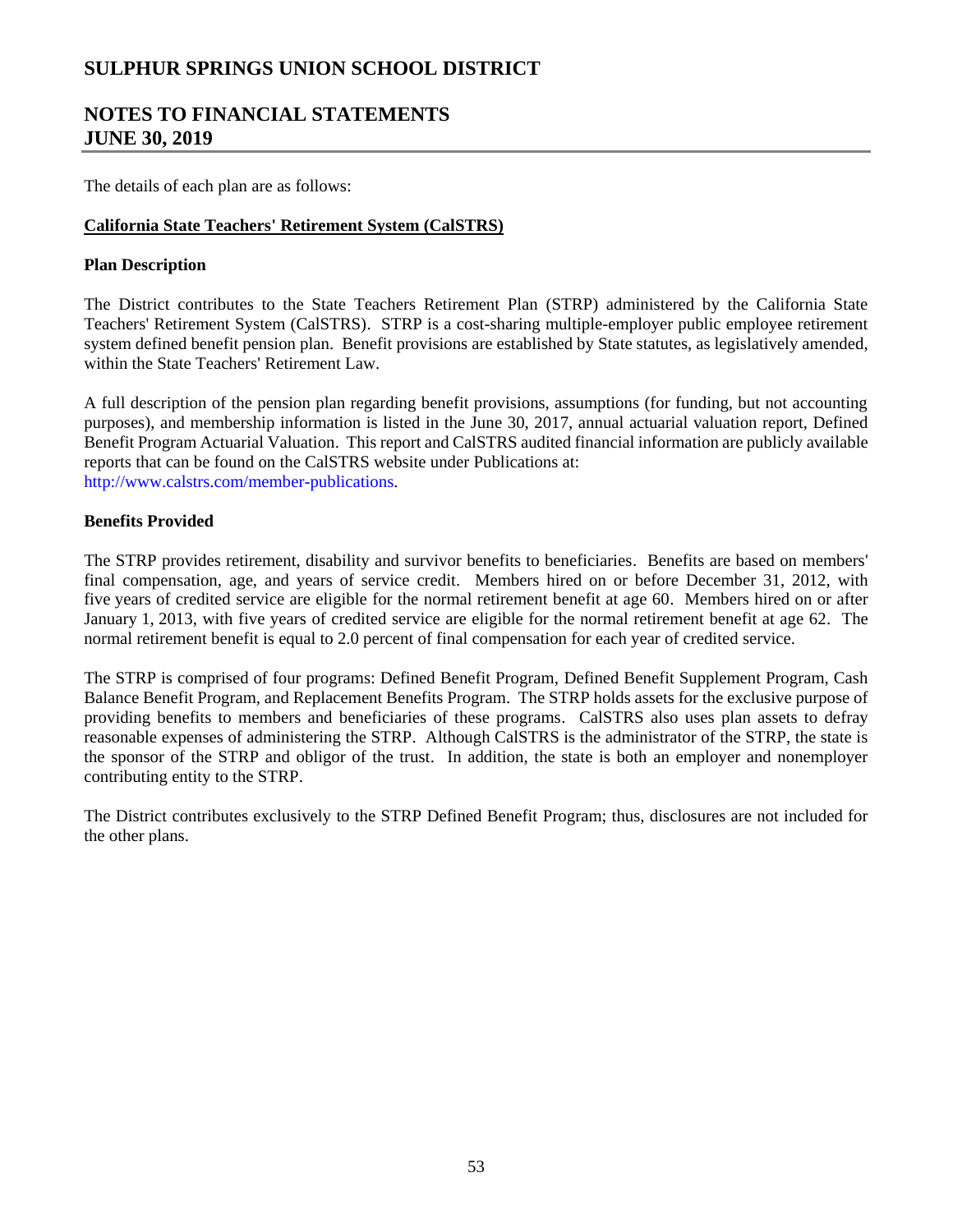# **NOTES TO FINANCIAL STATEMENTS JUNE 30, 2019**

The STRP provisions and benefits in effect at June 30, 2019, are summarized as follows:

|                                                           | <b>STRP Defined Benefit Program</b> |                        |  |
|-----------------------------------------------------------|-------------------------------------|------------------------|--|
|                                                           | On or before<br>On or after         |                        |  |
| Hire date                                                 | December 31, 2012                   | <b>January 1, 2013</b> |  |
| Benefit formula                                           | 2\% at $60$                         | 2% at 62               |  |
| Benefit vesting schedule                                  | 5 Years of Service                  | 5 Years of Service     |  |
| Benefit payments                                          | Monthly for Life                    | Monthly for Life       |  |
| Retirement age                                            | 60                                  | 62                     |  |
| Monthly benefits as a percentage of eligible compensation | $2.0\% - 2.4\%$                     | $2.0\% - 2.4\%$        |  |
| Required employee contribution rate                       | 10.25%                              | 10.205%                |  |
| Required employer contribution rate                       | 16.28%                              | 16.28%                 |  |
| Required State contribution rate                          | 9.828%                              | 9.828%                 |  |

## **Contributions**

Required member, District, and State of California contributions rates are set by the California Legislature and Governor and detailed in Teachers' Retirement Law. The contributions rates are expressed as a level percentage of payroll using the entry age normal actuarial method. In accordance with AB 1469, employer contributions into the CalSTRS will be increasing to a total of 19.1 percent of applicable member earnings phased over a seven-year period. The contribution rates for each plan for the year ended June 30, 2019, are presented above and the District's total contributions were \$3,874,818.

### **Pension Liabilities, Pension Expense, and Deferred Outflows of Resources and Deferred Inflows of Resources Related to Pensions**

At June 30, 2019, the District reported a liability for its proportionate share of the net pension liability that reflected a reduction for State pension support provided to the District. The amount recognized by the District as its proportionate share of the net pension liability, the related state support and the total portion of the net pension liability that was associated with the District were as follows:

Total Net Pension Liability, Including State Share:

| District's proportionate share of net pension liability                               | \$ 39,890,964 |
|---------------------------------------------------------------------------------------|---------------|
| State's proportionate share of the net pension liability associated with the District | 22,839,443    |
| Total                                                                                 | \$62,730,407  |

The net pension liability was measured as of June 30, 2018. The District's proportion of the net pension liability was based on a projection of the District's long-term share of contributions to the pension plan relative to the projected contributions of all participating school districts and the State, actuarially determined. The District's proportionate share for the measurement period June 30, 2018 and June 30, 2017, respectively, was 0.0434 percent and 0.0425 percent, resulting in a net increase in the proportionate share of 0.0009 percent.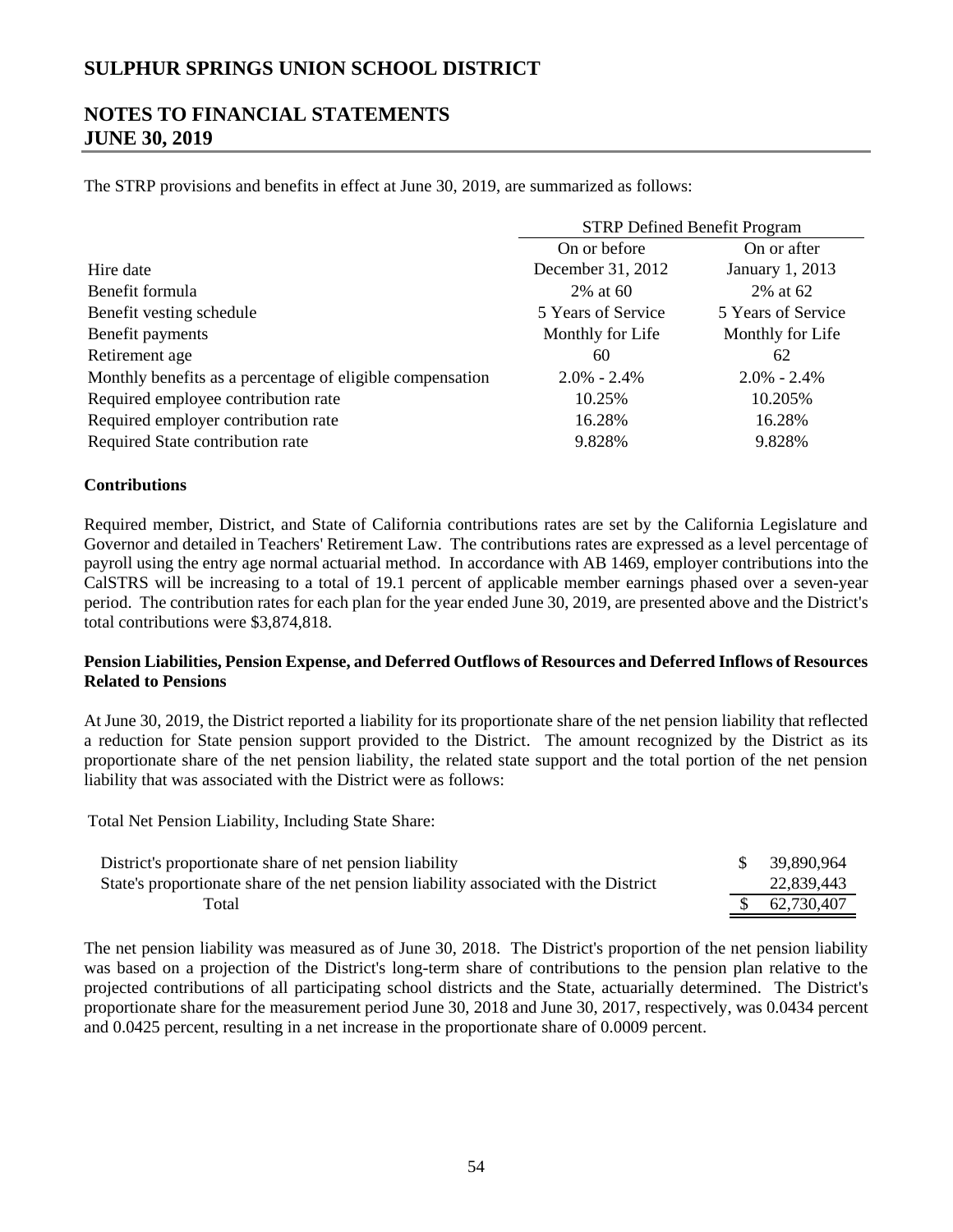# **NOTES TO FINANCIAL STATEMENTS JUNE 30, 2019**

For the year ended June 30, 2019, the District recognized pension expense of \$3,423,859. In addition, the District recognized pension expense and revenue of \$3,641,267, for support provided by the State. At June 30, 2019, the District reported deferred outflows of resources and deferred inflows of resources related to pensions from the following sources:

|                                                            | Deferred Outflows<br>of Resources |            | Deferred Inflows<br>of Resources |           |
|------------------------------------------------------------|-----------------------------------|------------|----------------------------------|-----------|
| Pension contributions subsequent to measurement date       | \$                                | 3,874,818  | \$                               |           |
| Net change in proportionate share of net pension liability |                                   | 589,382    |                                  | 4,858,254 |
| Differences between projected and actual earnings          |                                   |            |                                  |           |
| on pension plan investments                                |                                   |            |                                  | 1,536,054 |
| Differences between expected and actual experience in      |                                   |            |                                  |           |
| the measurement of the total pension liability             |                                   | 123,700    |                                  | 579,438   |
| Changes of assumptions                                     |                                   | 6,197,169  |                                  |           |
| Total                                                      |                                   | 10,785,069 |                                  | 6,973,746 |

The deferred outflows of resources related to pensions resulting from District contributions subsequent to the measurement date will be recognized as a reduction of the net pension liability in the subsequent fiscal year.

The deferred outflows/(inflows) of resources related to the difference between projected and actual earnings on pension plan investments will be amortized over a closed five-year period and will be recognized in pension expense as follows:

|            | Deferred           |
|------------|--------------------|
| Year Ended | Outflows/(Inflows) |
| June 30,   | of Resources       |
| 2020       | 333,521<br>\$      |
| 2021       | (242,012)          |
| 2022       | (1,288,690)        |
| 2023       | (338, 873)         |
| Total      | (1,536,054)        |
|            |                    |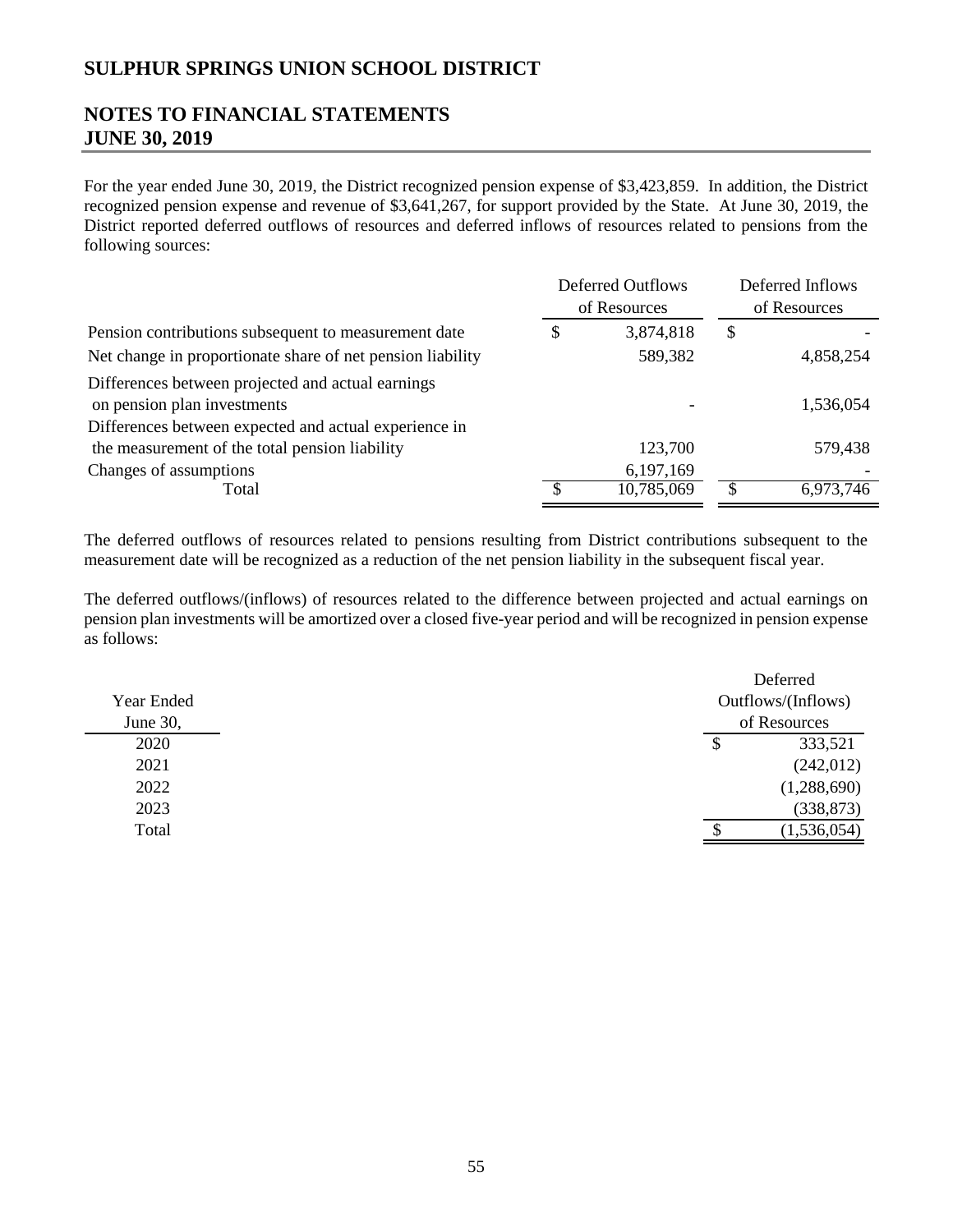# **NOTES TO FINANCIAL STATEMENTS JUNE 30, 2019**

The deferred outflows/(inflows) of resources related to the net change in proportionate share of net pension liability and differences between expected and actual experience in the measurement of the total pension liability, and change of assumptions will be amortized over the Expected Average Remaining Service Life (EARSL) of all members that are provided benefits (active, inactive, and retirees) as of the beginning of the measurement period. The EARSL for the measurement period is seven years and will be recognized in pension expense as follows:

|            | Deferred           |
|------------|--------------------|
| Year Ended | Outflows/(Inflows) |
| June 30,   | of Resources       |
| 2020       | 14,338<br>\$       |
| 2021       | 14,338             |
| 2022       | 14,341             |
| 2023       | 288,321            |
| 2024       | 1,048,846          |
| Thereafter | 92,375             |
| Total      | 1,472,559          |
|            |                    |

## **Actuarial Methods and Assumptions**

Total pension liability for STRP was determined by applying update procedures to the financial reporting actuarial valuation as of June 30, 2017 and rolling forward the total pension liability to June 30, 2018. The financial reporting actuarial valuation as of June 30, 2017, used the following methods and assumptions, applied to all prior periods included in the measurement:

| Valuation date            | June 30, 2017                      |
|---------------------------|------------------------------------|
| Measurement date          | June 30, 2018                      |
| Experience study          | July 1, 2010 through June 30, 2015 |
| Actuarial cost method     | Entry age normal                   |
| Discount rate             | 7.10%                              |
| Investment rate of return | 7.10%                              |
| Consumer price inflation  | 2.75%                              |
| Wage growth               | 3.50%                              |

CalSTRS uses a generational mortality assumption, which involves the use of a base mortality table and projection scales to reflect expected annual reductions in mortality rates at each age, resulting in increases in life expectancies each year into the future. The base mortality tables are CalSTRS custom tables derived to best fit the patterns of mortality among its members. The projection scale was set equal to 110 percent of the ultimate improvement factor from the Mortality Improvement Scale (MP-2016) table, issued by the Society of Actuaries.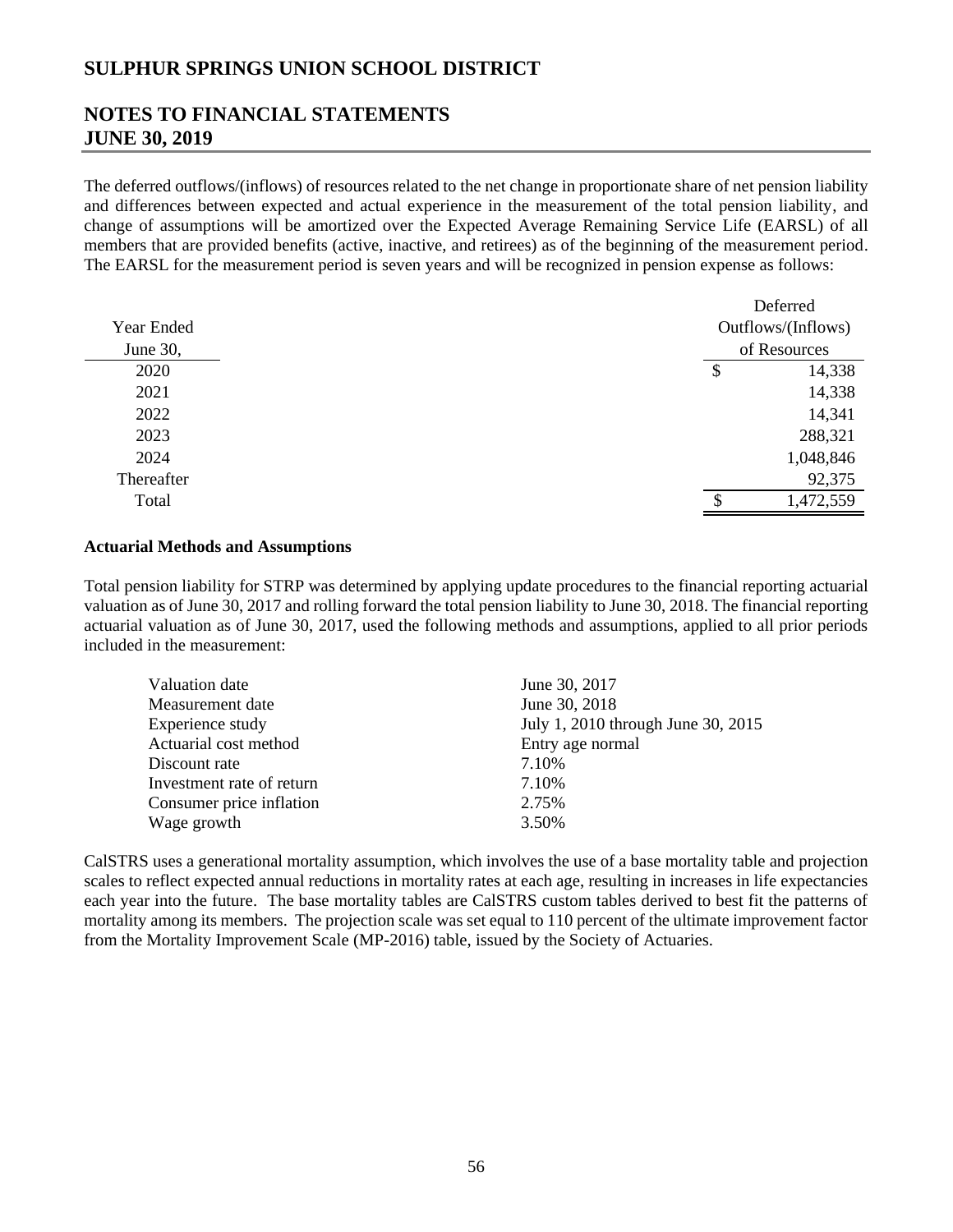# **NOTES TO FINANCIAL STATEMENTS JUNE 30, 2019**

The long-term expected rate of return on pension plan investments was determined using a building-block method in which best estimate ranges of expected future real rates of return (expected returns, net of pension plan investment expense and inflation) are developed for each major asset class. The best estimate ranges were developed using capital market assumptions from CalSTRS general investment consultant (Pension Consulting Alliance-PCA) as an input to the process. The actuarial investment rate of return assumption was adopted by the board in February 2017 in conjunction with the most recent experience study. For each future valuation, CalSTRS consulting actuary (Milliman) reviews the return assumption for reasonableness based on the most current capital market assumptions. Best estimates of 20-year geometrically-linked real rates of return and the assumed asset allocation for each major asset class for the year ended June 30, 2018, are summarized in the following table:

|                                                   |                      | Long-Term            |
|---------------------------------------------------|----------------------|----------------------|
|                                                   | <b>Assumed Asset</b> | <b>Expected Real</b> |
| Asset Class                                       | Allocation           | Rate of Return       |
| Global equity                                     | 47%                  | 6.30%                |
| Fixed income                                      | 12%                  | 0.30%                |
| Real estate                                       | 13%                  | 5.20%                |
| Private equity                                    | 13%                  | 9.30%                |
| <b>Absolute Return/Risk Mitigating Strategies</b> | 9%                   | 2.90%                |
| Inflation sensitive                               | 4%                   | 3.80%                |
| Cash/liquidity                                    | 2%                   | $-1.00\%$            |

### **Discount Rate**

The discount rate used to measure the total pension liability was 7.10 percent. The projection of cash flows used to determine the discount rate assumed the contributions from plan members and employers will be made at statutory contribution rates. Projected inflows from investment earnings were calculated using the long-term assumed investment rate of return (7.10 percent) and assuming that contributions, benefit payments and administrative expense occurred midyear. Based on these assumptions, the STRP's fiduciary net position was projected to be available to make all projected future benefit payments to current plan members. Therefore, the long-term assumed investment rate of return was applied to all periods of projected benefit payments to determine total pension liability.

The following presents the District's proportionate share of the net pension liability calculated using the current discount rate as well as what the net pension liability would be if it were calculated using a discount rate that is one percent lower or higher than the current rate:

|                               | Net Pension |            |
|-------------------------------|-------------|------------|
| Discount Rate                 |             | Liability  |
| 1% decrease $(6.10\%)$        |             | 58,435,594 |
| Current discount rate (7.10%) |             | 39,890,964 |
| 1% increase $(8.10\%)$        |             | 24,515,666 |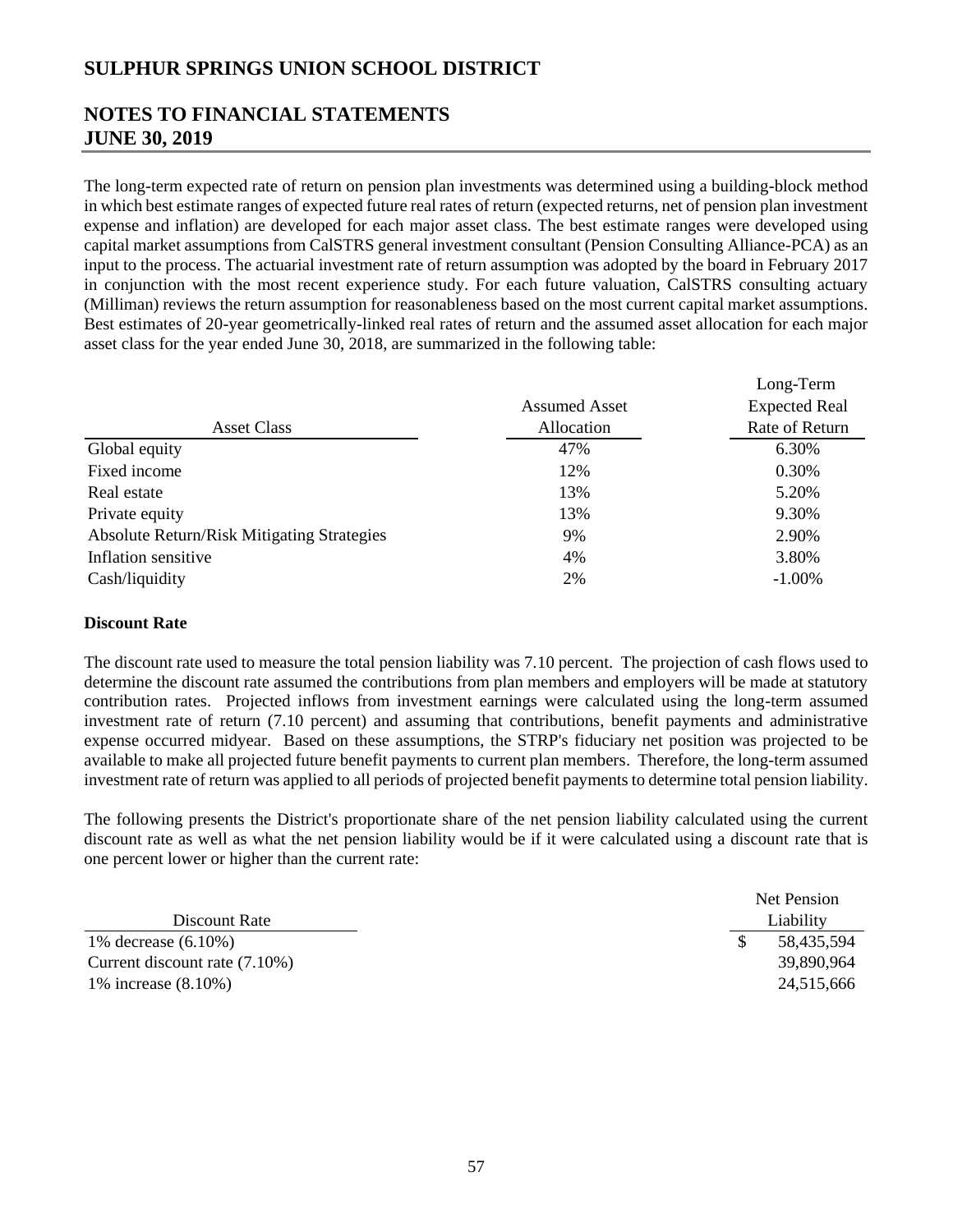## **NOTES TO FINANCIAL STATEMENTS JUNE 30, 2019**

### **California Public Employees Retirement System (CalPERS)**

#### **Plan Description**

Qualified employees are eligible to participate in the School Employer Pool (SEP) under the California Public Employees' Retirement System (CalPERS), a cost-sharing multiple-employer public employee retirement system defined benefit pension plan administered by CalPERS. Benefit provisions are established by State statutes, as legislatively amended, within the Public Employees' Retirement Law.

A full description of the pension plan regarding benefit provisions, assumptions (for funding, but not accounting purposes), and membership information is listed in the June 30, 2017, annual actuarial valuation report, Schools Pool Actuarial Valuation. This report and CalPERS audited financial information are publicly available reports that can be found on the CalPERS website under Forms and Publications at: [https://www.calpers.ca.gov/page/forms-publications.](https://www.calpers.ca.gov/page/forms-publications)

### **Benefits Provided**

CalPERS provides service retirement and disability benefits, annual cost of living adjustments, and death benefits to plan members, who must be public employees and beneficiaries. Benefits are based on years of service credit, a benefit factor, and the member's final compensation. Members hired on or before December 31, 2012, with five years of total service are eligible to retire at age 50 with statutorily reduced benefits. Members hired on or after January 1, 2013, with five years of total service are eligible to retire at age 52 with statutorily reduced benefits. All members are eligible for non-duty disability benefits after five years of service. The Basic Death Benefit is paid to any member's beneficiary if the member dies while actively employed. An employee's eligible survivor may receive the 1957 Survivor Benefit if the member dies while actively employed, is at least age 50 (or 52 for members hired on or after January 1, 2013), and has at least five years of credited service. The cost of living adjustments for each plan are applied as specified by the Public Employees' Retirement Law.

The CalPERS provisions and benefits in effect at June 30, 2019, are summarized as follows:

|                                                           | School Employer Pool (CalPERS) |                    |  |
|-----------------------------------------------------------|--------------------------------|--------------------|--|
|                                                           | On or before                   | On or after        |  |
| Hire date                                                 | December 31, 2012              | January 1, 2013    |  |
| Benefit formula                                           | 2% at 55                       | 2% at 62           |  |
| Benefit vesting schedule                                  | 5 Years of Service             | 5 Years of Service |  |
| Benefit payments                                          | Monthly for Life               | Monthly for Life   |  |
| Retirement age                                            | 55                             | 62                 |  |
| Monthly benefits as a percentage of eligible compensation | $1.1\% - 2.5\%$                | $1.0\% - 2.5\%$    |  |
| Required employee contribution rate                       | 7.00%                          | 7.00%              |  |
| Required employer contribution rate                       | 18.062%                        | 18.062%            |  |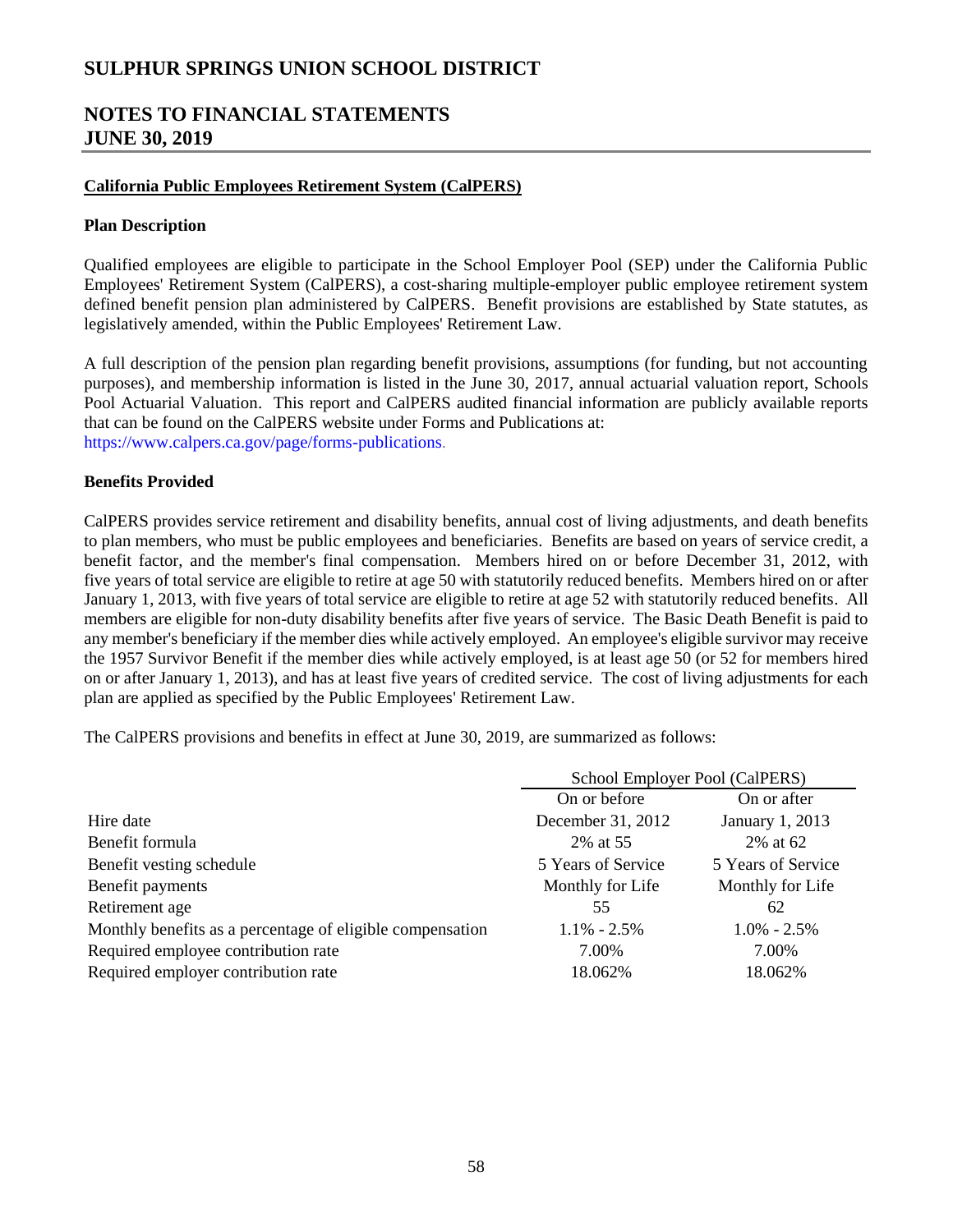# **NOTES TO FINANCIAL STATEMENTS JUNE 30, 2019**

### **Contributions**

Section 20814(c) of the California Public Employees' Retirement Law requires that the employer contribution rates for all public employers be determined on an annual basis by the actuary and shall be effective on the July 1 following notice of a change in the rate. Total plan contributions are calculated through the CalPERS annual actuarial valuation process. The actuarially determined rate is the estimated amount necessary to finance the costs of benefits earned by employees during the year, with an additional amount to finance any unfunded accrued liability. The District is required to contribute the difference between the actuarially determined rate and the contribution rate of employees. The contributions rates are expressed as percentage of annual payroll. The contribution rates for each plan for the year ended June 30, 2019, are presented above and the total District contributions were \$1,252,710.

### **Pension Liabilities, Pension Expense, and Deferred Outflows of Resources and Deferred Inflows of Resources Related to Pensions**

As of June 30, 2019, the District reported net pension liabilities for its proportionate share of the CalPERS net pension liability totaling \$12,587,456. The net pension liability was measured as of June 30, 2018. The District's proportion of the net pension liability was based on a projection of the District's long-term share of contributions to the pension plan relative to the projected contributions of all participating school districts, actuarially determined. The District's proportionate share for the measurement period June 30, 2018 and June 30, 2017, respectively, was 0.0472 percent and 0.0456 percent, resulting in a net increase in the proportionate share of 0.0016 percent.

For the year ended June 30, 2019, the District recognized pension expense of \$2,693,684. At June 30, 2019, the District reported deferred outflows of resources and deferred inflows of resources related to pensions from the following sources:

|                                                            | <b>Deferred Outflows</b><br>of Resources |           | Deferred Inflows<br>of Resources |         |
|------------------------------------------------------------|------------------------------------------|-----------|----------------------------------|---------|
|                                                            |                                          |           |                                  |         |
| Pension contributions subsequent to measurement date       | S                                        | 1,252,710 | \$                               |         |
| Net change in proportionate share of net pension liability |                                          | 228,085   |                                  | 510,003 |
| Differences between projected and actual earnings on       |                                          |           |                                  |         |
| pension plan investments                                   |                                          | 103,246   |                                  |         |
| Differences between expected and actual experience in      |                                          |           |                                  |         |
| the measurement of the total pension liability             |                                          | 825,188   |                                  |         |
| Changes of assumptions                                     |                                          | 1,256,802 |                                  |         |
| Total                                                      |                                          | 3,666,031 |                                  | 510,003 |

The deferred outflows of resources related to pensions resulting from District contributions subsequent to the measurement date will be recognized as a reduction of the net pension liability in the subsequent fiscal year.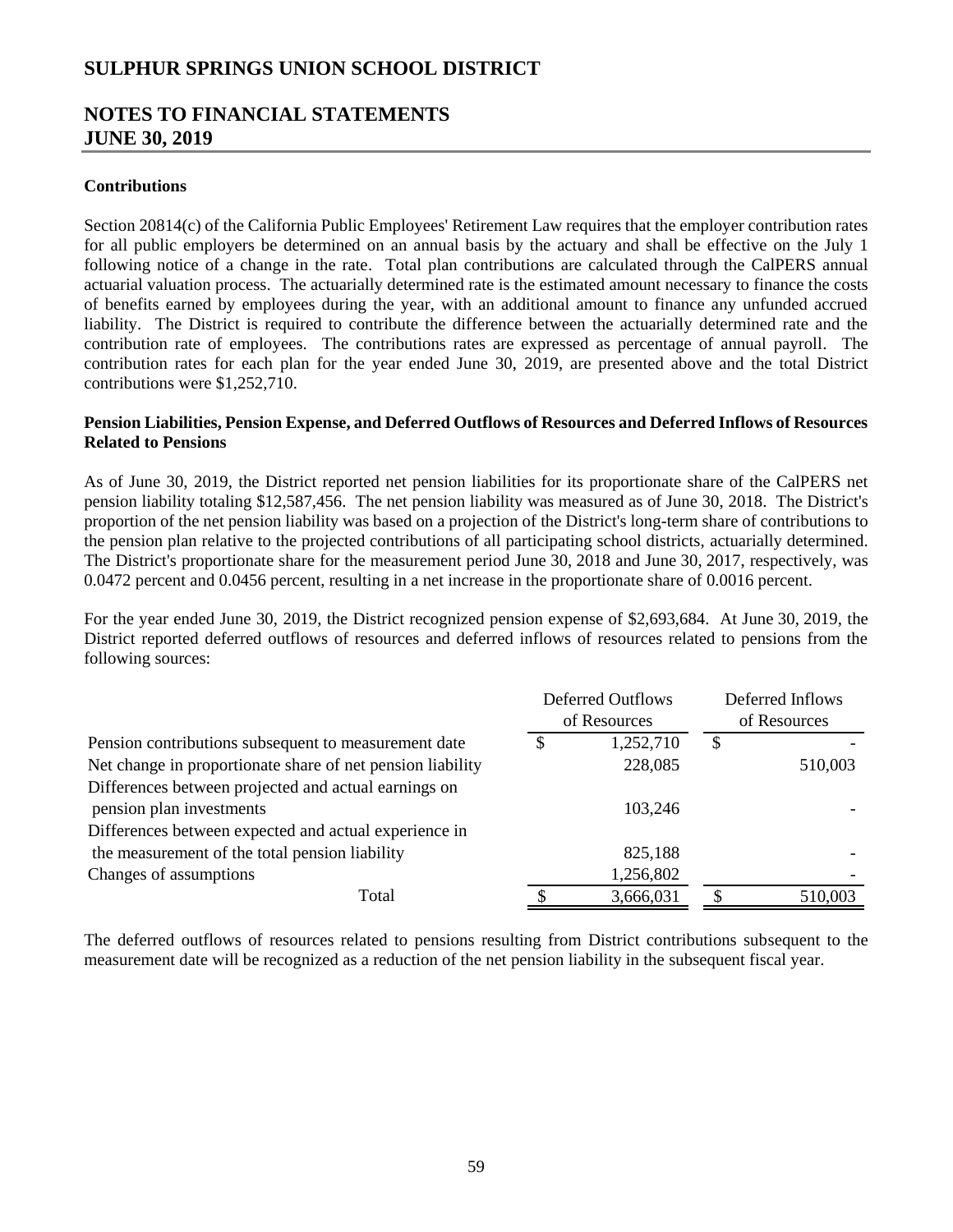## **NOTES TO FINANCIAL STATEMENTS JUNE 30, 2019**

The deferred outflows/(inflows) of resources related to the difference between projected and actual earnings on pension plan investments will be amortized over a closed five-year period and will be recognized in pension expense as follows:

|            | Deferred           |  |
|------------|--------------------|--|
| Year Ended | Outflows/(Inflows) |  |
| June 30,   | of Resources       |  |
| 2020       | 375,526<br>\$      |  |
| 2021       | 89,804             |  |
| 2022       | (287, 789)         |  |
| 2023       | (74,295)           |  |
| Total      | 103,246<br>S       |  |

The deferred outflows/(inflows) of resources related to the net change in proportionate share of net pension liability, differences between expected and actual experience in the measurement of the total pension liability, and changes of assumptions will be amortized over the Expected Average Remaining Service Life (EARSL) of all members that are provided benefits (active, inactive, and retirees) as of the beginning of the measurement period. The EARSL for the measurement period is 4.0 years and will be recognized in pension expense as follows:

|            | Deferred       |                    |  |  |
|------------|----------------|--------------------|--|--|
| Year Ended |                | Outflows/(Inflows) |  |  |
| June 30,   | of Resources   |                    |  |  |
| 2020       | 653,651<br>\$  |                    |  |  |
| 2021       | 798,589        |                    |  |  |
| 2022       | 347,832        |                    |  |  |
| Total      | 1,800,072<br>S |                    |  |  |
|            |                |                    |  |  |

### **Actuarial Methods and Assumptions**

Total pension liability for the SEP was determined by applying update procedures to the financial reporting actuarial valuation as of June 30, 2017 and rolling forward the total pension liability to June 30, 2018. The financial reporting actuarial valuation as of June 30, 2017, used the following methods and assumptions, applied to all prior periods included in the measurement:

| Valuation date            | June 30, 2017                      |
|---------------------------|------------------------------------|
| Measurement date          | June 30, 2018                      |
| Experience study          | July 1, 1997 through June 30, 2015 |
| Actuarial cost method     | Entry age normal                   |
| Discount rate             | 7.15%                              |
| Investment rate of return | 7.15%                              |
| Consumer price inflation  | 2.50%                              |
| Wage growth               | Varies by entry age and service    |

The mortality table used was developed based on CalPERS-specific data. The table includes 15 years of mortality improvements using Society of Actuaries 90 percent of scale MP-2016.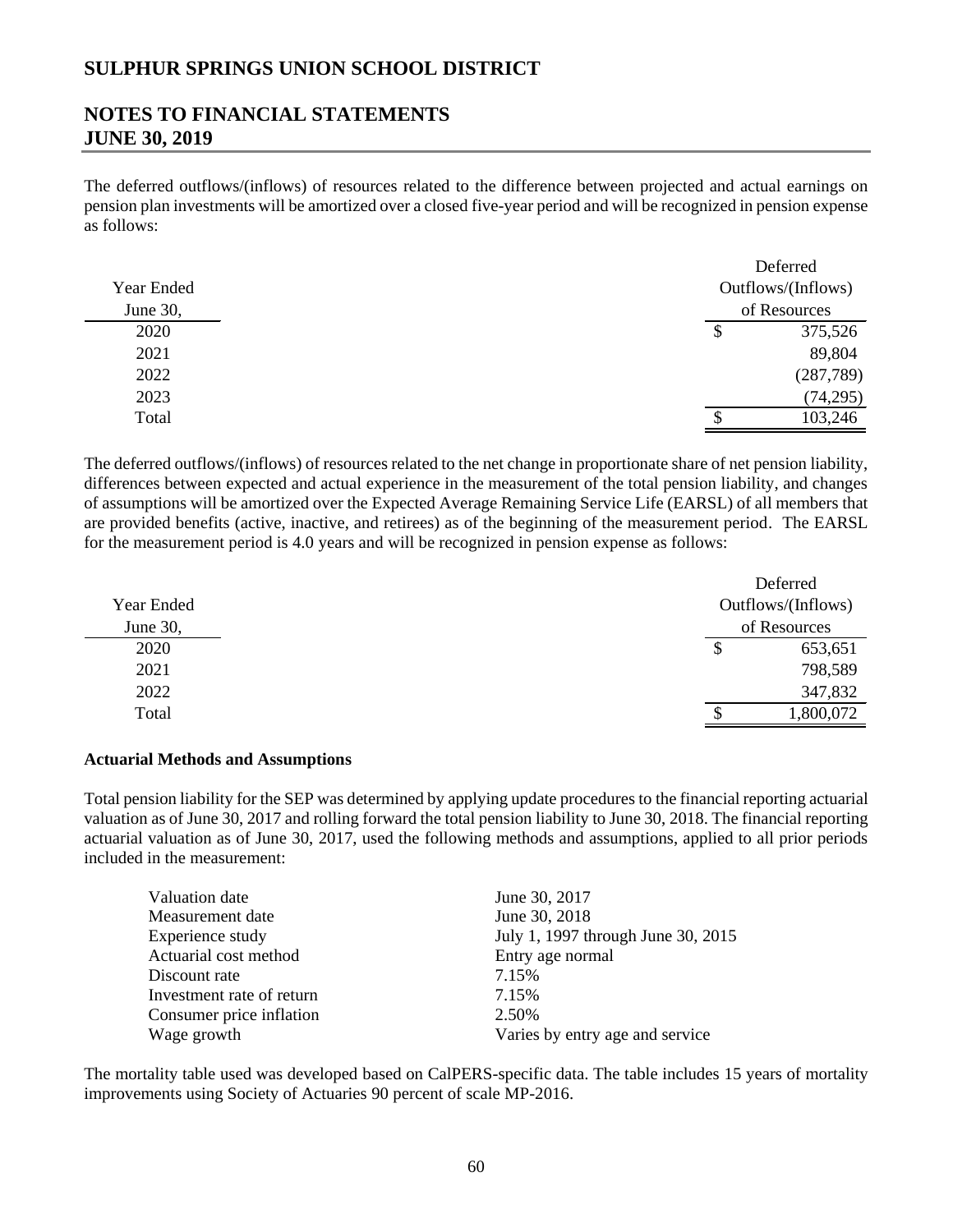## **NOTES TO FINANCIAL STATEMENTS JUNE 30, 2019**

In determining the long-term expected rate of return, CalPERS took into account both short-term and long-term market return expectations as well as the expected pension fund cash flows. Using historical returns of all the funds' asset classes, expected compound returns were calculated over the short-term (first ten years) and the long-term  $(11 + \text{years})$  using a building-block approach. Using the expected nominal returns for both short-term and long-term, the present value of benefits was calculated for each fund. The expected rate of return was set by calculating the rounded single equivalent expected return that arrived at the same present value of benefits for cash flows as the one calculated using both short-term and long-term returns. The expected rate of return was then set equal to the single equivalent rate calculated above and adjusted to account for assumed administrative expenses. The target asset allocation and best estimates of arithmetic real rates of return for each major asset class are summarized in the following table:

|                    |                      | Long-Term            |
|--------------------|----------------------|----------------------|
|                    | <b>Assumed Asset</b> | <b>Expected Real</b> |
| <b>Asset Class</b> | Allocation           | Rate of Return       |
| Global equity      | 50%                  | 5.98%                |
| Fixed income       | 28%                  | 2.62%                |
| Inflation assets   | 0%                   | 1.81%                |
| Private equity     | 8%                   | 7.23%                |
| Real assets        | 13%                  | 4.93%                |
| Liquidity          | 1%                   | $-0.92%$             |

## **Discount Rate**

The discount rate used to measure the total pension liability was 7.15 percent. The projection of cash flows used to determine the discount rate assumed the contributions from plan members and employers will be made at statutory contribution rates. Based on these assumptions, the School Employer Pool fiduciary net position was projected to be available to make all projected future benefit payments to current plan members. Therefore, the long-term assumed investment rate of return was applied to all periods of projected benefit payments to determine total pension liability.

The following presents the District's proportionate share of the net pension liability calculated using the current discount rate as well as what the net pension liability would be if it were calculated using a discount rate that is one percent lower or higher than the current rate:

 $\mathbf{v}$   $\mathbf{v}$ 

|                               | Net Pension |
|-------------------------------|-------------|
| Discount Rate                 | Liability   |
| 1\% decrease $(6.15\%)$       | 18,326,734  |
| Current discount rate (7.15%) | 12.587.456  |
| 1\% increase $(8.15\%)$       | 7.825.903   |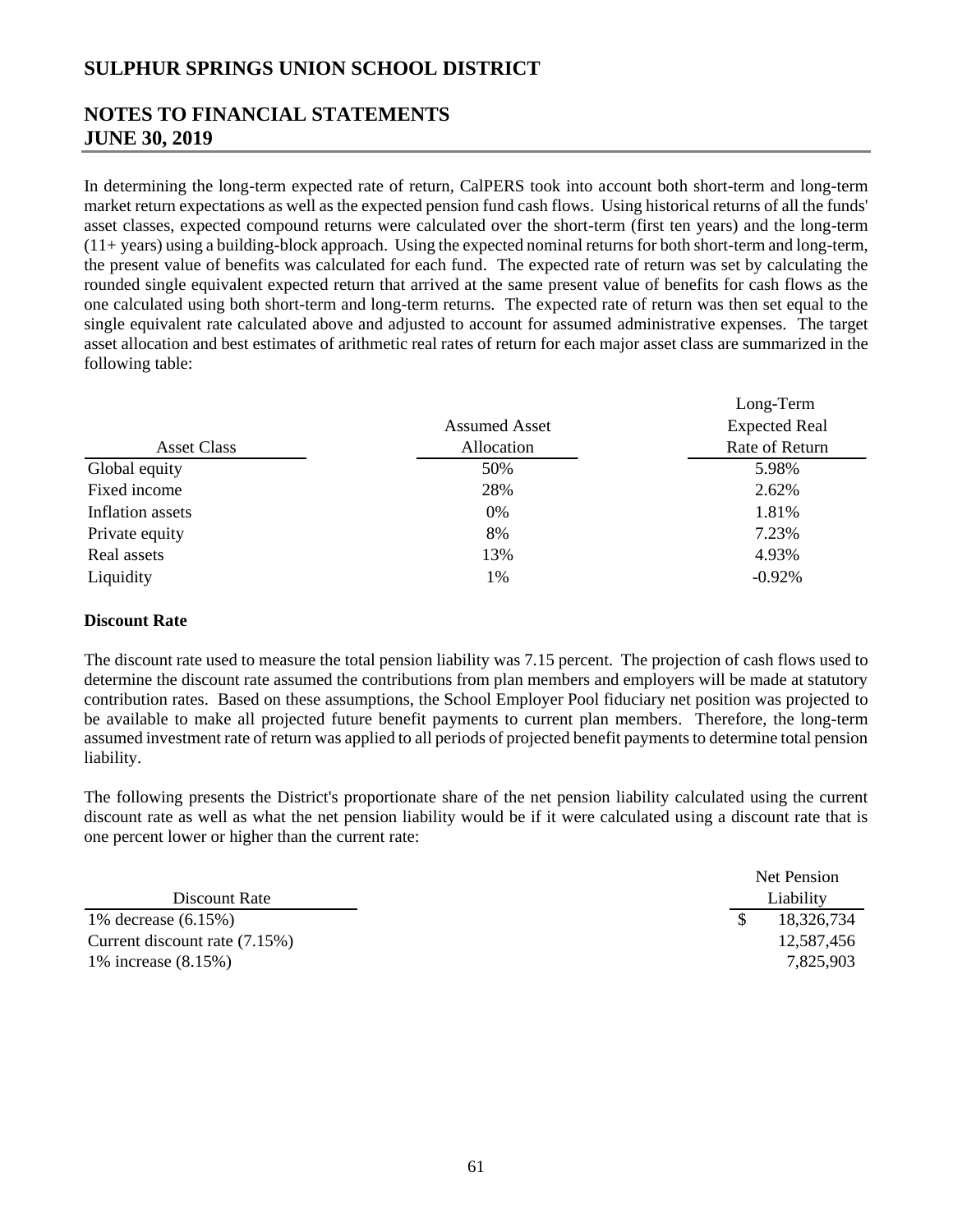## **NOTES TO FINANCIAL STATEMENTS JUNE 30, 2019**

### **On Behalf Payments**

The State of California makes contributions to CalSTRS on behalf of the District. These payments consist of State General Fund contributions to CalSTRS in the amount \$2,067,579 (9.828 percent of annual payroll). Contributions are no longer appropriated in the annual *Budget Act* for the legislatively mandated benefits to CalPERS. Therefore, there is no on behalf contribution rate for CalPERS. Under accounting principles generally accepted in the United States of America, these amounts are to be reported as revenues and expenditures. Accordingly, these amounts have been recorded in these financial statements.

Senate Bill 90 (Chapter 33, Statues of 2019), which was signed by the governor on June 27, 2019, appropriated for an additional 2018-2019 contribution on behalf of school employers of \$2.246 billion for CalSTRS and \$904 million for CalPERS. A proportionate share of these contributions has been recorded in these financial statements. Onbehalf payments related to these additional contributions have been excluded from the calculation of available reserves and have not been included in the budgeted amounts reported in the *General Fund – Budgetary Comparison Schedule*.

### **NOTE 14 - COMMITMENTS AND CONTINGENCIES**

#### **Grants**

The District received financial assistance from Federal and State agencies in the form of grants. The disbursement of funds received under these programs generally requires compliance with terms and conditions specified in the grant agreements and are subject to audit by the grantor agencies. Any disallowed claims resulting from such audits could become a liability of the General Fund or other applicable funds. However, in the opinion of management, any such disallowed claims will not have a material adverse effect on the overall financial position of the District at June 30, 2019.

### **Litigation**

The District is not currently a party to any legal proceedings.

#### **Operating Leases**

The District has entered into an operating lease for photocopiers and a mailing system under operating leases.

Future minimum lease payments under this agreement are as follows:

| Year Ending |  | Lease   |
|-------------|--|---------|
| June 30,    |  | Payment |
| 2020        |  | 1,174   |

Lease payments for the year ended June 30, 2019 amounted to \$104,590.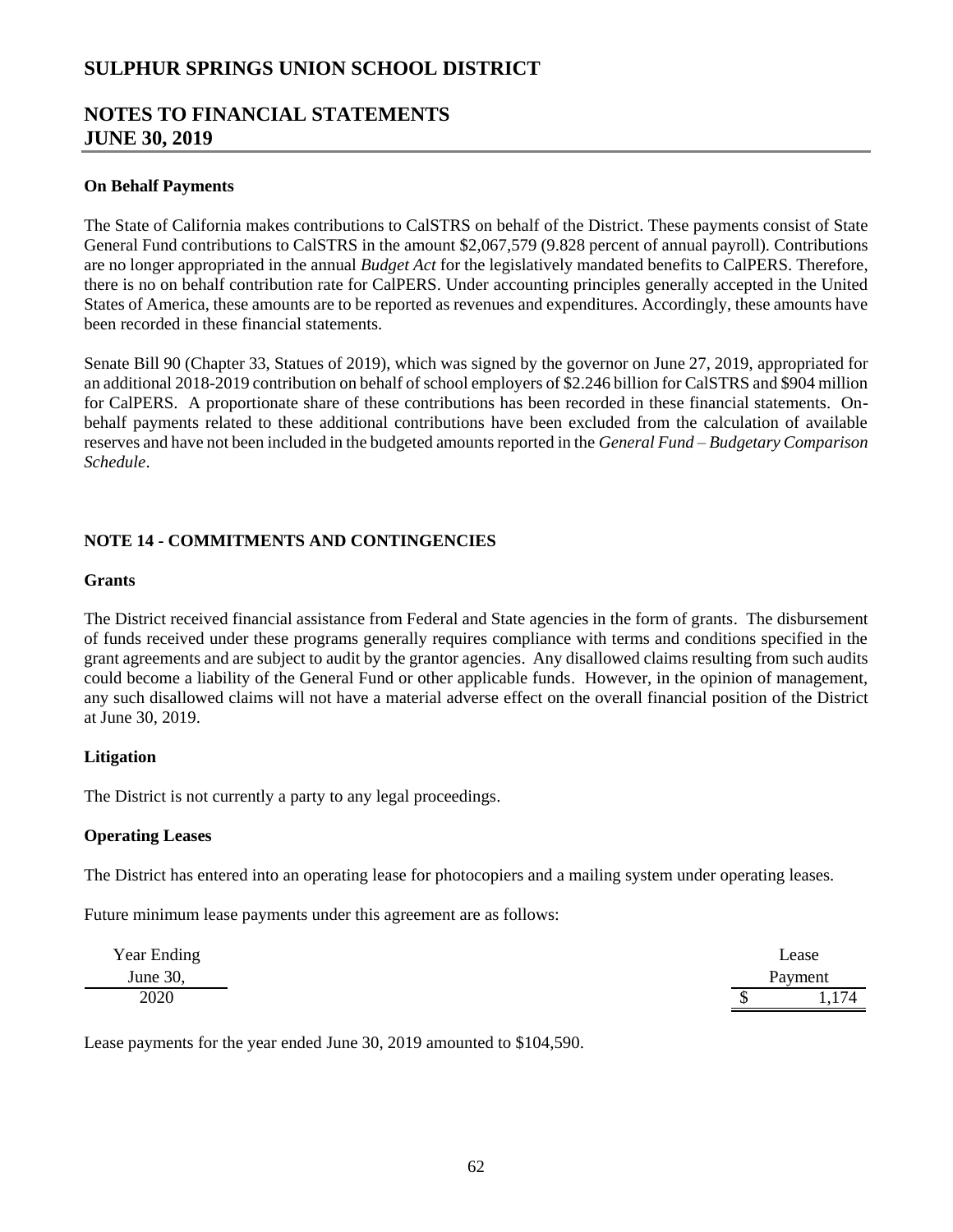## **NOTES TO FINANCIAL STATEMENTS JUNE 30, 2019**

## **NOTE 15 - PARTICIPATION IN PUBLIC ENTITY RISK POOLS, JOINT POWERS AUTHORITIES AND OTHER RELATED PARTY TRANSACTIONS**

The District is a member of the Self-Insured School of California (SISC), Self-Insurance Risk Management Authority (SIRMA), Protected Insurance Program for Schools (PIPS), and Santa Clarita Valley School Food Services Agency (SCVSFSA) Joint Powers Authorities (JPAs). The District pays an annual premium to the SIRMA for its property and liability coverage. The District pays premiums to PIPS for workers' compensation coverage. Payments for food services received are paid to the SCVSFSA. The relationships between the District and the JPAs are such that they are not component units of the District for financial reporting purposes.

These entities have budgeting and financial reporting requirements independent of member units and their financial statements are not presented in these financial statements; however, fund transactions between the entities and the District are included in these statements. Audited financial statements are generally available from the respective entities.

During the year ended June 30, 2019, the District made payments of \$6,554,395, \$521,023, \$1,157,043, and \$20,328, to SISC, SIRMA, PIPS, and SCVSFSA, respectively, for services received.

### **NOTE 16 - EARLY RETIREMENT INCENTIVE PROGRAM**

The District has adopted an early retirement incentive program, pursuant to *Education Code* Sections 22714 and 44929, 44929.1, whereby the service credit to eligible employees is increased by two years. Eligible employees must have five or more years of service under the State Teachers' Retirement System and retire during a period of not more than 120 days or less than 60 days from the date of the formal action taken by the District.

#### **Retiree Information**

A total of 9 employees have retired in exchange for the additional two years of service credit. The average age is 62 years and average service credit, before the additional two years, is 28 years.

|                         |          |         |     |                   |                 | Replacement Employee |                 |
|-------------------------|----------|---------|-----|-------------------|-----------------|----------------------|-----------------|
|                         | Employee | Service |     | Retired Employee* |                 | (If Applicable)      |                 |
| <b>Position Vacated</b> | Age      | Credit  |     | Salary            | <b>Benefits</b> | Salary               | <b>Benefits</b> |
| Administrator           | 60       | 35.1    | \$  | 498.944           | \$<br>77,076    | \$<br>390.336        | \$<br>77,076    |
| Teacher                 | 63       | 23.0    |     | 346,980           | 63,980          | 224,928              | 77,076          |
| Teacher                 | 55       | 30.0    |     | 360,780           | 66,524          | 224,928              | 77,076          |
| Teacher                 | 66       | 33.0    |     | 360,780           | 68,252          | 224.928              | 77,076          |
| Teacher                 | 60       | 30.6    |     | 360,780           | 77,076          | 224.928              | 77,076          |
| Teacher                 | 67       | 19.0    |     | 322,780           | 37.244          | 224.928              | 77,076          |
| Teacher                 | 62       | 29.4    |     | 360,780           | 35,036          | 224.928              | 77,076          |
| Teacher                 | 56       | 26.1    |     | 351.580           | 66.524          | 224.928              | 77,076          |
| Teacher                 | 65       | 26.4    |     | 351,580           | 77,076          | 224,928              | 77,076          |
|                         |          |         | \$. | 3.314.984         | \$<br>568,788   | \$<br>2.189.760      | \$<br>693,684   |

\*Represents four years salary and benefits for each employee.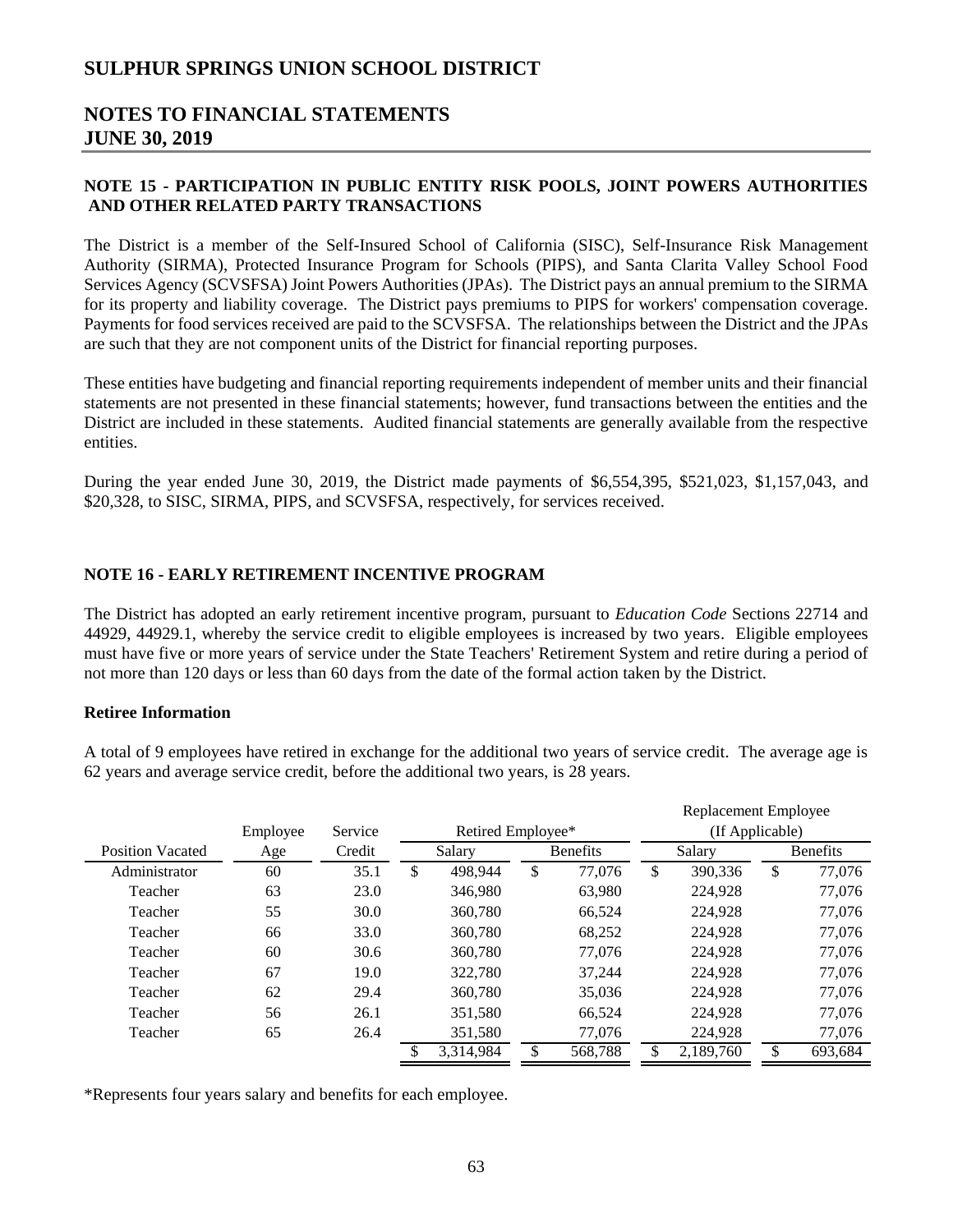# **NOTES TO FINANCIAL STATEMENTS JUNE 30, 2019**

## **Additional Costs**

As a result of this early retirement incentive program, the District expects to incur \$845,886 in additional costs. The breakdown in additional costs is presented below:

| Retirement costs     | 677,024 |
|----------------------|---------|
| Interest             | 165,622 |
| Administrative costs | 3,240   |
| Total                | 845,886 |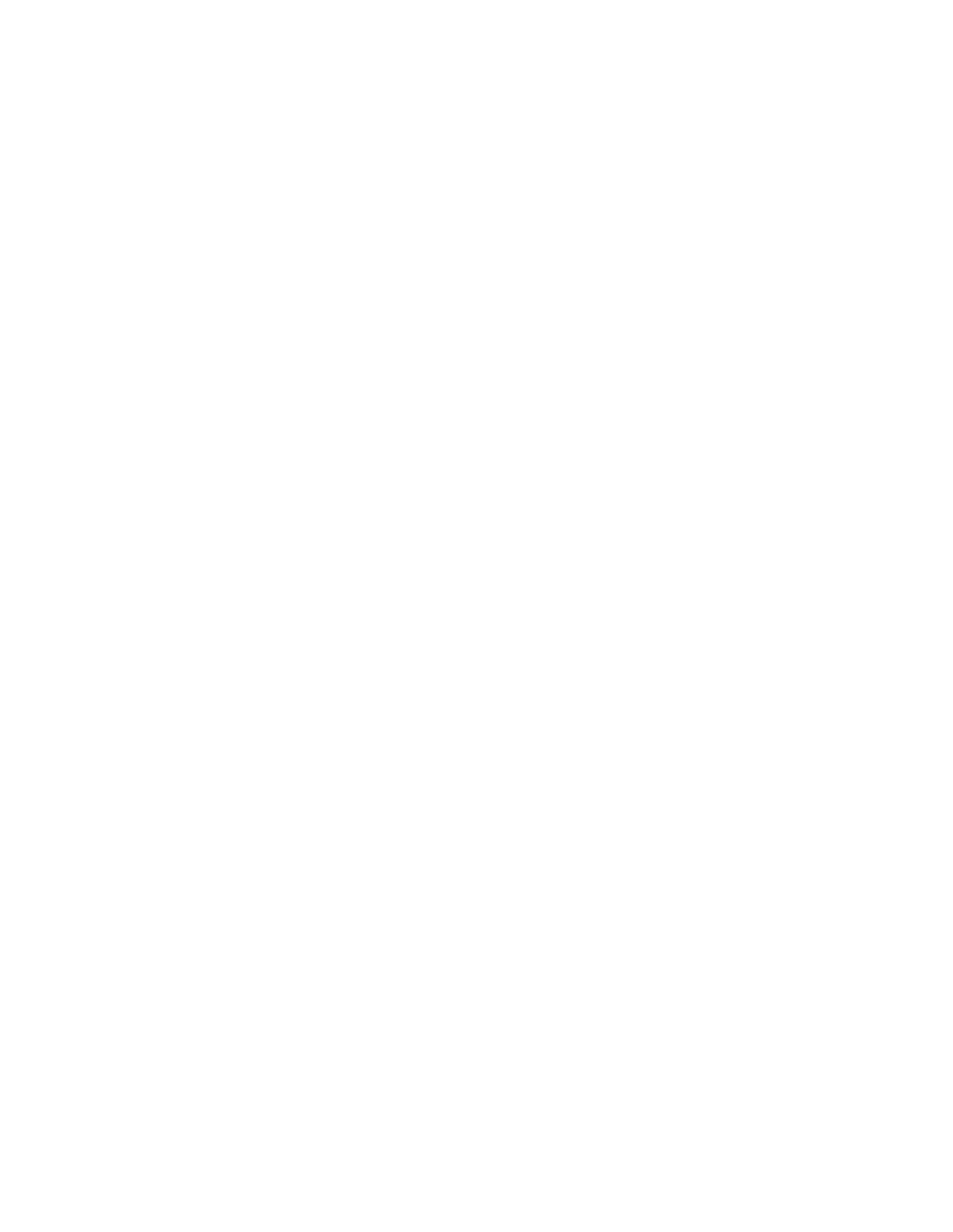# **GENERAL FUND BUDGETARY COMPARISON SCHEDULE FOR THE YEAR ENDED JUNE 30, 2019**

|                                             |                  |                         |                  | Variances -<br><b>Positive</b><br>(Negative) |
|---------------------------------------------|------------------|-------------------------|------------------|----------------------------------------------|
|                                             |                  | <b>Budgeted Amounts</b> | <b>Actual</b>    | Final                                        |
|                                             | Original         | Final                   | (GAAP Basis)     | to Actual                                    |
| <b>REVENUES</b>                             |                  |                         |                  |                                              |
| Local Control Funding Formula               | \$<br>46,103,823 | 46,677,949<br>\$        | \$<br>46,680,605 | \$<br>2,656                                  |
| Federal sources                             | 2,416,012        | 3,356,100               | 3,393,849        | 37,749                                       |
| Other State sources                         | 5,243,473        | 4,712,591               | 6,861,423        | 2,148,832                                    |
| Other local sources                         | 5,423,269        | 6,198,250               | 6,218,217        | 19,967                                       |
| <b>Total Revenues</b> <sup>1</sup>          | 59,186,577       | 60,944,890              | 63,154,094       | 2,209,204                                    |
| <b>EXPENDITURES</b>                         |                  |                         |                  |                                              |
| Current                                     |                  |                         |                  |                                              |
| Certificated salaries                       | 24,031,220       | 24,252,494              | 24,193,023       | 59,471                                       |
| Classified salaries                         | 9,293,969        | 9,216,367               | 9,130,525        | 85,842                                       |
| Employee benefits                           | 16,599,812       | 16,580,535              | 18,488,550       | (1,908,015)                                  |
| Books and supplies                          | 2,997,289        | 3,309,547               | 3,175,891        | 133,656                                      |
| Services and operating expenditures         | 4,324,970        | 5,006,313               | 4,877,375        | 128,938                                      |
| Capital outlay                              | 182,417          | 153,234                 | 153,228          | 6                                            |
| Other outgo                                 | 488,745          | 488,771                 | 493,955          | (5, 184)                                     |
| Debt service                                |                  |                         |                  |                                              |
| Principal                                   | 511,126          | 511,126                 | 516,961          | (5,835)                                      |
| Total Expenditures <sup>1</sup>             | 58,429,548       | 59,518,387              | 61,029,508       | (1,511,121)                                  |
| <b>Excess (Deficiency) of Revenues Over</b> |                  |                         |                  |                                              |
| <b>Expenditures</b>                         | 757,029          | 1,426,503               | 2,124,586        | 698,083                                      |
| <b>Other Financing Sources</b>              |                  |                         |                  |                                              |
| Transfers out                               | (500,000)        | (509, 626)              | (510, 585)       | (959)                                        |
| <b>NET CHANGE IN FUND BALANCES</b>          | 257,029          | 916,877                 | 1,614,001        | 697,124                                      |
| <b>Fund Balances - Beginning</b>            | 8,972,069        | 8,972,069               | 8,972,069        |                                              |
| <b>Fund Balances - Ending</b>               | 9,229,098<br>\$  | \$<br>9,888,946         | 10,586,070<br>\$ | \$<br>697,124                                |

See accompanying note to required supplementary information.

<sup>&</sup>lt;sup>1</sup> On behalf payments of \$2,003,520, relating to Senate Bill 90 are included in the actual revenues and expenditures but have not been included in the budgeted amounts.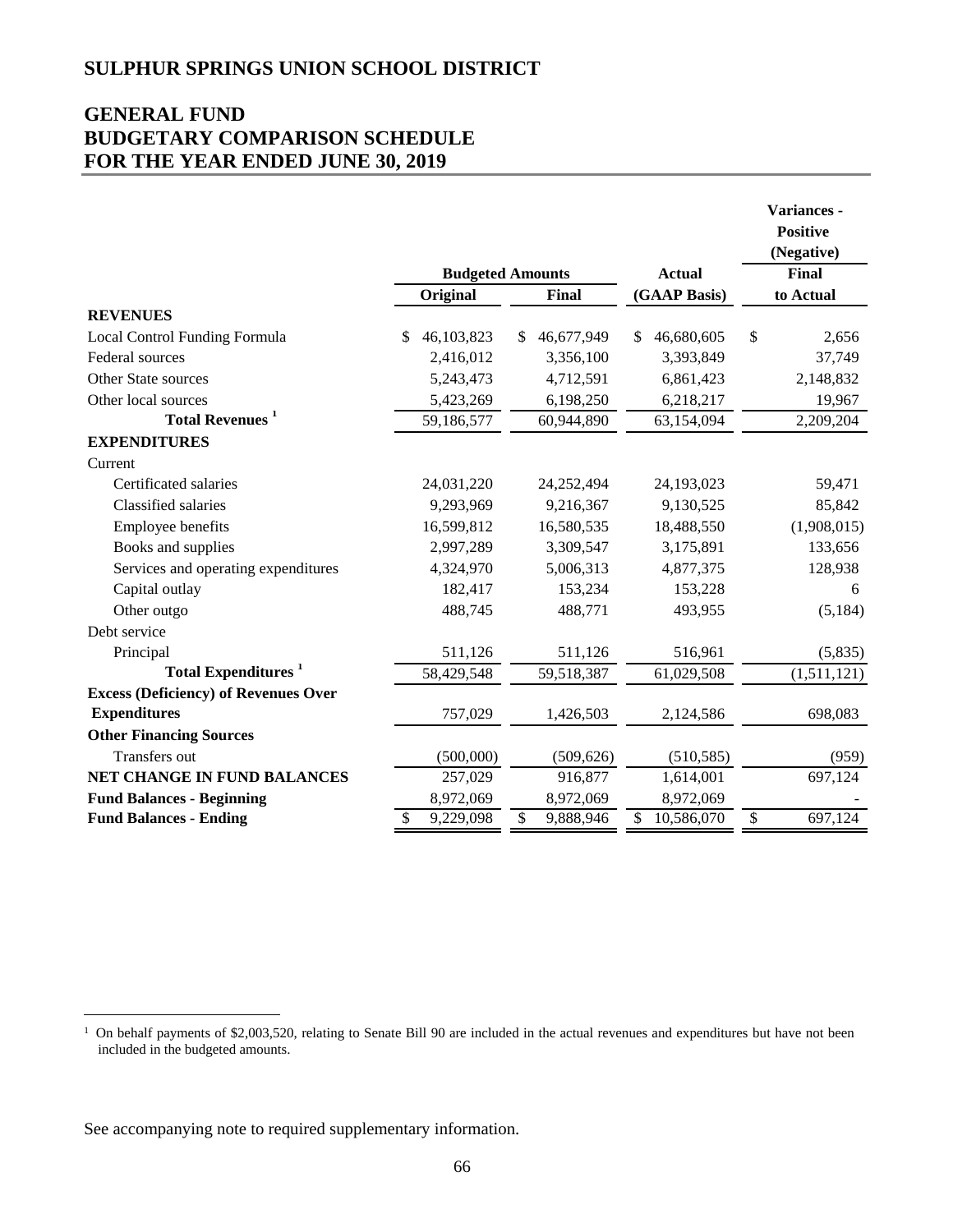# **SCHEDULE OF CHANGES IN THE DISTRICT'S TOTAL OPEB LIABILITY AND RELATED RATIOS FOR THE YEAR ENDED JUNE 30, 2019**

|                                                                    | 2019             |    | 2018             |
|--------------------------------------------------------------------|------------------|----|------------------|
| <b>Total OPEB Liability</b>                                        |                  |    |                  |
| Service cost                                                       | \$<br>730,092    | \$ | 708,827          |
| Interest                                                           | 590,708          |    | 574,878          |
| Changes of assumptions                                             | 656,577          |    |                  |
| Benefit payments                                                   | (852,758)        |    | (840, 191)       |
| Net change in total OPEB liability                                 | 1,124,619        |    | 443,514          |
| <b>Total OPEB liability - beginning</b>                            | 16,740,494       |    | 16,296,980       |
| <b>Total OPEB liability - ending</b>                               | 17,865,113       | \$ | 16,740,494       |
| <b>Covered payroll</b>                                             | N/A <sup>1</sup> |    | N/A <sup>1</sup> |
| District's total OPEB liability as a percentage of covered payroll | N/A <sup>1</sup> |    | N/A <sup>1</sup> |

<sup>1</sup> The District's OPEB Plan is not administered through a trust and contributions are not made based on a measure of pay. Therefore, no measure of payroll is presented.

*Note:* In the future, as data becomes available, ten years of information will be presented.

See accompanying note to required supplementary information.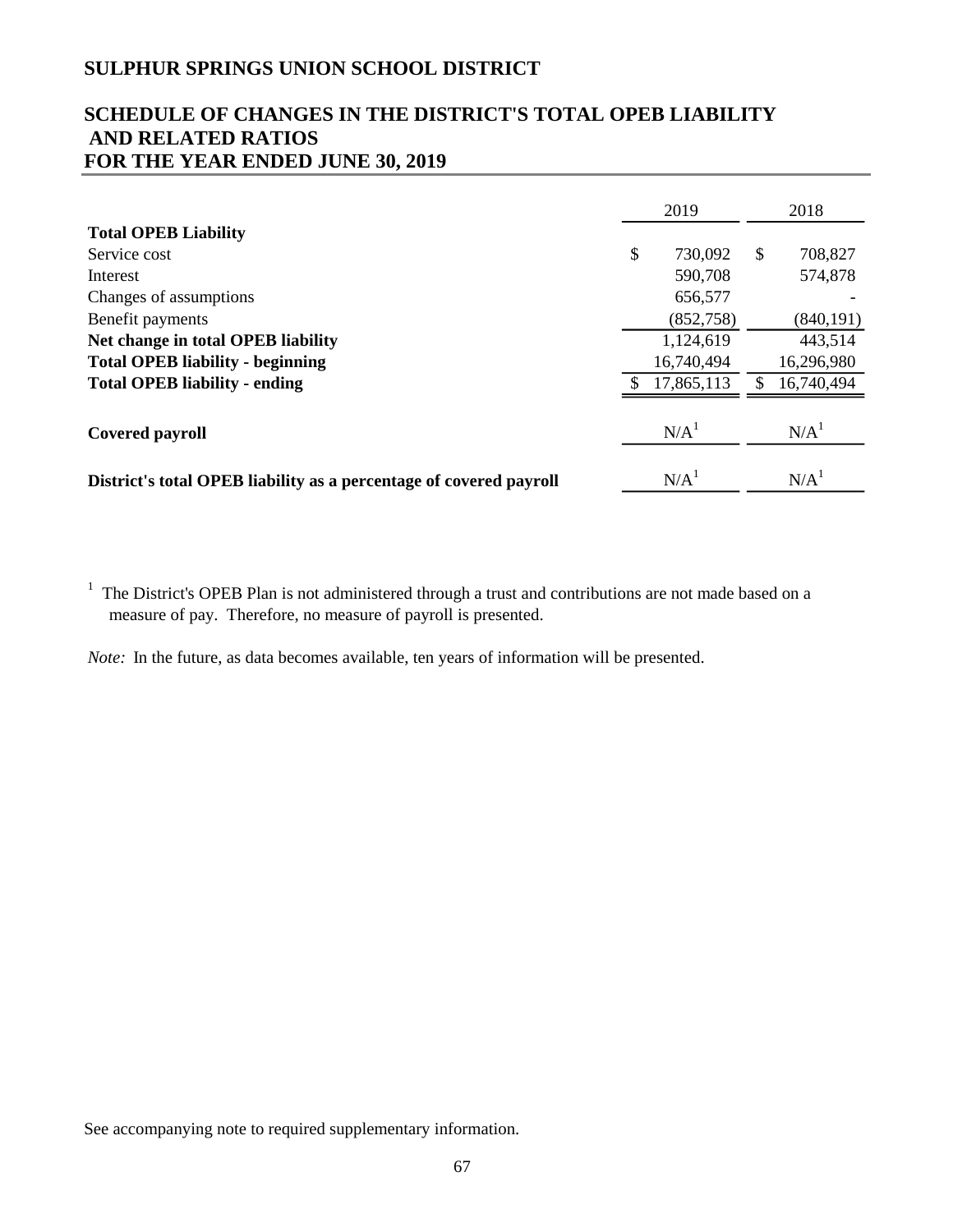# **SCHEDULE OF THE DISTRICT'S PROPORTIONATE SHARE OF THE NET PENSION LIABILITY FOR THE YEAR ENDED JUNE 30, 2019**

|                                                                                                                  | 2019                                     | 2018               |  |  |
|------------------------------------------------------------------------------------------------------------------|------------------------------------------|--------------------|--|--|
| <b>CalSTRS</b>                                                                                                   |                                          |                    |  |  |
| District's proportion of the net pension liability                                                               | 0.0434%                                  | 0.0425%            |  |  |
| District's proportionate share of the net pension liability                                                      | 39,890,964<br>\$                         | \$<br>39, 335, 551 |  |  |
| State's proportionate share of the net pension liability associated with<br>the District                         | 22,839,443                               | 23,270,579         |  |  |
| Total                                                                                                            | 62,730,407<br>$\mathcal{S}$              | \$<br>62,606,130   |  |  |
| District's covered - employee payroll                                                                            | 21,828,094<br>$\boldsymbol{\mathcal{S}}$ | \$<br>22,714,086   |  |  |
| District's proportionate share of the net pension liability as a percentage<br>of its covered - employee payroll | 183%                                     | 173%               |  |  |
| Plan fiduciary net position as a percentage of the total pension liability                                       | 71%                                      |                    |  |  |
| <b>CalPERS</b>                                                                                                   |                                          |                    |  |  |
| District's proportion of the net pension liability                                                               | 0.0472%                                  | 0.0456%            |  |  |
| District's proportionate share of the net pension liability                                                      | 12,587,456<br>-SS                        | 10,887,686<br>\$   |  |  |
| District's covered - employee payroll                                                                            | $\frac{1}{2}$<br>6,767,452               | 5,893,189<br>\$    |  |  |
| District's proportionate share of the net pension liability as a percentage<br>of its covered - employee payroll | 186%                                     | 185%               |  |  |
| Plan fiduciary net position as a percentage of the total pension liability                                       | 71%                                      | 72%                |  |  |

*Note* : In the future, as data becomes available, ten years of information will be presented.

See accompanying note to required supplementary information.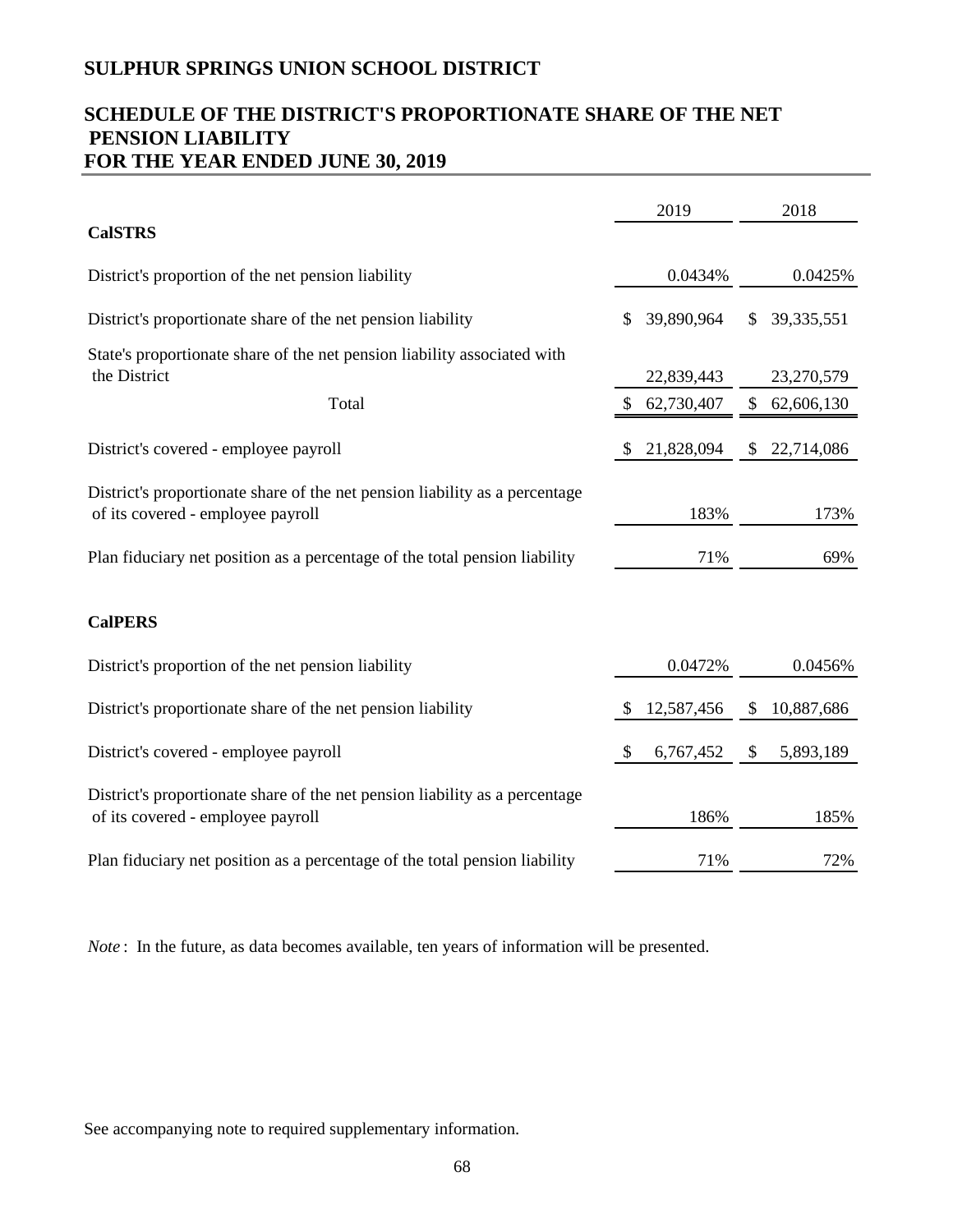|    | 2017         |              | 2016         |                | 2015       |
|----|--------------|--------------|--------------|----------------|------------|
|    |              |              |              |                |            |
|    | 0.0454%      |              | 0.05180%     |                | 0.05076%   |
| \$ | 36,681,567   | \$           | 35,005,607   | \$             | 29,662,621 |
|    | 20,882,162   |              | 12, 126, 786 |                | 11,167,977 |
| S  | 57, 563, 729 | $\mathbb{S}$ | 47,132,393   | $\mathbb{S}$   | 40,830,598 |
| \$ | 19,914,371   | \$           | 20,897,770   | $\mathbb{S}^-$ | 22,493,600 |
|    |              |              |              |                |            |
|    | 184%         |              | 168%         |                | 132%       |
|    | 70%          |              | 74%          |                | 77%        |

| 0.0496%         | 0.0549%         | 0.0548%         |
|-----------------|-----------------|-----------------|
| \$<br>9,787,052 | \$<br>8,090,540 | \$<br>6,216,593 |
|                 |                 |                 |
| \$<br>6,021,313 | \$<br>5,587,791 | \$<br>5,747,972 |
|                 |                 |                 |
|                 |                 |                 |
| 163%            | 145%            | 108%            |
|                 |                 |                 |
| 74%             | 79%             | 83%             |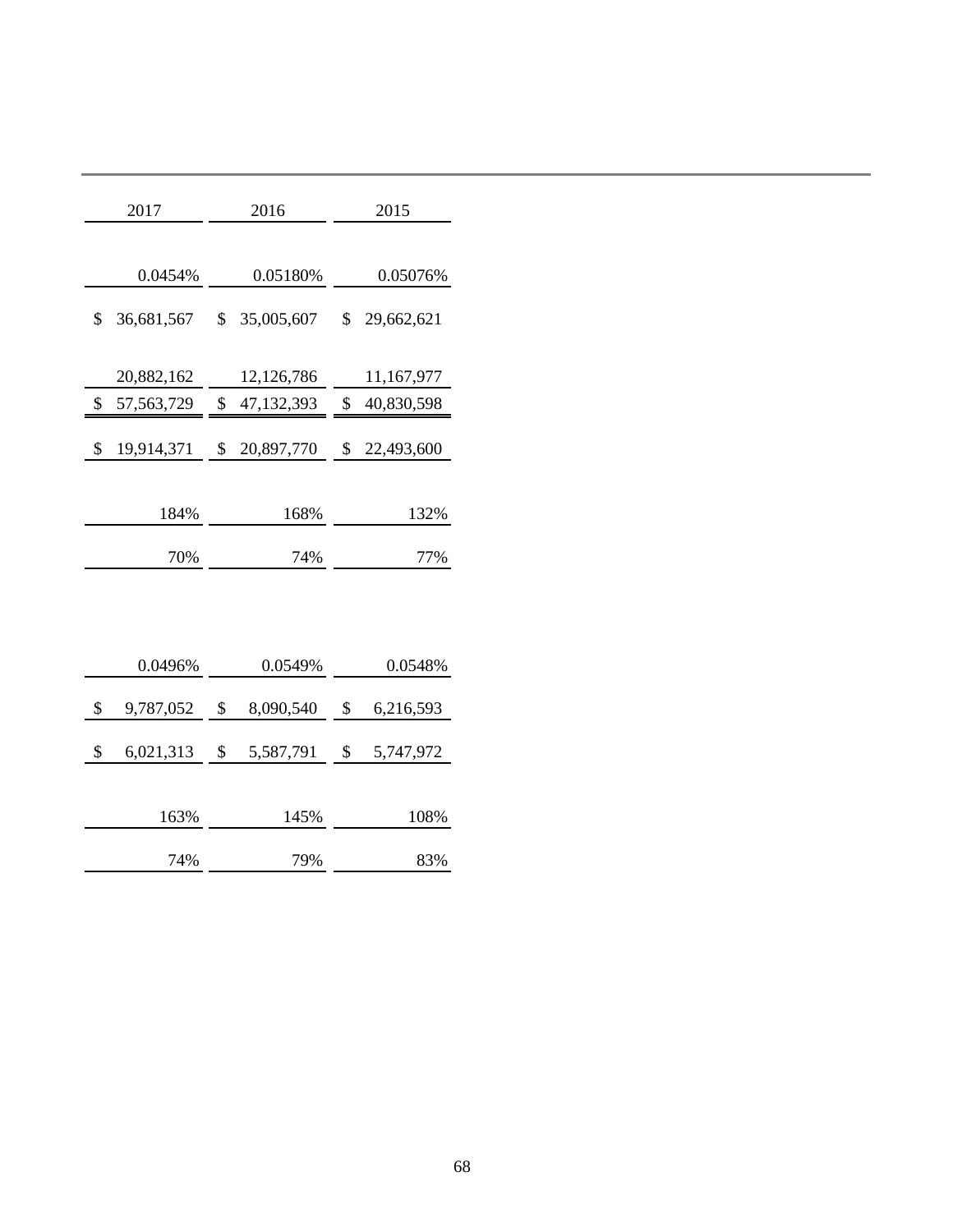# **SCHEDULE OF DISTRICT CONTRIBUTIONS FOR THE YEAR ENDED JUNE 30, 2019**

|                                                                      | 2019             |               | 2018        |
|----------------------------------------------------------------------|------------------|---------------|-------------|
| <b>CalSTRS</b>                                                       |                  |               |             |
| Contractually required contribution                                  | \$<br>3,874,818  | $\mathcal{S}$ | 3,149,794   |
| Contributions in relation to the contractually required contribution | (3,874,818)      |               | (3,149,794) |
| Contribution deficiency (excess)                                     |                  |               |             |
| District's covered - employee payroll                                | \$<br>23,801,093 | $\mathcal{L}$ | 21,828,094  |
| Contributions as a percentage of covered - employee payroll          | 16.28%           |               | 14.43%      |
| <b>CalPERS</b>                                                       |                  |               |             |
| Contractually required contribution                                  | \$<br>1,252,710  | $\mathcal{S}$ | 1,051,053   |
| Contributions in relation to the contractually required contribution | (1,252,710)      |               | (1,051,053) |
| Contribution deficiency (excess)                                     |                  |               |             |
| District's covered - employee payroll                                | \$<br>6,935,611  | \$            | 6,767,452   |
| Contributions as a percentage of covered - employee payroll          | 18.06%           |               | 15.53%      |

*Note* : In the future, as data becomes available, ten years of information will be presented.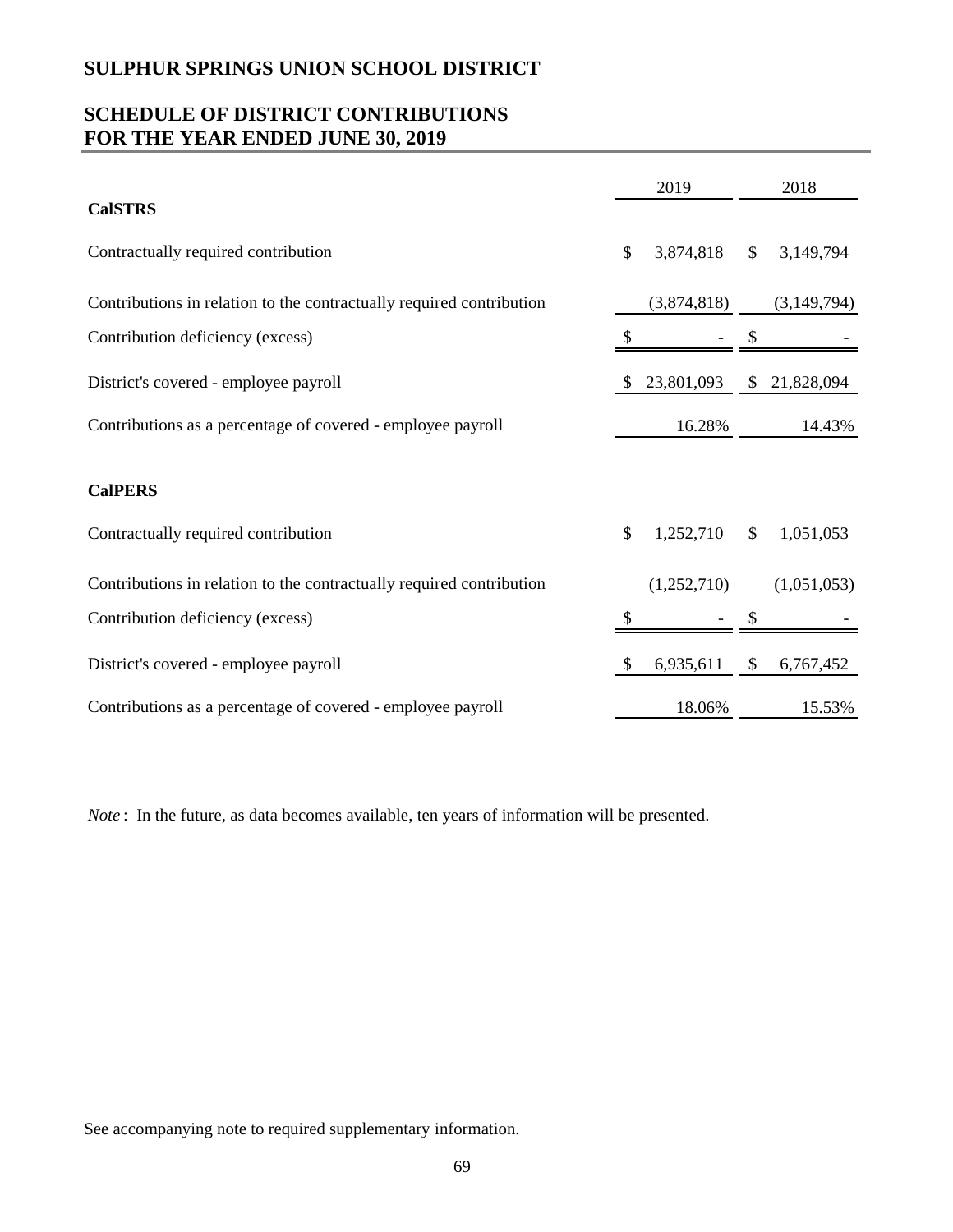|                            | 2017          | 2016                      | 2015        |
|----------------------------|---------------|---------------------------|-------------|
| \$                         |               | 2,857,432 \$ 2,136,812 \$ | 1,855,722   |
|                            | (2,857,432)   | (2,136,812)               | (1,855,722) |
| $\boldsymbol{\mathsf{\$}}$ | $-$ \$        | $-$ \$                    |             |
| \$                         | 22,714,086 \$ | 19,914,371 \$ 20,897,770  |             |
|                            | 12.58%        | 10.73%                    | 8.88%       |
|                            |               |                           |             |
| \$                         | 818,564 \$    | 715,332 \$                | 657,683     |
|                            | (818, 564)    | (715, 332)                | (657, 683)  |
| $\boldsymbol{\mathsf{\$}}$ | - \$          | $-$ \$                    |             |
| $\boldsymbol{\mathsf{S}}$  | 5,893,189 \$  | $6,021,313$ \$            | 5,587,791   |
|                            | 13.89%        | 11.88%                    | 11.77%      |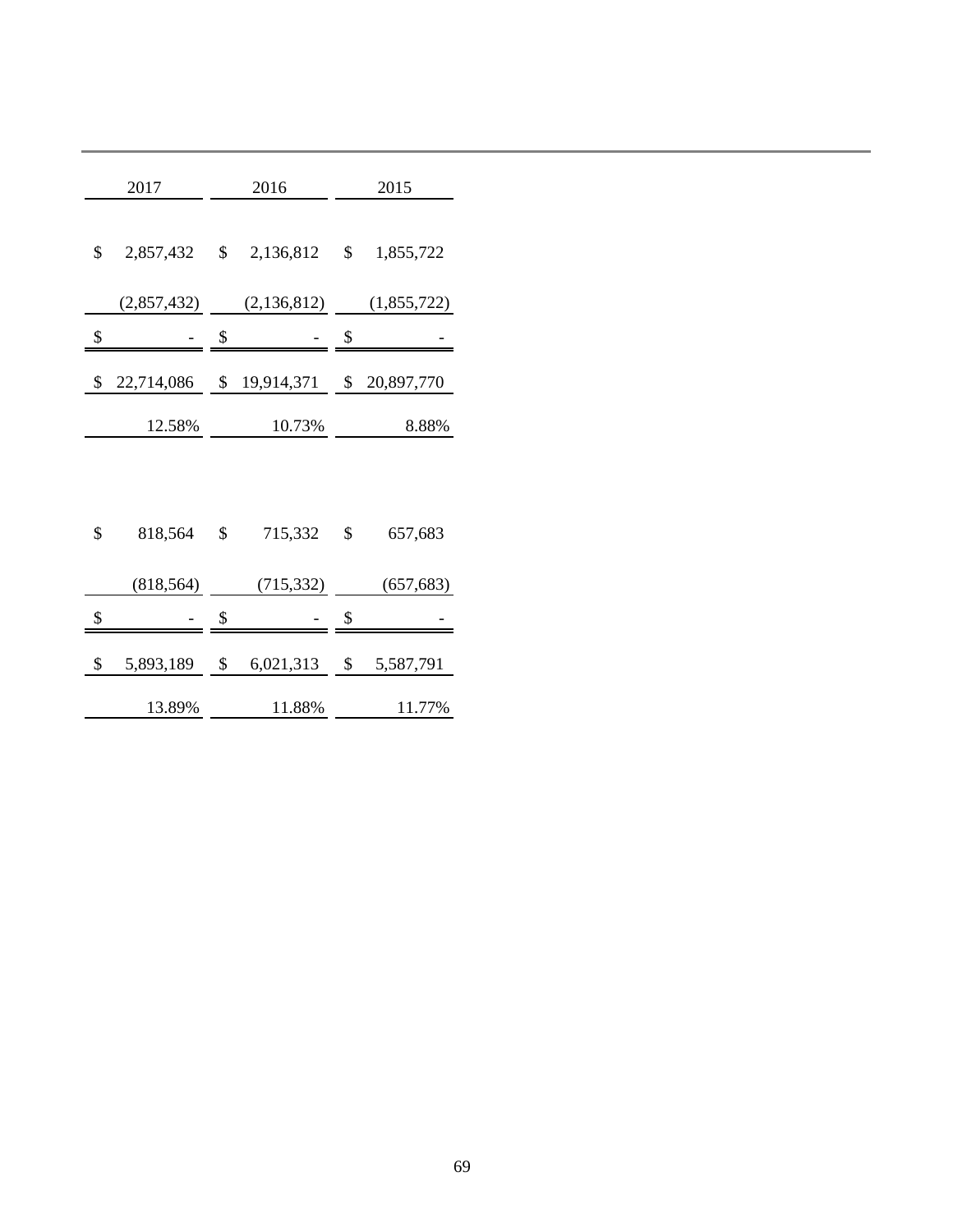## **NOTE TO REQUIRED SUPPLEMENTARY INFORMATION JUNE 30, 2019**

### **NOTE 1 - PURPOSE OF SCHEDULES**

#### **Budgetary Comparison Schedule**

The District employs budget control by object codes and by individual appropriation accounts. Budgets are prepared on the modified accrual basis of accounting in accordance with accounting principles generally accepted in the United State of America as prescribed by the Governmental Accounting Standards Board and provisions of the California *Education Code*. The governing board is required to hold a public hearing and adopt an operating budget no later than July 1 of each year. The adopted budget is subject to amendment throughout the year to give consideration to unanticipated revenue and expenditures primarily resulting from events unknown at the time of budget adoption with the legal restriction that expenditures cannot exceed appropriations by major object account.

The amounts reported as the original budgeted amounts in the budgetary statements reflect the amounts when the original appropriations were adopted. The amounts reported as the final budgeted amounts in the budgetary statements reflect the amounts after all budget amendments have been accounted for.

This schedule presents information for the original and final budgets and actual results of operations, as well as the variances from the final budget to actual results of operations.

At June 30, 2019, the District's following major fund exceeded the budgeted amount in total:

|              |               | <b>Expenditures and Other Uses</b> |                           |
|--------------|---------------|------------------------------------|---------------------------|
|              | <b>Budget</b> | $Actual*$                          | Excess                    |
| General Fund | 60,028,013    | \$61,540,093                       | $\frac{1}{2}$ (1,512,080) |

\*Includes on behalf payments of \$2,003,520 relating to Senate Bill 90.

### **Schedule of Changes in the District's Total OPEB Liability and Related Ratios**

This schedule presents information on the District's changes in the total OPEB liability, including beginning and ending balances, the plan's fiduciary net position, and the total OPEB liability. In the future, as data becomes available, ten years of information will be presented.

*Change in Benefit Terms –* There were no changes in the benefits terms since the previous valuation.

*Change of Assumptions –* The OPEB plan inflation rate was changed from 3.62 percent to 3.00 percent, the rate of salary increase was changed from 4.00 percent to 3.00 percent, and the rate of investment return was changed from 3.62 percent to 3.13 percent since the previous valuation.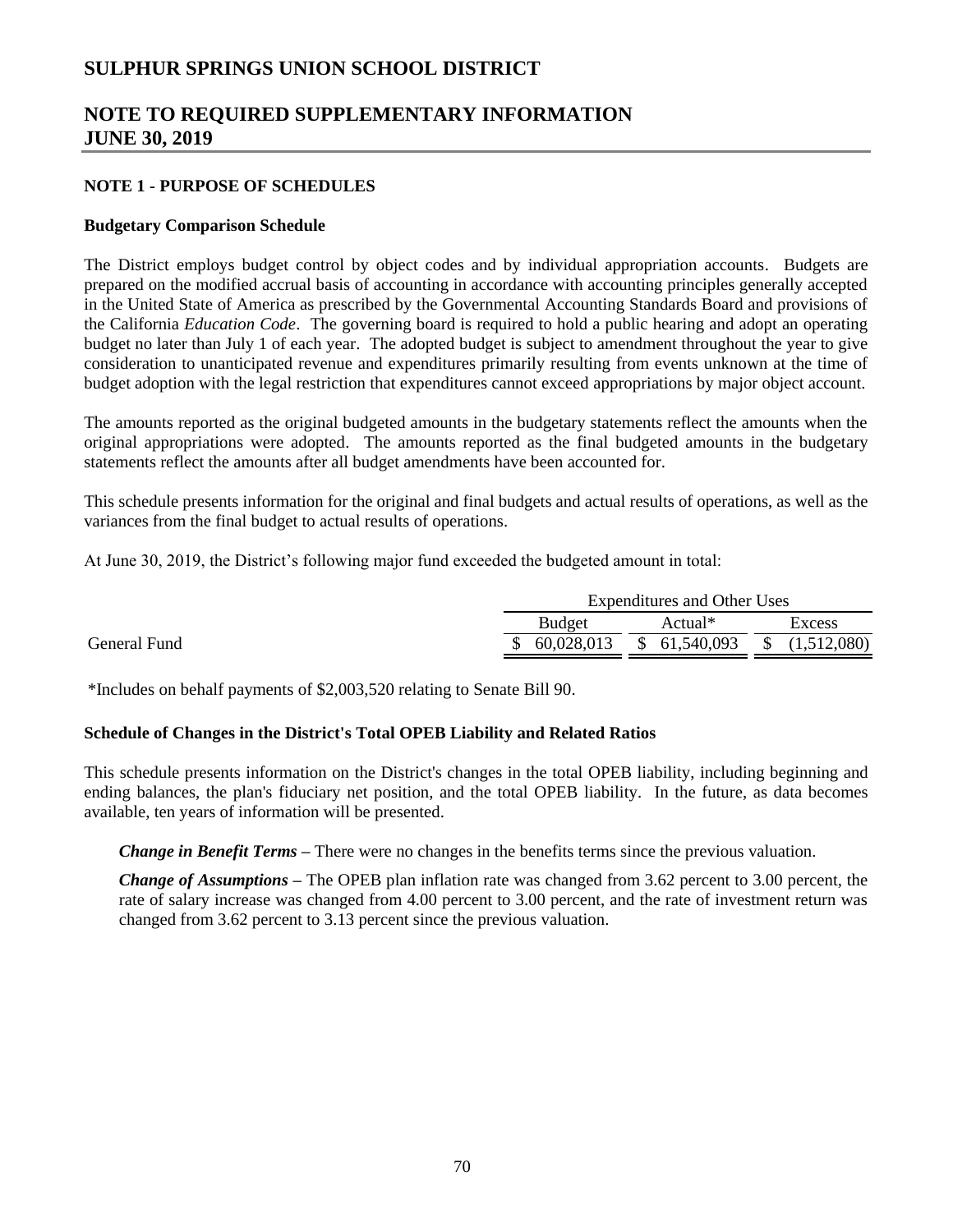## **NOTE TO REQUIRED SUPPLEMENTARY INFORMATION JUNE 30, 2019**

### **Schedule of the District's Proportionate Share of the Net Pension Liability**

This schedule presents information on the District's proportionate share of the net pension liability (NPL), the plans' fiduciary net position and, when applicable, the State's proportionate share of the NPL associated with the District. In the future, as data becomes available, ten years of information will be presented.

*Changes in Benefit Terms –* There were no changes in benefit terms since the previous valuations for both CalSTRS and CalPERS.

*Changes of Assumptions –* There were no changes in economic assumptions for either the CalSTRS or CalPERS plans from the previous valuations.

### **Schedule of District Contributions**

This schedule presents information on the District's required contribution, the amounts actually contributed, and any excess or deficiency related to the required contribution. In the future, as data becomes available, ten years of information will be presented.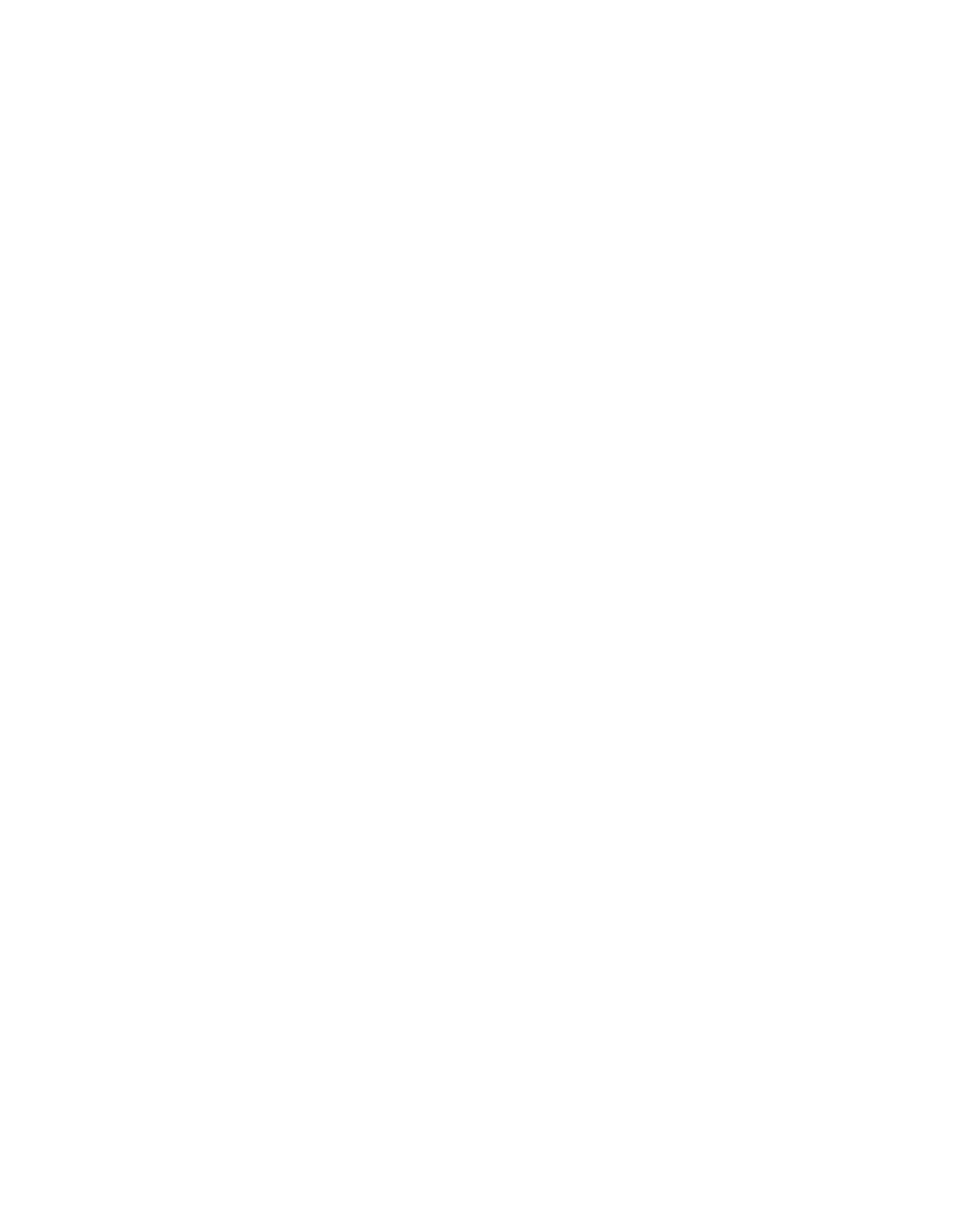# **SCHEDULE OF EXPENDITURES OF FEDERAL AWARDS FOR THE YEAR ENDED JUNE 30, 2019**

|                                                                               | Federal     | Pass-Through<br>Entity |                 |
|-------------------------------------------------------------------------------|-------------|------------------------|-----------------|
| Federal Grantor/Pass-Through                                                  | <b>CFDA</b> | Identifying            | Federal         |
| Grantor/Program or Cluster Title                                              | Number      | Number                 | Expenditures    |
| <b>U.S. DEPARTMENT OF EDUCATION</b>                                           |             |                        |                 |
| Passed through California Department of Education (CDE):                      |             |                        |                 |
| Title I, Part A - Low Income and Neglected                                    | 84.010      | 14329                  | \$<br>881,969   |
| Title II, Part A - Supporting Effective Instruction                           | 84.367      | 14341                  | 151,240         |
| Title III, Part A - English Learner Student Program                           | 84.365      | 15146                  | 10,917          |
| Title III, Part A - English Learner Student Program                           | 84.365      | 14346                  | 128,128         |
| Subtotal Title III, Part A - English Language<br><b>Acquisition Program</b>   |             |                        | 139,045         |
| Title IV, Part A - Student Support and Academic                               |             |                        |                 |
| <b>Enrichment Grants</b>                                                      | 84.424      | 15396                  | 61,416          |
| Title IV, Part A - Student Support and Academic                               |             |                        |                 |
| Enrichment Grants - Competitive                                               | 84.424      | 15396                  | 435,803         |
| Subtotal Title IV, Part A - Student Support and<br>Academic Enrichment Grants |             |                        | 497,219         |
| Passed through Santa Clarita Valley SELPA:                                    |             |                        |                 |
| <b>Special Education Cluster:</b>                                             |             |                        |                 |
| Basic Local Asistance Entitlement, Part B, Sec 611                            | 84.027      | 13379                  | 986,218         |
| Preschool Grants, Part B, Sec 619                                             | 84.173      | 13430                  | 63,175          |
| Preschool Staff Development, Part B, Sec 619                                  | 84.173A     | 13431                  | 723             |
| <b>Subtotal Special Education Cluster</b>                                     |             |                        | 1,050,116       |
| Total U.S. Department of Education                                            |             |                        | 2,719,589       |
| U.S. DEPARTMENT OF HEALTH AND HUMAN SERVICES                                  |             |                        |                 |
| Passed through California Department of Health Services:                      |             |                        |                 |
| Medi-Cal Assistance Program:                                                  |             |                        |                 |
| Medi-Cal Billing Option                                                       | 93.778      | 10013                  | 214,807         |
| Medi-Cal Administrative Activities                                            | 93.778      | 10060                  | 459,453         |
| Subtotal Medi-Cal Assistance Program                                          |             |                        | 674,260         |
| Total U.S. Department of Health                                               |             |                        |                 |
| and Human Services                                                            |             |                        | 674,260         |
| <b>Total Expenditures of Federal Awards</b>                                   |             |                        | \$<br>3,393,849 |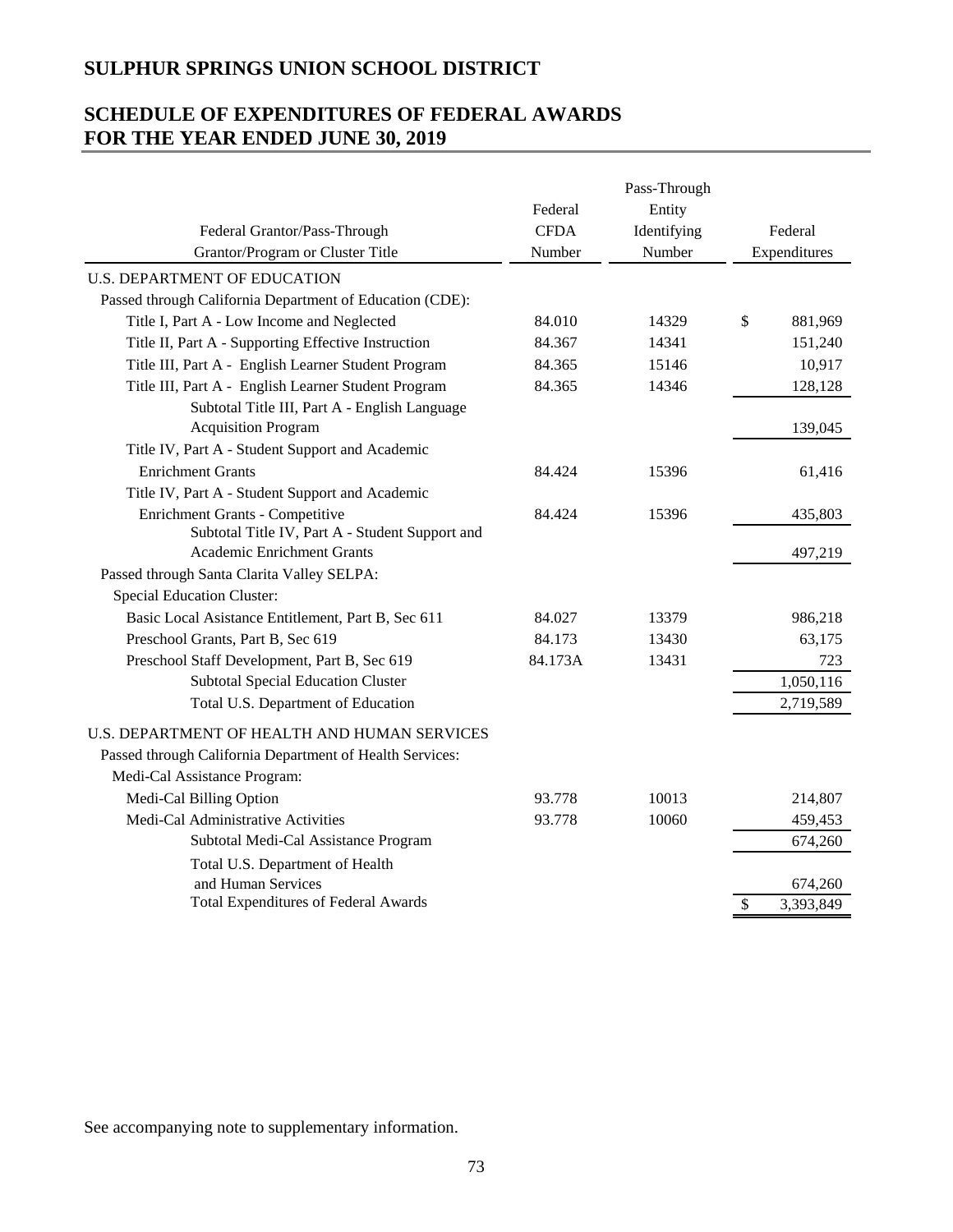## **LOCAL EDUCATION AGENCY ORGANIZATION STRUCTURE JUNE 30, 2019**

### **ORGANIZATION**

The Sulphur Springs Union School District was established in 1872 and covers the educational services to students living in an area known as Canyon Country within the Santa Clarita Valley. The District operates under a locally elected five-member Board form of government and provides educational services to grades K - 6 as mandated by the State and/or Federal agencies. The District operates nine elementary schools. There were no boundary changes during the year.

### **GOVERNING BOARD**

| <b>MEMBER</b>            | OFFICE       | <b>TERM EXPIRES</b> |
|--------------------------|--------------|---------------------|
| Denis DeFigueiredo       | President    | December 2020       |
| <b>Shelley Weinstein</b> | <b>Clerk</b> | December 2020       |
| Ken Chase                | Member       | December 2022       |
| Lori MacDonald           | Member       | December 2022       |
| Brenda Martinez Gerson   | Member       | December 2022       |

### **ADMINISTRATION**

| Catherine Kawaguchi, Ed. D. | Superintendent                                        |
|-----------------------------|-------------------------------------------------------|
| Gretchen Bergstrom          | Assistant Superintendent, Business Services           |
| Jezelle Fullwood, Ed. D.    | <b>Assistant Superintendent, Educational Services</b> |
| Joshua Randall, Ed. D.      | Assistant Superintendent, Pupil/Personnel Services    |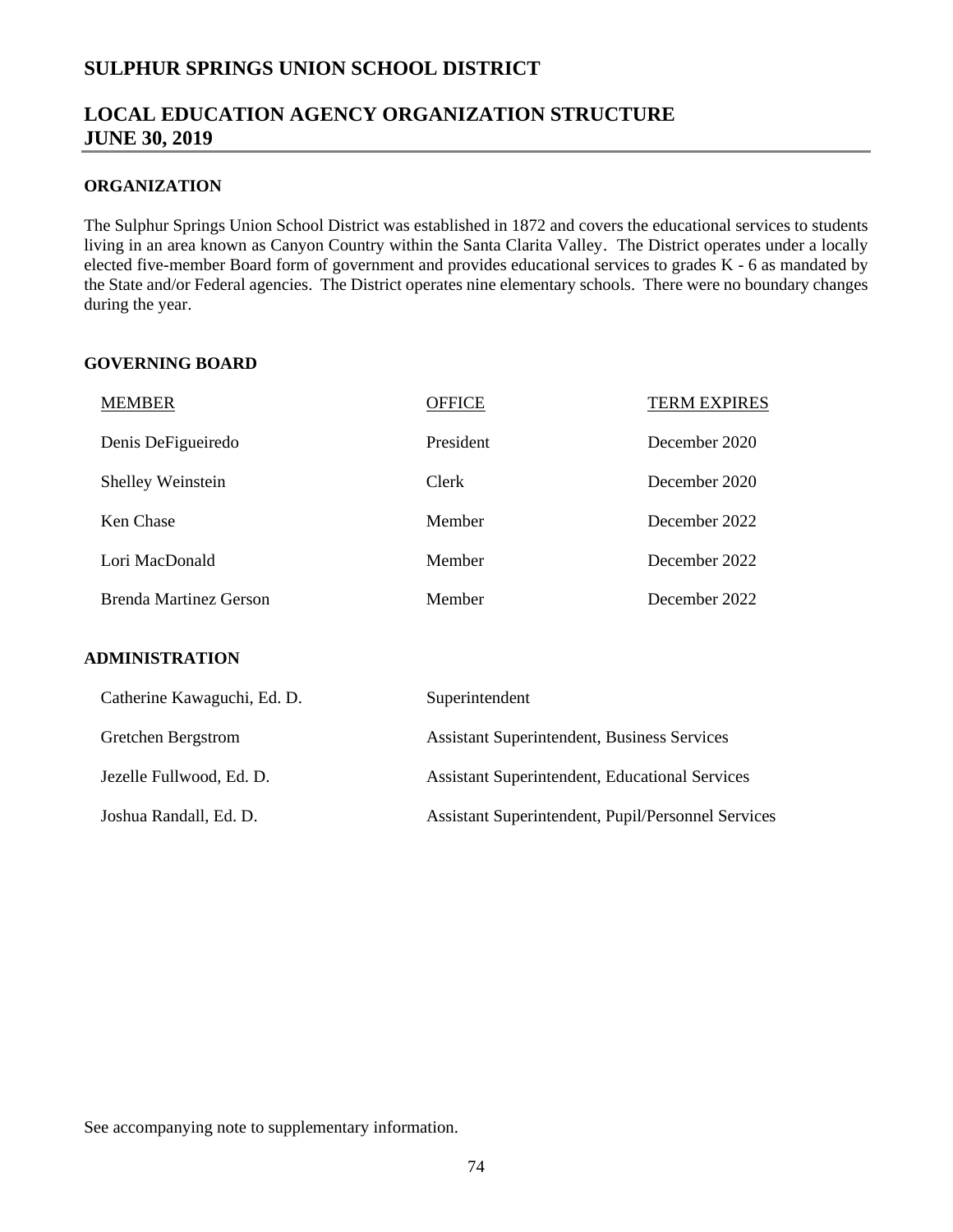# **SCHEDULE OF AVERAGE DAILY ATTENDANCE FOR THE YEAR ENDED JUNE 30, 2019**

|                                                    | <b>Final Report</b>  |          |  |
|----------------------------------------------------|----------------------|----------|--|
|                                                    | <b>Second Period</b> | Annual   |  |
|                                                    | Report               | Report   |  |
|                                                    | AB269604             | 7D0FA45C |  |
| Regular ADA                                        |                      |          |  |
| Transitional kindergarten through third            | 2,888.15             | 2,897.51 |  |
| Fourth through sixth                               | 2,215.17             | 2,215.87 |  |
| <b>Total Regular ADA</b>                           | 5,103.32             | 5,113.38 |  |
| <b>Extended Year Special Education</b>             |                      |          |  |
| Transitional kindergarten through third            | 6.48                 | 6.48     |  |
| Fourth through sixth                               | 2.19                 | 2.19     |  |
| <b>Total Extended Year Special Education</b>       | 8.67                 | 8.67     |  |
| Special Education, Nonpublic, Nonsectarian Schools |                      |          |  |
| Transitional kindergarten through third            | 0.57                 | 0.64     |  |
| Fourth through sixth                               | 0.37                 | 0.61     |  |
| Total Special Education, Nonpublic,                |                      |          |  |
| Nonsectarian Schools                               | 0.94                 | 1.25     |  |
| <b>Total ADA</b>                                   | 5,112.93             | 5,123.30 |  |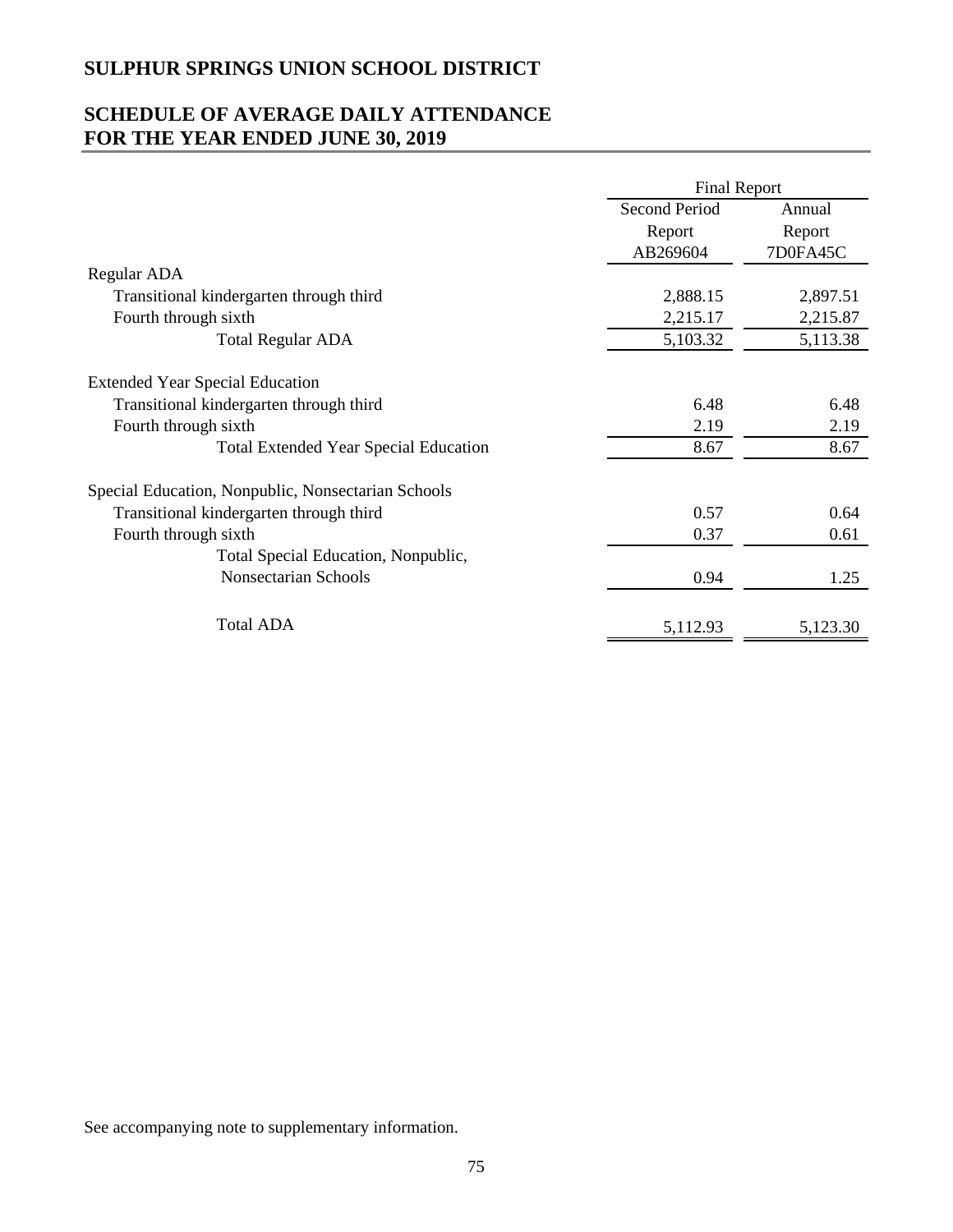|                | 1986-87     | 2018-19 | Number of Days |            |               |
|----------------|-------------|---------|----------------|------------|---------------|
|                | Minutes     | Actual  | Traditional    | Multitrack |               |
| Grade Level    | Requirement | Minutes | Calendar       | Calendar   | <b>Status</b> |
| Kindergarten   | 36,000      | 56,180  | 180            | N/A        | Complied      |
| Grades $1 - 3$ | 50,400      |         |                |            |               |
| Grade 1        |             | 56,180  | 180            | N/A        | Complied      |
| Grade 2        |             | 56,180  | 180            | N/A        | Complied      |
| Grade 3        |             | 56,180  | 180            | N/A        | Complied      |
| Grades 4 - 6   | 54,000      |         |                |            |               |
| Grade 4        |             | 56,180  | 180            | N/A        | Complied      |
| Grade 5        |             | 56,180  | 180            | N/A        | Complied      |
| Grade 6        |             | 56,180  | 180            | N/A        | Complied      |

# **SCHEDULE OF INSTRUCTIONAL TIME FOR THE YEAR ENDED JUNE 30, 2019**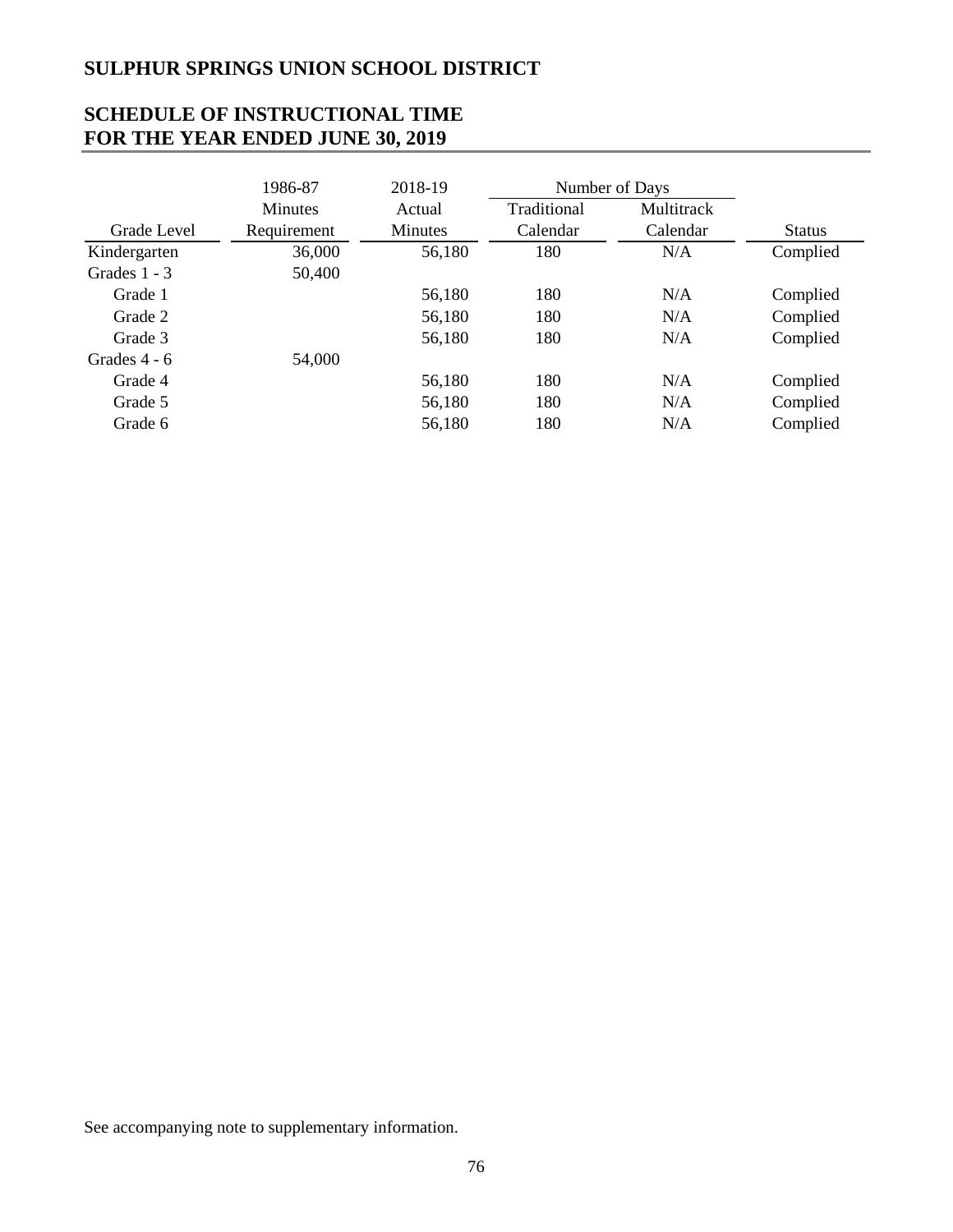# **RECONCILIATION OF ANNUAL FINANCIAL AND BUDGET REPORT WITH AUDITED FINANCIAL STATEMENTS FOR THE YEAR ENDED JUNE 30, 2019**

There were no adjustments to the Unaudited Actual Financial Report, which required reconciliation to the audited financial statements at June 30, 2019.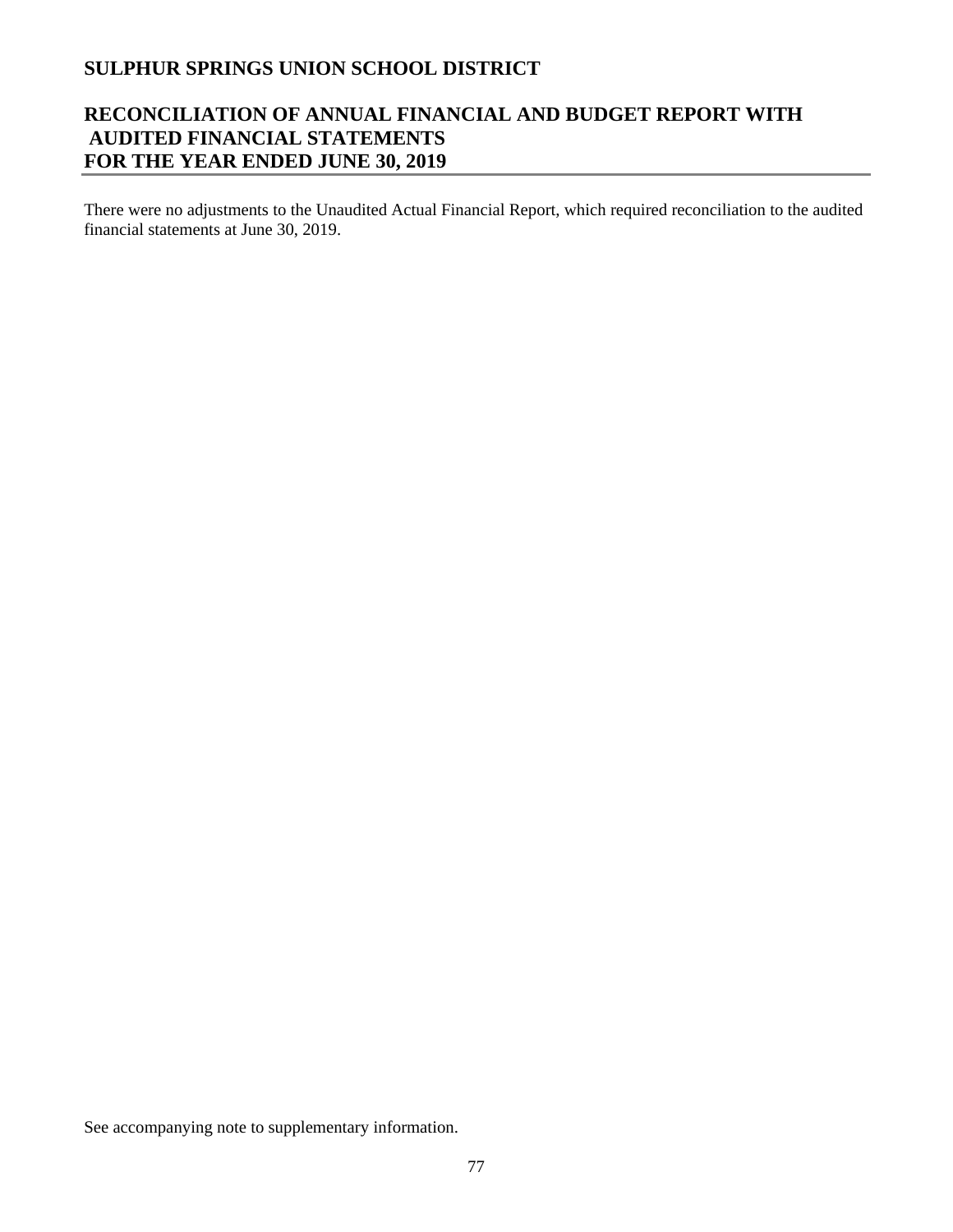## **SCHEDULE OF FINANCIAL TRENDS AND ANALYSIS FOR THE YEAR ENDED JUNE 30, 2019**

|                                        |    | (Budget)<br>$2020$ <sup>1</sup> |     | 2019       |     | 2018       |    | 2017         |
|----------------------------------------|----|---------------------------------|-----|------------|-----|------------|----|--------------|
| <b>GENERAL FUND</b>                    |    |                                 |     |            |     |            |    |              |
| Revenues                               | \$ | 59,756,155                      | \$. | 63,154,094 | \$. | 57,015,686 | S. | 56,794,348   |
| Other sources and transfers in         |    |                                 |     |            |     |            |    | 1,550,883    |
| <b>Total Revenues</b>                  |    |                                 |     |            |     |            |    |              |
| and Other Sources                      |    | 59,756,155                      |     | 63,154,094 |     | 57,015,686 |    | 58, 345, 231 |
| Expenditures                           |    | 61,135,069                      |     | 61,029,508 |     | 56,211,943 |    | 55,492,754   |
| Other uses and transfers out           |    | 509,626                         |     | 510,585    |     | 507,250    |    | 215,000      |
| <b>Total Expenditures</b>              |    |                                 |     |            |     |            |    |              |
| and Other Uses                         |    | 61,644,695                      |     | 61,540,093 |     | 56,719,193 |    | 55,707,754   |
| <b>INCREASE (DECREASE) IN</b>          |    |                                 |     |            |     |            |    |              |
| <b>FUND BALANCE</b>                    | S  | (1,888,540)                     | S   | 1,614,001  | \$  | 296,493    | S  | 2,637,477    |
| <b>ENDING FUND BALANCE</b>             |    | 8,697,530                       |     | 10,586,070 |     | 8,972,069  |    | 8,675,576    |
| <b>AVAILABLE RESERVES</b> <sup>2</sup> |    | 7,611,142                       | \$. | 9,691,760  | \$  | 8,706,186  |    | 8,099,282    |
| <b>AVAILABLE RESERVES AS A</b>         |    |                                 |     |            |     |            |    |              |
| PERCENTAGE OF TOTAL OUTGO <sup>3</sup> |    | 12.35%                          |     | 16.28%     |     | 15.35%     |    | 14.54%       |
| <b>LONG-TERM OBLIGATIONS</b>           |    | N/A                             |     | 97,281,922 |     | 96,803,228 |    | 96,591,931   |
| K-12 AVERAGE DAILY                     |    |                                 |     |            |     |            |    |              |
| <b>ATTENDANCE AT P-2</b>               |    | 5,062                           |     | 5,113      |     | 5,190      |    | 5,205        |

The General Fund balance has increased by \$1,910,494, over the past two years. The fiscal year 2019-2020 budget projects a decrease of \$1,888,540 (17.8 percent). For a district this size, the State recommends available reserves of at least 3 percent of total General Fund expenditures, transfers out, and other uses (total outgo).

The District has incurred operating surpluses in all of the past three years but anticipates incurring an operating deficit during the 2019-2020 fiscal year. Total long-term obligations have increased by \$689,991 over the past two years.

Average daily attendance has decreased by 92 over the past two years. An additional decrease of 51 ADA is anticipated during fiscal year 2019-2020.

<sup>&</sup>lt;sup>1</sup> Budget 2020 is included for analytical purposes only and has not been subjected to audit.

 $<sup>2</sup>$  Available reserves consist of all unassigned fund balances including all amounts reserved for economic uncertainties contained with</sup> the General Fund.

<sup>&</sup>lt;sup>3</sup> On-behalf payments of \$2,008,520, relating to Senate Bill 90 have been excluded from the calculation of available reserves for the fiscal year ending June 30, 2019.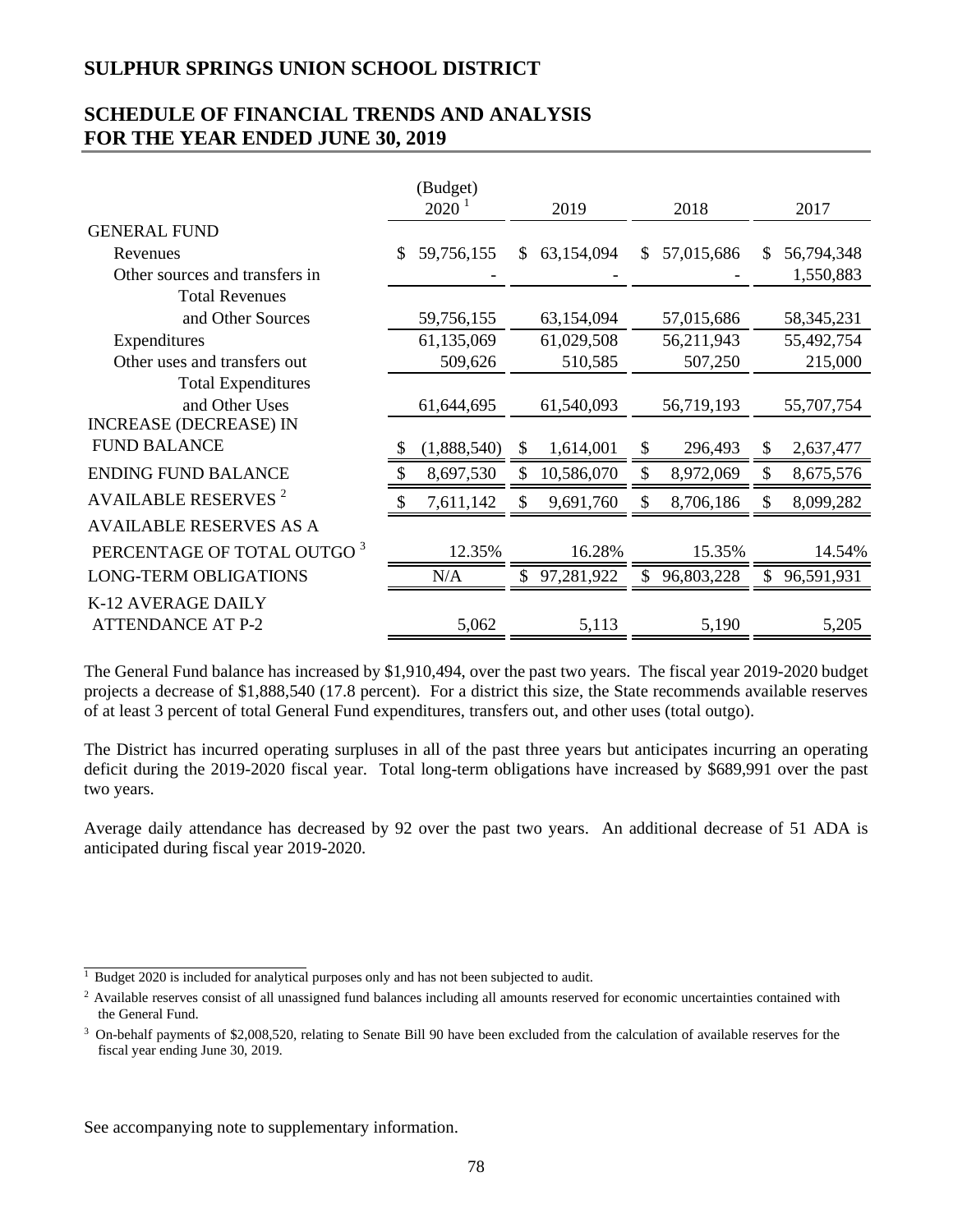# **NON-MAJOR GOVERNMENTAL FUNDS COMBINING BALANCE SHEET JUNE 30, 2019**

|                                                             | <b>Child</b><br><b>Development</b><br><b>Fund</b> |        | <b>Deferred</b><br><b>Maintenance</b><br><b>Fund</b> |        | <b>Capital Project</b><br><b>Fund For Blended</b><br>Component<br><b>Units</b> |           |
|-------------------------------------------------------------|---------------------------------------------------|--------|------------------------------------------------------|--------|--------------------------------------------------------------------------------|-----------|
| <b>ASSETS</b>                                               |                                                   |        |                                                      |        |                                                                                |           |
| Deposits and investments                                    | \$                                                | 21,956 | $\mathcal{S}$                                        | 77,629 | $\boldsymbol{\mathsf{S}}$                                                      | 1,220,702 |
| Receivables                                                 |                                                   | 46,110 |                                                      | 425    |                                                                                | 4,719     |
| <b>Total Assets</b>                                         | \$.                                               | 68,066 | \$                                                   | 78,054 | \$                                                                             | 1,225,421 |
| <b>LIABILITIES AND FUND BALANCES</b><br><b>Liabilities:</b> |                                                   |        |                                                      |        |                                                                                |           |
| Accounts payable                                            | S                                                 | 61,913 | $\mathcal{S}$                                        |        | \$                                                                             |           |
| <b>Fund Balances:</b>                                       |                                                   |        |                                                      |        |                                                                                |           |
| Restricted                                                  |                                                   | 3,246  |                                                      |        |                                                                                | 1,225,421 |
| Committed                                                   |                                                   |        |                                                      | 78,054 |                                                                                |           |
| Assigned                                                    |                                                   | 2,907  |                                                      |        |                                                                                |           |
| <b>Total Fund Balances</b>                                  |                                                   | 6,153  |                                                      | 78,054 |                                                                                | 1,225,421 |
| <b>Total Liabilities</b>                                    |                                                   |        |                                                      |        |                                                                                |           |
| and Fund Balances                                           |                                                   | 68,066 | \$                                                   | 78,054 | \$                                                                             | 1,225,421 |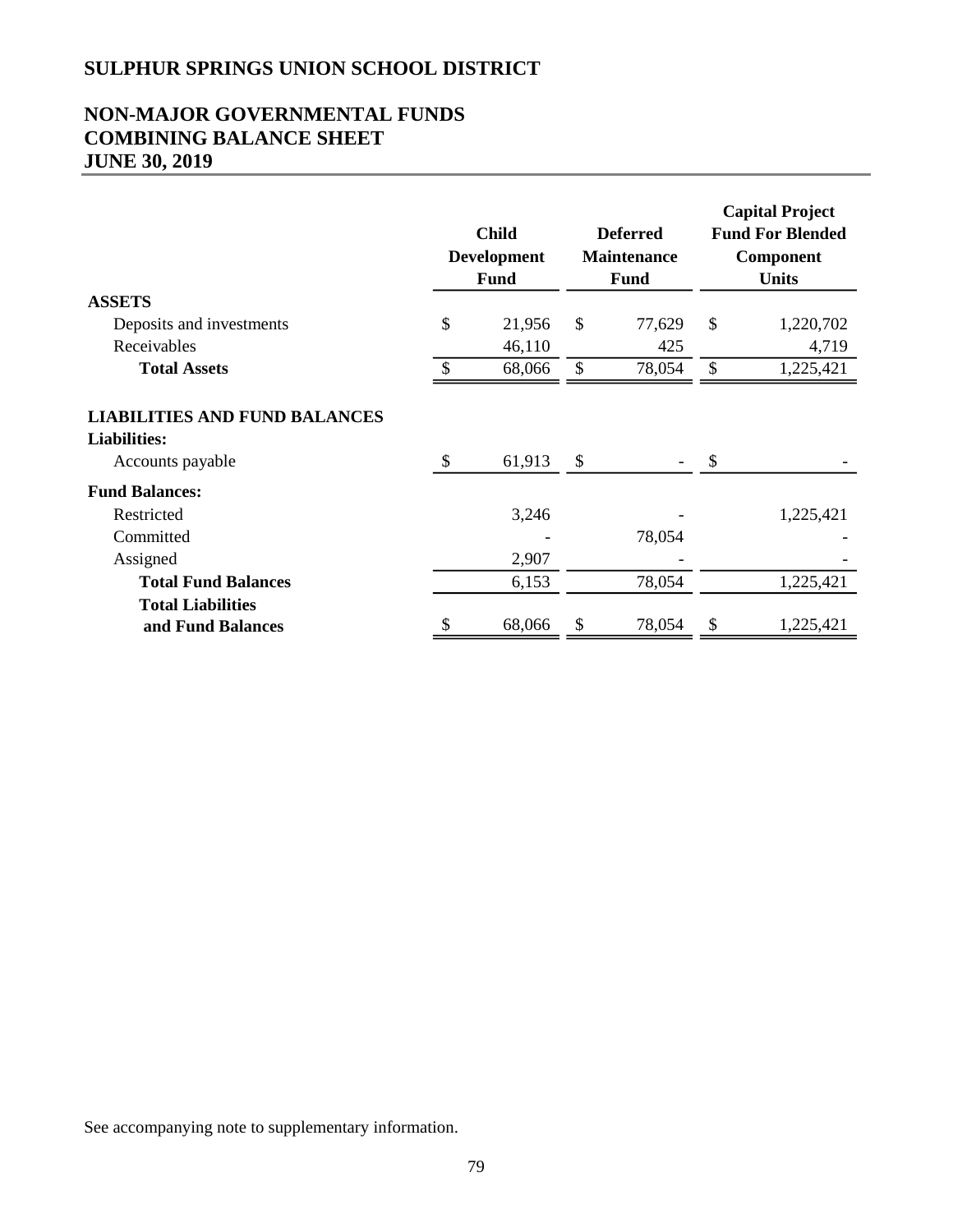| <b>Bond Interest</b><br>and Redemption<br>Fund |     | COP<br><b>Debt Service</b><br>Fund | Total<br><b>Non-Major</b><br>Governmental<br>Funds |                      |
|------------------------------------------------|-----|------------------------------------|----------------------------------------------------|----------------------|
| \$<br>1,928,878                                | \$. | 334.484<br>230,771                 | S                                                  | 3,583,649<br>282,025 |
| 1,928,878                                      | S   | 565,255                            | \$                                                 | 3,865,674            |

|                 | \$            | \$<br>61,913    |
|-----------------|---------------|-----------------|
|                 |               |                 |
| 1,928,878       | 565,255       | 3,722,800       |
|                 |               | 78,054          |
|                 |               | 2,907           |
| 1,928,878       | 565,255       | 3,803,761       |
|                 |               |                 |
| 1,928,878<br>\$ | \$<br>565,255 | \$<br>3,865,674 |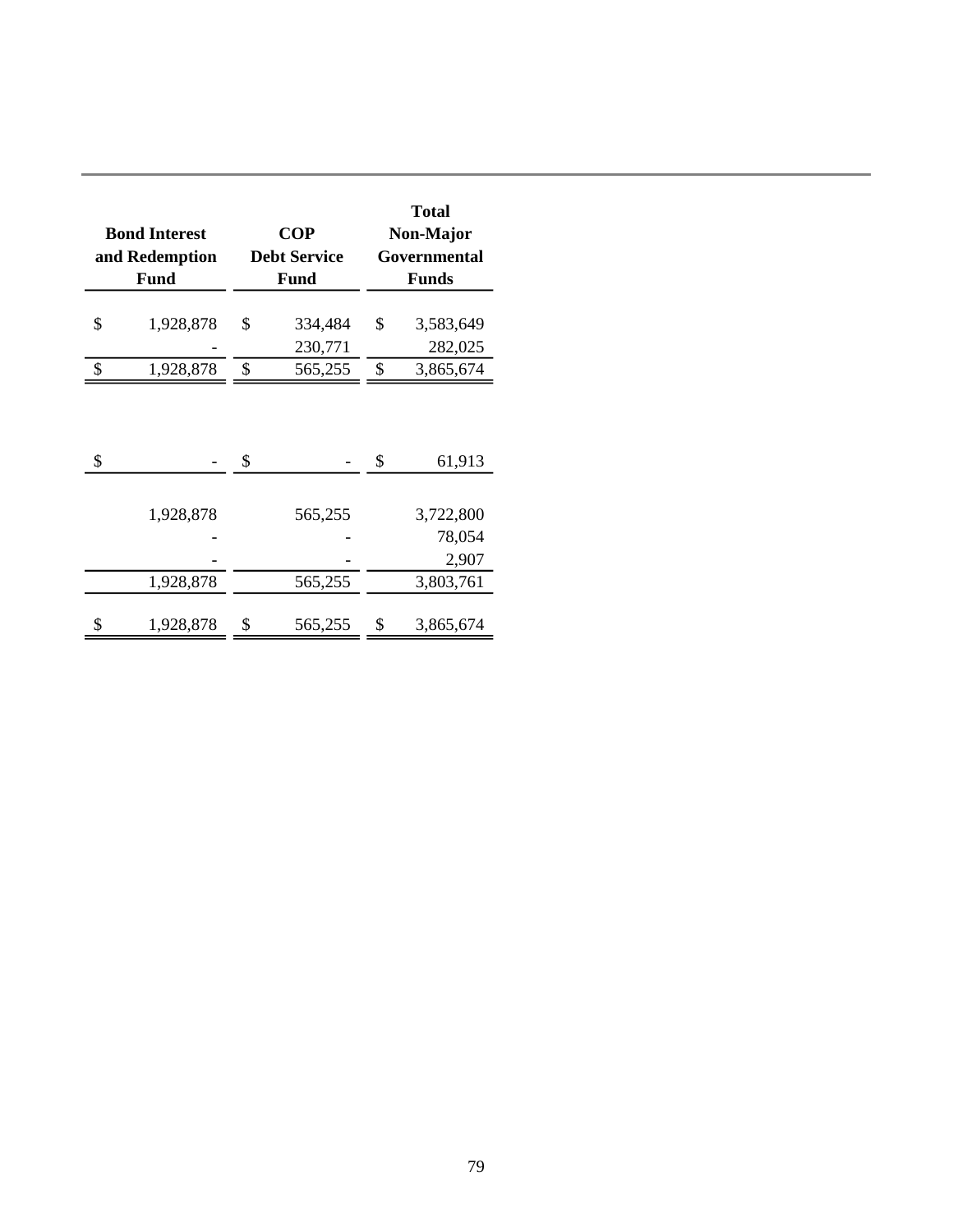# **NON-MAJOR GOVERNMENTAL FUNDS COMBINING STATEMENT OF REVENUES, EXPENDITURES, AND CHANGES IN FUND BALANCES FOR THE YEAR ENDED JUNE 30, 2019**

|                                             |                           | <b>Child</b><br><b>Development</b><br><b>Fund</b> | <b>Deferred</b><br><b>Maintenance</b><br><b>Fund</b> |               | <b>Capital Project</b><br><b>Fund for Blended</b><br>Component<br><b>Units</b> |
|---------------------------------------------|---------------------------|---------------------------------------------------|------------------------------------------------------|---------------|--------------------------------------------------------------------------------|
| <b>REVENUES</b>                             |                           |                                                   |                                                      |               |                                                                                |
| <b>Other State sources</b>                  | $\mathcal{S}$             | 694,572                                           | \$                                                   | $\mathcal{S}$ |                                                                                |
| Other local sources                         |                           | 19,116                                            | 1,846                                                |               | 18,900                                                                         |
| <b>Total Revenues</b>                       |                           | 713,688                                           | 1,846                                                |               | 18,900                                                                         |
| <b>EXPENDITURES</b>                         |                           |                                                   |                                                      |               |                                                                                |
| Current                                     |                           |                                                   |                                                      |               |                                                                                |
| Instruction                                 |                           | 524,687                                           |                                                      |               |                                                                                |
| Instruction-related activities:             |                           |                                                   |                                                      |               |                                                                                |
| School site administration                  |                           | 125,640                                           |                                                      |               |                                                                                |
| Pupil services:                             |                           |                                                   |                                                      |               |                                                                                |
| Food services                               |                           | 5,930                                             |                                                      |               |                                                                                |
| <b>General Administration:</b>              |                           |                                                   |                                                      |               |                                                                                |
| All other general administration            |                           | 30,082                                            |                                                      |               |                                                                                |
| Plant services                              |                           | 12,592                                            | 126,000                                              |               |                                                                                |
| Facility acquisition and construction       |                           | 64,616                                            | 1,400                                                |               | 93,732                                                                         |
| Debt service                                |                           |                                                   |                                                      |               |                                                                                |
| Principal                                   |                           |                                                   |                                                      |               |                                                                                |
| Interest and other                          |                           |                                                   |                                                      |               | 510                                                                            |
| <b>Total Expenditures</b>                   |                           | 763,547                                           | 127,400                                              |               | 94,242                                                                         |
| <b>Excess (Deficiency) of Revenues Over</b> |                           |                                                   |                                                      |               |                                                                                |
| <b>Expenditures</b>                         |                           | (49, 859)                                         | (125, 554)                                           |               | (75, 342)                                                                      |
| <b>Other Financing Sources (Uses)</b>       |                           |                                                   |                                                      |               |                                                                                |
| Transfers in                                |                           | 10,585                                            |                                                      |               |                                                                                |
| <b>NET CHANGE IN FUND BALANCES</b>          |                           | (39, 274)                                         | (125, 554)                                           |               | (75, 342)                                                                      |
| <b>Fund Balances - Beginning</b>            |                           | 45,427                                            | 203,608                                              |               | 1,300,763                                                                      |
| <b>Fund Balances - Ending</b>               | $\boldsymbol{\mathsf{S}}$ | 6,153                                             | \$<br>78,054                                         | \$            | 1,225,421                                                                      |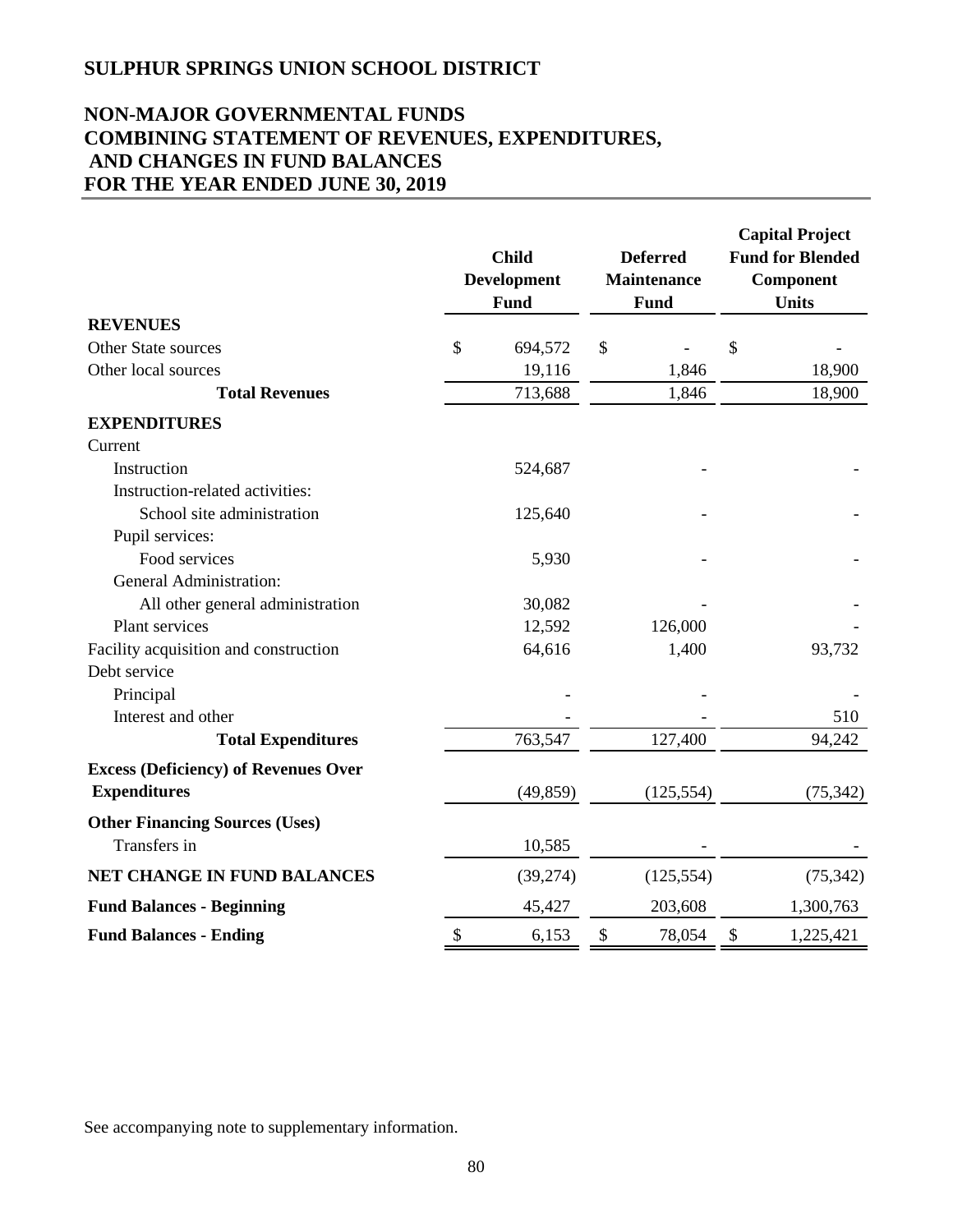| <b>Bond Interest</b><br>and Redemption<br><b>Fund</b> |            | <b>COP Debt</b><br><b>Service</b><br><b>Fund</b> |    | <b>Total</b><br>Non-Major<br>Governmental<br><b>Funds</b> |  |  |
|-------------------------------------------------------|------------|--------------------------------------------------|----|-----------------------------------------------------------|--|--|
|                                                       |            |                                                  |    |                                                           |  |  |
| \$                                                    | 15,577     | \$                                               | \$ | 710,149                                                   |  |  |
|                                                       | 2,062,702  | 984,295                                          |    | 3,086,859                                                 |  |  |
|                                                       | 2,078,279  | 984,295                                          |    | 3,797,008                                                 |  |  |
|                                                       |            |                                                  |    |                                                           |  |  |
|                                                       |            |                                                  |    | 524,687                                                   |  |  |
|                                                       |            |                                                  |    | 125,640                                                   |  |  |
|                                                       |            |                                                  |    | 5,930                                                     |  |  |
|                                                       |            |                                                  |    | 30,082                                                    |  |  |
|                                                       |            |                                                  |    | 138,592                                                   |  |  |
|                                                       |            |                                                  |    | 159,748                                                   |  |  |
|                                                       | 245,000    |                                                  |    | 245,000                                                   |  |  |
|                                                       | 2,075,440  | 1,649,375                                        |    | 3,725,325                                                 |  |  |
|                                                       | 2,320,440  | 1,649,375                                        |    | 4,955,004                                                 |  |  |
|                                                       |            |                                                  |    |                                                           |  |  |
|                                                       | (242, 161) | (665,080)                                        |    | (1,157,996)                                               |  |  |
|                                                       |            |                                                  |    |                                                           |  |  |
|                                                       |            | 500,000                                          |    | 510,585                                                   |  |  |
|                                                       | (242, 161) | (165,080)                                        |    | (647, 411)                                                |  |  |
|                                                       | 2,171,039  | 730,335                                          |    | 4,451,172                                                 |  |  |
| \$                                                    | 1,928,878  | \$<br>565,255                                    | \$ | 3,803,761                                                 |  |  |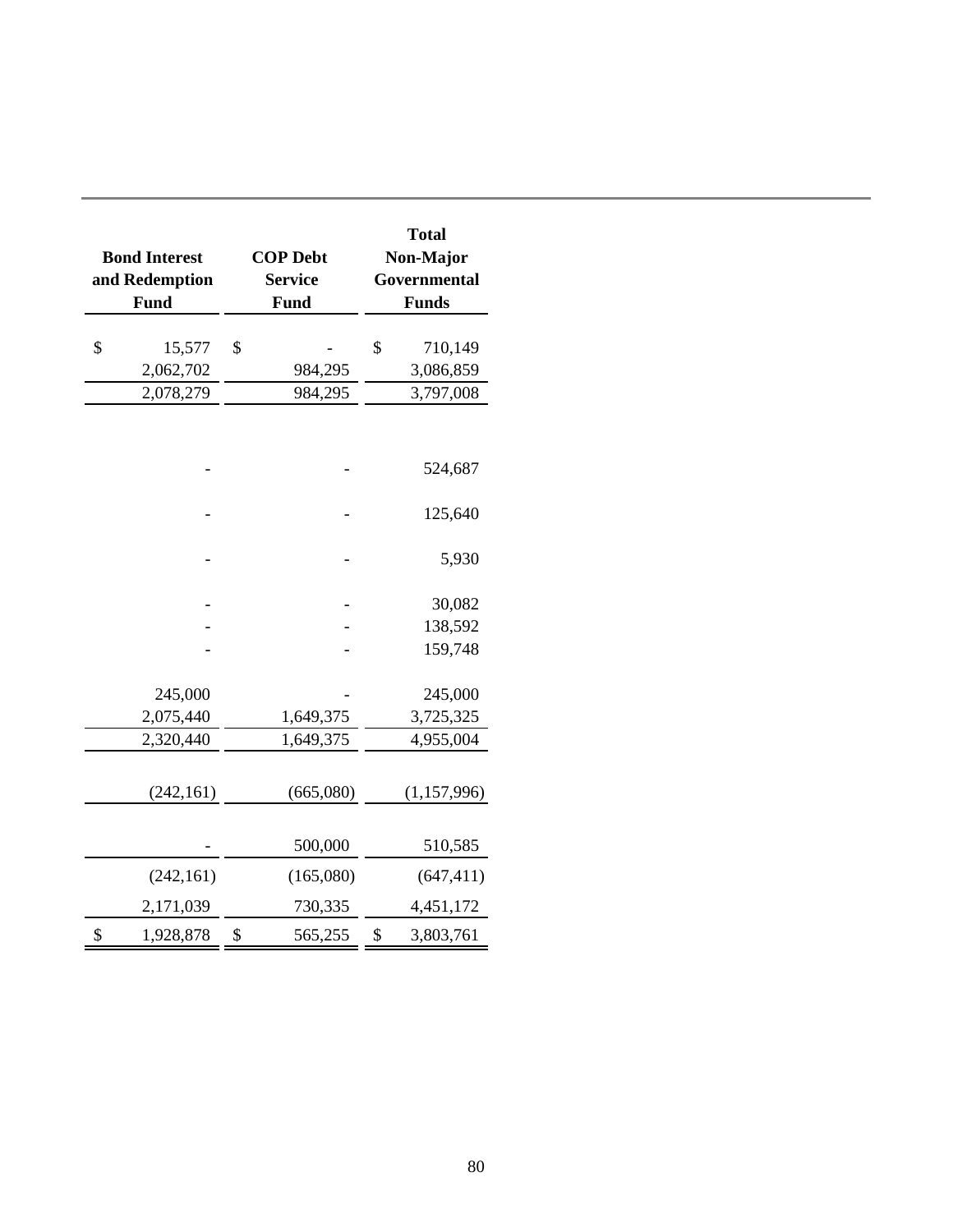## **NOTE TO SUPPLEMENTARY INFORMATION JUNE 30, 2019**

### **NOTE 1 - PURPOSE OF SCHEDULES**

#### **Schedule of Expenditures of Federal Awards**

The accompanying Schedule of Expenditures of Federal Awards includes the Federal grant activity of the District and is presented on the modified accrual basis of accounting. The information in this schedule is presented in accordance with the requirements of Title 2 U.S. *Code of Federal Regulations* Part 200, *Uniform Administrative Requirements, Cost Principles, and Audit Requirements for Federal Awards* (Uniform Guidance). Therefore, some amounts presented in this schedule may differ from amounts presented in, or used in the preparation of, the financial statements. The District has not elected to use the ten percent de minimis cost rate as covered in Section 200.414 Indirect (F&A) costs of the Uniform Guidance.

#### **Local Education Agency Organization Structure**

This schedule provides information about the District's boundaries and schools operated members of the governing board, and members of the administration.

#### **Schedule of Average Daily Attendance (ADA)**

Average daily attendance (ADA) is a measurement of the number of pupils attending classes of the District. The purpose of attendance accounting from a fiscal standpoint is to provide the basis on which apportionments of State funds are made to school districts. This schedule provides information regarding the attendance of students at various grade levels and in different programs.

#### **Schedule of Instructional Time**

The District has received incentive funding for increasing instructional time as provided by the Incentives for Longer Instructional Day. The District has met its target funding. This schedule presents information on the amount of instructional time offered by the District and whether the District complied with the provisions of *Education Code* Sections 46200 through 46206.

Districts must maintain their instructional minutes at the 1986-87 requirements, as required by *Education Code* Section 46201.

### **Reconciliation of Annual Financial and Budget Report With Audited Financial Statements**

This schedule provides the information necessary to reconcile the fund balance of all funds reported on the Unaudited Actual Financial Report to the audited financial statements.

#### **Schedule of Financial Trends and Analysis**

This schedule discloses the District's financial trends by displaying past years' data along with current year budget information. These financial trend disclosures are used to evaluate the District's ability to continue as a going concern for a reasonable period of time.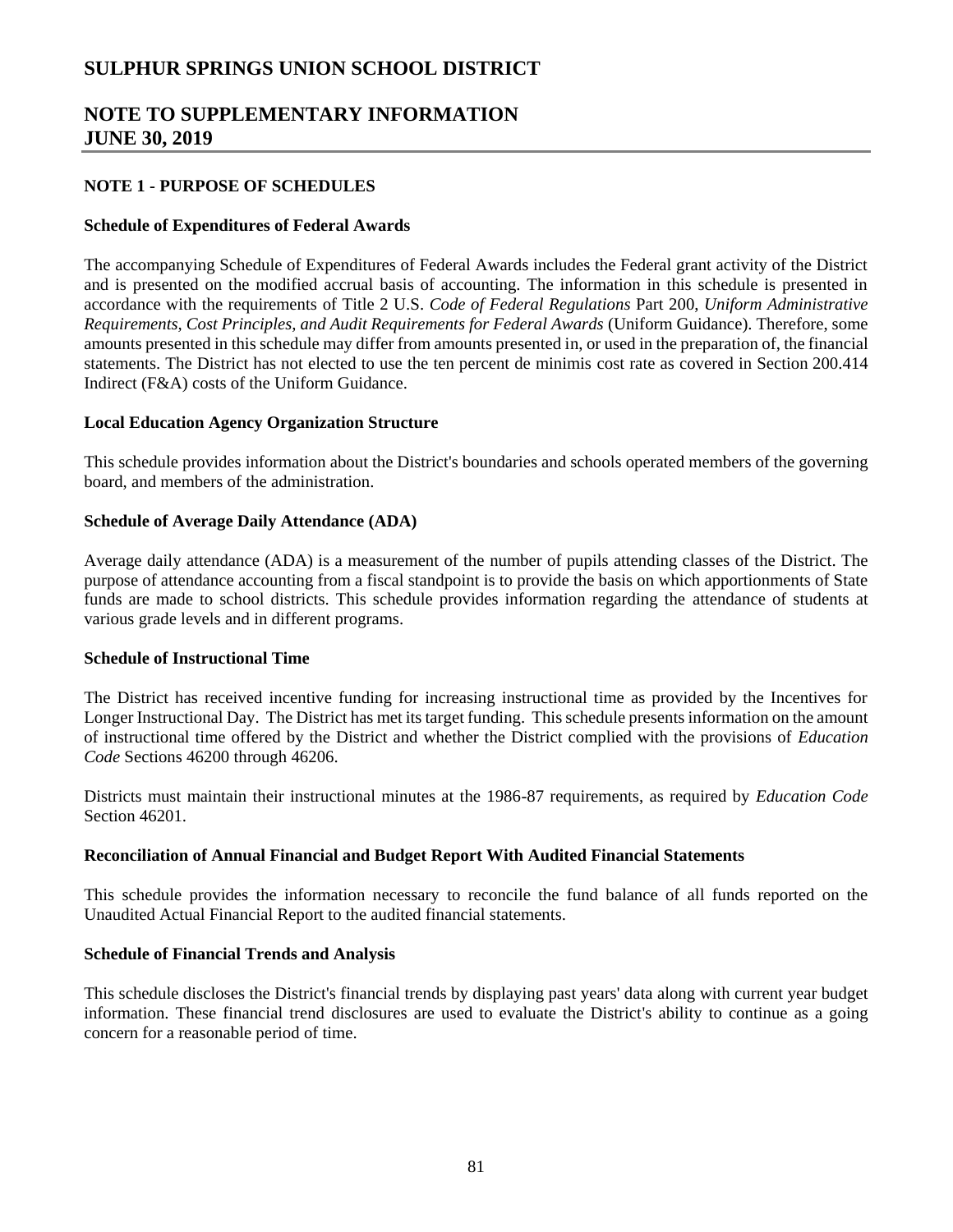## **NOTE TO SUPPLEMENTARY INFORMATION JUNE 30, 2019**

### **Non-Major Governmental Funds - Balance Sheet and Statement of Revenues, Expenditures, and Changes in Fund Balance**

The Non-Major Governmental Funds Combining Balance Sheet and Combining Statement of Revenues, Expenditures, and Changes in Fund Balance is included to provide information regarding the individual funds that have been included in the Non-Major Governmental Funds column on the Governmental Funds Balance Sheet and Statement of Revenues, Expenditures, and Changes in Fund Balance.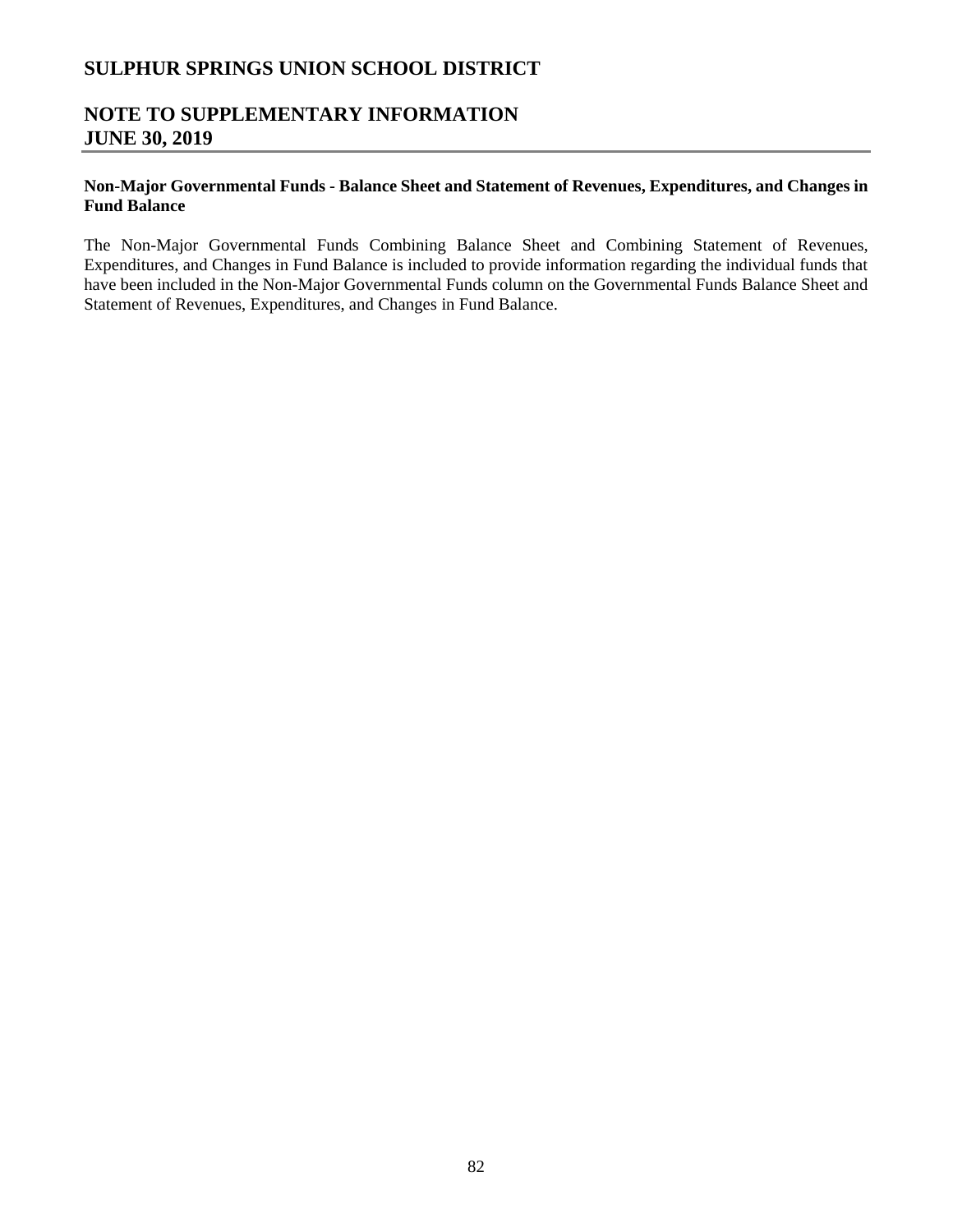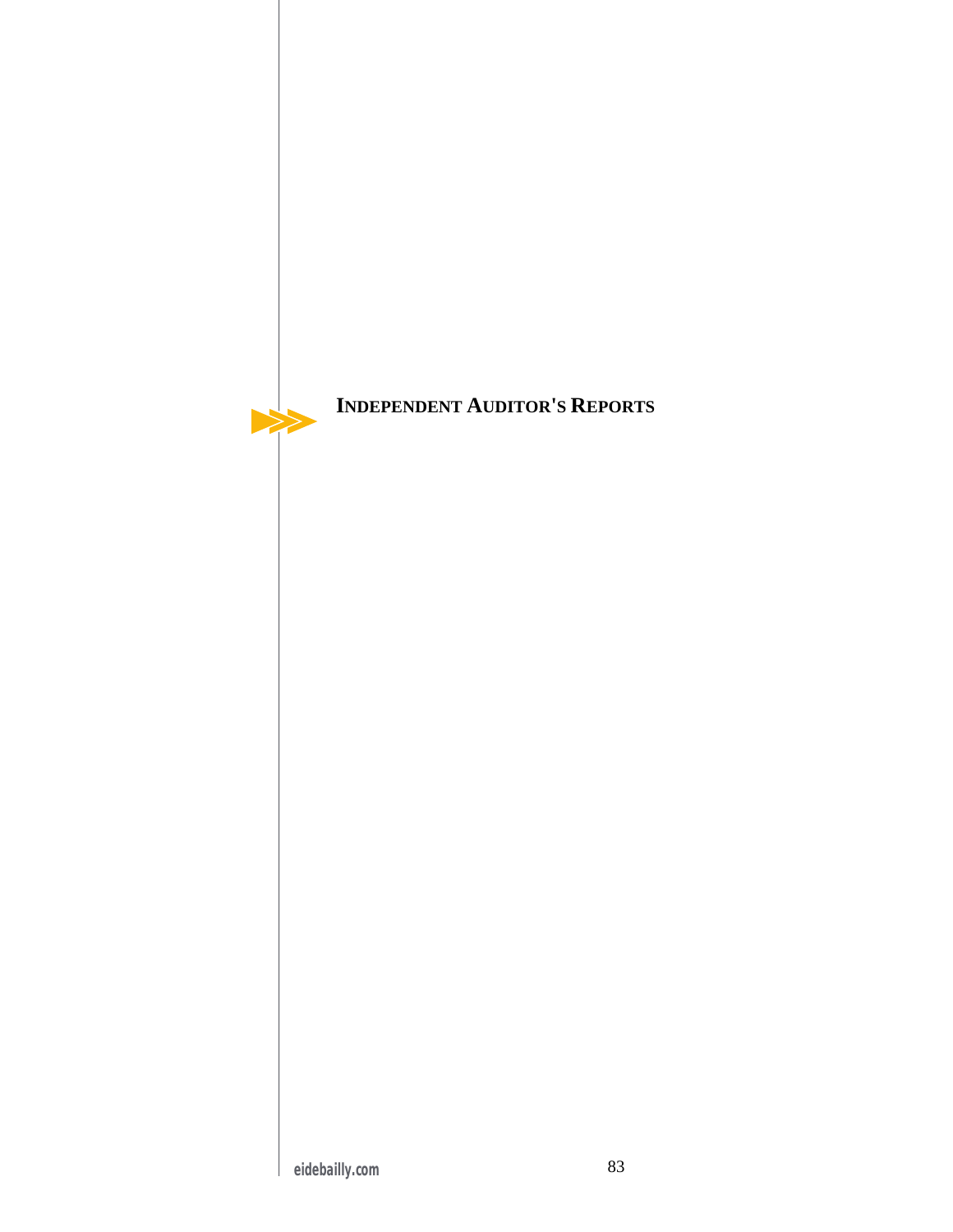

**CPAs & BUSINESS ADVISORS** 

### **INDEPENDENT AUDITOR'S REPORT ON INTERNAL CONTROL OVER FINANCIAL REPORTING AND ON COMPLIANCE AND OTHER MATTERS BASED ON AN AUDIT OF FINANCIAL STATEMENTS PERFORMED IN ACCORDANCE WITH** *GOVERNMENT AUDITING STANDARDS*

Governing Board Sulphur Springs Union School District Canyon Country, California

We have audited, in accordance with the auditing standards generally accepted in the United States of America and the standards applicable to financial audits contained in *Government Auditing Standards*  issued by the Comptroller General of the United States, the financial statements of the governmental activities, each major fund, and the aggregate remaining fund information of Sulphur Springs Union School District (the District) as of and for the year ended June 30, 2019, and the related notes to the financial statements, which collectively comprise Sulphur Springs Union School District's basic financial statements, and have issued our report thereon dated November 20, 2019.

#### **Internal Control over Financial Reporting**

In planning and performing our audit of the financial statements, we considered Sulphur Springs Union School District's internal control over financial reporting (internal control) to determine the audit procedures that are appropriate in the circumstances for the purpose of expressing our opinions on the financial statements, but not for the purpose of expressing an opinion on the effectiveness of Sulphur Springs Union School District's internal control. Accordingly, we do not express an opinion on the effectiveness of Sulphur Springs Union School District's internal control.

A *deficiency in internal control* exists when the design or operation of a control does not allow management or employees, in the normal course of performing their assigned functions, to prevent, or detect and correct, misstatements on a timely basis. A *material weakness* is a deficiency, or a combination of deficiencies, in internal control, such that there is a reasonable possibility that a material misstatement of the District's financial statements will not be prevented or detected and corrected on a timely basis. A *significant deficiency* is a deficiency, or a combination of deficiencies, in internal control that is less severe than a material weakness, yet important enough to merit attention by those charged with governance.

Our consideration of internal control was for the limited purpose described in the first paragraph of this section and was not designed to identify all deficiencies in internal control that might be material weaknesses or significant deficiencies. Given these limitations, during our audit we did not identify any deficiencies in internal control that we consider to be material weaknesses. However, material weaknesses may exist that have not been identified.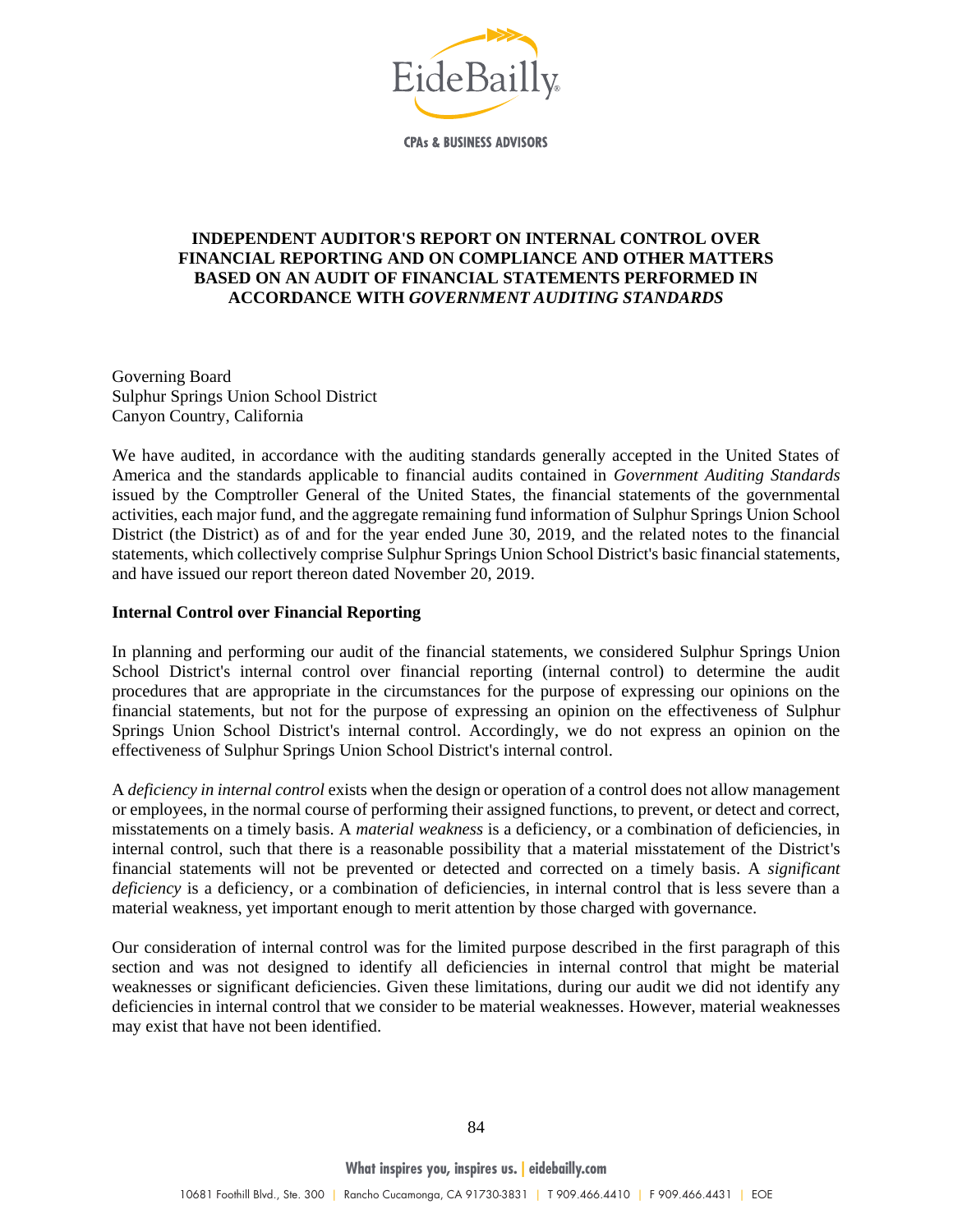#### **Compliance and Other Matters**

As part of obtaining reasonable assurance about whether Sulphur Springs Union School District's financial statements are free from material misstatement, we performed tests of its compliance with certain provisions of laws, regulations, contracts, and grant agreements, noncompliance with which could have a direct and material effect on the determination of financial statement amounts. However, providing an opinion on compliance with those provisions was not an objective of our audit, and accordingly, we do not express such an opinion. The results of our tests disclosed no instances of noncompliance or other matters that are required to be reported under *Government Auditing Standards*.

#### **Purpose of this Report**

The purpose of this report is solely to describe the scope of our testing of internal control and compliance and the results of that testing, and not to provide an opinion on the effectiveness of the entity's internal control or on compliance. This report is an integral part of an audit performed in accordance with *Government Auditing Standards* in considering the entity's internal control and compliance. Accordingly, this communication is not suitable for any other purpose.

Ede Saelly LLP

Rancho Cucamonga, California November 20, 2019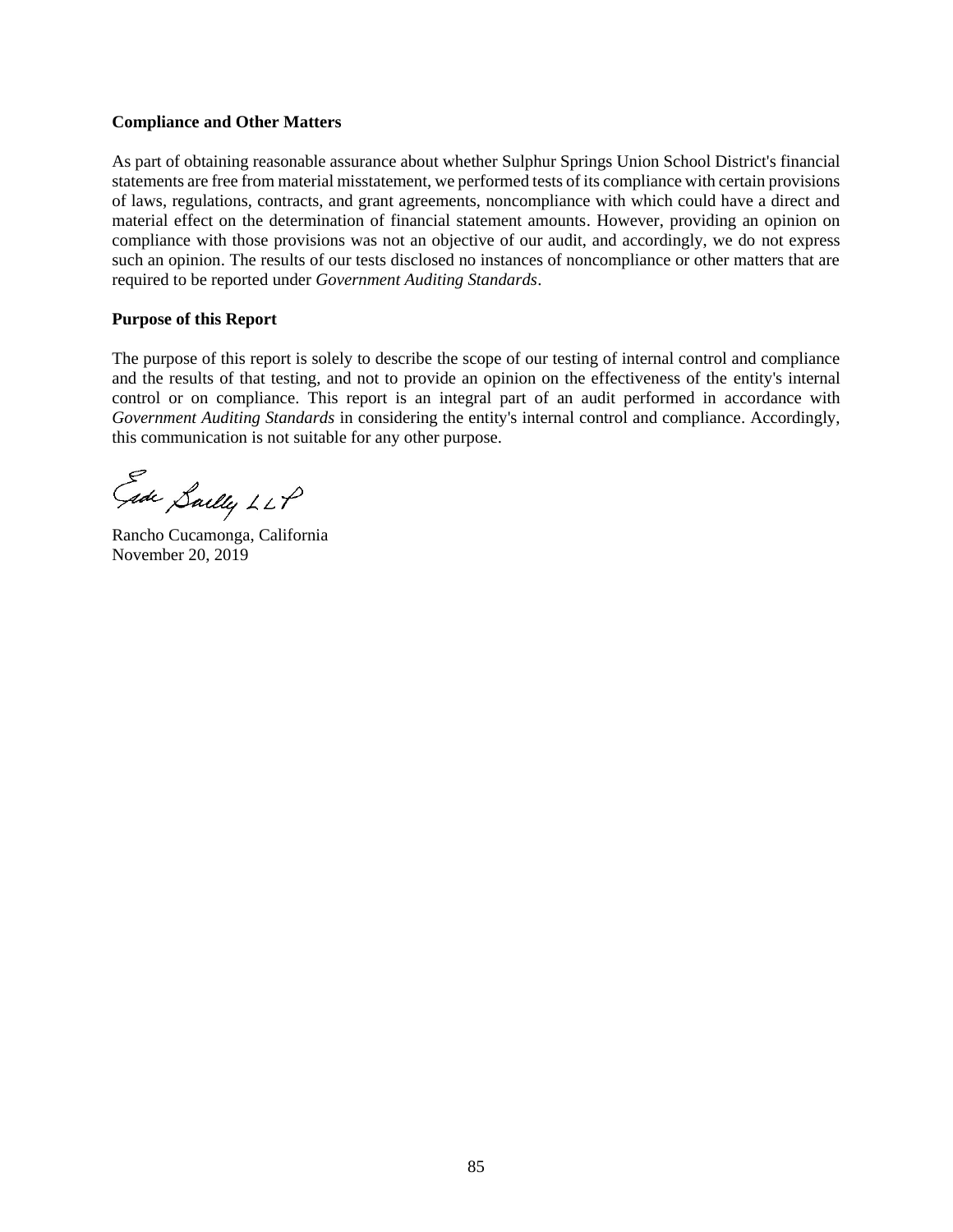

**CPAs & BUSINESS ADVISORS** 

### **INDEPENDENT AUDITOR'S REPORT ON COMPLIANCE FOR EACH MAJOR PROGRAM AND REPORT ON INTERNAL CONTROL OVER COMPLIANCE REQUIRED BY THE UNIFORM GUIDANCE**

Governing Board Sulphur Springs Union School District Canyon Country, California

#### **Report on Compliance for Each Major Federal Program**

We have audited Sulphur Springs Union School District's (the District) compliance with the types of compliance requirements described in the *OMB Compliance Supplement* that could have a direct and material effect on each of Sulphur Springs Union School District's major Federal programs for the year ended June 30, 2019. Sulphur Springs Union School District's major Federal programs are identified in the summary of auditor's results section of the accompanying schedule of findings and questioned costs.

#### *Management's Responsibility*

Management is responsible for compliance with the Federal statutes, regulations, and the terms and conditions of its Federal awards applicable to its Federal programs.

### *Auditor's Responsibility*

Our responsibility is to express an opinion on compliance for each of Sulphur Springs Union School District's major Federal programs based on our audit of the types of compliance requirements referred to above. We conducted our audit of compliance in accordance with auditing standards generally accepted in the United States of America; the standards applicable to financial audits contained in *Government Auditing Standards*, issued by the Comptroller General of the United States; and the audit requirements of Title 2 U.S. *Code of Federal Regulations* Part 200, *Uniform Administrative Requirements, Cost Principles, and Audit Requirements for Federal Awards* (Uniform Guidance). Those standards and the Uniform Guidance require that we plan and perform the audit to obtain reasonable assurance about whether noncompliance with the types of compliance requirements referred to above that could have a direct and material effect on a major Federal program occurred. An audit includes examining, on a test basis, evidence about Sulphur Springs Union School District's compliance with those requirements and performing such other procedures as we considered necessary in the circumstances.

We believe that our audit provides a reasonable basis for our opinion on compliance for each major Federal program. However, our audit does not provide a legal determination of Sulphur Springs Union School District's compliance.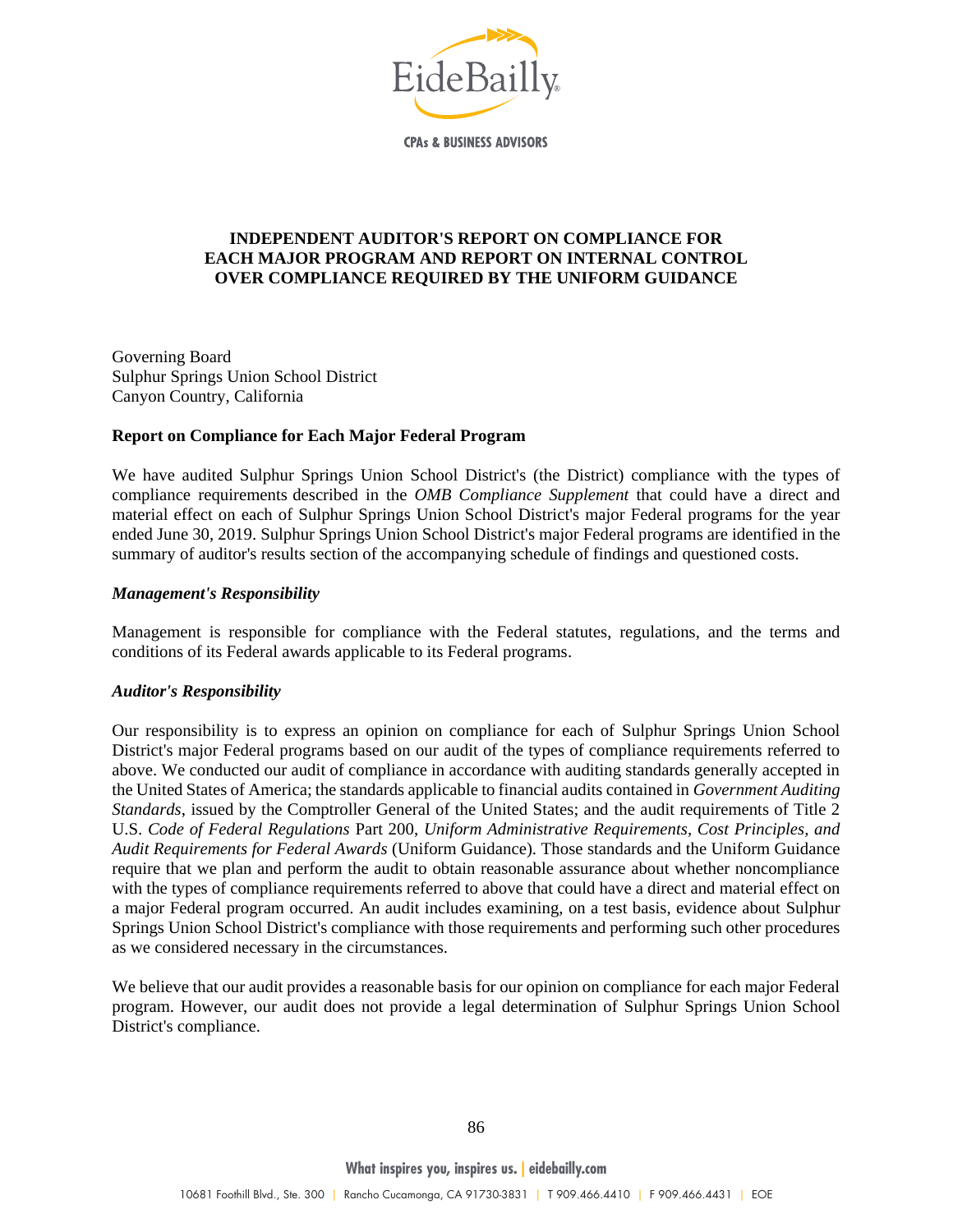#### *Opinion on Each Major Federal Program*

In our opinion, Sulphur Springs Union School District complied, in all material respects, with the types of compliance requirements referred to above that could have a direct and material effect on each of its major Federal programs for the year ended June 30, 2019.

#### **Report on Internal Control over Compliance**

Management of Sulphur Springs Union School District is responsible for establishing and maintaining effective internal control over compliance with the types of compliance requirements referred to above. In planning and performing our audit of compliance, we considered Sulphur Springs Union School District's internal control over compliance with the types of requirements that could have a direct and material effect on each major Federal program to determine the auditing procedures that are appropriate in the circumstances for the purpose of expressing an opinion on compliance for each major Federal program and to test and report on internal control over compliance in accordance with the Uniform Guidance, but not for the purpose of expressing an opinion on the effectiveness of internal control over compliance. Accordingly, we do not express an opinion on the effectiveness of Sulphur Springs Union School District's internal control over compliance.

A *deficiency in internal control over compliance* exists when the design or operation of a control over compliance does not allow management or employees, in the normal course of performing their assigned functions, to prevent, or detect and correct, noncompliance with a type of compliance requirement of a Federal program on a timely basis. A *material weakness in internal control over compliance* is a deficiency, or a combination of deficiencies, in internal control over compliance, such that there is a reasonable possibility that material noncompliance with a type of compliance requirement of a Federal program will not be prevented, or detected and corrected, on a timely basis. A *significant deficiency in internal control over compliance* is a deficiency, or a combination of deficiencies, in internal control over compliance with a type of compliance requirement of a Federal program that is less severe than a material weakness in internal control over compliance, yet important enough to merit attention by those charged with governance.

Our consideration of internal control over compliance was for the limited purpose described in the first paragraph of this section and was not designed to identify all deficiencies in internal control over compliance that might be material weaknesses or significant deficiencies. We did not identify any deficiencies in internal control over compliance that we consider to be material weaknesses. However, material weaknesses may exist that have not been identified.

The purpose of this report on internal control over compliance is solely to describe the scope of our testing of internal control over compliance and the results of that testing based on the requirements of the Uniform Guidance. Accordingly, this report is not suitable for any other purpose.

Eader Sailly LLP

Rancho Cucamonga, California November 20, 2019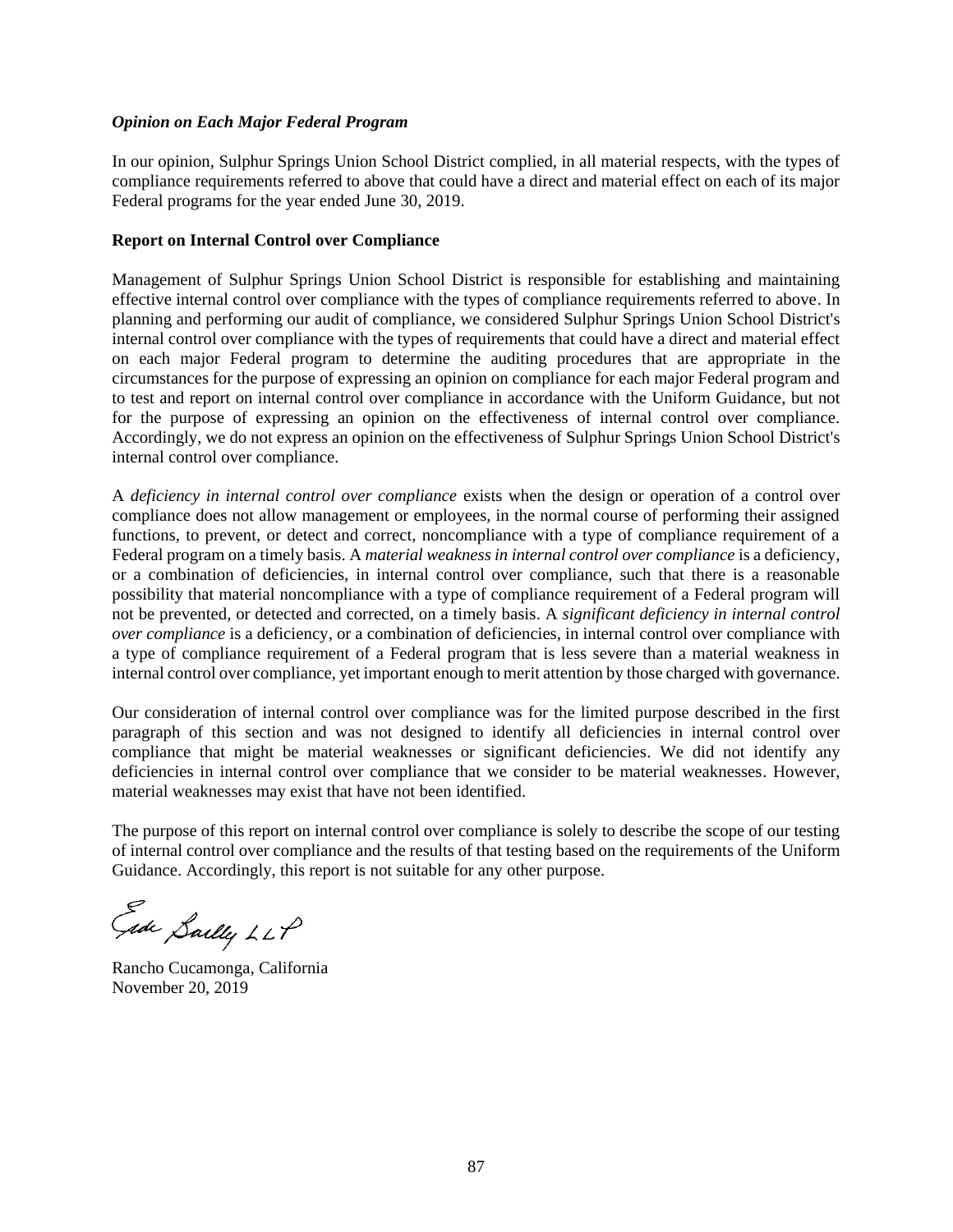

**CPAs & BUSINESS ADVISORS** 

### **INDEPENDENT AUDITOR'S REPORT ON STATE COMPLIANCE**

Governing Board Sulphur Springs Union School District Canyon Country, California

#### **Report on State Compliance**

We have audited Sulphur Springs Union School District's (the District) compliance with the types of compliance requirements as identified in the *2018-2019 Guide for Annual Audits of K-12 Local Education Agencies and State Compliance Reporting* that could have a direct and material effect on each of the Sulphur Springs Union School District's State government programs as noted below for the year ended June 30, 2019.

#### *Management's Responsibility*

Management is responsible for compliance with the requirements of State laws, regulations, and the terms and conditions of its State awards applicable to its State programs.

#### *Auditor's Responsibility*

Our responsibility is to express an opinion on compliance of each of the Sulphur Springs Union School District's State programs based on our audit of the types of compliance requirements referred to above. We conducted our audit in accordance with auditing standards generally accepted in the United States of America; the standards applicable to financial audits contained in *Government Auditing Standards*, issued by the Comptroller General of the United States; and the *2018-2019 Guide for Annual Audits of K-12 Local Education Agencies and State Compliance Reporting*. These standards require that we plan and perform the audit to obtain reasonable assurance about whether noncompliance with the compliance requirements referred to above that could have a material effect on the applicable government programs noted below. An audit includes examining, on a test basis, evidence about Sulphur Springs Union School District's compliance with those requirements and performing such other procedures as we considered necessary in the circumstances. We believe that our audit provides a reasonable basis for our opinions. Our audit does not provide a legal determination of Sulphur Springs Union School District's compliance with those requirements.

### *Unmodified Opinion*

In our opinion, Sulphur Springs Union School District complied, in all material respects, with the compliance requirements referred to above that are applicable to the government programs noted below that were audited for the year ended June 30, 2019.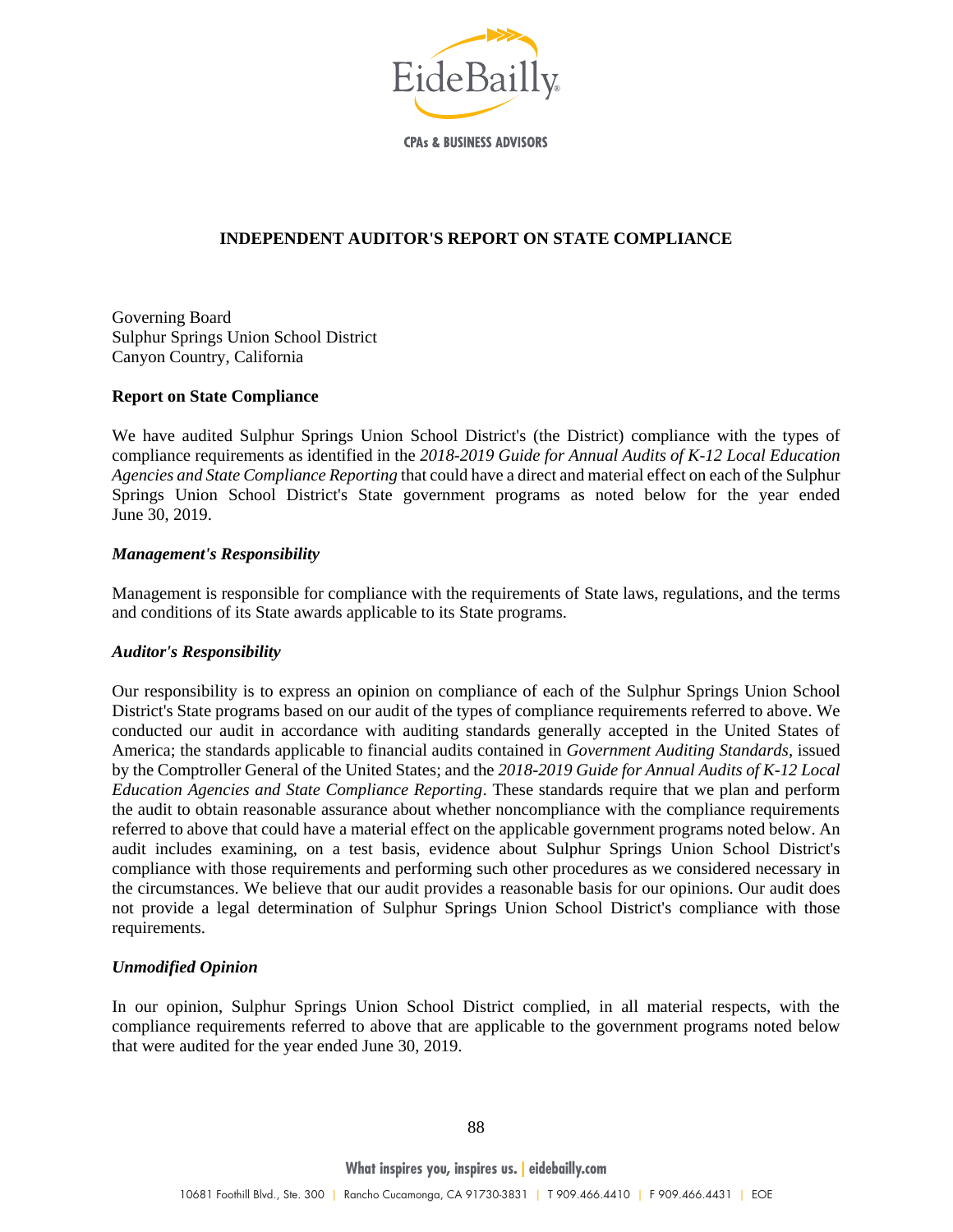### *Other Matters*

In connection with the audit referred to above, we selected and tested transactions and records to determine the Sulphur Springs Union School District's compliance with the State laws and regulations applicable to the following items:

|                                                                      | Procedures    |
|----------------------------------------------------------------------|---------------|
| <b>LOCAL EDUCATION AGENCIES OTHER THAN CHARTER SCHOOLS</b>           | Performed     |
| Attendance                                                           | Yes           |
|                                                                      | Yes           |
| Teacher Certification and Misassignments                             | Yes           |
| Kindergarten Continuance                                             | No, see below |
| <b>Independent Study</b>                                             |               |
| <b>Continuation Education</b>                                        | No, see below |
| <b>Instructional Time</b>                                            | <b>Yes</b>    |
| <b>Instructional Materials</b>                                       | Yes           |
| Ratios of Administrative Employees to Teachers                       | Yes           |
| <b>Classroom Teacher Salaries</b>                                    | Yes           |
| Early Retirement Incentive                                           | Yes           |
| <b>Gann Limit Calculation</b>                                        | Yes           |
| School Accountability Report Card                                    | Yes           |
| Juvenile Court Schools                                               | No, see below |
| Middle or Early College High Schools                                 | No, see below |
| K-3 Grade Span Adjustment                                            | Yes           |
| Transportation Maintenance of Effort                                 | Yes           |
| Apprenticeship: Related and Supplemental Instruction                 | No, see below |
| Comprehensive School Safety Plan                                     | Yes           |
| District of Choice                                                   | No, see below |
| SCHOOL DISTRICTS, COUNTY OFFICES OF EDUCATION, AND                   |               |
| <b>CHARTER SCHOOLS</b>                                               |               |
| California Clean Energy Jobs Act                                     | Yes           |
| After/Before School Education and Safety Program:                    |               |
| <b>General Requirements</b>                                          | Yes           |
| <b>After School</b>                                                  | Yes           |
| <b>Before School</b>                                                 | No, see below |
| Proper Expenditure of Education Protection Account Funds             | Yes           |
| Unduplicated Local Control Funding Formula Pupil Counts              | Yes           |
| Local Control Accountability Plan                                    | Yes           |
| Independent Study - Course Based                                     | No, see below |
| <b>CHARTER SCHOOLS</b>                                               |               |
| Attendance                                                           | No, see below |
| Mode of Instruction                                                  | No, see below |
| Nonclassroom-Based Instruction/Independent Study for Charter Schools | No, see below |
| Determination of Funding for Nonclassroom-Based Instruction          | No, see below |
| <b>Annual Instruction Minutes Classroom-Based</b>                    | No, see below |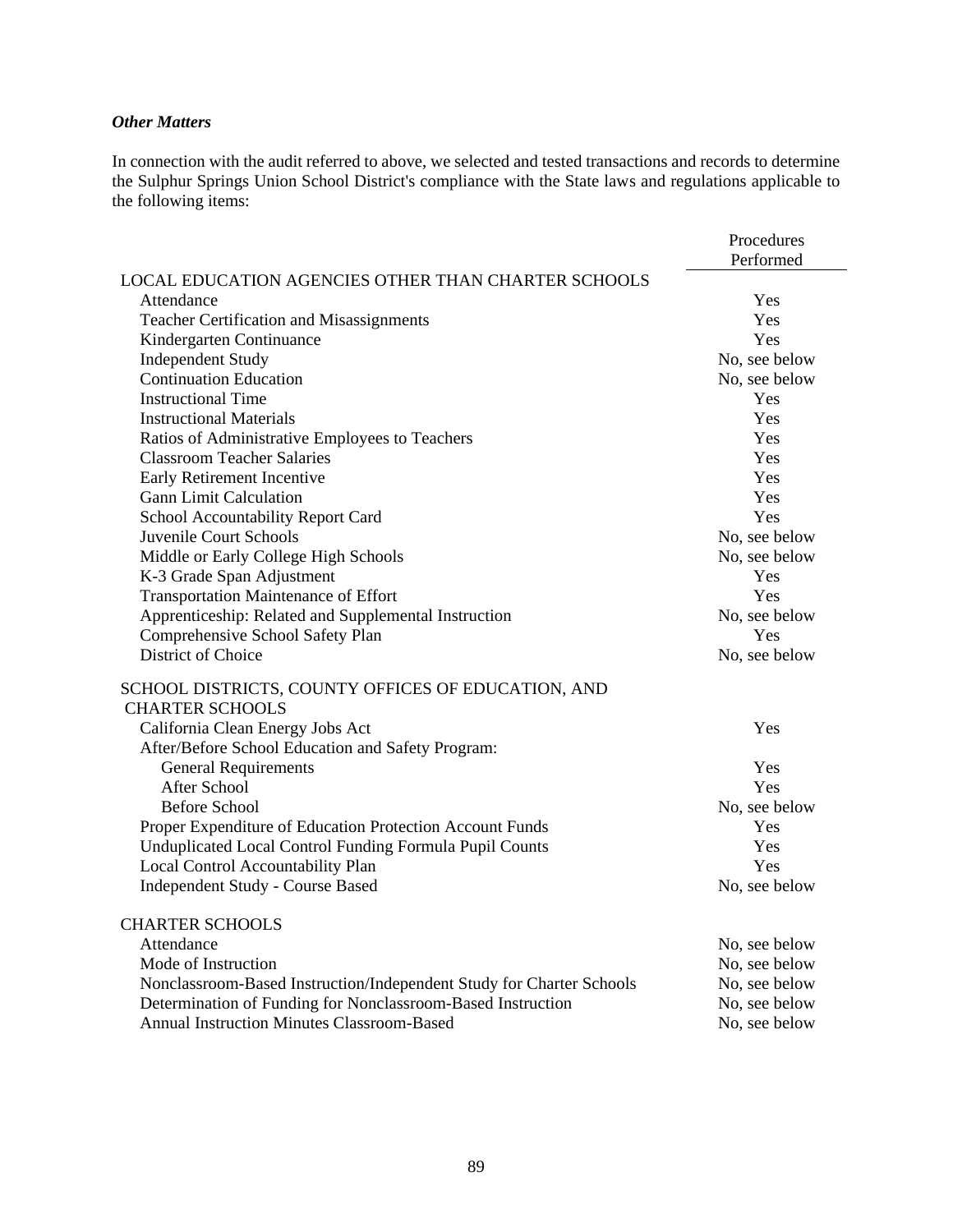The District does offer an Independent Study Program. However, the ADA is below the threshold at which testing is required; therefore, we did not perform procedures related to Independent Study.

The District does not offer a Continuation Education Program; therefore, we did not perform procedures related to the Continuation Education Program.

The District does not have any Juvenile Court Schools; therefore, we did not perform any procedures related to Juvenile Court Schools.

The District does not offer a Middle or Early College High School; therefore, we did not perform procedures related to the Middle or Early College High School Program.

The District does not offer an Apprenticeship Program; therefore, we did not perform any procedures for the Apprenticeship Program.

The District does not offer a District of Choice Program; therefore, we did not perform any procedures for the District of Choice Program.

The District does not offer a Before School Education and Safety Program; therefore, we did not perform any procedures related to the Before School Education and Safety Program.

The District does not offer a Course-Based Independent Study Program; therefore, we did not perform any procedures related to the Course-Based Independent Study Program.

The District does not have any Charter Schools; therefore, we did not perform any procedures for Charter School Programs.

Eade Saelly LLP

Rancho Cucamonga, California November 20, 2019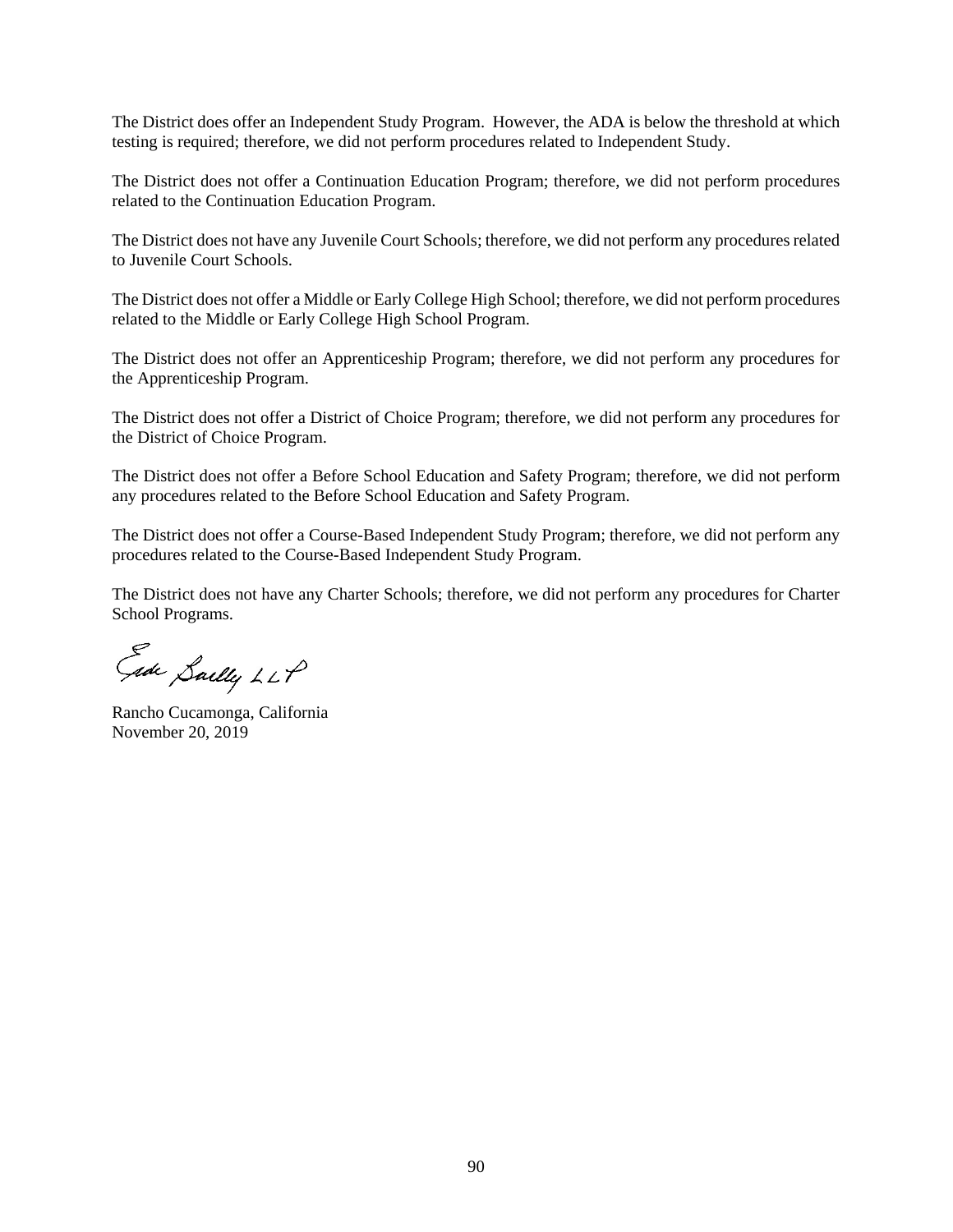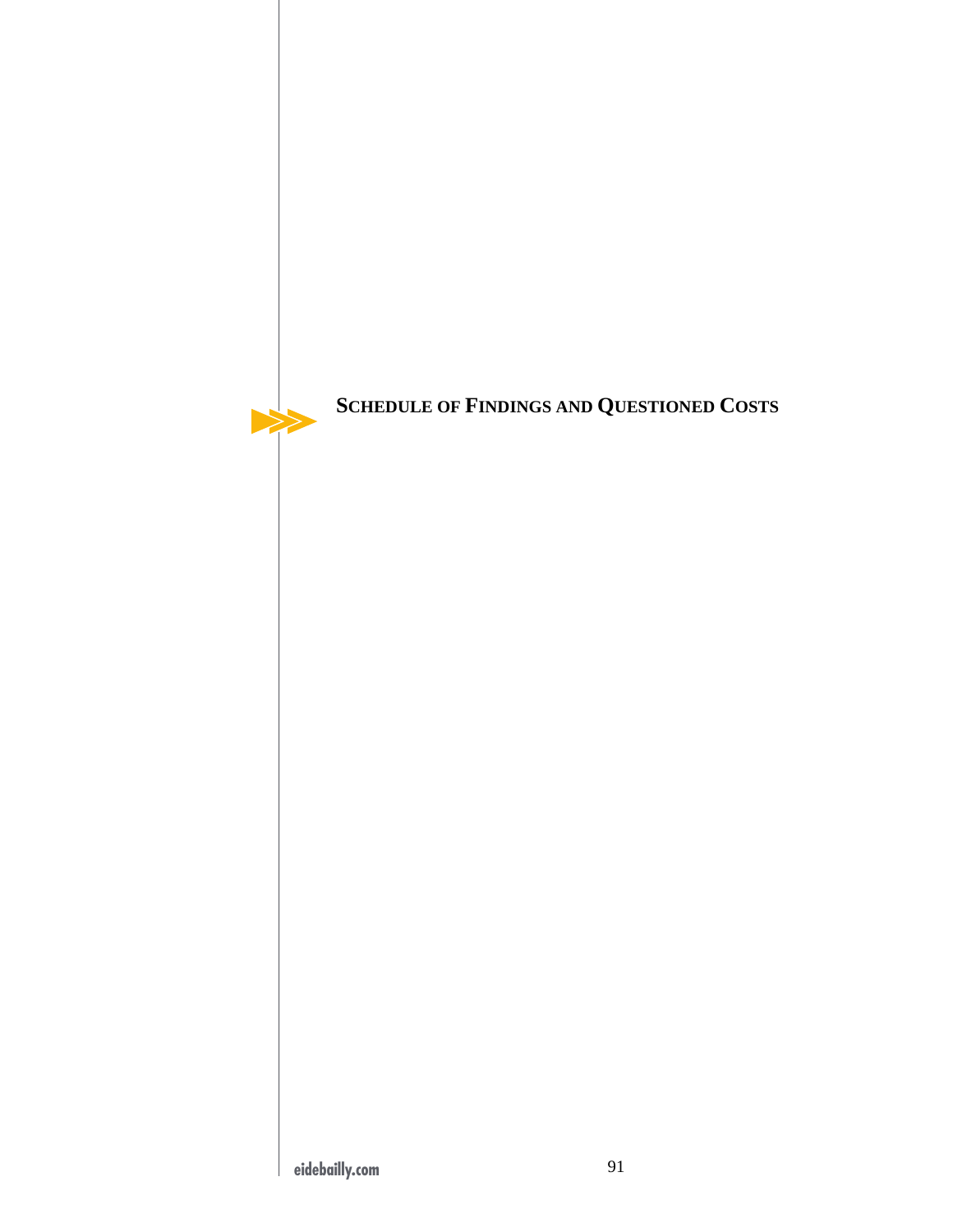# **SUMMARY OF AUDITOR'S RESULTS FOR THE YEAR ENDED JUNE 30, 2019**

### **FINANCIAL STATEMENTS**

| Type of auditor's report issued:                                                                                   |                                               |                | Unmodified     |  |  |
|--------------------------------------------------------------------------------------------------------------------|-----------------------------------------------|----------------|----------------|--|--|
| Internal control over financial reporting:                                                                         |                                               |                |                |  |  |
| Material weakness identified?                                                                                      |                                               |                | N <sub>o</sub> |  |  |
| Significant deficiency identified?                                                                                 |                                               |                | None reported  |  |  |
| Noncompliance material to financial statements noted?                                                              |                                               |                | N <sub>o</sub> |  |  |
| <b>FEDERAL AWARDS</b>                                                                                              |                                               |                |                |  |  |
| Internal control over major Federal programs:                                                                      |                                               |                |                |  |  |
| Material weakness identified?                                                                                      |                                               | N <sub>o</sub> |                |  |  |
| Significant deficiency identified?                                                                                 |                                               | None reported  |                |  |  |
| Type of auditor's report issued on compliance for major Federal<br>programs:                                       |                                               |                | Unmodified     |  |  |
| Any audit findings disclosed that are required to be reported in                                                   |                                               |                |                |  |  |
| accordance with Section 200.516(a) of the Uniform Guidance?                                                        |                                               | No             |                |  |  |
| Identification of major Federal programs:                                                                          |                                               |                |                |  |  |
| <b>CFDA</b> Number                                                                                                 | Name of Federal Program or Cluster            |                |                |  |  |
| 84.010                                                                                                             | Title I, Part A - Low Income<br>and Neglected |                |                |  |  |
| Dollar threshold used to distinguish between Type A and Type B programs:<br>Auditee qualified as low-risk auditee? |                                               | \$             | 750,000        |  |  |
|                                                                                                                    |                                               |                | Yes            |  |  |
| <b>STATE AWARDS</b>                                                                                                |                                               |                |                |  |  |
| Type of auditor's report issued on compliance for State programs:                                                  |                                               | Unmodified     |                |  |  |
| Unmodified for all programs except for the following<br>program which was qualified:                               |                                               |                |                |  |  |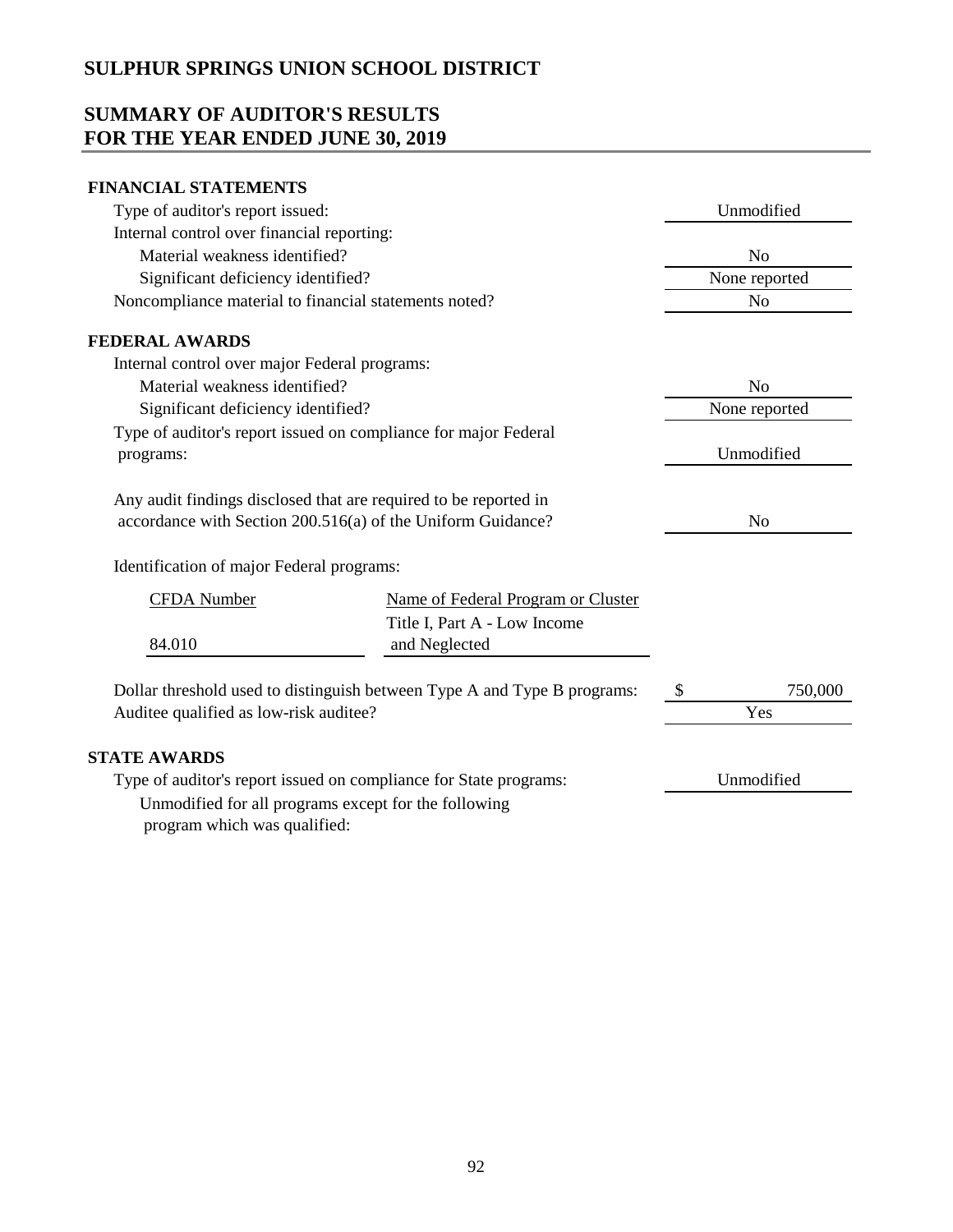# **FINANCIAL STATEMENT FINDINGS FOR THE YEAR ENDED JUNE 30, 2019**

None reported.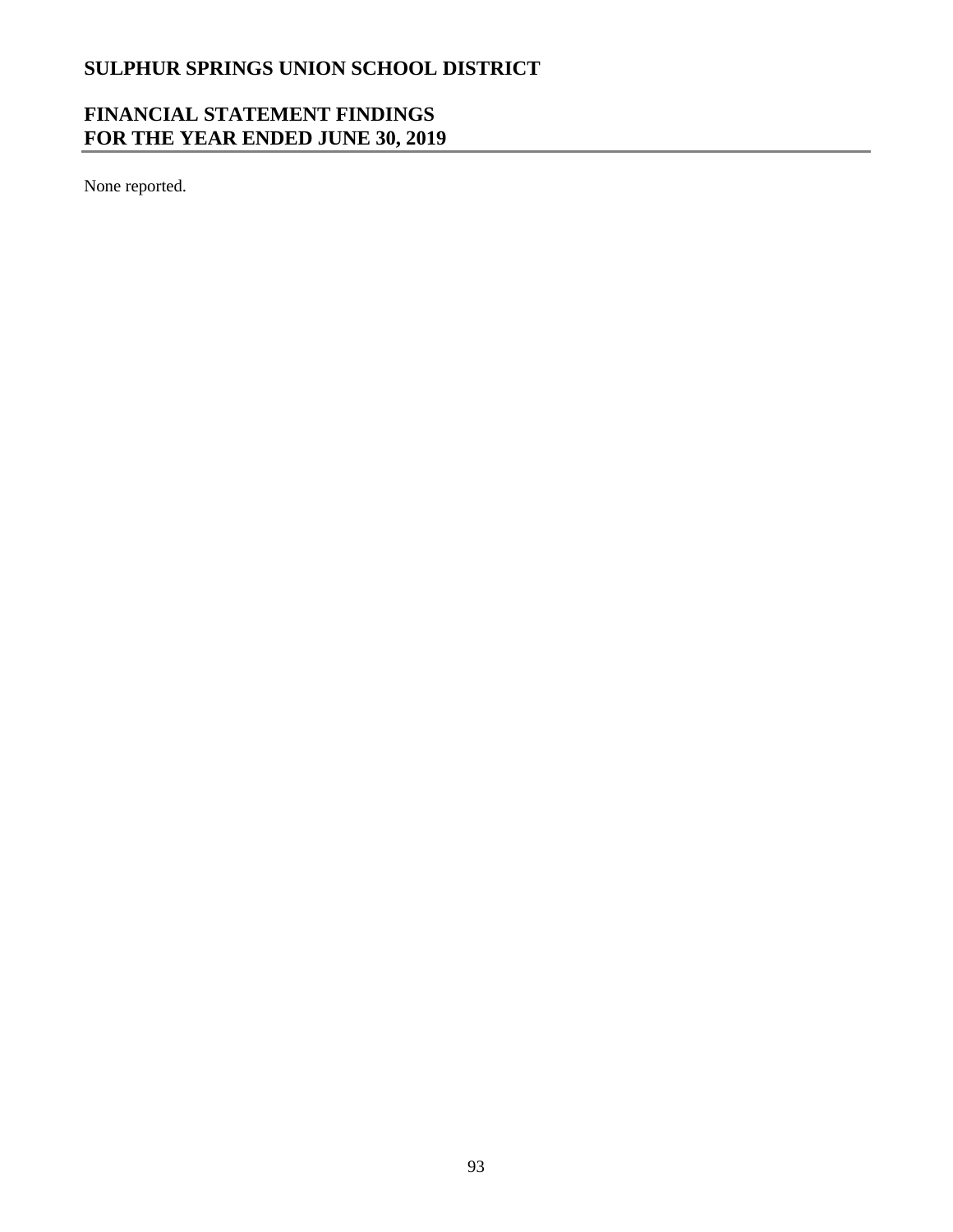# **FEDERAL AWARDS FINDINGS AND QUESTIONED COSTS FOR THE YEAR ENDED JUNE 30, 2019**

None reported.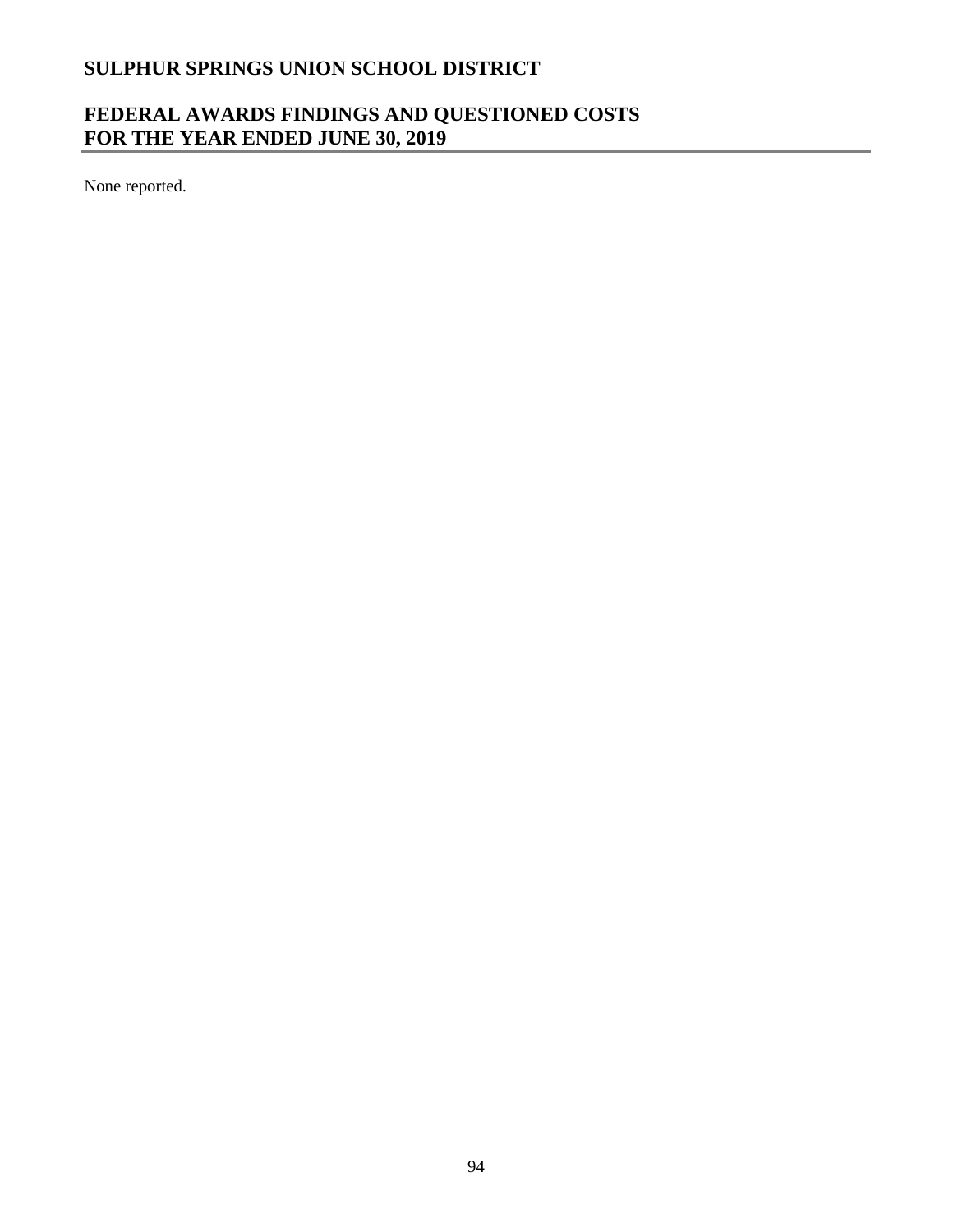# **STATE AWARDS FINDINGS AND QUESTIONED COSTS FOR THE YEAR ENDED JUNE 30, 2019**

None reported.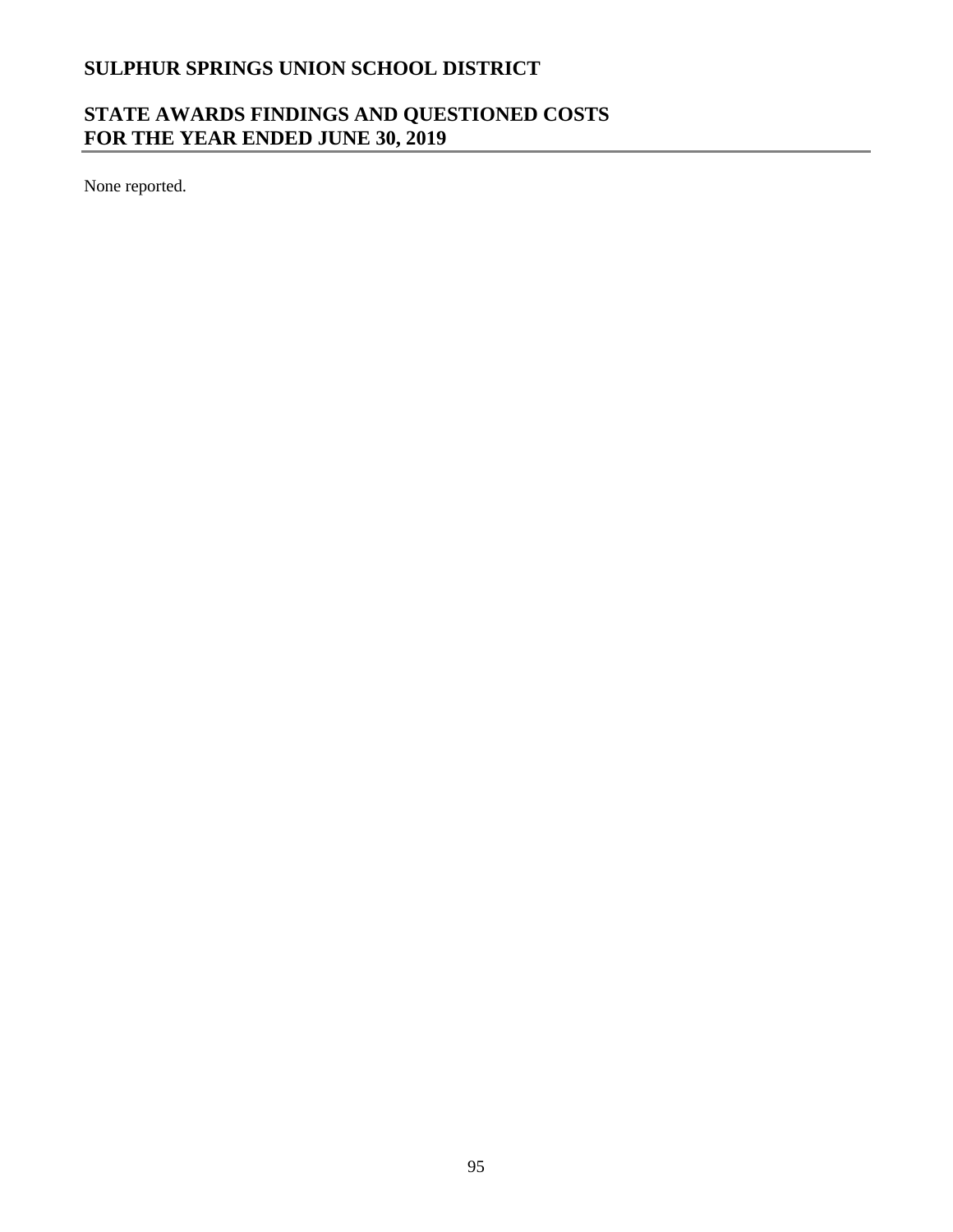## **SUMMARY SCHEDULE OF PRIOR AUDIT FINDINGS FOR THE YEAR ENDED JUNE 30, 2019**

Except as specified in previous sections of this report, summarized below is the current status of all audit findings reported in the prior year's Schedule of Findings and Questioned Costs.

#### *State Awards Findings*

#### **2018-001 Code 40000**

#### **Criteria or Specific Requirements**

According to *Education Code* Section 8483(a)(2), elementary school pupils are to participate in the full day of the program every day during which pupils participate and pupils in middle or junior high school are to attend the after-school program a minimum of nine hours a week and three days a week, except as consistent with the established early release policy. In addition, adequate documentation that supports student attendance must be maintained for each site that offers the program.

#### **Condition**

Documentation supporting the number of students served does not agree with the amounts reported on the semi-annual report. The District maintains sign-in/sign-out sheets (rosters) for students in order to track attendance. The auditor tested the program at Canyon Springs Community School, one of two sites operating the program in the District, and recomputed the attendance as indicated on the rosters to determine if total attendance for the month of December 2017 agrees with the amount reported on the semi-annual report. The auditor counted each student on the sign-out sheet who was signed out at or after 6 p.m. and each student who left early and had a documented reason on file for his or her early release. According to the worksheet used to prepare the 2017-2018 First Half Attendance Report, Canyon Springs Community School had 513 student attendance days for the month, but the auditor's count per the criteria described above yielded 506 student attendance days, resulting in a difference of seven days. Variances were a result of a lack of documentation for the reason for early sign out, sign-out time missing, and human error.

### **Questioned Costs**

Under the provisions of the program, there are no questioned costs associated with the condition. However, the number of student served appears to be overstated by seven at Canyon Springs Community School for the month of December 2017.

### **Context**

The condition identified was determined through a review of attendance records from the Canyon Springs Community School in the district that operates the after school program. Manual sign-in/sign-out rosters were reviewed for each child's sign-out time for the first semi-annual reporting period. The auditor then compared the manual rosters to the summaries used to report the number of students served and noted a difference of seven for Canyon Springs Community School.